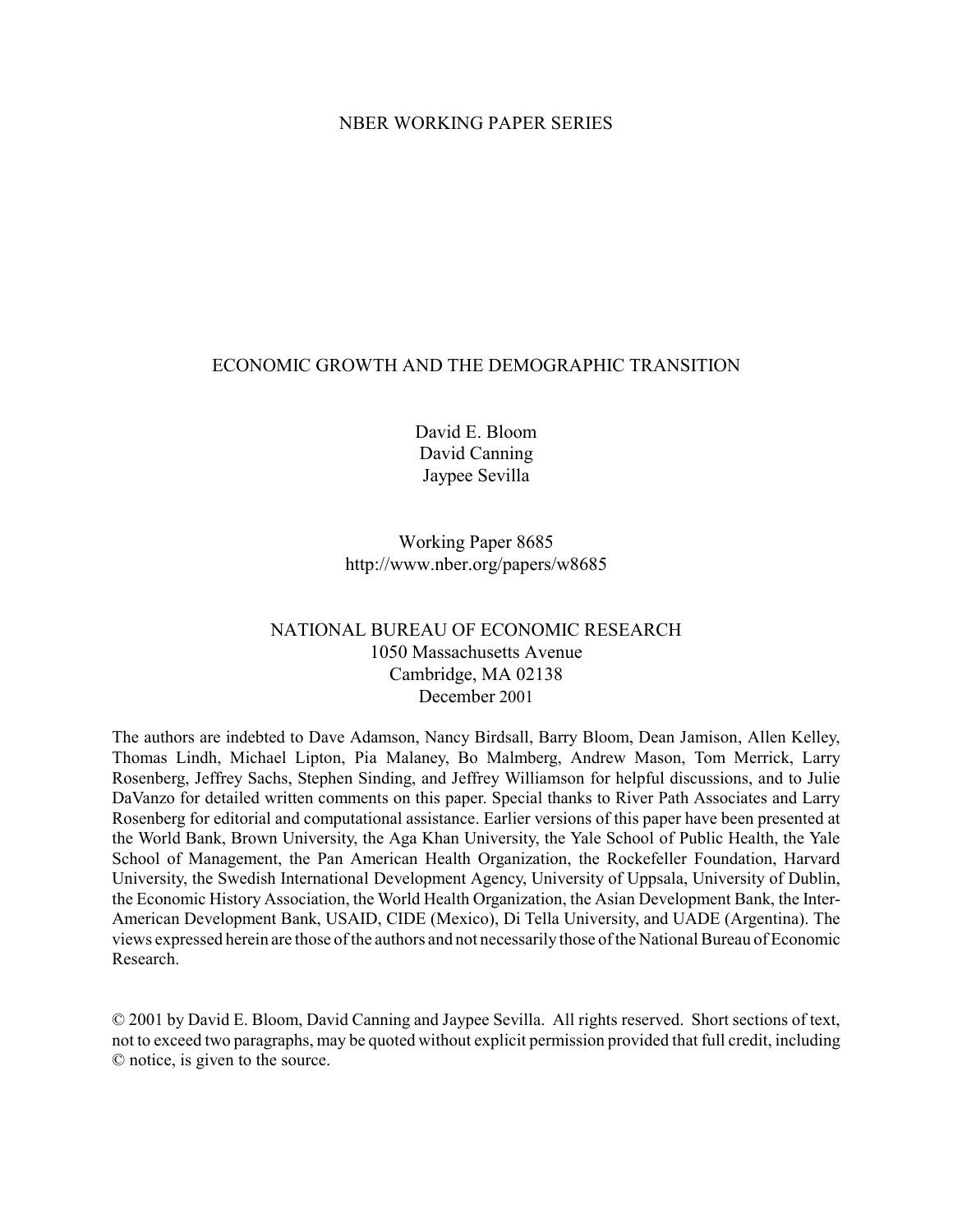Economic Growth and the Demographic Transition David E. Bloom, David Canning and Jaypee Sevilla NBER Working Paper No. 8685 December 2001

#### **ABSTRACT**

For decades, economists and social thinkers have debated the influence of population change on economic growth. Three alternative positions define this debate: that population growth restricts, promotes, or is independent of economic growth. Proponents of each explanation can find evidence to support their cases. All of these explanations, however, focus on population *size* and *growth*. In recent years, however, the debate has under-emphasized a critical issue, the *age structure* of the population (that is, the way in which the population is distributed across different age groups), which can change dramatically as the population grows. Because people's economic behavior varies at different stages of life, changes in a country's age structure can have significant effects on its economic performance. Nations with a high proportion of children are likely to devote a high proportion of resources to their care, which tends to depress the pace of economic growth. By contrast, if most of a nation's population falls within the working ages, the added productivity of this group can produce a "demographic dividend" of economic growth, assuming that policies to take advantage of this are in place. In fact, the combined effect of this large working-age population and health, family, labor, financial, and human capital policies can create virtuous cycles of wealth creation. And if a large proportion of a nation's population consists of the elderly, the effects can be similar to those of a very young population. A large share of resources is needed by a relatively less productive segment of the population, which likewise can inhibit economic growth. After tracing the history of theories of the effects of population growth, this report reviews evidence on the relevance of changes in *age structure* for economic growth. It also examines the relationship between population change and economic development in particular regions of the world: East Asia; Japan; OECD, North America and Western Europe; South-central and Southeast Asia; Latin America; Middle East and North Africa; Sub-Saharan Africa; and Eastern Europe and the former Soviet Union. Finally, it discusses the key policy variables that, combined with reduced fertility and increases in the working-age population, have contributed to economic growth in some areas of the developing world.

David E. Bloom Department of Population and International Health, Harvard School of Public Health and NBER dbloom@hsph.harvard.edu

David Canning Department of Economics, Queens University of Belfast d.canning@qub.ac.uk

Jaypee Sevilla Department of Population and International Health, Harvard School of Public Health jsevilla@hsph.harvard.edu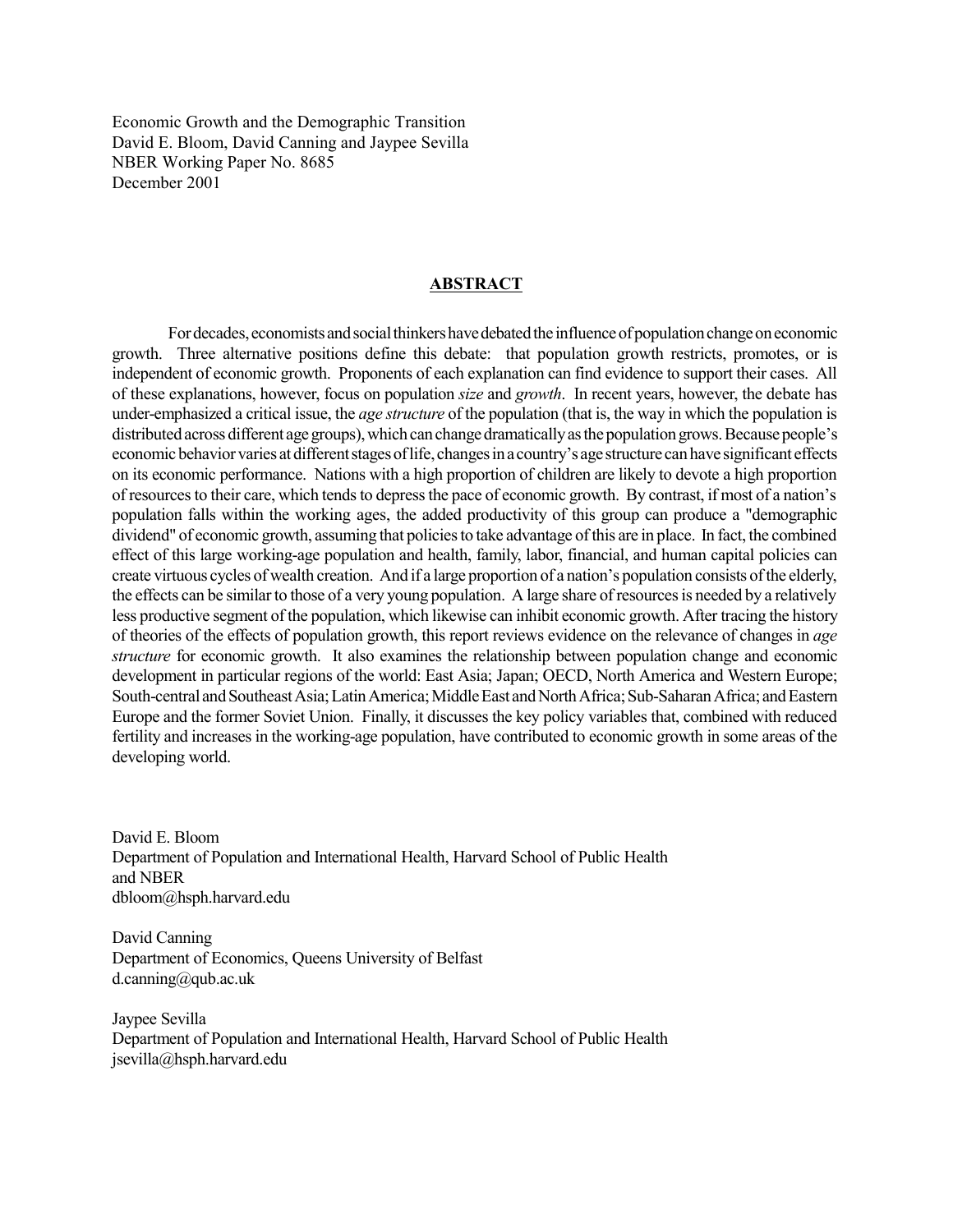## **Summary**

# **DEMOGRAPHIC CHANGE AND ECONOMIC GROWTH: THE IMPORTANCE OF AGE STRUCTURE**

For decades, economists and social thinkers have debated the influence of population change on economic growth.<sup>5</sup> Three alternative positions define this debate: that population growth restricts, promotes, or is independent of economic growth. Proponents of each explanation can find evidence to support their cases.<sup>6</sup> All of these explanations, however, focus on population *size* and *growth*. In recent years, however, the debate has under-emphasized a critical issue, the *age structure* of the population (that is, the way in which the population is distributed across different age groups), which can change dramatically as the population grows.<sup>7</sup>

Because people's economic behavior varies at different stages of life, changes in a countryís age structure can have significant effects on its economic performance. Nations with a high proportion of children are likely to devote a high proportion of resources to their care, which tends to depress the pace of economic growth. By contrast, if most of a nation's population falls within the working ages, the added productivity of this group can produce a "demographic dividend" of economic growth, assuming that policies to take advantage of this are in place. In fact, the combined effect of this large working-age population and health, family, labor, financial, and human capital policies can create virtuous cycles of wealth creation. And if a large proportion of a nation's population

 $\overline{a}$  $<sup>5</sup>$  A recent and very important summary of the history, along with a set of well-focused essays on the</sup> subjects treated in this essay is Birdsall, Nancy, Allen C. Kelley, and Steven W. Sinding, eds., Population Matters: Demographic Change, Economic Growth, and Poverty in the Developing World. Oxford University Press, 2001.

<sup>&</sup>lt;sup>6</sup> The issue is further complicated because some research has shown that the relationship is different in developing countries than in developed countries. See Allen Kelley, 2001, "The Population Debate in Historical Perspective: Revisionism Revised," p. 46. In Birdsall, N., Kelley, A., and Sinding, S. eds. Population<br>Matters: Demography, Growth, and Poverty in the Developing World. pp. 24-54. Oxford University Press.  $^7$  In fact, considerations of age structure were not entirely absent from these debates. Most notably, the seminal work by Coale and Hoover (1958) suggested that population growth impeded economic growth partly because it goes hand in hand with increased youth dependency.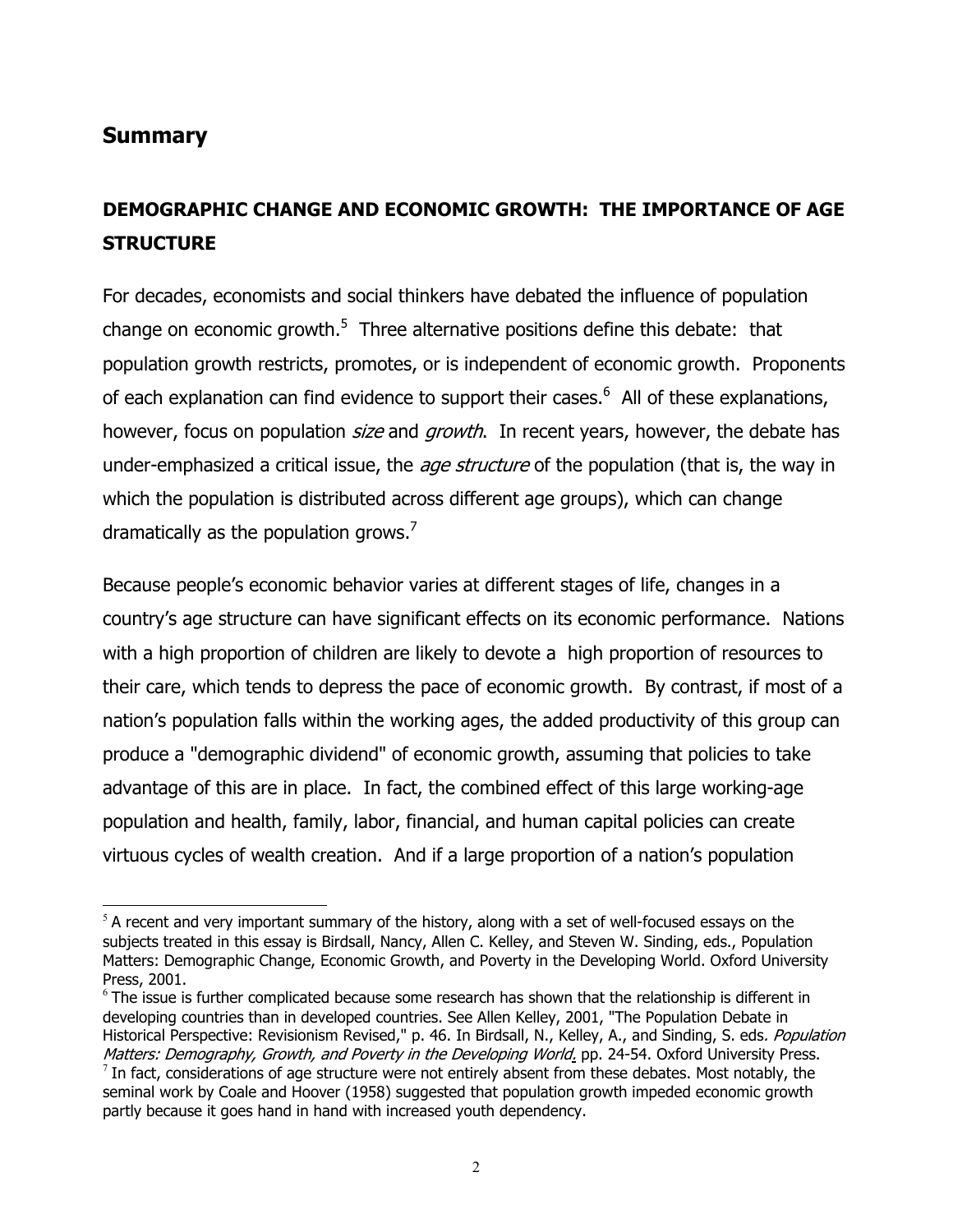consists of the elderly, the effects can be similar to those of a very young population. A large share of resources is needed by a relatively less productive segment of the population, which likewise can inhibit economic growth.

After tracing the history of theories of the effects of population growth, this report reviews evidence on the relevance of changes in *age structure* for economic growth. It also examines the relationship between population change and economic development in particular regions of the world: East Asia; Japan; OECD, North America and Western Europe; South-central and Southeast Asia; Latin America; Middle East and North Africa; Sub-Saharan Africa; and Eastern Europe and the former Soviet Union. Finally, it discusses the key policy variables that, combined with reduced fertility and increases in the workingage population, have contributed to economic growth in some areas of the developing world.<sup>8</sup>

### THE DEMOGRAPHIC TRANSITION AND THE DEMOGRAPHIC "DIVIDEND"

The relationship between population change and economic growth has taken on added salience in recent years because of demographic trends in the developing world. At varying rates and times since the Second World War, developing countries have been undergoing a demographic transition, from high to low rates of mortality and fertility. This transition is producing a "boom" generation  $-$  a generation that is larger than those immediately before and after it  $-$  that is gradually working its way through nations' age structures. The East Asian nations were at the forefront of this transition; other regions, including Latin America, began their transitions later, in the 1960s and '70s. Yet other areas  $-$  notably some countries in the Middle East and Africa  $-$  have not yet fully begun, or are in the early phases of this transition.

<sup>&</sup>lt;sup>8</sup> The text, tables, and figures for this paper draw heavily on United Nations, World Population Prospects: The 2000 Revision. Unless otherwise noted, we use the UN's "medium variant" for all data. The UN's methodology has been criticized for its reliance on the assumption that all countries will converge to a fertility rate of 2.1 children per woman. The concern here is that this suggests fertility will rise in quite a few countries where the total fertility rate is currently below the replacement level of 2.1. Regardless of the merits of this critique, we note that most of the results presented in this paper are qualitatively insensitive to the difference between the "medium" and "low-fertility" variants of the data.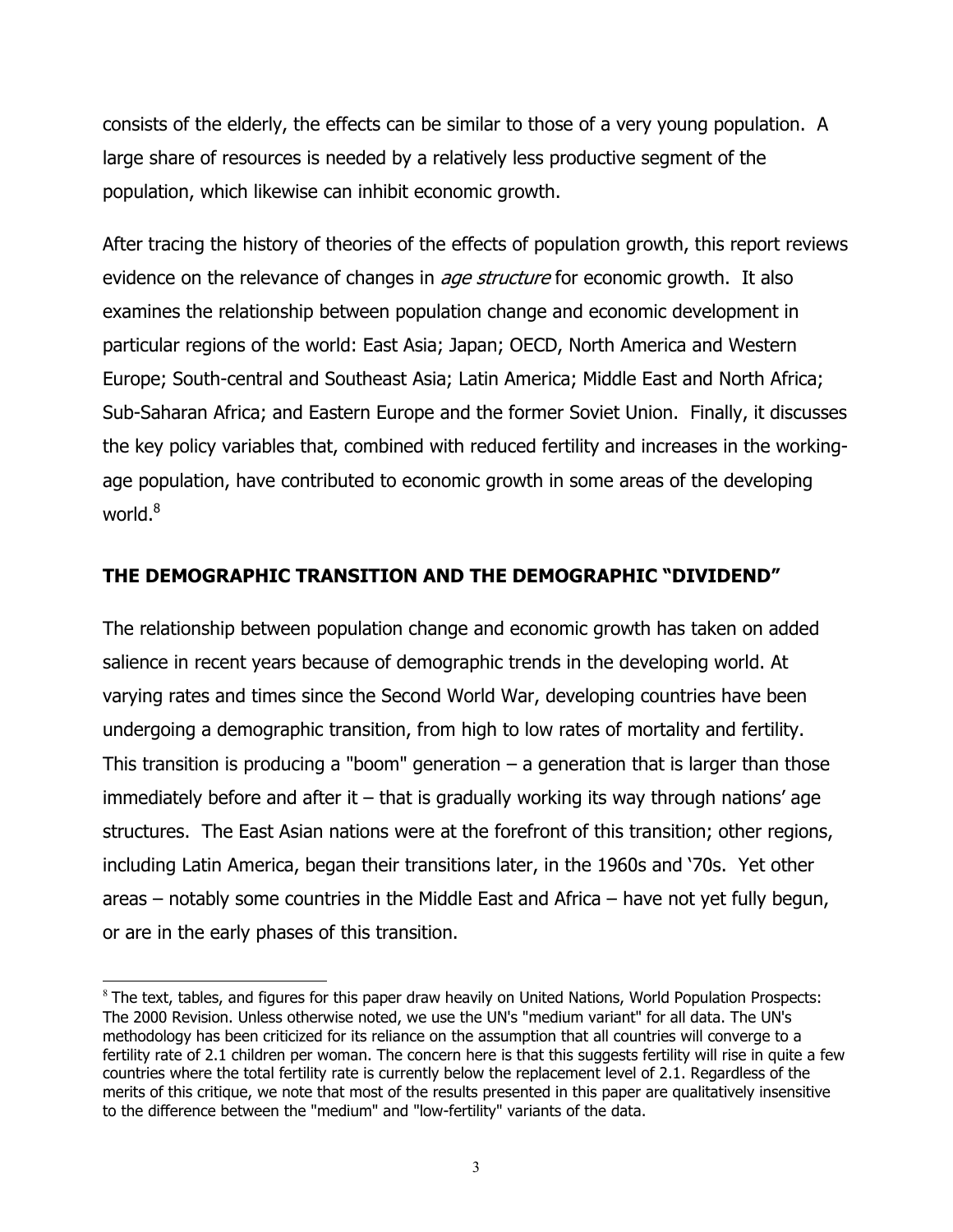### **THE ESSENTIAL POLICY ENVIRONMENT**

Nations undergoing this transition have an opportunity to capitalize on the "demographic dividend" offered by the maturing of formerly young populations. The demographic dividend is not, however, automatic. Given the right kind of policy environment, this demographic dividend can help to produce a sustained period of economic growth, as it did in several East Asian economies. The critical policy areas include

- Public health
- Family planning
- Education
- Economic policies that promote labor-market flexibility, openness to trade, and savings.

Policymakers in developing countries have a window of opportunity for exploiting the maturation of previously young populations. Policymakers should consider how to maximize and capture this dividend by accelerating the demographic transition, and allowing extra labor to be absorbed productively in the market. Finally, policymakers must plan for the future health care and pension income needs of this baby boom generation when it ages. The demographic transition offers policymakers a window of opportunity. Seizing it could prove vital to the economic and social development of their countries.

Before proceeding, note that policies that enhance the free operation of markets are frequently referred to, below. In most simple economic models, such policies will tend to promote a country's ability to take advantage of the demographic dividend. However, two caveats are in order.

First, policy reforms that make labor markets more flexible are not unambiguously beneficial, especially in the short run. Political feasibility can also be an issue. Workers

4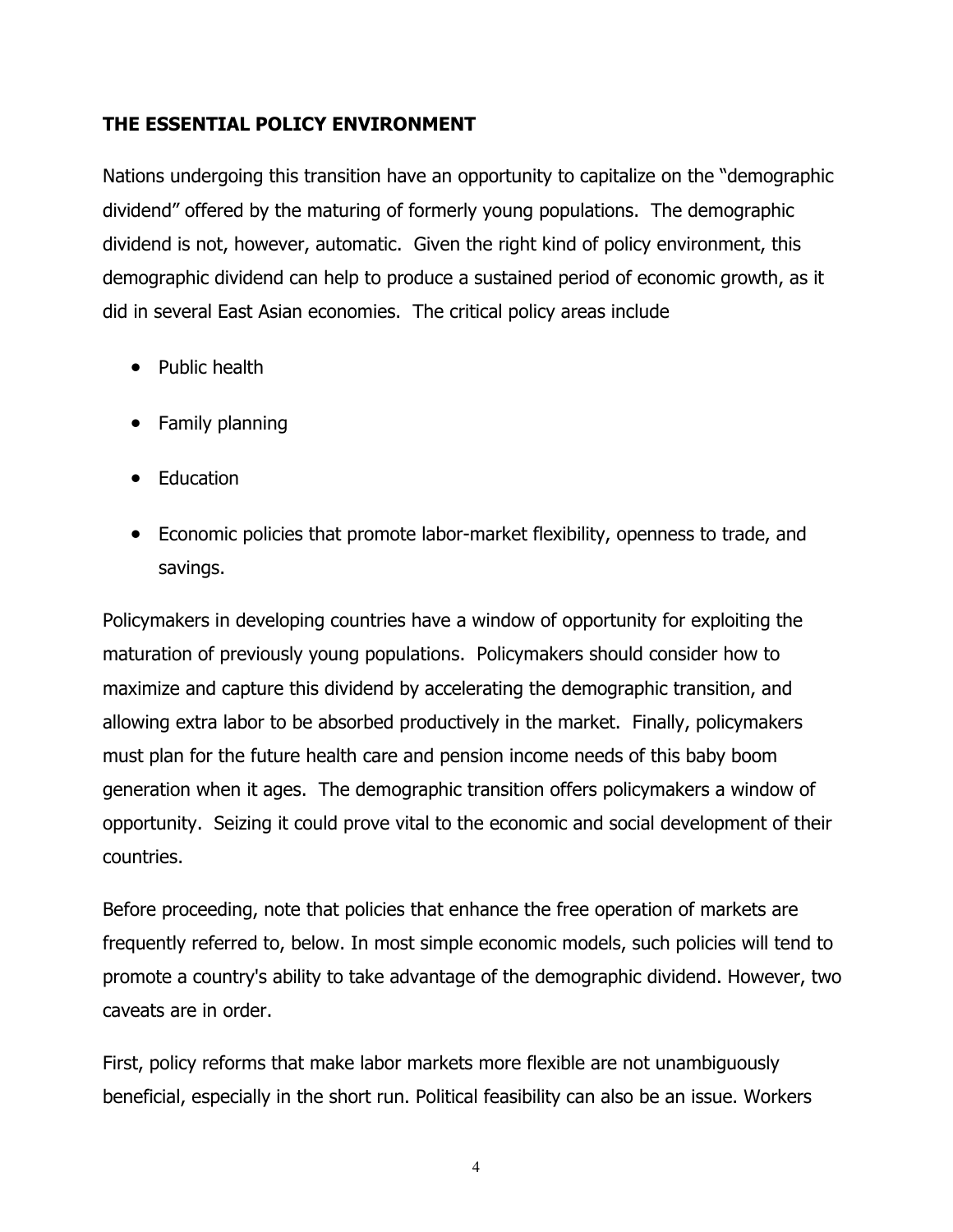who suffer pay reductions, who are displaced, or who fear these outcomes can be a potent political force resisting change. In principle, social protection programs can ease the impact of labor market reforms, but there are few successful models to which one can point (see, for example, Lustig (2001)). Nevertheless, capture of the potential demographic dividend can be impeded by labor market rigidities that pervade many developing countries. These include rules governing the hiring and firing of individuals that prevent employers from taking risks and thus deter investment; minimum wages that exceed market rates and thereby discourage hiring and training; government pay practices that are grossly out of line with the market; and labor market inertia caused by labor-management bargaining.

Second, similar issues arise with respect to free trade, since it is well established that trade liberalization creates both winners and losers. Openness to trade can provoke economic adjustments that lead to unemployment and poverty. There are also some important issues about the fundamental fairness of outcomes that result when countries become more integrated into the world economy. These questions relate, for example, to intellectual property rights, immigration restrictions, and developed country protectionism.

Devising economically and politically realistic programs to deal with these challenges is hugely important, though beyond the scope of this report.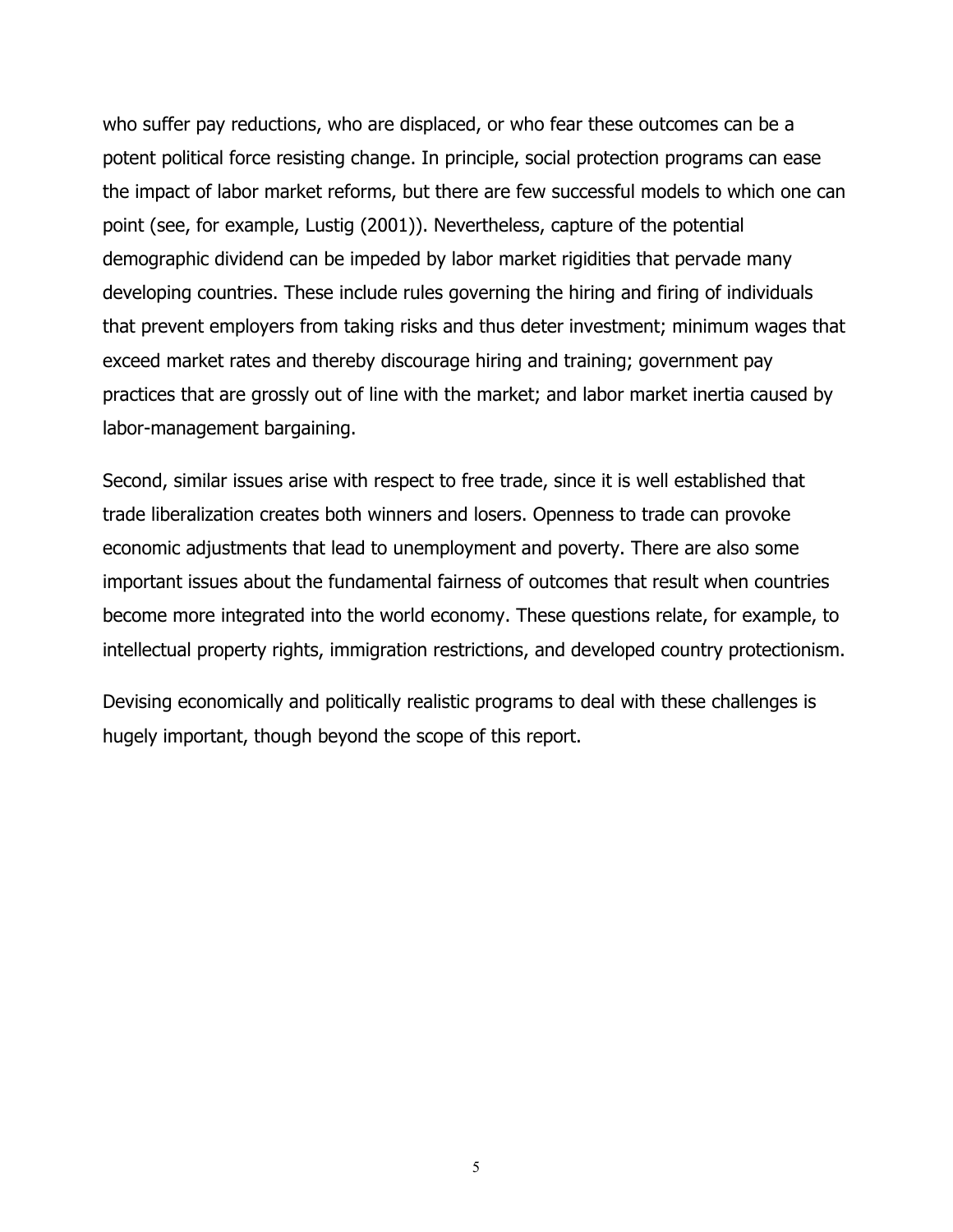# **Chapter 1 The Debate over the Effects of Population Change on Economic Growth**

The relationship between population change and economic growth remains a subject of debate among economists and demographers. They continue to disagree about whether population change is (a) restricts, (b) promotes, or (c) is independent of economic growth. Proponents of each view can point to research evidence to support their cases.

The utility of this debate has been hampered by one shortcoming: its almost exclusive focus on population *size* and *growth*. Little attention has been paid to a critical variable, the *age structure* of the population (that is, the way in which the population is distributed across different age groups) and how it changes when populations grow.

This report attempts to address this limitation. It reviews the debate over the effects of demographic change on economic growth and examines the evidence on the relevance of changes in age structure for economic growth. It also examines the relationship between population change and economic development in particular regions of the world. Finally, it discusses key policies that, combined with reduced fertility and increases in the workingage population, have contributed to economic growth in the developing world.

Understanding the relationship between population change and economic growth has taken on immense significance in recent years because of demographic trends in the developing world. The world's developing countries  $-$  home to the vast majority of the world's population  $-$  are in varying stages of a demographic transition from high to low rates of mortality and fertility. This transition is producing a boom generation that is gradually working its way through nationsí age structures. In conjunction with the right kinds of policies, this phenomenon creates opportunities for economic growth in developing countries. For this reason, policymakers should benefit from a clearer understanding of the relationship between economic development and the shifting age structure that results from the unfolding demographic transition.

6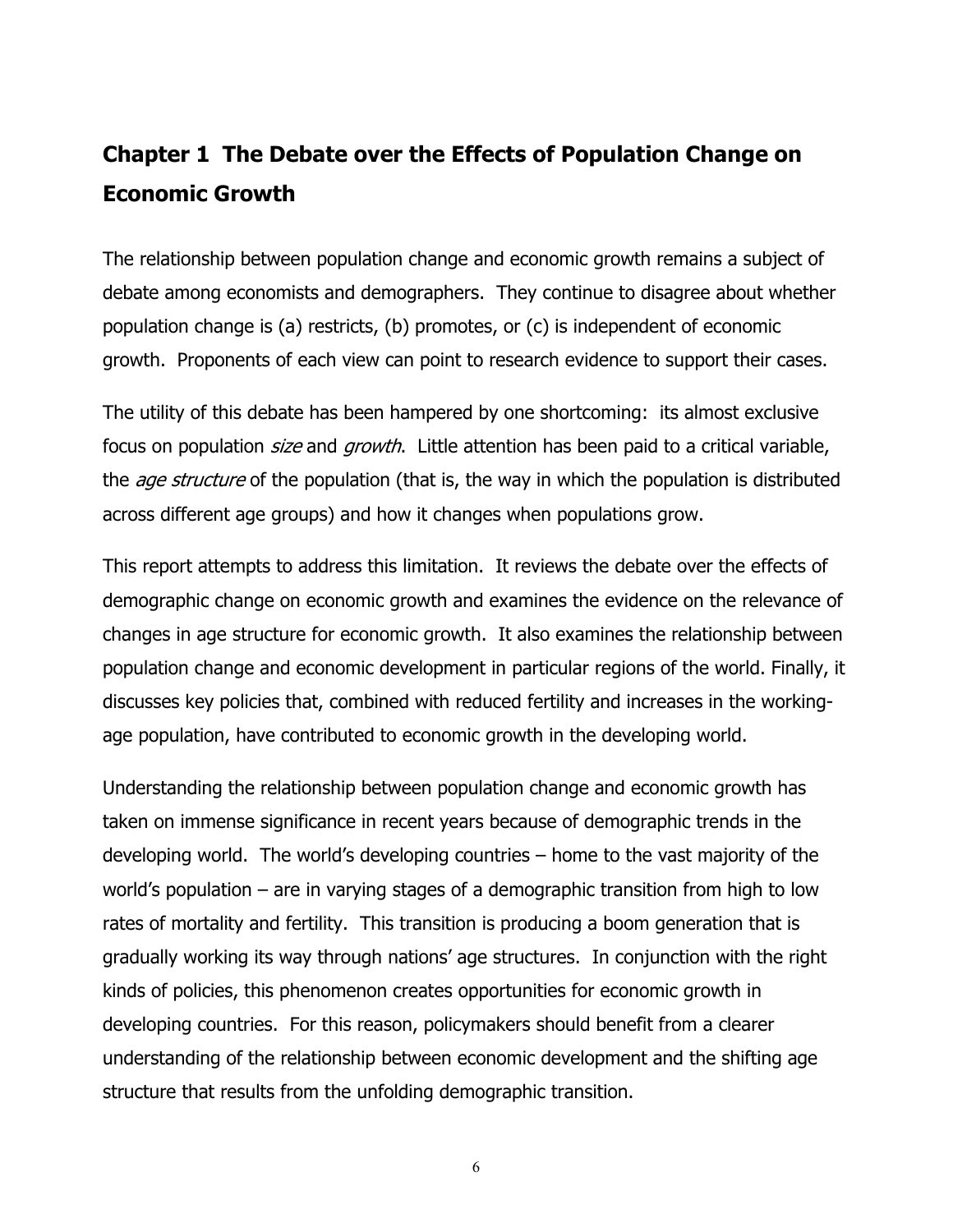# **THE ìPESSIMISTICî THEORY: POPULATION GROWTH RESTRICTS ECONOMIC DEVELOPMENT**

Following the Second World War, rapid population growth, resulting from the gap between declining mortality and continuing high fertility, began occurring in much of Asia. By the mid-1960s, more countries, including a number in Latin America and the Middle East, were experiencing unprecedented rates of population growth. At such rates, their populations would double in less than 25 years.  $9$ 

Concerns about rapid population growth voiced by demographers, social scientists, and others were based largely on the assumption that such growth would "serve as a brake" on economic development.10 In the late 1940s, conservationists began to write about excessive population growth being a threat to food supplies and natural resources. Concerns about the impact of rapid population growth and high fertility underlay the widespread implementation of family planning programs in many areas of the developing world (see Seltzer, RAND, forthcoming 2001). Policymakers presumed that by helping to reduce high fertility, family planning programs would slow population growth, which in turn would contribute to improved economic performance by freeing resources that otherwise would be devoted to child-rearing as well as reducing strains on infrastructure and the environment.

The "pessimistic" theory traces its lineage to Thomas Malthus. Writing in the 1790s, Malthus asked whether "the future improvement of society" was possible in the face of ever larger populations. He reached his famously dismal conclusion:

 ìTaking the population of the world at any number, a thousand millions, for instance...the human species would increase in the ratio of 1, 2, 4, 8, 16, 32, 64, 128, 256, 516, etc. and subsistence as 1, 2, 3, 4, 5, 6, 7, 8, 9, 10, etc. In two centuries and a quarter the

 $\overline{a}$  $9$  Some of these countries, in fact, more than doubled their population between 1965 and 1990, while some of them saw their growth rate slow down.

 $10$  For a discussion of trends in global population growth since the 1950s and the implications of high fertility for economic growth, see Bulatao, 1998, pp. 3-20.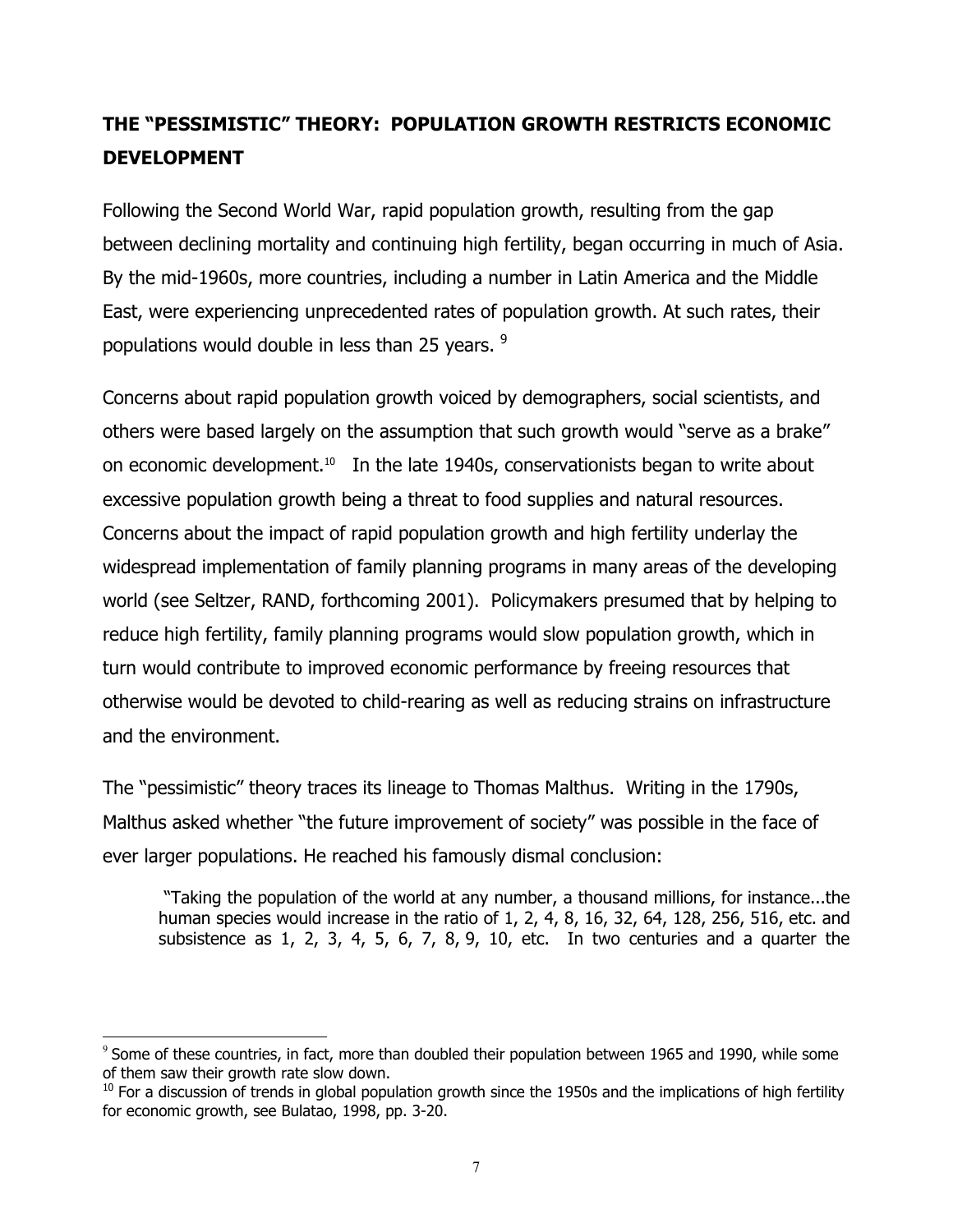population would be to the means of subsistence as 512 to 10; in three centuries as 4096 to 13, and in two thousand years the difference would be incalculable. $111$ 

In a world with fixed resources for growing food, and slow technical progress, Malthus theorized, food production would quickly be swamped by the pressures of a rapidly growing population. The available diet would then fall below subsistence level, until population growth was halted by a high death rate. Living standards could only ever improve in the short term  $-$  before they set in motion more rapid population growth. The balance between population and income growth was the "great law of our nature." Accordingly, "No fancied equality, no agrarian regulations in their utmost extent, could remove the pressure of it even for a single century. And it appears, therefore, to be decisive against the possible existence of a society, all the members of which should live in ease, happiness, and comparative leisure; and feel no anxiety about providing the means of subsistence for themselves and families. $12$ 

Malthus's pessimism remains with us. In 1968, for instance, Paul Ehrlich opened his influential book "The Population Bomb" with the words, "The battle...is over. In the 1970s hundreds of millions of people are going to starve to death."<sup>13</sup> More measured studies undertaken by the US National Academy of Sciences (NAS) in 1971 and the United Nations in 1973 also predicted that the net effect of population growth would be negative.14 Rapid population growth continues to press on the modern consciousness. The world's population has grown sixfold since 1800, when it stood at about one billion. It took less than 130 years to add another billion. Things have quickened considerably since. The 6 billionth baby was born in October 1999  $-$  and world population is forecast to be 9.3 billion people by the year 2050 (see Table 1). Table 2 shows the current

 $11$  Malthus, T. R. (1798). Essay on the Principle of Population, As It Affects the Future Improvement of Society with Remarks on the Speculation of Mr. Godwin, M. Condorcet, and Other Writers, Penguin Classics ed. (Harmondsworth, 1982).

 $12$  Ibid.

 $13$  Ehrlich, P. 1968. The Population Bomb. New York: Ballantine

 $14$  National Academy of Sciences (1971): Rapid population growth: consequences and policy implications. 2 volumes. Baltimore: John Hopkins Press for the National Academy of Sciences; United Nations (1973): The determinants and consequences of population trends. Department of Economic and Social Affairs, Population studies N0 50. 2 volumes. New York: United Nations.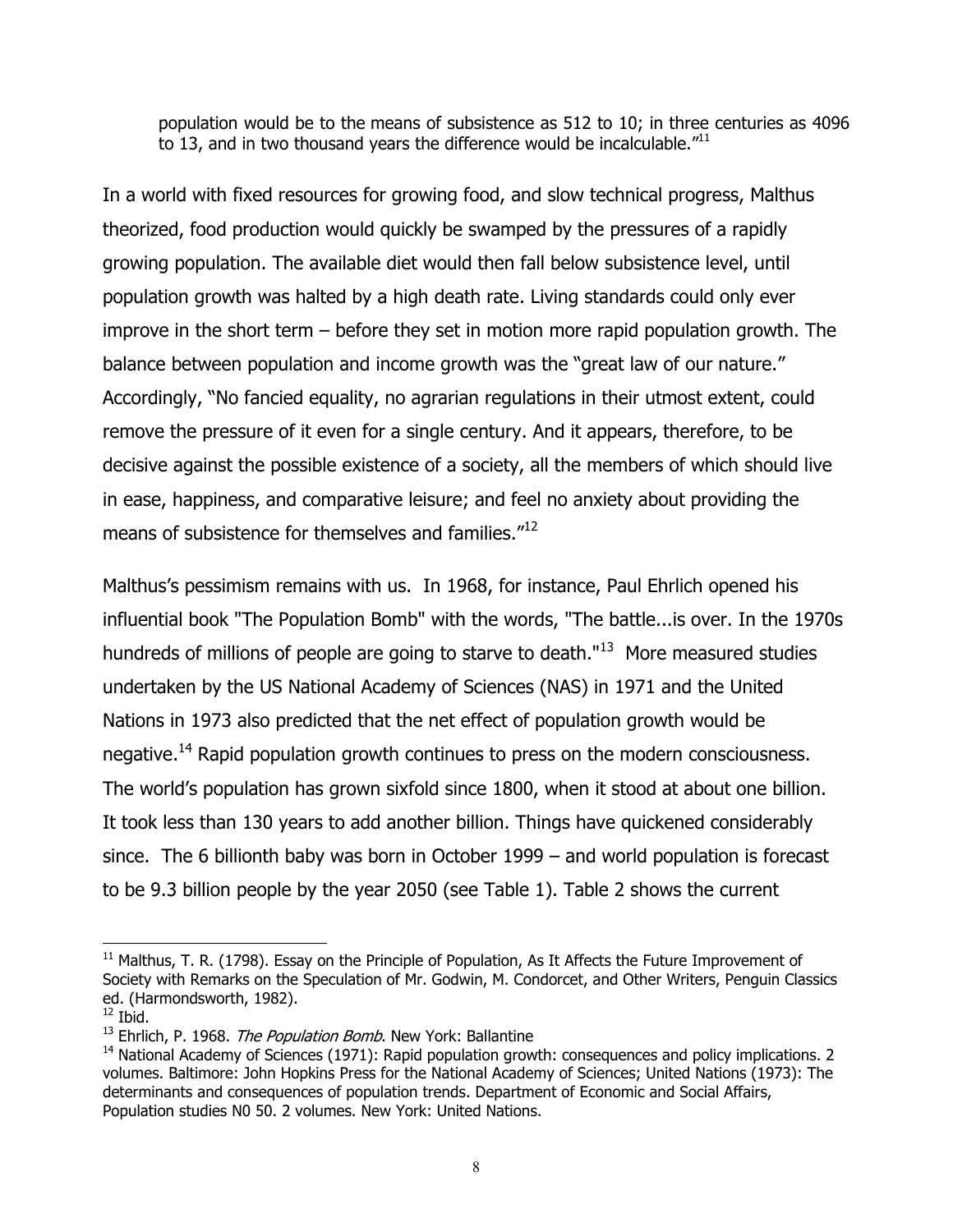population of all regions and countries, along with the share of the world's total population in each region. With the population of many developed countries decreasing by 2050, all of this explosive population growth is happening in developing countries<sup>15</sup> (see Figure  $1$ ) – most rapidly in those geographic regions that are most fragile and least hospitable (due to adverse climate, lack of resources, or unfavorable location) to economic growth<sup>16</sup> – encouraging predictions of demographic catastrophe.

For a time, it seemed the pessimists had the right answer. Innovations in agriculture, such as irrigation in China and potato cultivation in Ireland, were accompanied by vast increases in population that hampered improvements in living standards. Until 1700, income gaps between countries were fairly small and, even in 1820, real income levels in the advanced European nations were only about two to three times those found in Africa, Asia, and Latin America (see Figure 2).

In addition to the effect of population numbers on the demand for fixed resources, there is also a potentially negative impact of population growth on capital intensity. In principle, higher population numbers require more homes, factories and infrastructure to house, employ and provide for their needs. In the long run such capital can be constructed, but periods of rapid population growth may well lead to reductions in capital per worker and lower living standards. When population growth is rapid, a large part of investment is used to supply the needs of the growing population rather than enabling an increase in the level of provision per capita.

Both these theories give grounds for pessimism. However, by the early 1980s economists were beginning to reject the pessimist view. Empirical research had weakened the pessimistsí case; economic theory had begun to give increasing importance to technology and human capital accumulation compared to the old key growth factors of physical capital; and demographic theory started to look to the intermediate and long term, where the short-term effects of population growth were likely to have at least partly smoothed

 $15$  UN Population Division: World Population Prospects – The 2000 Revision. 28 February 2001: 6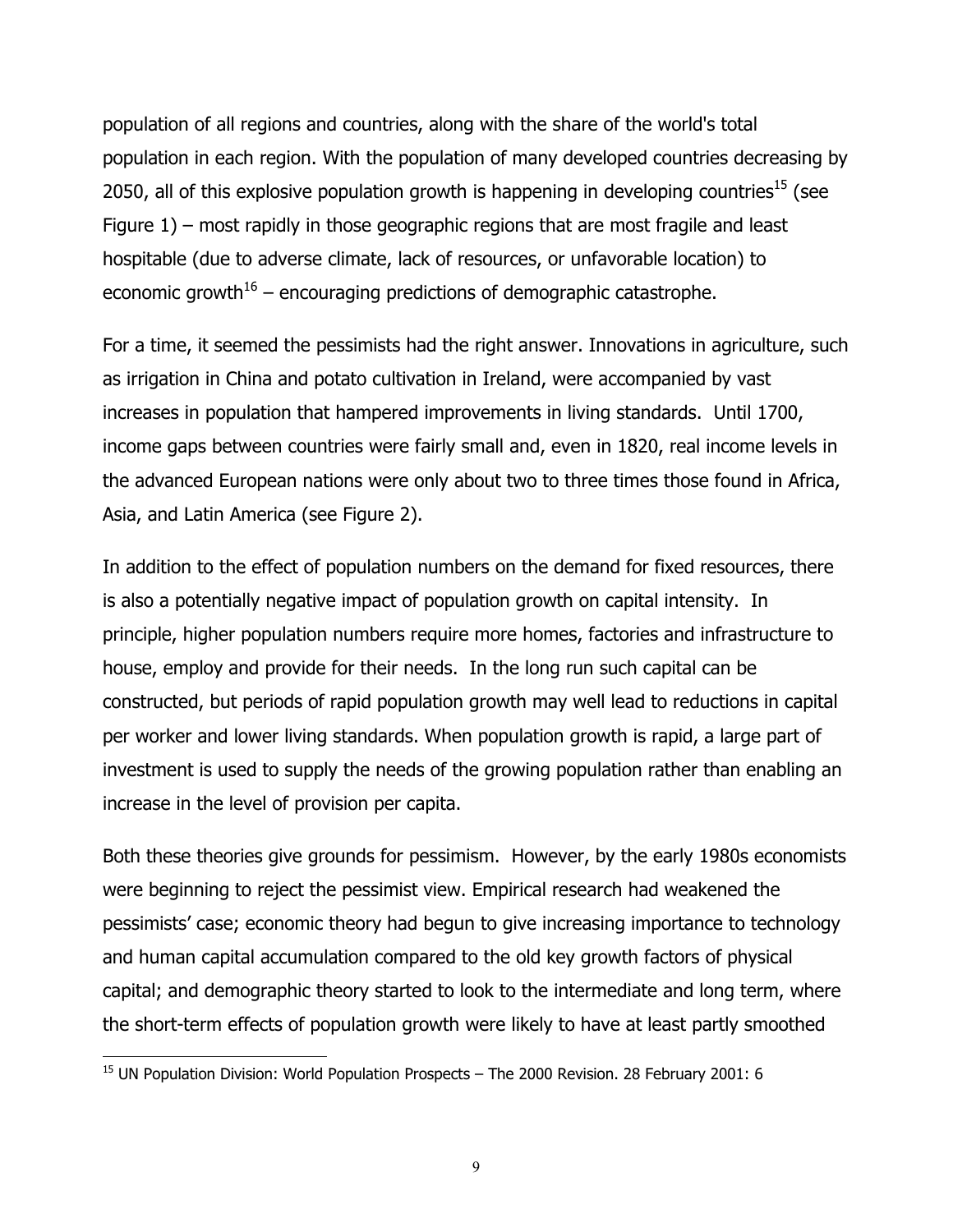out.<sup>17</sup> In response to these developments, organizations like the National Academy of Sciences began to revise their earlier views, as economists, with their greater faith in markets' ability to respond to population growth, gained prominence over the social and biological scientists who previously dominated population thinking.<sup>18</sup>

## THE "OPTIMISTIC" THEORY: POPULATION CHANGE CAN FUEL ECONOMIC **GROWTH**

Recent history has cast further doubt on the pessimists' theory. In the last 30 years  $$ when the world's population has doubled  $-$  per capita incomes have increased by about two thirds. Famines have occurred, but Ehrlich's "hundreds of millions" of people have not starved; the famines that have occurred were largely caused by poverty and lack of funds among a section of the population to buy food rather than any absolute shortage of food (as Amartya Sen has noted, there has never been a famine in a functioning democracy, whatever its population growth rate<sup>19</sup>). Technological progress, in both agriculture and industry, has been more rapid than any other time in human history. There have been equally dramatic social and institutional innovations, in the way people work, the standard of their education and health and the extent to which they participate in the political process<sup>20</sup>. Rather than being constrained by fixed resources, the prices of many raw materials are in long-term decline, and some parts of the economy are becoming "dematerialized" as knowledge becomes an increasingly vital asset. $^{21}$ 

<sup>&</sup>lt;sup>16</sup> Jeffrey D Sachs, Andrew D Mellinger and John L Gallup: The Geography of Poverty and Wealth. Scientific American March 2001

 $17$  On the importance of human capital in explaining differences in standards of living across countries, see Mankiw, Romer, and Weil (1992). On demographics, see Allen C Kelley (2001): The population debate in historical perspective: revisionism revisited. In *Population Matters: Demography, Growth, and Poverty in the* Developing World, Nancy Birdsall, Allen C. Kelley and Steven Sinding, editors, Oxford University Press, 2001.

 $18$  National Research Council (1986): Population growth and economic development: policy questions. Washington, DC: National Academy Press, cited in Kelley (2001): ibid

<sup>19</sup> Amartya Sen (1999): Developpment as Freedom. Oxford University Press.

<sup>&</sup>lt;sup>20</sup> Amartya Sen: Development as Freedom. Knopf 1999; Bloom, David E., Patricia H. Craig and Pia N. Malaney, 2001, The Quality of Life in Rural Asia. Oxford University Press.

<sup>&</sup>lt;sup>21</sup> World Bank: World Development Report 1997: The State in a Changing World. OUP 1997; Task Force on Higher Education and Society: Higher Education in Developing Countries: Peril and Promise. World Bank February 2000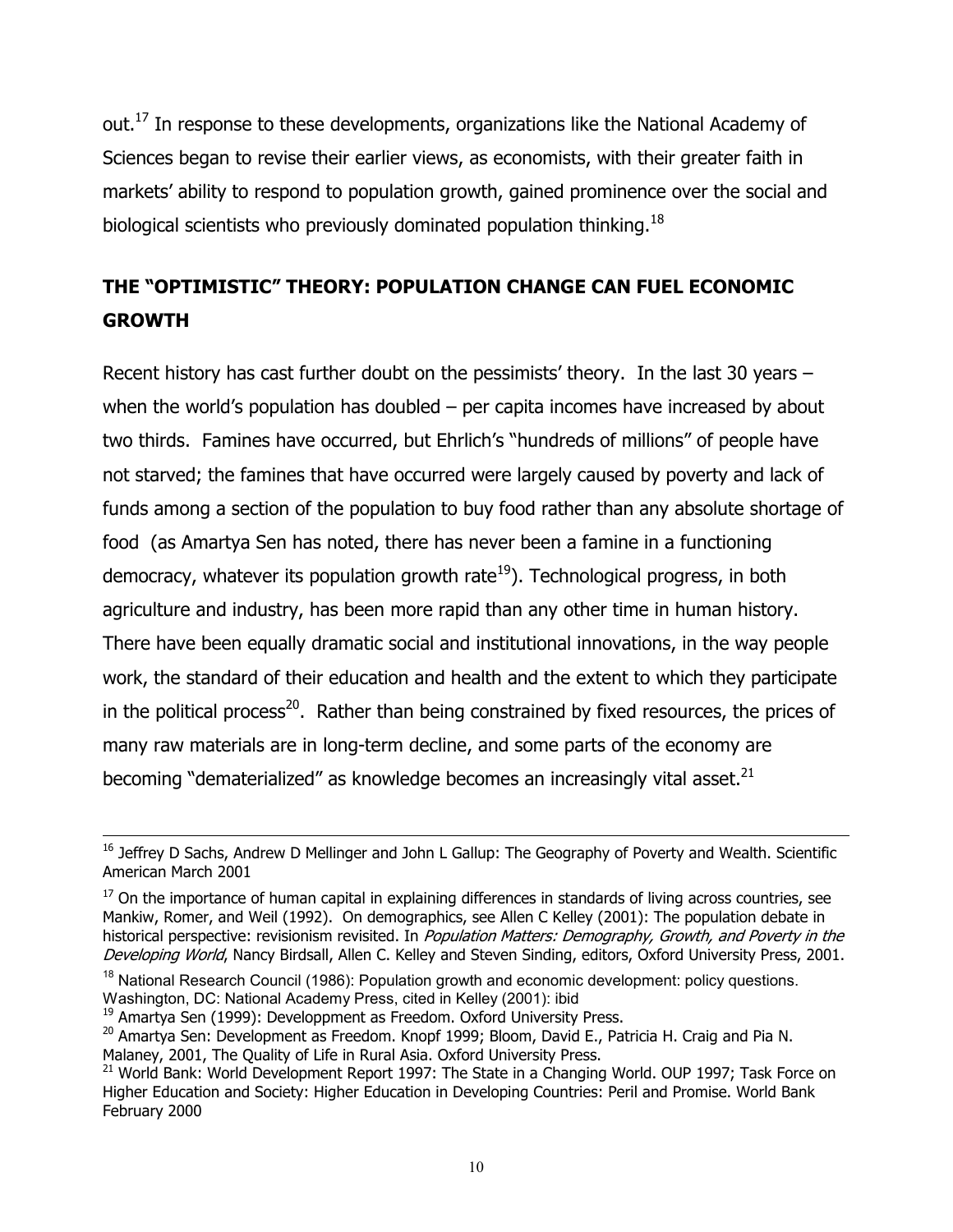These trends have supported the views of a group of "population optimists" who have sought to promote the idea that population growth can be an economic asset. Simon Kuznets and Julian Simon, for example, argue (separately) that as populations increase, so does the stock of human ingenuity. Larger societies  $-$  with the capacity to take advantage of economies of scale  $-$  are better positioned to develop, exploit, and disseminate the increased flow of knowledge they receive.<sup>22</sup> Simon, in his influential book "The Ultimate Resource", showed how positive feedbacks  $-$  such as the tendency of natural resource prices to decline in the long-term due to technological progress induced by the growing demands of rising populations  $-$  can mean that rapid population growth can lead to positive impacts on economic development.<sup>23</sup> Ester Boserup uses similar arguments to turn the Malthusian world-view around. Population growth creates pressure on resources. People are resourceful and are stimulated to innovate, especially in adversity. When rising populations swamped traditional hunter-gatherer arrangements, slash-burn-cultivate agriculture emerged. When that, too, became inadequate, intensive multi-annual cropping was developed. $^{24}$  More recently the Green Revolution, which has almost quadrupled world food production since 1950 using just 1 percent more land, was a direct reaction to population pressure. "Without high yield agriculture," comments Norman Borlaug, an initiator of the Green Revolution, "either millions would have starved or increases in food output would have been realized through losses of pristine land a hundred times greater than all losses to urban and suburban expansion.<sup>"25</sup>

The Optimists, while refuting the alarmist tendencies of the Pessimists' theory, were not dogmatic about the positive impacts of population growth. Instead, they took a broader view, suggesting that a multiplicity of external factors were responsible for the consequences of population growth. These factors could have either positive or negative

 $^{22}$  Kuznets, S. 1960. Population Change and Aggregate Output. In Universities--National Bureau Committee for Economic Research, Demographic and Economic Change in Developed Countries. Princeton: Princeton University Press.; Kuznets, S. 1967. 'Population and economic growth', Proceedings of the American Philosophical Society 111, 170-93.

 $^{23}$  Simon, Julian L (1981): The Ultimate Resource. Princeton: Princeton University Press.

<sup>&</sup>lt;sup>24</sup> Boserup, E. 1965. The Conditions of Agricultural Progress. London: Allen and Unwin; Boserup, E. 1981. Population and Technological Change: A Study of Long-Term Trends. Chicago: University of Chicago Press. <sup>25</sup> uk@earth.people, Department for International Development, United Kingdom, 1997.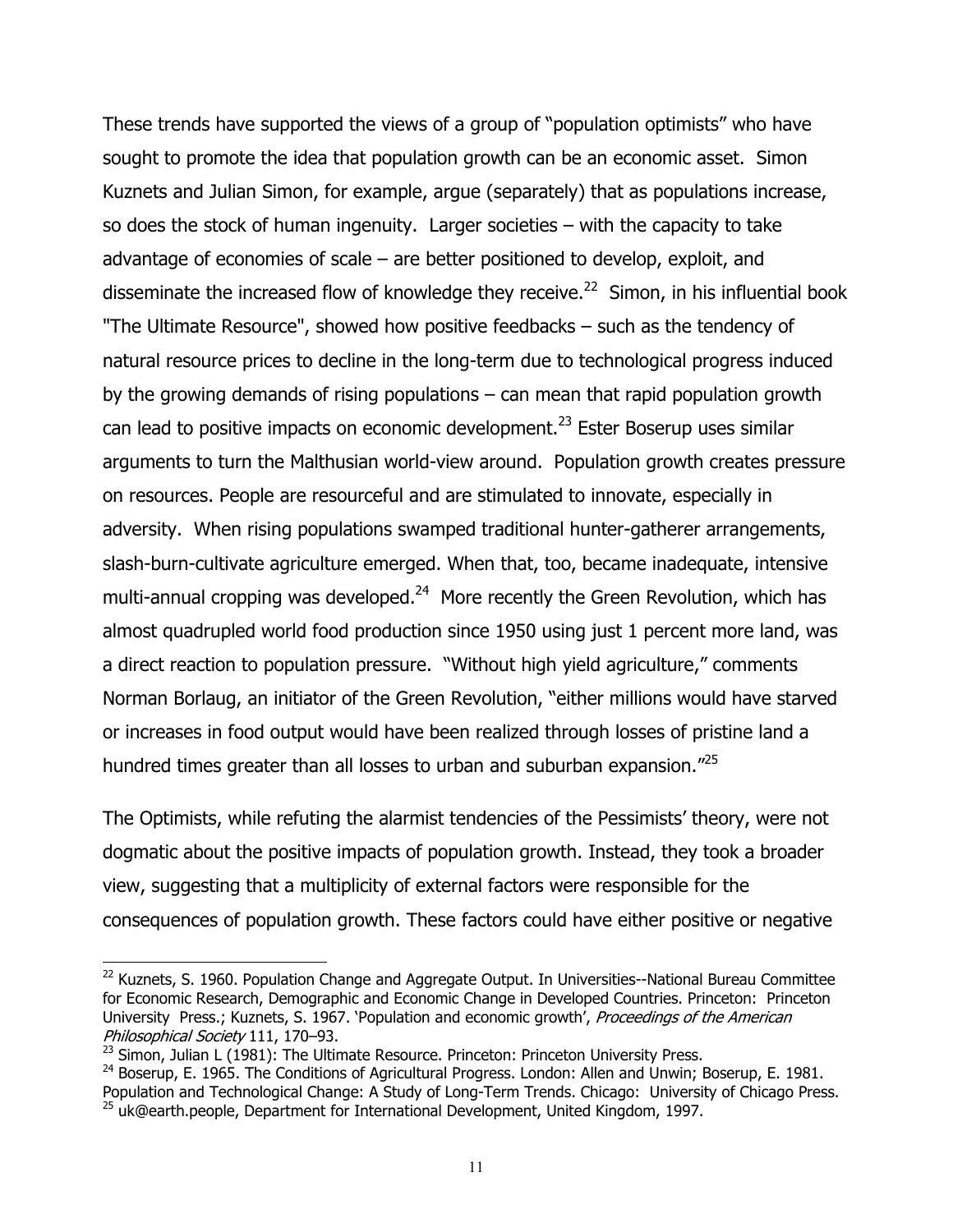economic consequences  $-$  as TN Srinivasan said: "many of the alleged deleterious consequences result more from inappropriate policies and institutions than from rapid population growth.<sup>n26</sup> This broadening of the discussion on population growth eventually led to population *neutralism* emerging as the dominant view in the demographic debate.<sup>27</sup>

## THE "NEUTRALIST" THEORY: POPULATION CHANGE HAS NO SIGNIFICANT **EFFECT ON ECONOMIC GROWTH**

In his great "Inquiry into the Nature and Causes of the Wealth of Nations" (1776), Adam Smith asked why some countries were richer than others. He found his answer in the division of labor, which allowed workers to become more productive by honing their skills at ever more specialized tasks. In recent years, economists considering the economic effects of demographic change have been more interested in Adam Smith, and his narrative of the power of the market, than in Thomas Malthus's dire predictions about population. Most economic analysis has examined the statistical correlation between population and economic growth and found little significant connection. Though countries with rapidly growing populations tend to have more slowly growing economies (see Figure 3), this negative correlation typically disappears (or even reverses direction) once other factors such as country size, openness to trade<sup>28</sup>, educational attainment of the population, and the quality of civil and political institutions are taken into account (see Figure 4). In other words, when controlling for other factors, there is little cross-country evidence that population growth impedes economic growth.<sup>29</sup> This result seems to justify a third view, population neutralism.

<sup>&</sup>lt;sup>26</sup> TN Srinivasan (1988): Population growth and economic development. Journal of Policy Modeling. Spring, 10 (1), pp 7-28.

 $27$  A more recent position is that of Galor and Weil (1999) who propose that the Malthusian and growth regimes should not be seen as competitors but rather, respectively, the beginning and end of a historical process. The world begins in the Malthusian regime and eventually evolves from an intermediate stage they call Post-Malthusian, into the current Modern Growth Regime.

 $^{28}$  Sachs and Warner (1995) judge openness to trade on the basis of tariffs, quotas and licensing, black market premia, and export taxes.

 $29$  This result, however, refers to the average experience across countries. The economic performance of any specific country, however, will be determined by many forces.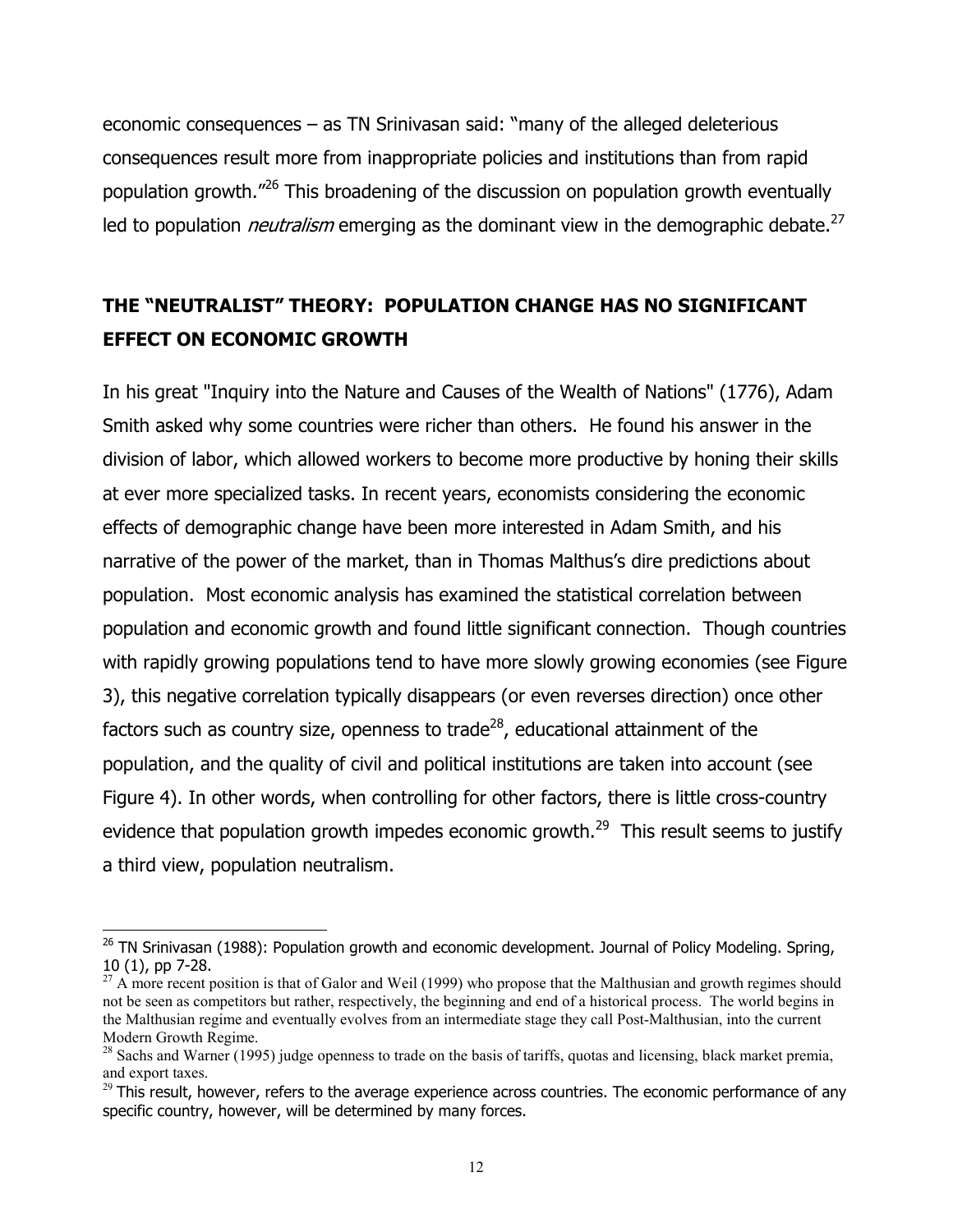The neutralist theory is the dominant view today. Although there are some variations within the neutralist school, with the NAS concluding in 1986 that, "*on balance*...slower population growth would be beneficial to economic development of *most* developing countries<sup>"30</sup> (our italics), and the World Bank suggesting that in some countries bigger populations can boost economic growth, the overall tendency is to accord population issues a relatively minor place in the context of the wider policy environment.

Allen Kelley has suggested that population neutralism has in fact been the predominant school in thinking among academics about population growth for the last half-century; for example, the academic background papers to even the most pessimistic UN and NAS reports are much more moderate in tone than the reports themselves. $31$  Kelley cites three major research areas that influenced the rise of population neutralism in the 1980s:

- Natural resources: Exhaustion of natural resources was found not to be as strongly affected by population growth as the Pessimists thought. Technology, conservation, and efficient market allocation of resources all play a part in preserving natural resources, and per capita income has been shown to be a key determinant of supply and demand for these resources.
- Saving: The impact on economic growth of reduced saving as a result of population growth is not borne out by studies.
- Diversification of resources: Where the Pessimists had thought that population growth would lead to a diversion of resources from productive physical capital formation to less economically productive areas such as education and social welfare programs, multi-country studies showed that this did not in fact happen to any great extent.

According to Kelley, these studies, coupled with the impact of Julian Simon's "The Ultimate Resource" on extending demographers' view into the longer term, were crucial in

l

<sup>&</sup>lt;sup>30</sup> National Research Council (1986): ibid

 $31$  Kelley (2001): ibid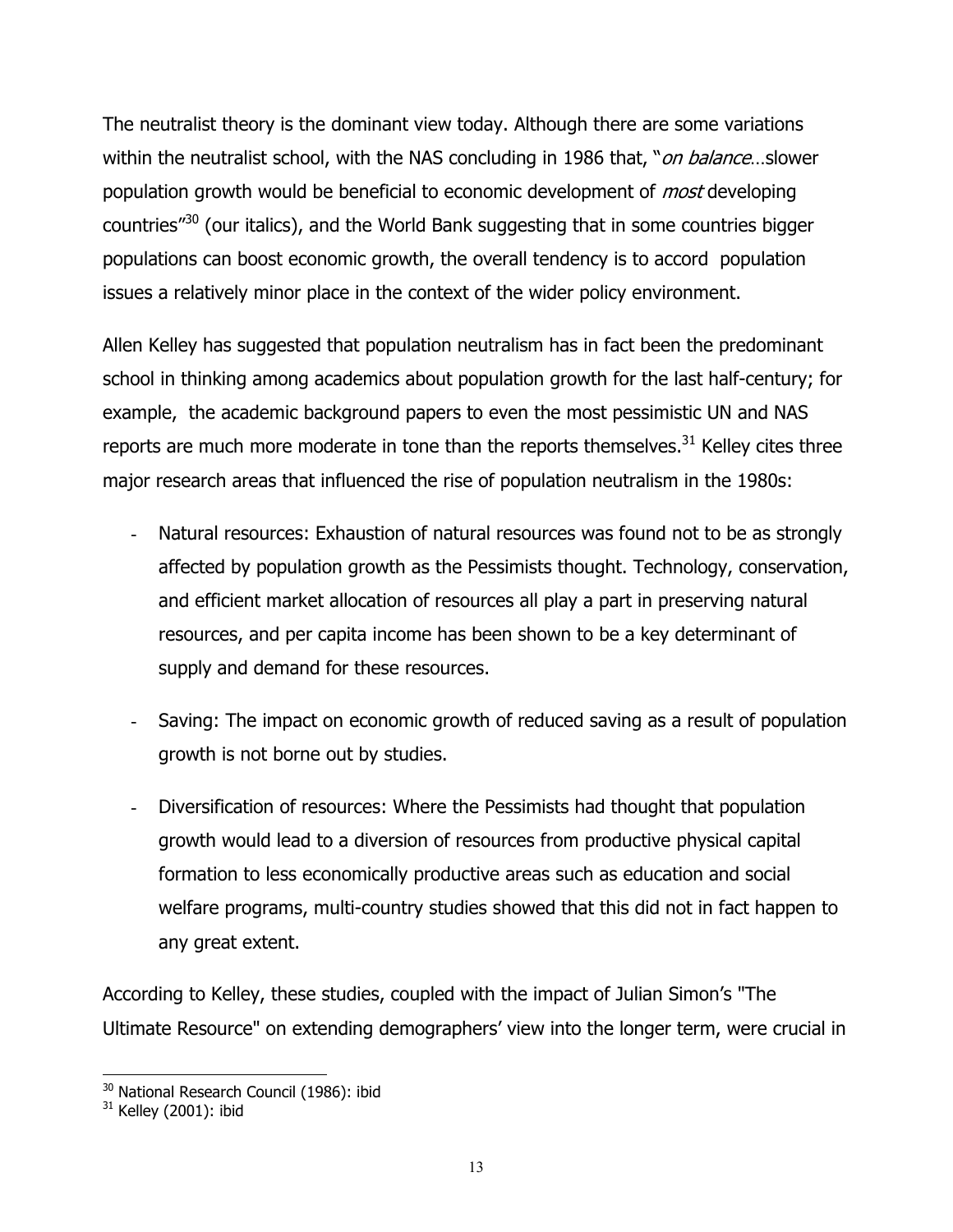bringing neutralism to the fore, and the theory has since had an enormous influence on policymakers in developing countries and on the international development community. The Reagan Administration and several donor agencies sought to limit lending to population programs and simultaneously appealed to neutralist theory.<sup>32</sup>

### **THE IMPORTANCE OF AGE STRUCTURE**

 $\overline{\phantom{a}}$ 

Proponents of population pessimism, optimism, and neutralism can all fall back on theoretical models and more or less robust data to back up their positions. But, as discussed below, the policy environment and the influence of markets and institutions are at least as important as the population growth rate itself in determining whether countries with expanding populations suffer or thrive.

All of these theories, however, tend to ignore a critical dimension of population dynamics: populations' evolving *age structure*. Economists have tended to focus on population growth, ignoring the changing age distribution within populations as they grow.<sup>33</sup> Yet these changes are arguably as important as population growth. Each age group in a population behaves differently, with distinct economic consequences: the young require intensive investment in health and education, prime-age adults supply labor and savings, and the aged require health care and retirement income (Figure 5 is a schematic representation of life cycle income and consumption). When the relative size of each of these groups in a population changes, so does the relative intensity of these economic behaviors. (Figure 6 illustrates the period of high population growth preceding the period during which there is a high share of working-age people.) This matters significantly to a

<sup>&</sup>lt;sup>32</sup> World Bank economists for a long time thought that the macroeconomic case for population lending was weak (Steven W Sinding, Professor of Clinical Public Health, Columbia University, personal communications), and excluded population issues from most policy discussions (Tom Merrick, Senior Population and Reproductive Health Adviser, World Bank, personal communications). The Reagan Administrationís Mexico City statement in 1984 stated that, "population is neither a positive nor a negative factor" in development, but is neutral. This statement was associated with the new policy of denying federal funding to NGOs that performed or promoted abortion as a means of family planning in other nations. This policy, which had been overturned by President Clinton in 1993, was reinstated by the Bush Administration in January 2001. <sup>33</sup> The exception was the seminal Coale-Hoover study, which used India and Mexico as case studies to emphasize the costs associated with a high dependency ratio in the early stage of the demographic transition. See Coale, A. and Hoover, E. 1958. Population Growth and Economic Development in Low Income Countries. Princeton: Princeton University Press.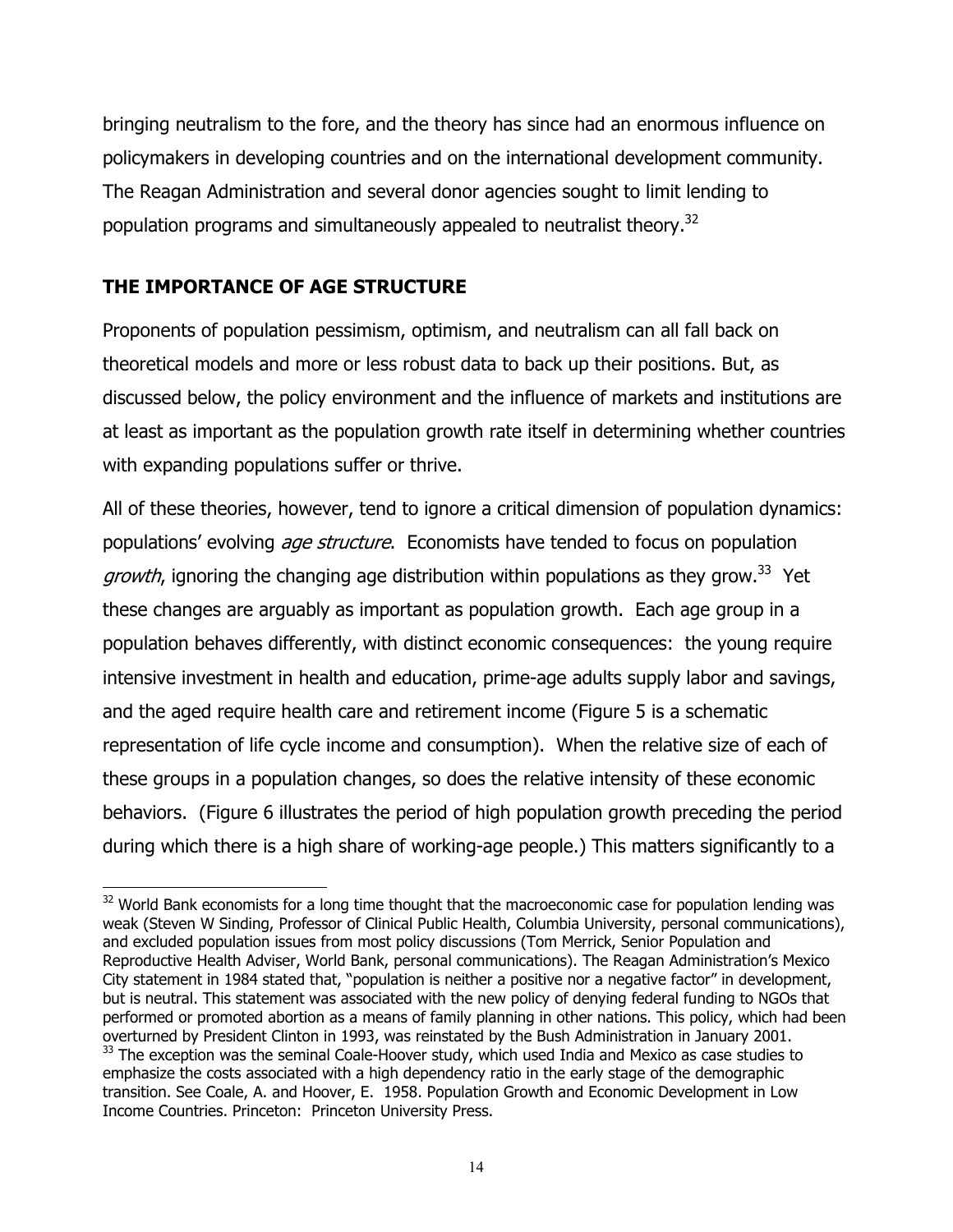countryís income growth prospects. Policymakers with a broad view of development and the complex relation between economic and human development must factor these effects of changing age structure into decisions about their countries' future.

This challenge is especially pressing in the developing world. In those countries whose mortality and fertility rates are beginning to fall (South-central Asia and much of Sub-Saharan Africa, for example), there is an opportunity for governments to capitalize on the consequent demographic transition, where the number of working-age adults grows large relative to the dependent population and potentially acts as a major economic spur. Conversely, if the appropriate policy environment is not in place, unemployment and instability may result, and health, education and social welfare systems may come under unbearable strain. Those developing countries whose transition is advanced, on the other hand (Southeast Asia and Latin America), need to look to the future, putting in place policies to cope with an aging population and make the most of the remaining years of low dependency ratios. The next section will go on to assess how countries can make the most of the age structure of their populations.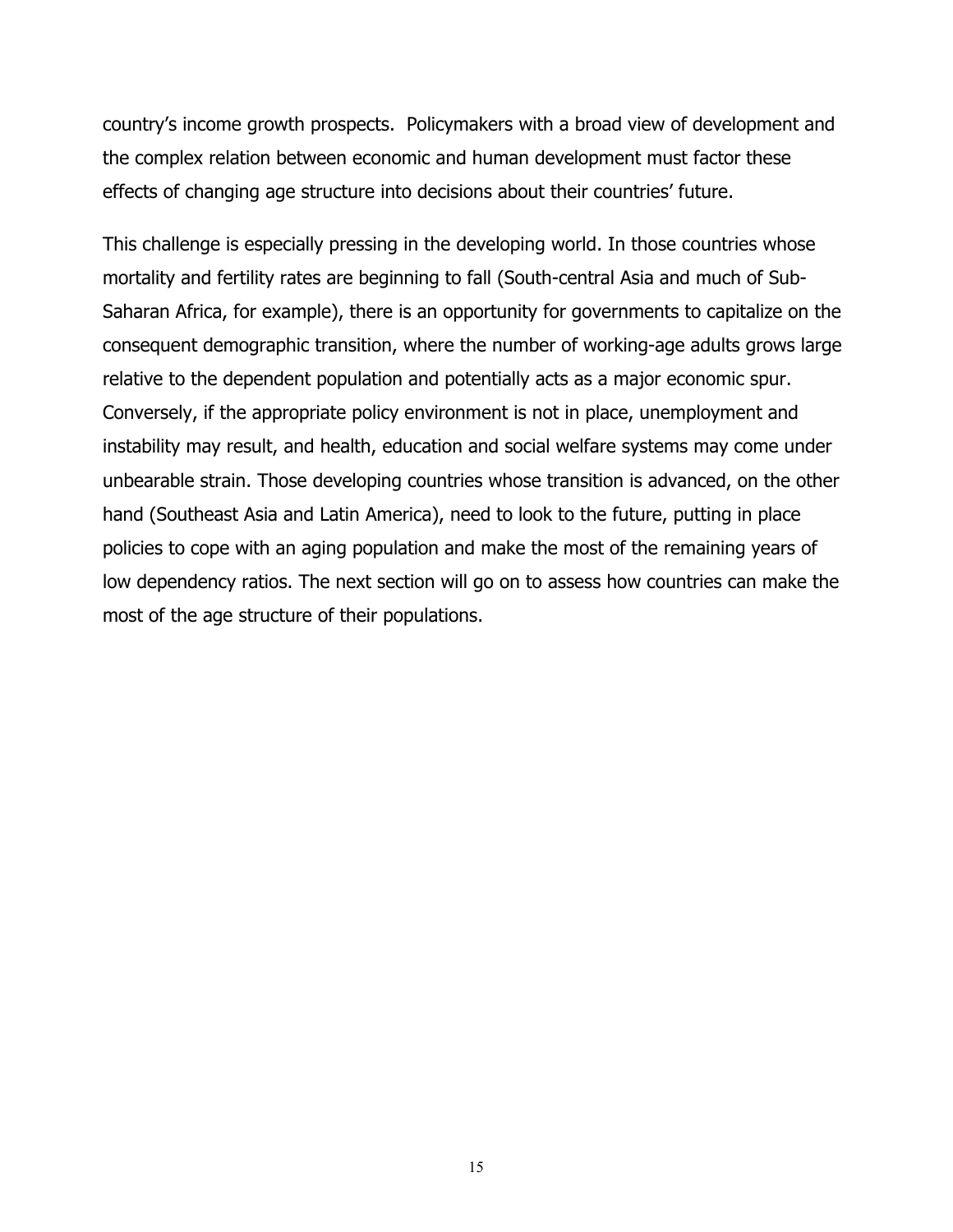# **Chapter 2 Demographic Transitions and the "Demographic Dividend<sup>"</sup>**

This chapter examines the "demographic transition" that all countries experience as economic development progresses, discusses the mechanisms by which its impacts are felt, and highlights the opportunity for economic growth  $-$  the "demographic dividend"  $$ that this transition offers to developing nations.

### **THE DEMOGRAPHIC TRANSITION: DECLINING MORTALITY AND FERTILITY**

In much of the developing world, a "demographic transition" transition is under way, accelerating with the declines in mortality that began around the end of the Second World War. Improvements in medicine and public health, including the introduction of antibiotics such as penicillin, treatments for diseases such as tuberculosis and diarrhea, and the use of DDT, which helps control malaria, have contained or eradicated diseases that once killed millions of people.<sup>34</sup> This was accompanied by improved sanitation, nutrition, and the wider practice of healthier behaviors. All this gradually led to higher life expectancies, by as much as twenty years in some countries, and naturally to population growth (see Figures 7 and 8). Yet despite higher life expectancies, these countries had populations that were, on average, growing *younger*.<sup>35</sup> This is because mortality declines were not evenly distributed across the population. Infectious diseases are particularly ruthless killers of the young, so their containment had the most powerful impact on the mortality of infants and children which fell earlier and more quickly than mortality at other ages (Figure 9 shows the decline in infant mortality rates over time). The larger surviving youth cohorts served to drive down the average age of populations.

 $\overline{\phantom{a}}$ 

 $34$  See Bloom, River Path Associates, and Fang, 2000, "Social Technology and Human Health," Background paper prepared for Human Development Report 2001.

 $35$  From 1950 to 1960, the median age decreased in all regions and subregions of Africa, Asia, and Latin America. This time period captures the early stages of the demographic transition in most of the developing world. See United Nations, World Population Prospects: The 2000 Revision.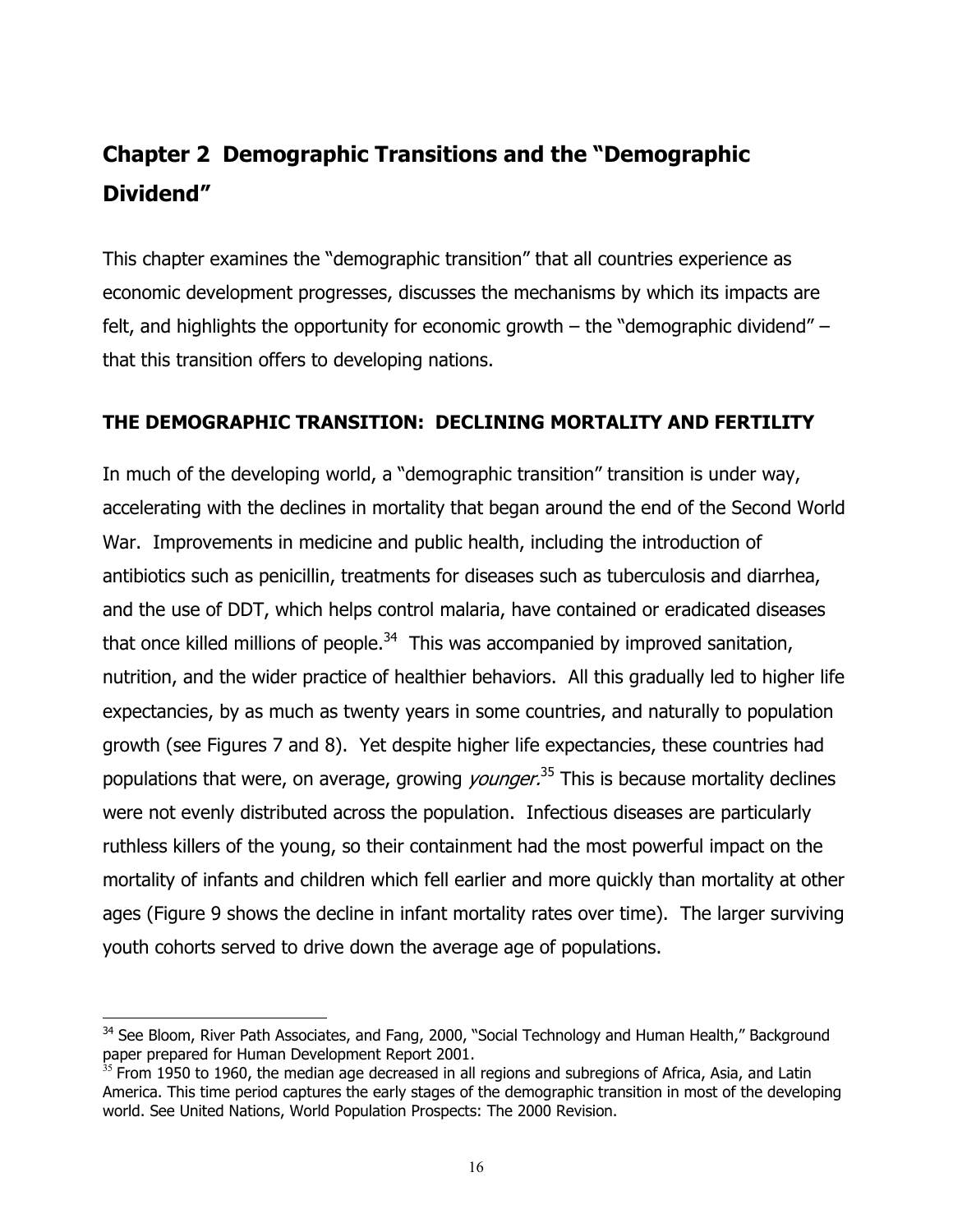The mortality decline which began the demographic transition has been succeeded by equally dramatic reductions in fertility (see Figure 10). Fertility decisions seem to respond strongly to changes in child mortality as parents realize that if fewer children are likely to die in childhood, they can give birth to fewer children to attain their desired number of offspring. This desire to rein in fertility is reflected in trends in the use of contraceptives. Worldwide, more than half of couples now use contraception, compared with 10% in the 1960s<sup>36</sup>. In Bangladesh, for example, the percentage of couples using contraception tripled, to 31 percent, in just fourteen years. $37$ 

Other changes have reinforced the trend towards lowered fertility, as it becomes advantageous to have smaller families. If children have a higher chance of survival and a long life expectancy, it is wise to invest intensively in them. A major form of investment is education  $-$  an investment that becomes more tempting when economic changes are likely to increase the potential returns on education. However, this requires a long-term commitment. In a rural society, children typically start working on the land quite early and become economically productive at a young age. Educating children limits their productivity during childhood (they are at school rather than working). However, with increasing urbanization, children are less likely to be economically productive, while, in a labor market that places a greater premium on skills, education makes a greater difference to their future productivity. Thus urbanization raises the incentive of parents to educate their children at the same time as it reduces the opportunity cost of education in terms of forgone labor income. Education is expensive. It therefore becomes more likely that couples will choose to invest greater resources in fewer children. A greater emphasis on education will inevitably lead to more educated women. This reinforces the likelihood that families will become smaller: women's time becomes more valuable and they are less

 $\overline{\phantom{a}}$ 

<sup>&</sup>lt;sup>36</sup> uk@earth.people: poverty and the environment, 1997, Department for International Development, London

 $37$  MD Shahid Ullah and Nitai Chakraborty (1993): Factors affecting the use of contraception in Bangladesh: a multivariate analysis. Asia Pacific Population Journal, Vol 8 No 3 (1993, pp 19-30). UNESCAP.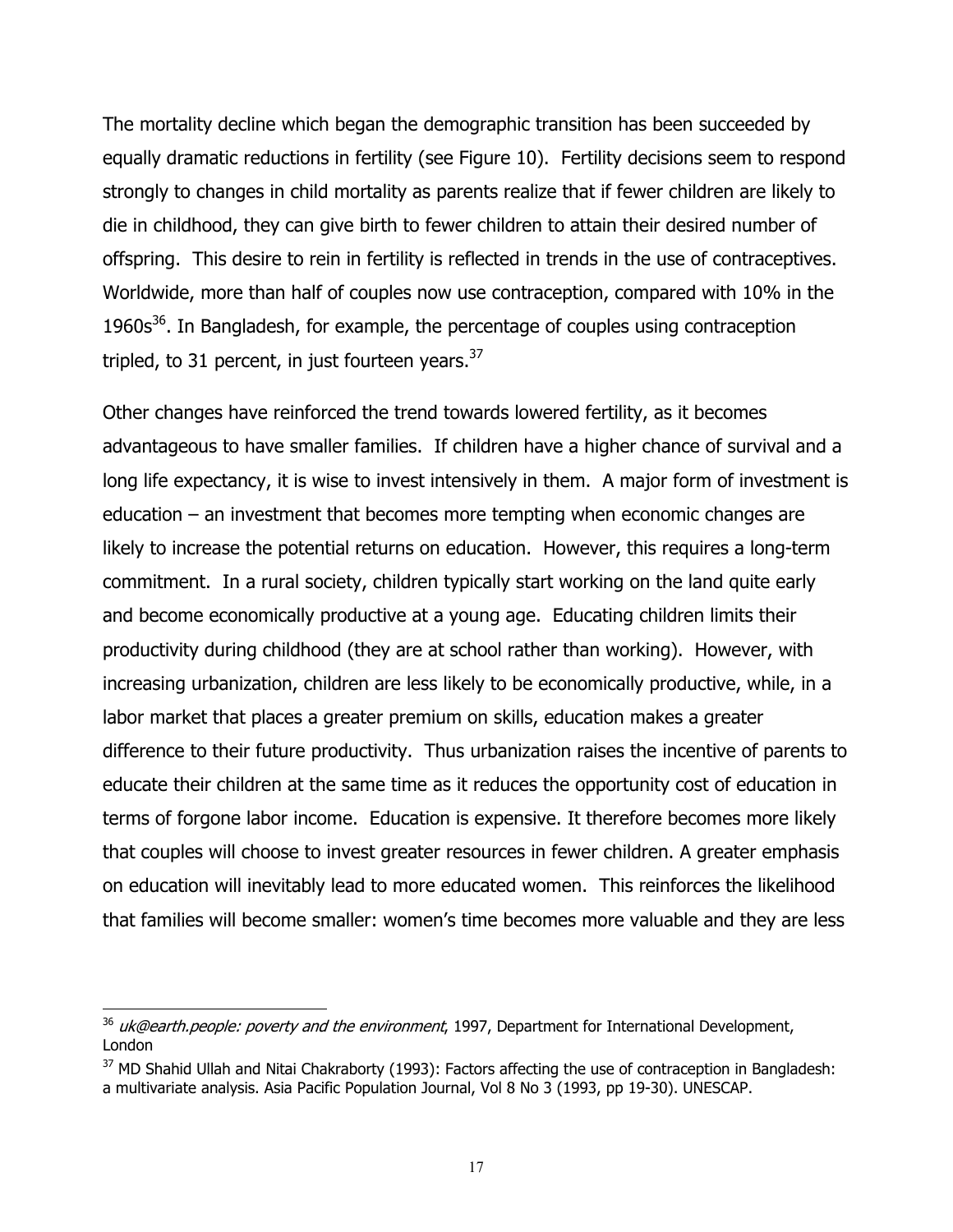likely to want to spend so much of their adult life bearing and raising children.<sup>38</sup> For many reasons, then, smaller families make increasingly sound economic sense once the demographic transition gets underway.<sup>39</sup>

The decline in mortality and the decline in fertility jointly form the demographic transition  $-$  but they are not synchronized. The lag between the two causes population growth  $-$  as fertility only begins to decline some time after mortality has dropped (see Figures 11 and 12). This growth at the beginning of the demographic transition has preoccupied the prevailing views of population change and economic growth. However, the demographic transition also has a predictable impact on a countryís age structure. At first, there is a cohort of children that includes many who would previously have suffered an early death. This *baby boom* generation is unique: as fertility rates decline and families grow smaller, successive cohorts tend to be smaller. The result is a "bulge" in the age structure, a demographic wave that works its way through the population. (Figures 13, 14, and 15 show this moving bulge, and successive waves of it, for developing countries, East Asia, and Ireland, respectively. Figure 16 shows that only the beginnings of such a bulge are evident in Sub-Saharan Africa ). First there are many young people, who need to be fed, clothed, housed, cared for medically, and educated. Then they become adults who are more likely to spend only part of the income they generate on their own needs. The rest is used to provide for children or is saved, most often for retirement. Finally, there is a large cohort of elderly people, who work less  $-$  or not at all  $-$  and become dependent again. They either live off their own savings or are supported by their families or the state.

The effects of the modern demographic transition can be felt for several generations. An initial spurt of population growth occurs between the beginning of the mortality decline and the end of the fertility decline. But when the baby boom generation itself reaches the

 $\overline{\phantom{a}}$  $38$  Birdsall, Nancy, Allen C. Kelley, and Steven W. Sinding, eds., Population Matters: Demographic Change, Economic Growth, and Poverty in the Developing World. Oxford University Press, 2001, p. 13. <sup>39</sup> See, for example, http://www.popcouncil.org/publications/wp/prd/123.html for Mark R. Montgomery,

Mary Aruends-Kuenning and Cem Mete's paper, "The Quantity-Quality Transition in Asia" (1999), which discusses the dynamics between fertility rates and education in Asia.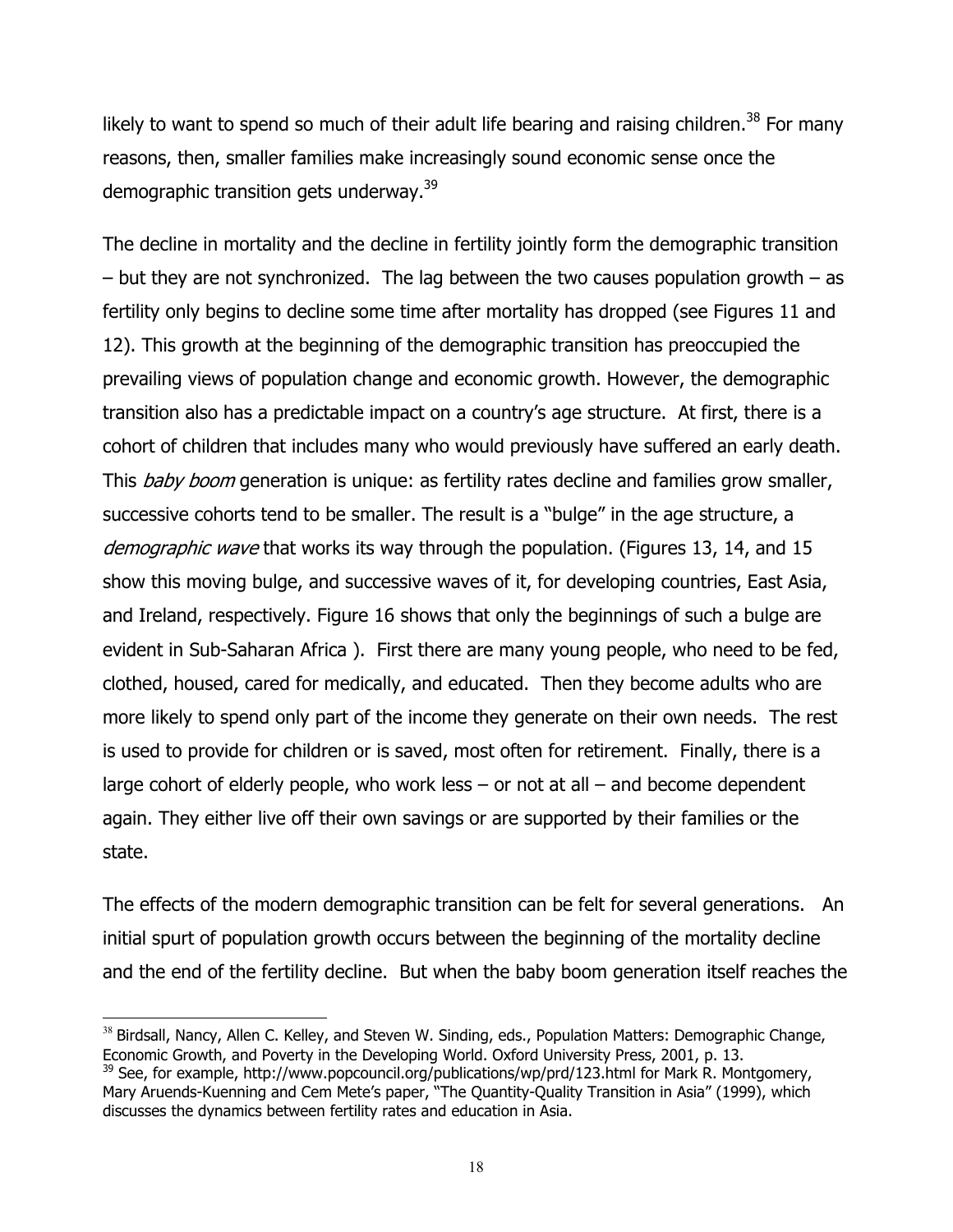prime reproductive years, it creates its own echo: a succeeding baby-boom. Subsequent echo effects produce further spurts. In other words, even if total fertility rates have been reduced to replacement level (2.1 children per woman), the population will continue to grow until the members of the bulge generation and successive echo generations tend to have passed through their prime reproductive years.<sup>40</sup> This process is called *population* momentum, and its effects will be felt for 70 to 100 years before the population age structure settles down. Due to the effect of population momentum alone, the population of developing countries as a whole is expected to increase by 40 per cent between 1995 and  $2100.<sup>41</sup>$ 

While population growth has been explored quite fully by economists, far less attention has been paid to changes in the age structure brought about by the demographic transition. Combining the population growth rate and the growth rate of the *economically* active population captures the way that age structures change and delivers striking results.<sup>42</sup> While population growth has a large and statistically significant *negative* effect on per capita income growth, this effect is counteracted by a statistically significant positive effect from growth in the share of the population that is economically active. While the age structure remains constant, therefore, the effect of population growth is neutral, but as the proportion of workers rises or falls, so do opportunities for economic growth. The demographic dividend, for example, was essential to East Asiaís extraordinary economic achievements, accounting for as much as one-third of its "economic miracle".<sup>43</sup> The "Celtic Tiger" (referring to the rapid economic growth in present-day Ireland) appears to be another powerful illustration of this same

l

 $40$  Assuming constant rates of age-specific fertility, the echo generations will perturb the population pyramid in less and less pronounced fashion, as they are further removed from the initial baby boom.<br><sup>41</sup> See John Bongaarts, "Future Population Growth and Policy Options" and David E. Bloom, "Population

Growth, Structure, and Policy: Comment", both in Andrew Mason, Thomas Merrick, and R. Paul Shaw, eds., Population Economics, Demographic Transition, and Development: Research and Policy Implications, Washington, D.C.: World Bank, 1999.

<sup>42</sup> The economically active population comprises all persons of either sex who furnish the supply of labour for the production of economic goods and services as defined by the United Nations systems of national accounts and balances during a specified time-reference period. International Labour Office. 1997. Economically Active Population1950-2010. Geneva: International Labour Office.

<sup>43</sup> D. E. Bloom and J. G. Williamson, World Bank Econ. Rev. 12 (3), 419 (1998[0]). D. E. Bloom, D. Canning, P. N. Malaney, Popul. Dev. Rev. 2000, Supplement to Vol. 26, pp. 257-290.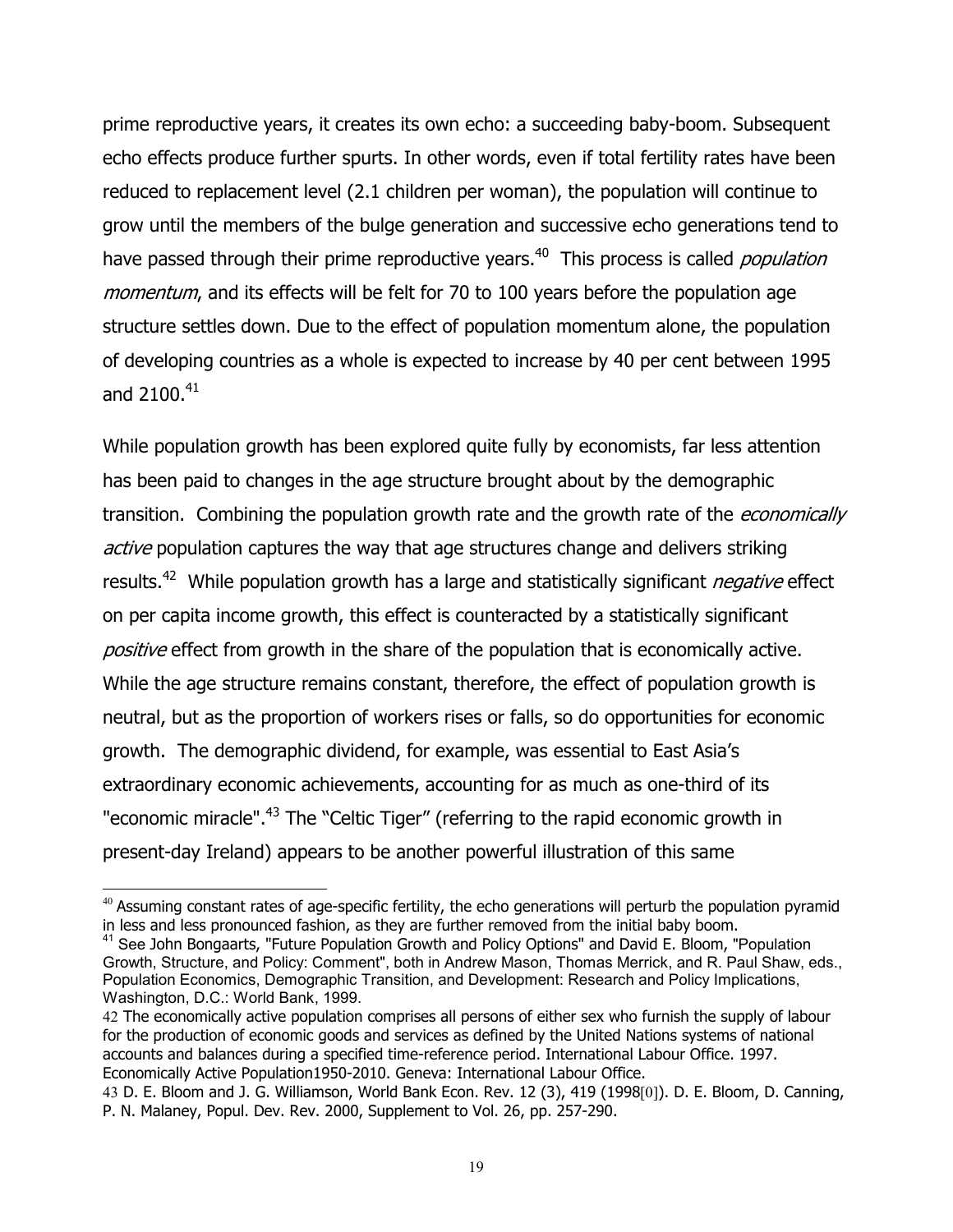phenomenon. Figure 17 shows how the share of the working-age population has varied over time in different regions of the world. Figure 18 highlights the same fact for East Asia, Sub-Saharan Africa, and Ireland.

However, this *demographic dividend* is not inevitable. It has to be earned. Without the right policy environment, countries will be too slow to adapt to their changing age structure and, at best, will miss an opportunity to secure high growth. At worst, where an increase in the working-age population is not matched by increased job opportunities, they will face costly penalties, such as rising unemployment and perhaps also higher crime rates and political instability. With no policies in place to provide for rising numbers of old people, many will face destitution in their final years.<sup>44</sup> In addition, the demographic dividend is time-limited. Many developed nations are facing the end of their demographic transition, and now must plan for their aging populations and a decline in their worker-todependents ratio. Additionally, some are experiencing shrinking populations. Low fertility rates over an extended period of time, where replacement fertility (2.1 children per woman) is not reached, eventually lead to population decline. Italy's population, currently at 57 million, is projected to decline to 43 million by 2050. Japan's population is expected to decrease from 127 million to 109 million by 2050. $45$  The available labor force will decrease, and the elderly will increasingly make up a larger proportion of the population, bringing with it further social and economic challenges.<sup>46</sup> Through the lens of demography at least, the next 50 years presents the developed world with significant challenges, at the same time as it offers the developing world a number of appealing opportunities.47

 $\overline{\phantom{a}}$ 

<sup>44</sup> Bloom, D. and Williamson, J. 1998. 'Demographic transitions and economic miracles in emerging Asia', World Bank Economic Review 12, 419-56.

<sup>45</sup> United Nations, World Population Prospects: The 2000 Revision

<sup>46</sup> See Bloom, Nandakumar, and Bhawalkar, 2001, "The Demography of Aging in Japan and the United States", paper presented at the American Academy of Arts and Sciences.

 $47$  See Teitelbaum and Winter. Also, it is worth noting that a declining population, particularly in a country such as Japan, can carry with it the benefit of lessened pressure on natural resources. If the degradation of natural resource capital were accounted for properly, the trajectory of net national income would rise faster (or decline slower) as compared to a stationary or growing population. In addition, putative population decline does not necessarily translate into a comparable decline in the size of the labor force. This is due to the potential for (a) increased labor force participation among women, (b) increased retirement age, and (c)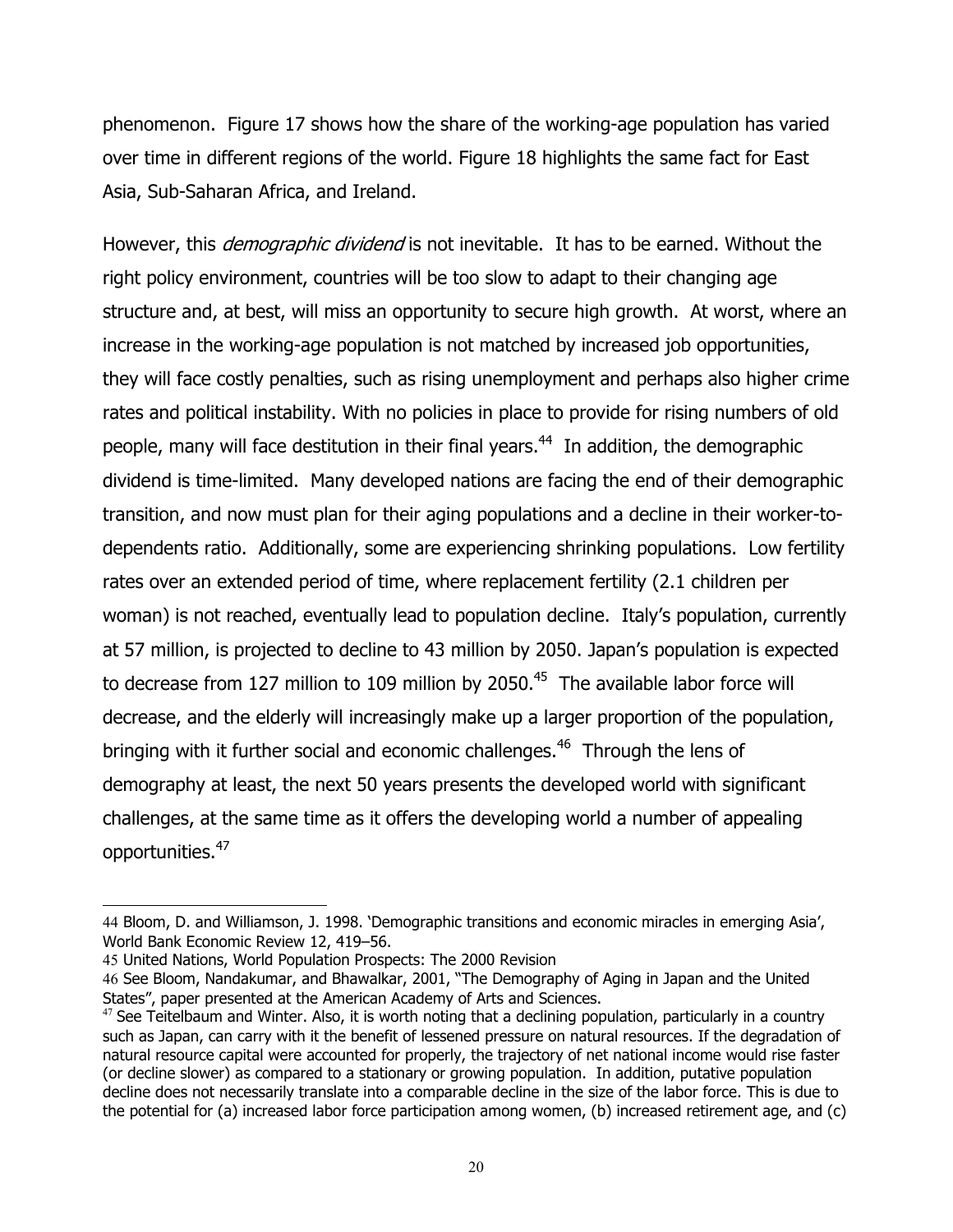### **The Demographic "Dividend"**

The demographic dividend is delivered through a number of mechanisms. The most important are labor supply<sup>48</sup>, savings, and human capital.

### Labor supply:

The demographic transition affects labor supply in two ways. First, there is an essentially mechanical effect, based on the regular and inevitable aging of the baby boom generation. When this generation is between 15 and 64, it is more likely to be working, thus lowering the ratio of dependents to non-dependents. (Figure 19 shows labor force participation rates by age group.) During the peak working years of 25 to 59, this effect is especially strong. The number of people who would like to work (labor supply) therefore gets bigger, and provided the labor market can absorb the larger numbers of workers, per capita production increases.

Second, women are more likely to enter the workforce, as family size declines. <sup>49</sup> This effect is magnified by the fact that, with adult women themselves more likely to have been brought up in small families, they are more likely to be educated. This increases their productivity in the labor market, underlining progress towards a stronger workforce and smaller families.

### Savings:

 $\overline{\phantom{a}}$ increases in net in-migration, which tends to be selective of working-age individuals. For example, the female labor force participation rate in Italy is 33%, while in Japan it is 44%. These contrast with rates of 48% in Canada and 51% in Sweden. Even more telling is the fact that the difference between the male and female labor force participation rate in Italy (23%) and Japan (21%) are higher than for most high-income countries (e.g., the differences for France and the United Kingdom are 12% and 14%, respectively). (World Development Indicators 2001, data for 1999). Finally, retirement ages have been relatively stagnant in comparison with life expectancy. Between 1965 and 2000, Italy's life expectancy increased from 71 to 79, and Japan's from 71 to 81. By comparison, retirement age in Italy is 62 (up from 61 for men and 56 for women during that period) and 65 in Japan. An upward adjustment of the retirement age could mitigate the labor force effects of population aging.

<sup>48</sup> See Bloom, Canning, and Sevilla, 2000, "Labor Force Dynamics and Economic Growth," paper presented at the August 2000 Summer Institute of the National Bureau of Economic Research, Labor Studies Program. 49 See http://www.ilo.org/public/english/bureau/stat/newsletr/nine.htm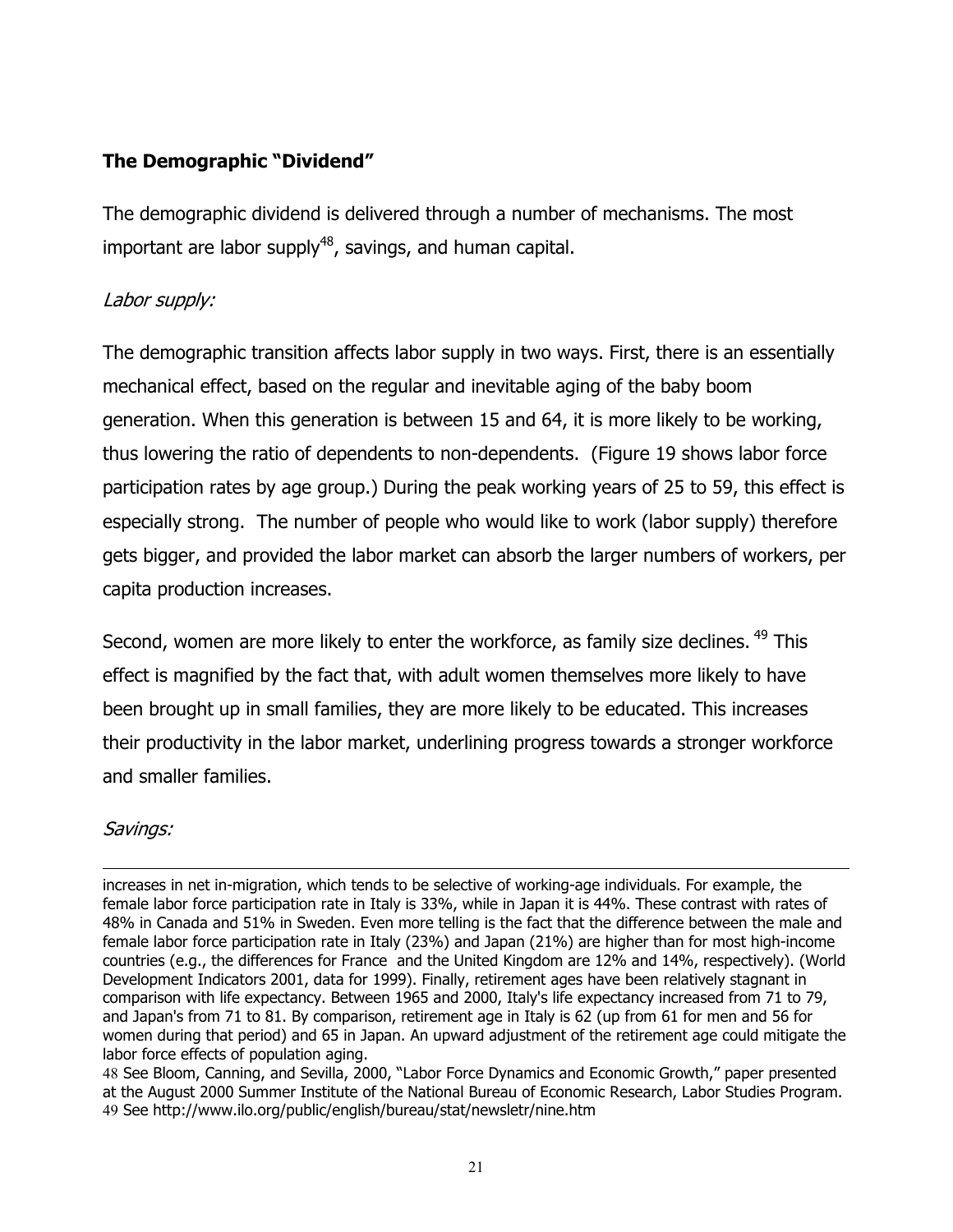The demographic transition also encourages the growth of savings, thus improving a countryís prospects for investment and growth. Again, there is an accounting and a behavioral effect at work. The young and the old consume more than they generate, unlike working-age people, who tend to have a higher level of economic outputs, and also a higher level of savings.<sup>50</sup> Further, people tend to save more between the ages of 40 and 65, when they are less likely to be investing in their children and the need to prepare for their retirement is becoming more pressing.<sup>51</sup> So when large numbers of baby boomers start hitting their forties, national savings will tend to rise.<sup>52</sup> Incentives to make certain choices can reinforce this tendency to save among the new young baby boomers. Improved health, and longevity, make saving easier and more attractive.<sup>53</sup> A healthy population must plan far in advance if it is to maintain its standard of living through decades of retirement.<sup>54</sup> Pensions are made even more important by smaller families and the mobility urbanization brings. An extended family often takes care of its own elderly relatives. A nuclear family, with both parents working, is far less likely to do so, although the latterís increased assets make it better able to provide care financially, if not physically. Additionally, private household savings can provide the capital accumulation

51 Data from household surveys (C.H. Paxson (1996), "Savings and Growth: Evidence from Micro Data," European Economic Review, Vol. 40, pp. 255-288; and A. S. Deaton A.S. and C. H. Paxson (1997), "The Effects of Economic and Population Growth on National Savings and Inequality," Demography, Vol. 34, pp. 97-114.). A. J. Coale and E. Hoover (1958) suggest that the dip in savings rate for people in their early thirties is related to the consumption needs of people with young families in Population Growth and Economic Development in Low-Income Countries, Princeton University Press, Princeton. 52 Studies examining the relationship between age structure and savings include N.D. Leff (1969), "Dependency Rates and Savings Rates," American Economic Review, Vol. 59, pp. 886-896; A. Mason (1981), "An Extension of the Life-Cycle Model and its Application to Population Growth and Aggregate Saving," East-West Institute Working Paper No. 4, Honolulu; A. Mason (1987). "National Saving Rates and Population Growth: A New Model and New Evidence," in Johnson D.G. and Lee R. Eds., Population Growth and Economic Development: Issues and Evidence, Madison: University of Wisconsin Press 1987; S. Webb and H. Zia (1990), "Lower birth Rates = Higher savings in LDCs," Finance and Development, Vol. 27, pp. 12-14; A. C. Kelley, and R. M. Schmidt (1996), "Savings, Dependency and Development," Journal of Population Economics, Vol. 9, pp. 365-386; M. Higgins and J. G. Williamson Structure (1997), "Age Dynamics in Asia and Dependence of Foreign Capital," Population and Development Review, Vol. 23, pp. 261-293; and D. Bloom, D. Canning, and B. Graham, 2000, "Health, Longevity, and Life Cycle Savings," paper presented to the WHO Commission on Macroeconomics and Health, November 2000. 53 Mason 1998; Meltzer 1995

l

<sup>50</sup> Higgins 1998, Higgins and Williamson 1997; Kelley and Schmidt, 1996; Lee, Mason, and Miller, 1998; Leff 1969; Mason 1988; and Webb and Zia 1990

<sup>54</sup> Lee, Mason and Miller, 1998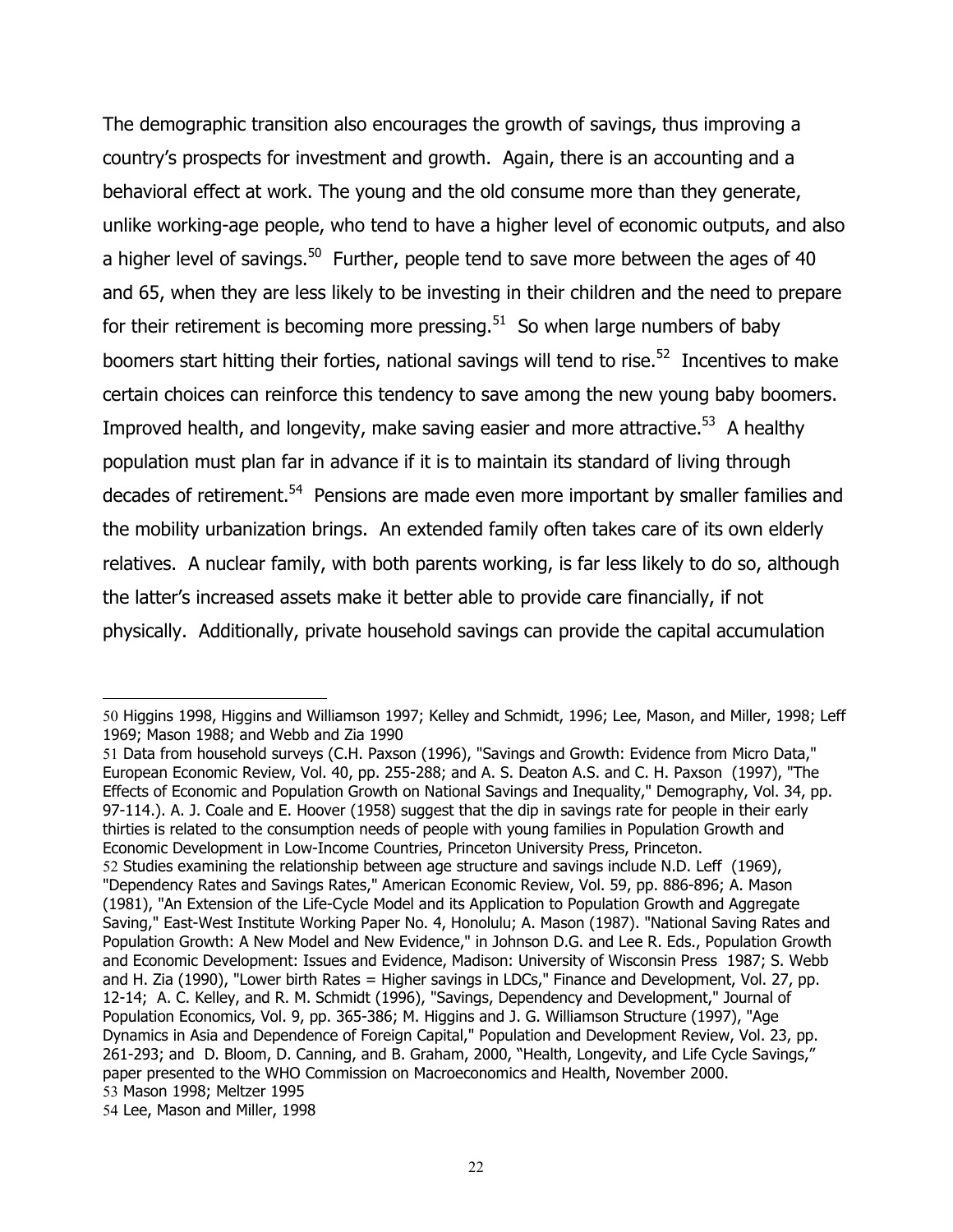needed to finance growth, as seen in East Asia.<sup>55</sup>, <sup>56</sup> Further work is needed, however, to take account of the institutional features of pension systems when assessing the importance of the demographic transition to the determination of national savings.

### Human capital:

 $\overline{a}$ 

Finally, the demographic transition has significant effects on investments in human capital, effects which are the least tangible, but may be the most significant and farreaching. The demographic transition begins with changes in mortality that result in a population that lives longer and stays healthier. A longer life expectancy causes fundamental changes in the way that people live. Attitudes to education, family, retirement, the role of women and work all tend to shift. A society, especially if it is taking full advantage of the demographic dividend, is certain to experience deep-rooted changes in its culture, as its people become more valuable assets. Take education, for example: The positive correlation between education and earnings is well known. In Latin America, for example, a worker with 6 years of education earns an average of 50 per cent more than someone who has no formal education. The premium increases to 120 per cent for those with 12 years of education (i.e. finishing secondary school), and exceeds 200 per cent for those with 17 years of education (i.e. completing tertiary education).<sup>57</sup> As life expectancy increases, parents are likely to choose to educate their children to more advanced levels. Healthier children, in turn, tend to experience greater cognitive development per year of schooling than their less healthy counterparts.<sup>58</sup> The

<sup>55</sup> P. Krugman, "The Myth of Asia's Miracle," Foreign Affairs, 1994 Vol.73, pp. 62-78; A. Young, "Lessons from the East Asian NIC's: A Contrarian View," European Economic Review, 1994 Vol. 38, pp. 964-973; A. Young , "The Tyranny of Numbers: Confronting the Statistical Realities of the East Asian Growth Experience," Quarterly Journal of Economics, 1995 Vol. 110, pp. 641-680; Asian Development Bank, 1997, Emerging Asia, Asian Development Bank, Manila, Philippines, esp. Chapter 3 ("Demographic Change and Human Resource Development", pp. 141-197).

<sup>56</sup> Higgins, M. 1998. 'Demography, national savings, and international capital flows', International Economic Review 39, 343–69. Kelley, A. and Schmidt, R. 1995. 1996. 'Savings, dependency, and development', Journal of Population Economics 9, 365-86

<sup>57</sup> Inter-American Development Bank, Facing up to Inequality in Latin America, Washington DC, IDB,1999 58 Jamison DT, Wang J, Hill K and Londono J-L (1996): Income, mortality and fertility in Latin America: country-level performance, 1960-1990. Revista de análisis económico, 11: 219-261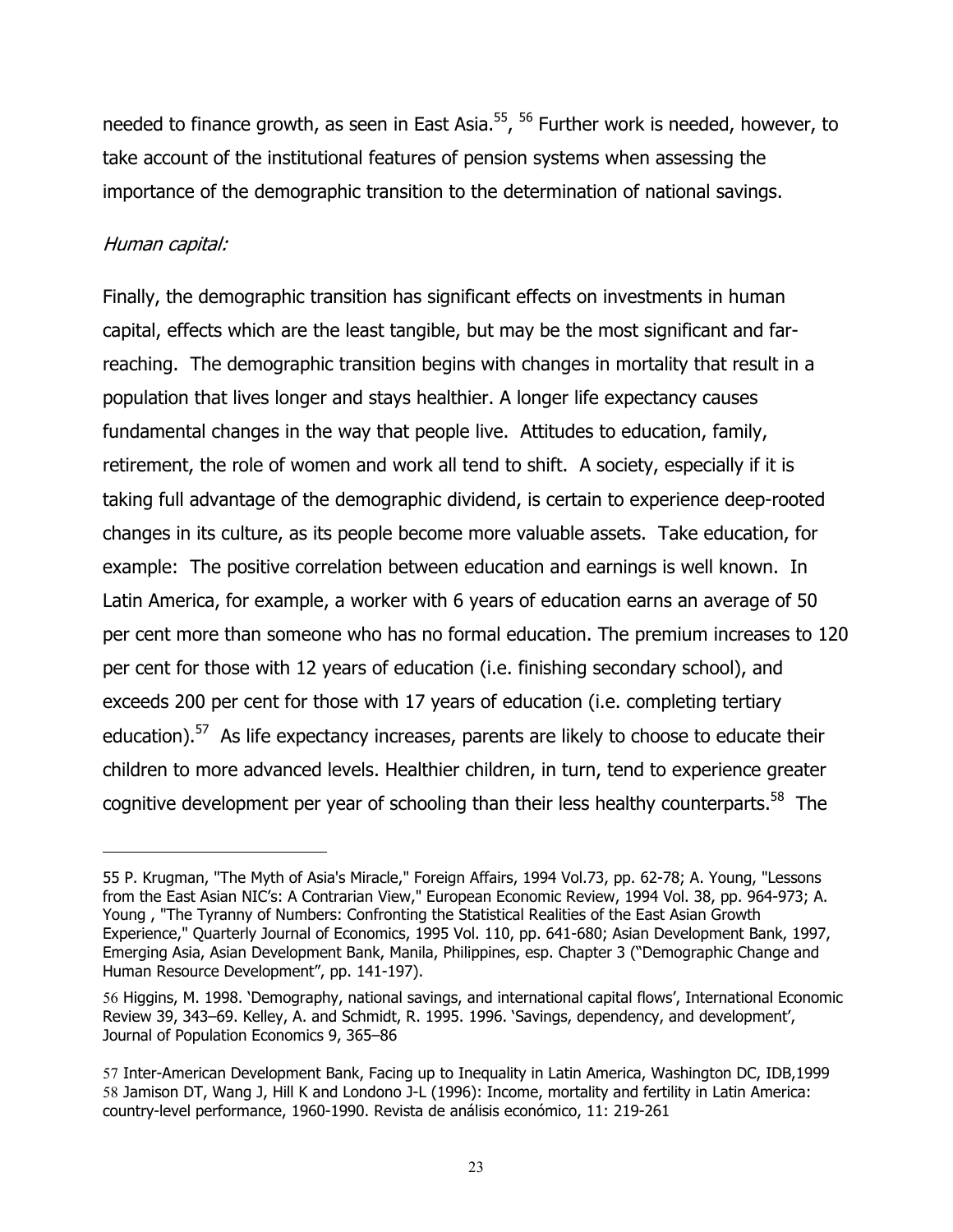parents also know that there is a good chance that each child will benefit from schooling investments over a long working life and, with fewer children, can devote more time and money to each child. The result of this educational investment is that the labor force as a whole becomes more productive, promoting higher wages and a better standard of living. Women and men therefore tend to enter the workforce later, partly because they are being educated for longer, but they are likely to be more productive once they start working.<sup>59</sup>

All these mechanisms are heavily dependent on the policy environment. A growing number of adults will only be productive if there is sufficient flexibility in the labor market to allow its expansion, and macroeconomic policies that permit and encourage investment. Similarly, people will only save if they have access to adequate saving mechanisms and have confidence in domestic financial markets. Finally, the demographic transition creates conditions where people will tend to invest in their health and education, offering great economic benefits, especially in the modern world's increasingly sophisticated economies. But governments invariably play a vital role in creating an environment where high quality health and education provision is possible  $-$  necessary steps to make the most of their country's demographic opportunities.

l

<sup>59</sup> ILO, ibid. See, also, Bloom, Canning, and Sevilla, op cit.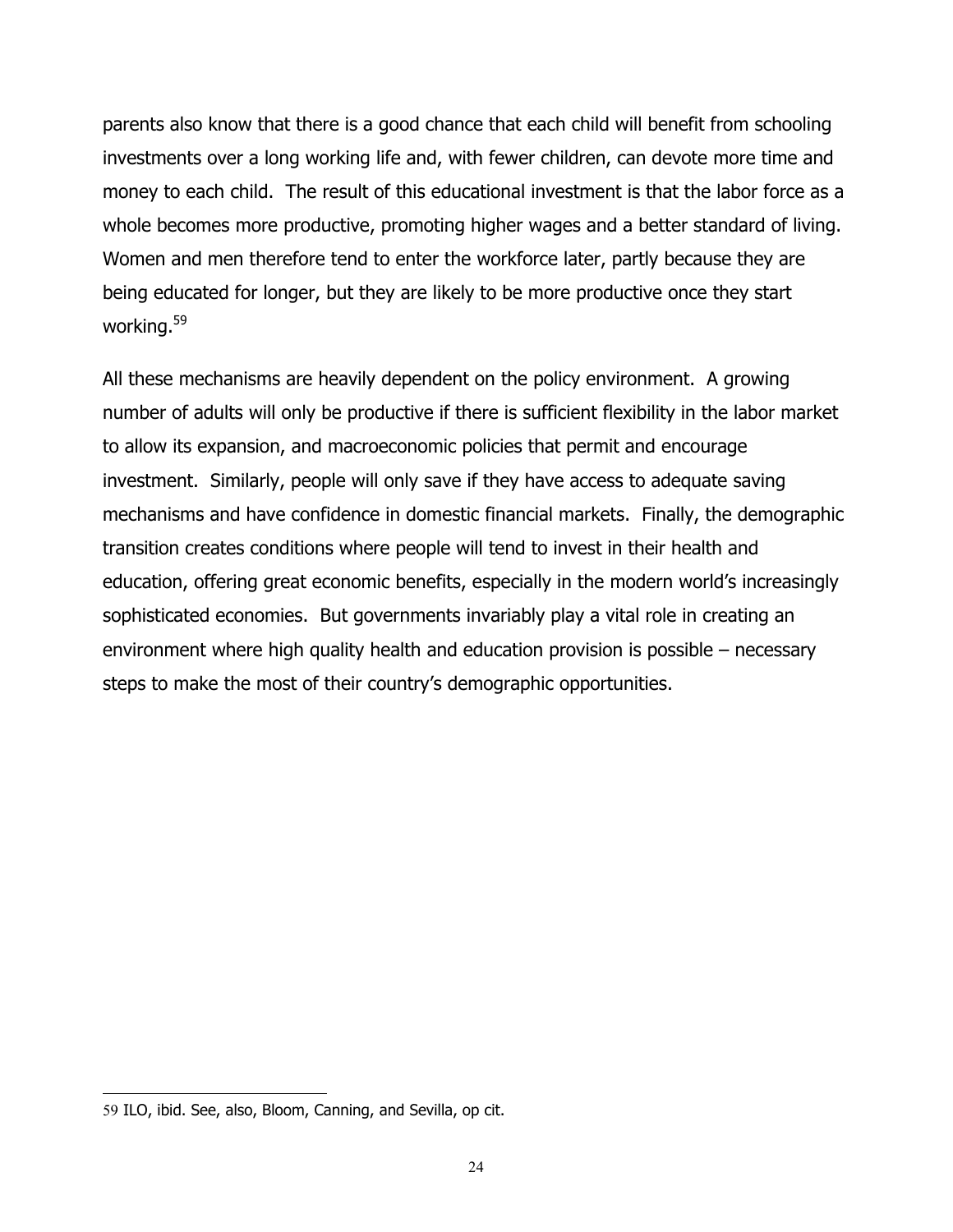### **Chapter 3 Case Studies of Population Change and Economic Growth**

This chapter examines the interplay between demographic change and economic growth in five specific areas of the world: East Asia, Latin America, Sub-Saharan Africa, the Middle East and North Africa, and Japan. The East Asian nations have experienced the most success in exploiting the "demographic dividend" made available by reduced fertility. Latin America has undergone a less dramatic transition and has had far less success in creating conditions for economic growth. The Middle East and North Africa are still in much earlier stages of the demographic transition, and indeed many parts of Sub-Saharan Africa have seen virtually no decreases in traditionally high fertility rates. Japan, a developed country with an aging population, illustrates the "back end" of the demographic transition: it is facing the issues posed by a declining work force and an increasing ratio of elderly dependents.

### **East Asia**

 $\overline{\phantom{a}}$ 

The East Asian "economic miracle" offers some of the most compelling evidence in recent history of the "demographic dividend". $^{60}$  The East Asian demographic transition occurred with relative rapidity, over a 50- to 75-year period  $-$  the fastest demographic transition to date. $61$  Modern transitions are faster because countries gain the benefit of knowledge, experience, or technology developed by others. $62$ 

Throughout the world, dramatic improvements in public health emerged from the late 1940s onwards, largely through improved sanitation, safer water, and the development of broad-spectrum antibiotics and antimicrobials (for example, penicillin, sulfa drugs,

 $60$  For a detailed and compelling set of analyses on similar topics, see Andrew Mason, ed., Population Change and Economic Development in East Asia: Challenges Met, Opportunities Seized, forthcoming 2002, Stanford University Press. Among other topics, Mason addresses the issue of reverse causality, i.e., from economic growth to demographic change.

<sup>61</sup> In Western Europe, for example, the process began in the mid-18th century, and was to last nearly 150 years. In Sweden, the transition took even longer, occupying the better part of 300 years; see also Bloom, Nandakumar, Bhawalkar (2001)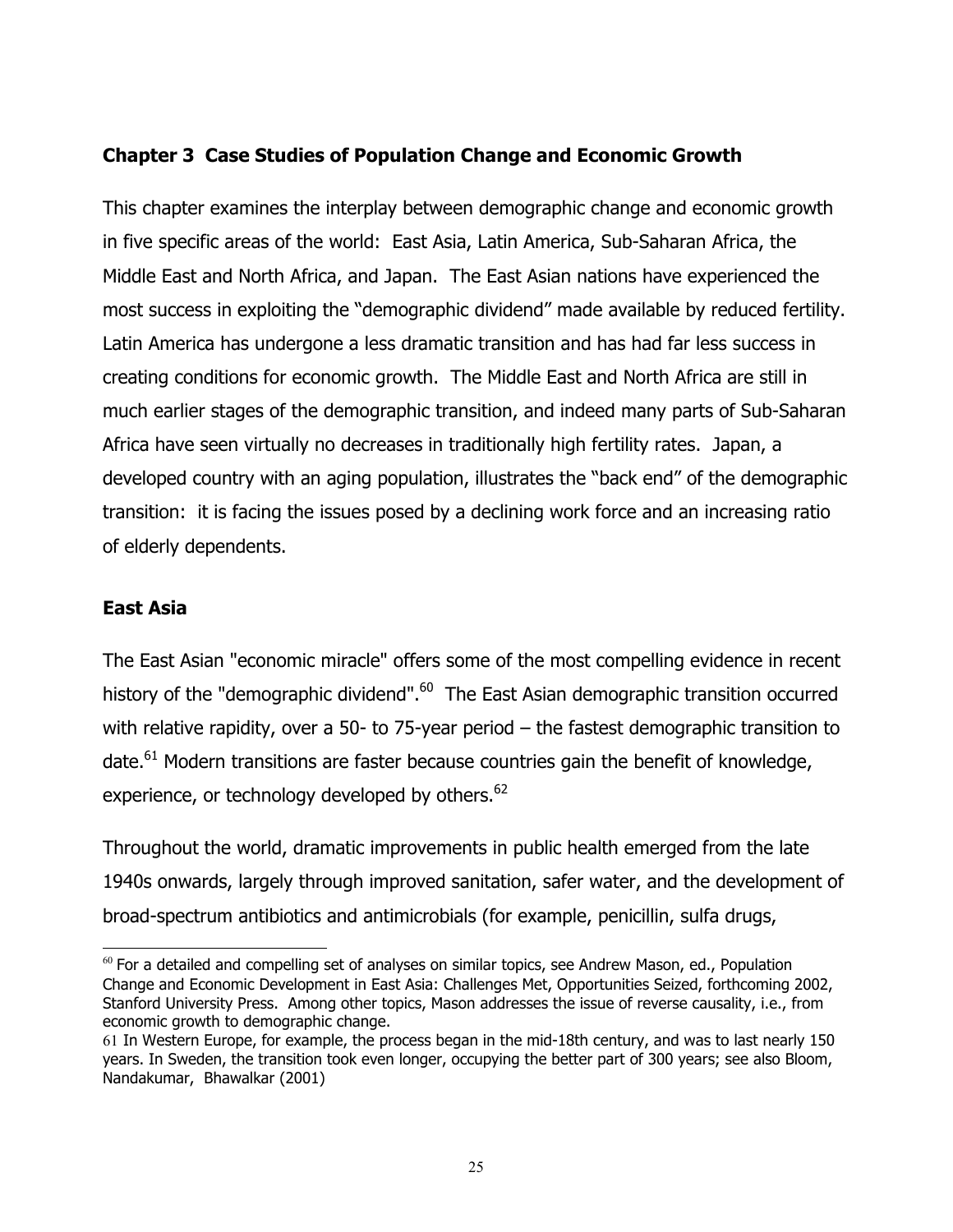streptomycin, bacitracin, chloroquine, and tetracycline, discovered and introduced between 1920 and 1940, and the use of DDT from 1943). From the 1950s onwards, there were significant and sustained declines in infant and child mortality. The infant mortality rate (the proportion of babies who die before their first birthday) in Asia as a whole dropped from 182 per 1,000 in 1950 to 53 per 1,000 in 2000. $^{63}$  In time, the effect of the decrease in mortality carried through to a fall in fertility rates. This was assisted by family planning programs, which made birth control both easier and more socially acceptable. In the 1950s East Asiaís developing countries used voluntary programs of incentives to encourage families to have fewer children, and the transition from high to replacement level fertility took less than 30 years. $64$  In 1950 the typical East Asian woman had six children  $-$  today she has two. In the lag between the decrease in infant mortality and the decline in fertility, a 'baby boom' generation was created. $65$ 

The East Asian demographic transition was one of the critical factors in the region's spectacular economic growth.<sup>66</sup> Between 1965 and 1990, per capita income rose annually by over 6 per cent. One explanation for this phenomenal growth is that in the late 1960s, when the baby boom generation started work, their entry into the workforce changed the proportion of workers to dependents in the population. With the benefits of a good education and a liberalized trade environment, this generation was absorbed into the job market and into gainful employment, thereby increasing the region's capacity for economic production. The region's working-age population grew nearly four times faster (an average of 2.4% a year) than its dependent population between 1965 and 1990. A virtuous spiral was thus created, whereby population change increased income growth, and income growth pushed down population growth  $-$  and therefore the number of

l

<sup>62</sup> In Ireland, for example, since modern contraception was legalized  $-$  first among married couples, and then generally  $-$  there has been a steep decline in fertility since the early 1980s.

<sup>63</sup> United Nations, World Population Prospects: The 2000 Revision.

<sup>64</sup> Mason (2001) ibid: 31

<sup>65</sup> The working-age population rose from around 57% of East Asiaís total population in 1965 to around 68% in 2000.

<sup>66</sup> See Bloom, David E. and Jeffrey Williamson, "Demographic Transitions and Economic Miracles in Emerging Asia", World Bank Economic Review, 1998; Bloom, David, David Canning, and Pia Malaney. (2000). "Demographic Change and Economic Growth in East Asia." Population and Development Review.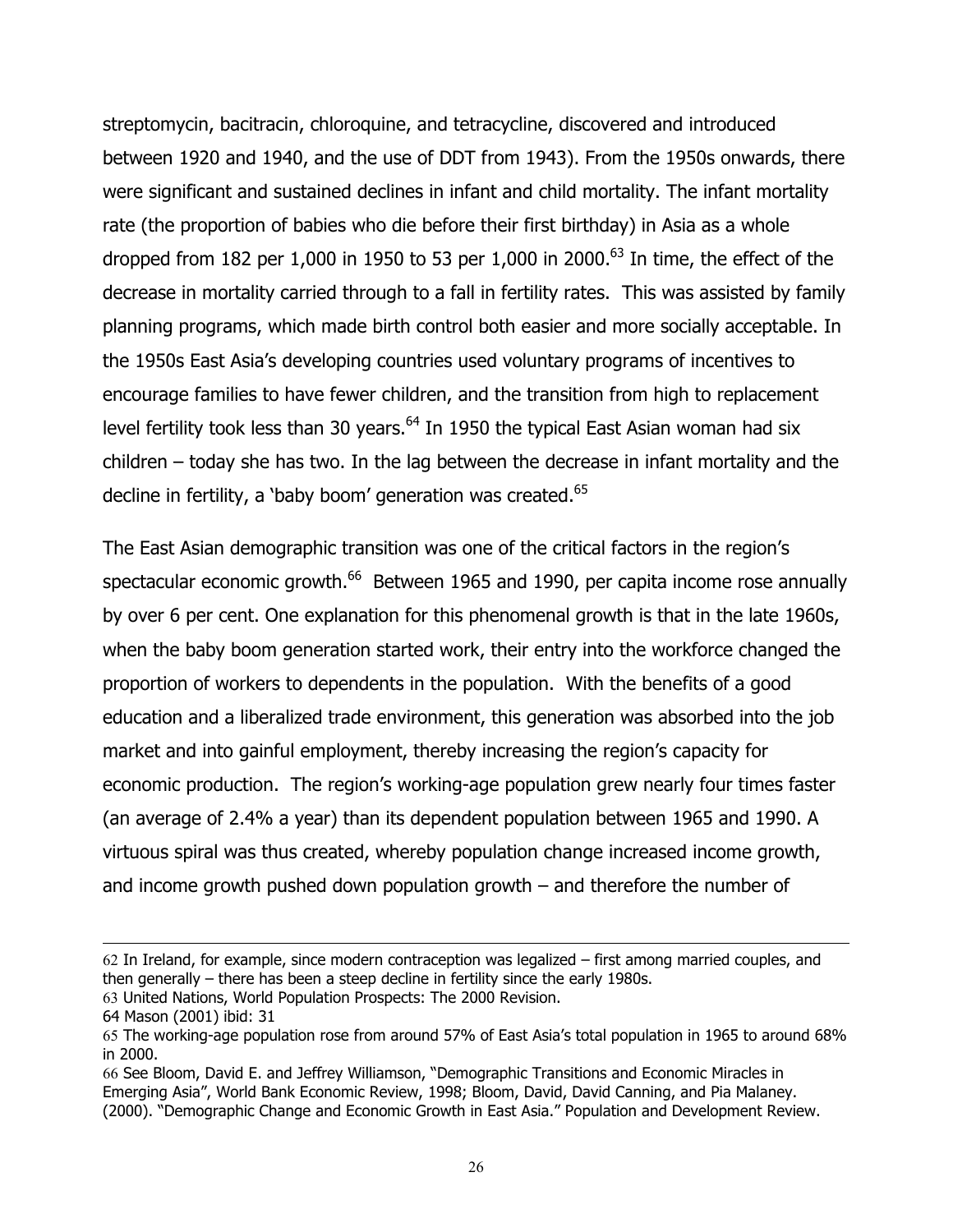dependents – by reducing fertility.<sup>67</sup> East Asia's high savings rates were also affected by the demographic transition, as the baby boom generation entered the workforce and parents had fewer children to take care of, although the extent of the effect is disputed in the literature.<sup>68</sup> Results from Bloom and Sachs (1998), Bloom and Williamson (1998), and Bloom, Canning, and Malaney (2000) suggest that the demographic dividend accounts for between one-fourth and two-fifths of East Asiaís "economic miracle". Growth accounting presented by Mason (2001) further confirms the results of the regression analyses in these works.

Yet as its baby boom cohort ages, East Asia must prepare for an aging population. Not only did infant mortality decrease, but mortality at other ages fell as well and, as a result, life expectancy has risen from around 43 years in 1950 to 72 years today. Population growth has slowed dramatically  $-$  from a peak of 2.4 per cent a year in the late 1960s, it is now 0.66 per cent a year, and predicted to be only 0.2 per cent by 2025. When the baby boom retires, the ratio of dependents to workers will change again, and bring added challenges to policy makers and the economy. Japanís dependency ratio, which remained around the 0.45 mark throughout the 1990s, will reach 0.96 by 2050 $^{69}$  (see detailed discussion of Japan below). Pensions and health care for the elderly will come under strain and economic growth is likely to shrink as the labor force declines.

An aging population is, fundamentally, a mark of development success. However, the aged face a range of potential problems, including poverty (Japan has elderly poverty rates above  $18\%^{70}$ ). Additionally, the speed of change in the modern world – including profound changes in family and social patterns  $-$  means that policymakers worldwide will be hard pressed to ensure that the challenge of an aging society does not become a

 $\overline{\phantom{a}}$ 67 For discussion of how the spheres of globalization, liberalization, and sustainable human development can be managed to help capture the demographic dividend, see Bloom, Mahal et al (2001) ibid 68 See Mason (2001) ed for a discussion of the literature on savings rates and the transition.

69 United Nations, World Population Prospects: The 2000 Revision

70 Jonathan Gruber, David Wise: An International Perspective on Policies for an Aging Society. Working Paper 8103. National Bureau of Economic Research. January 2001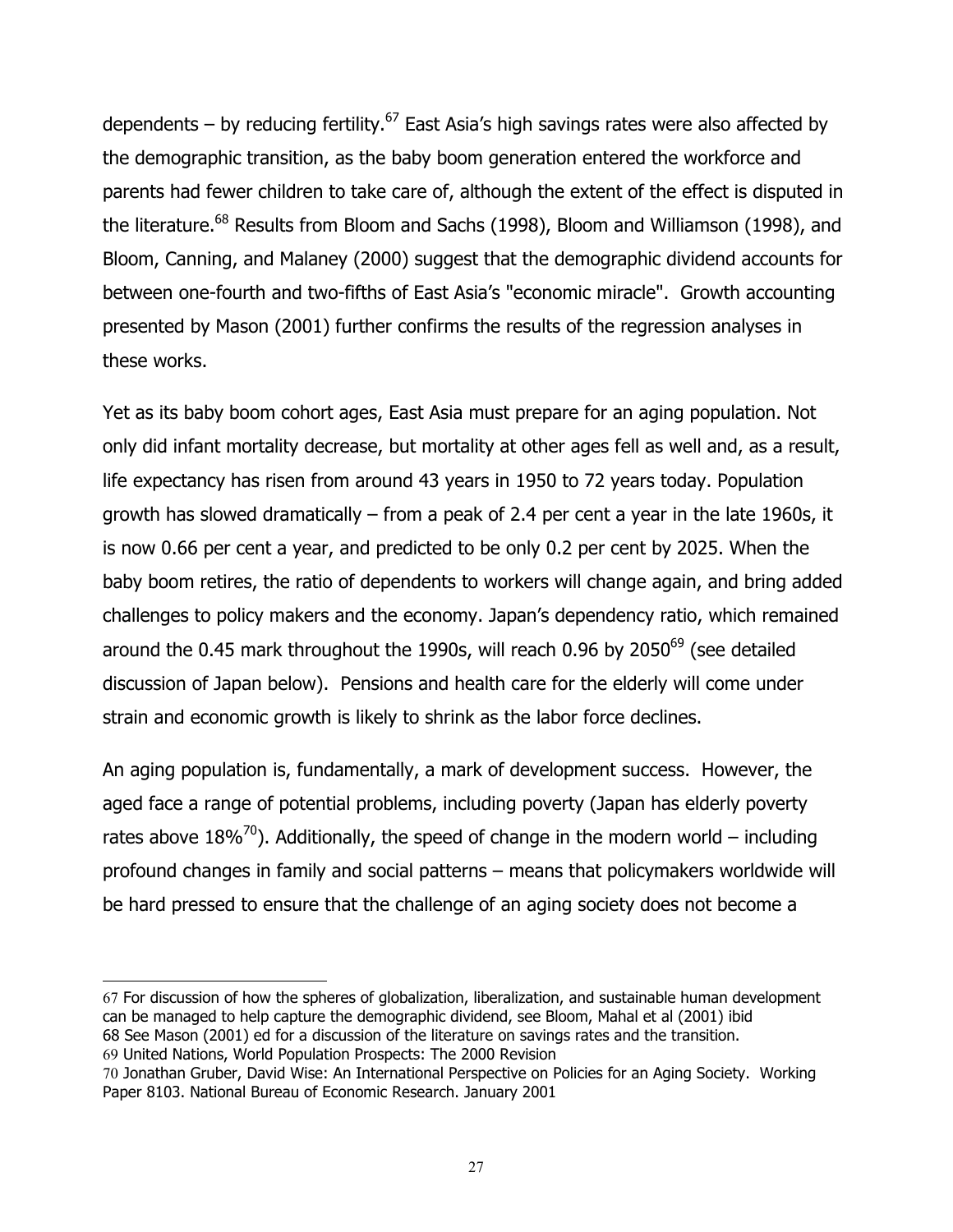crisis.<sup>71</sup> They will also need to address the fact that a significant proportion of the elderly are women, who often suffer a double disempowerment based on age and gender.

East Asia, with its mix of advanced and developing economies, can expect a variable set of challenges to emerge in the next decade or so. The challenge is already present in some of the richest countries in the region, like Korea and Hong Kong. In the medium term, over the next decade or so, the problem of aging populations will also become more pressing in less wealthy countries such as China.<sup>72</sup>

### **Japan**

 $\overline{\phantom{a}}$ 

Japan is the world's most rapidly aging country, with life expectancy the highest in the world. A Japanese person born today can expect to live until 81. Whereas in 1920 the median age of a person in Japan was only 27 years, today it stands at over 40 years. Fertility rates are low in Japan  $-$  at 1.3 children per woman. The consequences of Japan's rapidly aging population are already being felt, as policymakers strive to prepare for the challenge of an increasingly elderly population. Today, around four people of working age support each pensioner, but in 2025 falling birth rates are expected to halve that figure. In 1950 the figure was  $12:1.^{73}$ 

Japan is coming towards the end of its demographic transition, having enjoyed the economic successes of its demographic gift, combined with strong policies. After the Second World War, Japan was in economic crisis. The war had destroyed nearly half of the nation's industrial plants and infrastructure. However, with a series of policies concentrating on building modern factories, and a well-educated and highly literate work force, Japan was able to push its economy to the forefront of technology and modernity, establishing itself as one of the world's most powerful economies.

<sup>71</sup> With more women working and a decrease in co-residence of elderly parents with their adult children, the Japanese tradition of family members looking after their elderly is waning. See Bloom, Nandakumar, Bhawalkar (2001) ibid: 12

<sup>72</sup> The Ageing and Development Report: Poverty, Independence and the World's Older People. 1999. HelpAge International and Earthscan, London

<sup>73</sup> United Nations, World Population Prospects: The 2000 Revision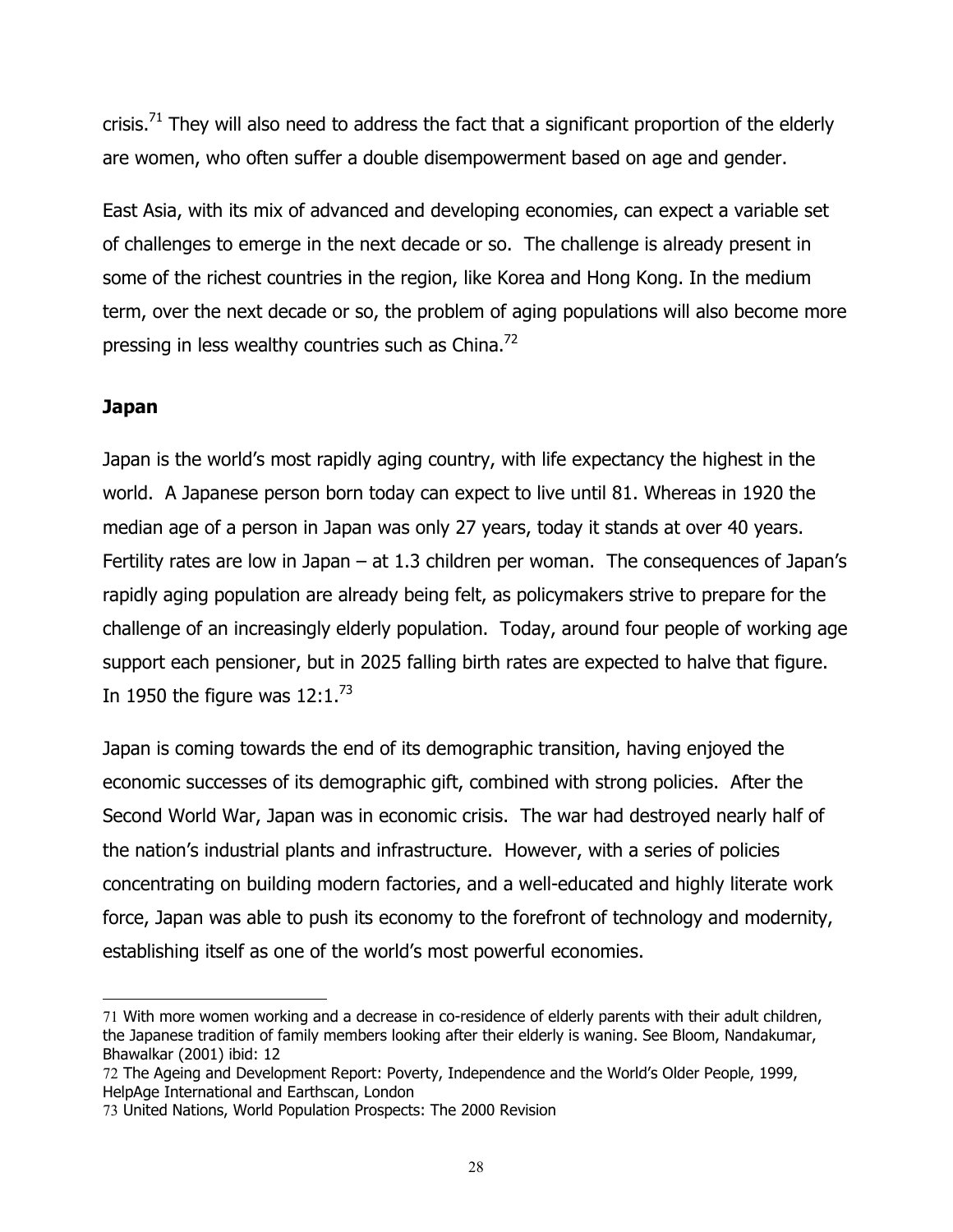Government/industry cooperation, a well-educated and motivated work force, a focus on technology, and a comparatively small defense allocation (1 per cent of GDP) contributed to Japan's economic success.

But now 17% of Japan's population is 65 years old or over (see Figure 20). In 2050, 42% of the population will be aged  $60+$ , with 15% aged  $80+$ ; the dependency ratio will rise from 47% to 96%.<sup>74</sup> Their care needs (medical, social, and financial) represent a significant challenge. Forty per cent of the 65+ population in Japan live either alone or as a couple. With the breakdown of extended families, the elderly cannot depend on their families to provide for them, and the state must prepare to step into the gap.

Pensions are a particular challenge, given that many countries finance pension payments from current taxation. With a smaller, young workforce supporting a pay-as-you-go pension system, spending on pensions could push Japanís budget deficit up to 20 per cent of GDP by 2030. Pension contributions will have to increase to 35 per cent of salaries to maintain the current level of payouts.

Finally, with the drop in fertility rates, and many people retiring, the number of people working will become smaller, further challenging Japan's economy and slowing growth.<sup>75</sup> But Japan will not be alone in having to face such challenges in the coming decades. Several of the available reforms proposed by, among others, the Organization for Economic Cooperation and Development<sup>76</sup>, including labor and product reforms and fiscal consolidation, represent good governance strategies irrespective of the aging issue. Nevertheless, the growing proportion of the elderly will no doubt exert significant additional pressure on policymakers.

 $\overline{\phantom{a}}$ 74 UN, World Population Prospects: The 2000 Revision.

<sup>75</sup> Japanís labor force will fall by 13% between now and 2050, and income growth will slow to 0.25% by 2040. (Dave Turner, Claude Giorno, Alain de Serres, Ann Vourcíh and Pete Richardson: The Macroeconomic Implications of Ageing in a Global Context. OECD Working Paper 1998 AWP 1.2.)

<sup>76</sup> For an accessible overview see, for example, The Economic Impacts of Ageing, Nicholas Vanston, The OECD Observer No. 212, June/July 1998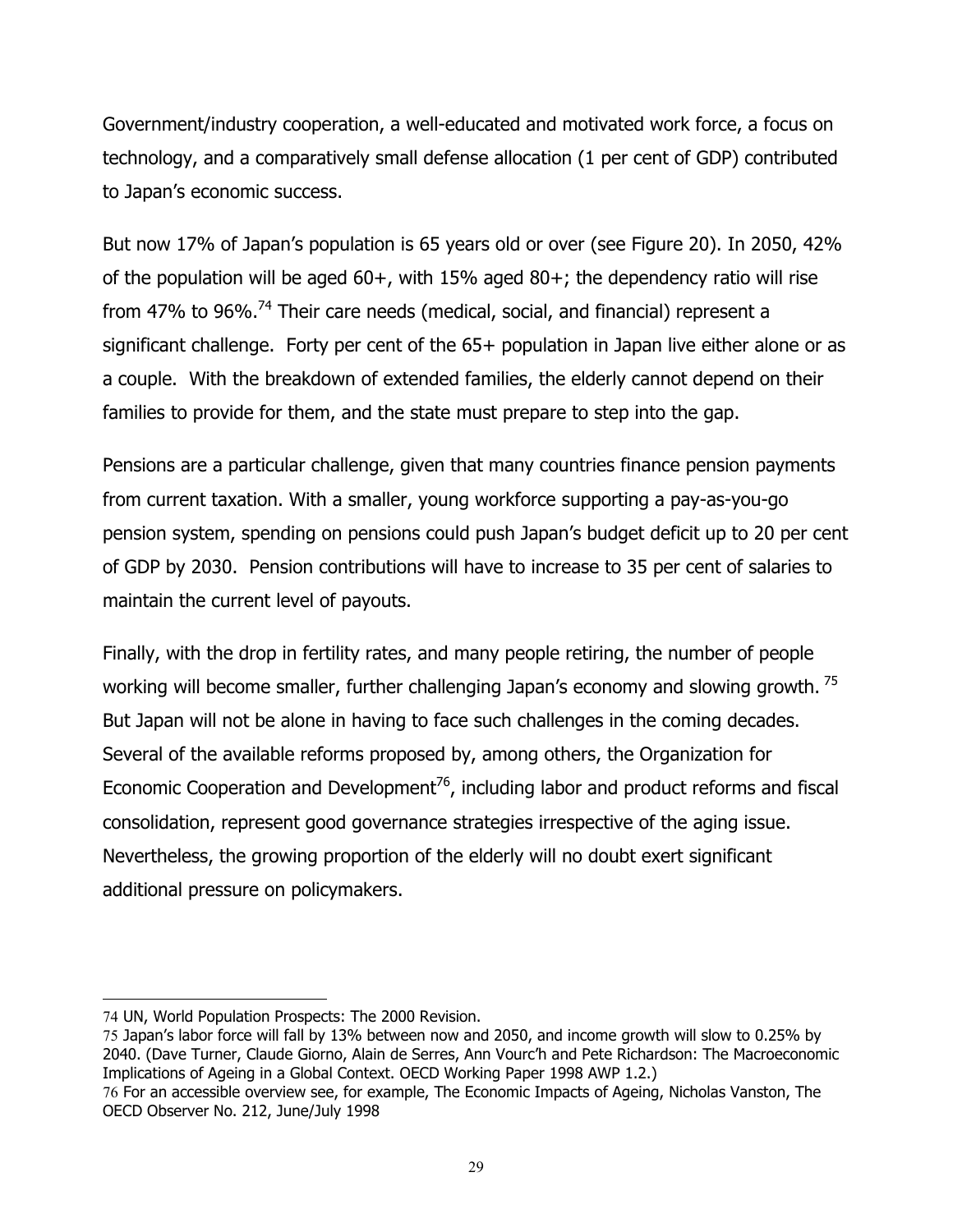## **OECD, North America and Western Europe**<sup>77</sup>

The developed world has reached an advanced stage of the demographic transition. Fertility rates are below replacement level, and populations are growing at a slow pace. North America continues to grow largely because of its high rates of net migration and large population of childbearing age, while Western Europe's population has plateaued and will begin a slight decline in a few decades. From 2001 to 2025, the population of Europe as a whole is expected to decline by 6%, that of Japan by 3%, and North Americaís will grow by 21%. Sub-Saharan Africa, on the other hand, is projected to grow by 74%.<sup>78</sup>

The demographic transition in the developed world began in the  $19<sup>th</sup>$  century. Infant mortality in England and Wales declined from 154 deaths per 1000 live births in 1861 to 21 deaths 100 years later. Life expectancy also rose over the same period, with male life expectancy rising from 40 to 68. Fertility also fell, in most countries by about 50% between 1870 and 1940.<sup>79</sup> During the late 19th and early 20th century, the working-age population began to grow more quickly than the young dependent population, potentially contributing to the acceleration of economic development that occurred in the West in this period.<sup>80</sup> After World War II, however, increased optimism about the future saw fertility rates in the West shoot up. From a low of 2.2 children per woman in the 1930s, US fertility rates rose to a high of 3.8 in 1957. The pattern in the United Kingdom, Australia, Canada and New Zealand was similarly dramatic. $81$  Fertility rates only began to fall again in 1960, declining sharply and reaching replacement levels in the mid-1970s. Other Western European countries also experienced fertility rises after World War II, although on a smaller scale. The famous "baby boom" generation was thus created. Some research

<sup>77</sup> OECD includes Australia, Austria, Belgium, Canada, Czech Republic, Denmark, Finland, France, Germany, Greece, Hungary, Iceland, Italy, Japan, Korea, Luxembourg, Mexico, The Netherlands, New Zealand, Norway, Poland, Portugal, Slovak Republic, Spain, Sweden, Switzerland, Turkey, United Kingdom, United States.

<sup>78</sup> UN, World Population Prospects: The 2000 Revision.

<sup>79</sup> Michael S Teitelbaum, Jay M Winter (1985): The Fear of Population Decline. Academic Press, Inc. London: 14

<sup>80</sup> Malmberg and Lindh (2000).

<sup>81</sup> Teitelbaum (1985) ibid: 69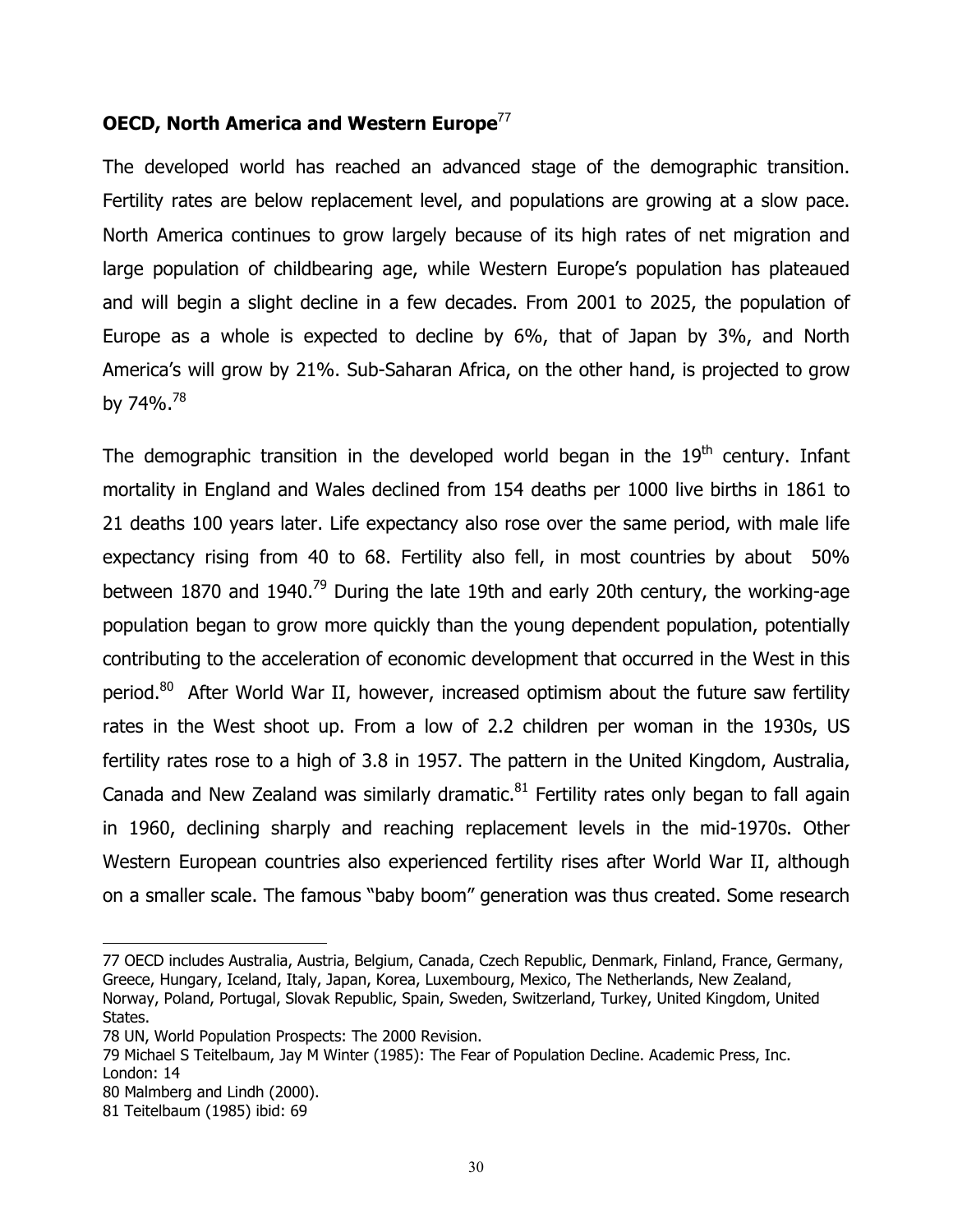finds that these post-World War II demographic changes had a significant effect on growth. Population growth among middle-aged adults promotes income growth, population growth among the old-aged tends to slow growth, while population growth among young adults seems to make no contribution.<sup>82</sup>

Caplow, Hicks, Wattenberg (2001) note that fertility in the wealthy industrial countries has continued to fall, and is likely to remain below the replacement level of 2.1 births per woman well into the 21st century. The baby boom generation is now approaching retirement age, and the continued decline in fertility rates has meant that the West now faces the problem of an aging society, where an increased cohort of elderly relies on a reduced working-age population. The UN Population Division has forecast that the percentage of people aged 60 or over in the developed regions will rise from 19% in 2000 to 33% by 2050.<sup>83</sup> Furthermore, the dependency balance has shifted. In 1950, children made up 27% of the population in these regions and people aged 60 or over 12%. By 2050, however, this situation will be reversed, with the proportion of older people rising to 33% and that of children falling to 16%.

Population aging is most advanced in Europe and Japan. The median age of Europeans is expected to rise from 38 in 2000 to 49 in 2050, and the median age in Japan is already 41.84 So, whereas South-central Asia and Sub-Saharan Africa's policymakers should be looking at ways to capture a future demographic dividend, the governments of the developed world, whose dividend is about to expire, are likely to find coping with an aging population high up their list of priorities. Aging populations will put pressure on social security systems, health services and pensions, as the smaller working-age group contributes fewer taxes and the economy, potentially, shrinks.

The United States' welcoming of immigrants, which will ensure that the working-age population continues to grow, is in marked contrast to Japanís policy, where immigrants

 $82$  Lindh and Malmberg (1999a) and Malmberg (1994).

<sup>83</sup> United Nations, World Population Prospects: The 2000 Revision.

<sup>84</sup> United Nations, World Population Prospects: The 2000 Revision.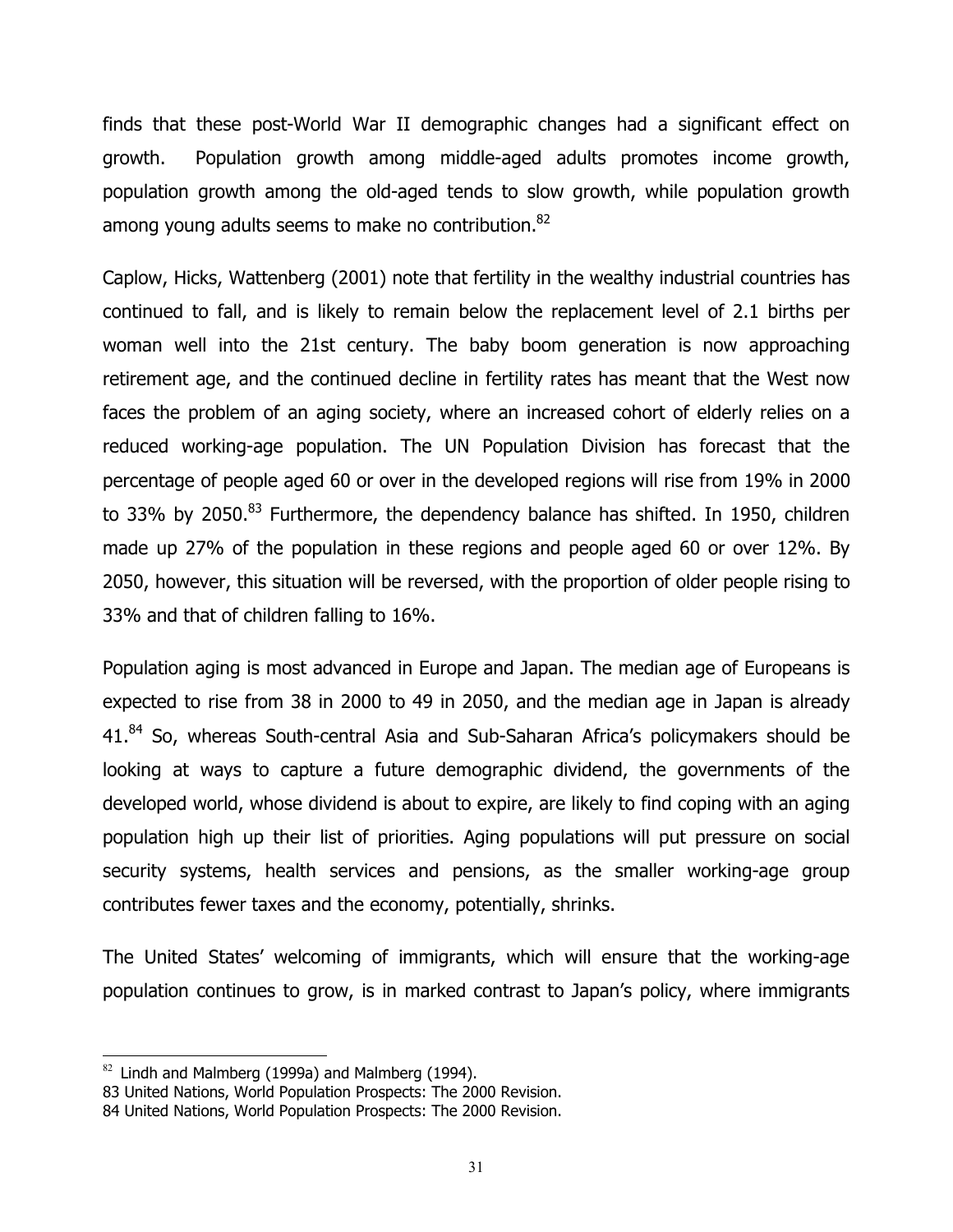make up just 1.2% of the population. Western Europe is more open than Japan, although current policies will see its population shrink slightly and age over the next 50 years.

Public sector reform will focus on health care, pensions and social security. Private health care and pensions are likely to become more important along with public/private partnerships in health care provision, $85$  and raising the retirement age and encouraging people to work into retirement via tax breaks and lifelong training have also been mooted.<sup>86</sup>

Some have even predicted great difficulties for the West as a result of the aging boom, 87 but changing habits, whereby people turn to private health care and pensions, retire later and do more work for longer are likely to soften the blow. Changing immigration patterns will also play a part in averting economic collapse.<sup>88</sup> The private sector is likely to have a vital role to play both in provision of public services and attracting immigration. Engaging private enterprise will require a change in attitudes, particularly in those Western European countries used to overbearing public sector bureaucracies, so change is likely to be slow. Policymakers will have to focus on facilitating these changes, and prompt action now will ease the pain later.

 $\overline{\phantom{a}}$ 

<sup>85</sup> Victor Fuchs (1999): Health care for the elderly: How much? Who will pay for it? Health Affairs, Vol 18, Number 1, 1999; Bloom et al (2001) ibid

<sup>86</sup> Wattenberg (1987) ibid: 68, Bloom et al (2001) ibid

<sup>87</sup> Peter G. Peterson, Gray Dawn: How the Coming Age Wave Will Transform America – And the World. Times Books. 2000. On the other hand, Weil (1999) argues that trying to reverse this process may entail its own large transitory costs.

<sup>&</sup>lt;sup>88</sup> See Section 2.3 of Weil (1997) on the effects that immigration can have on slowing growth in the dependency ratio.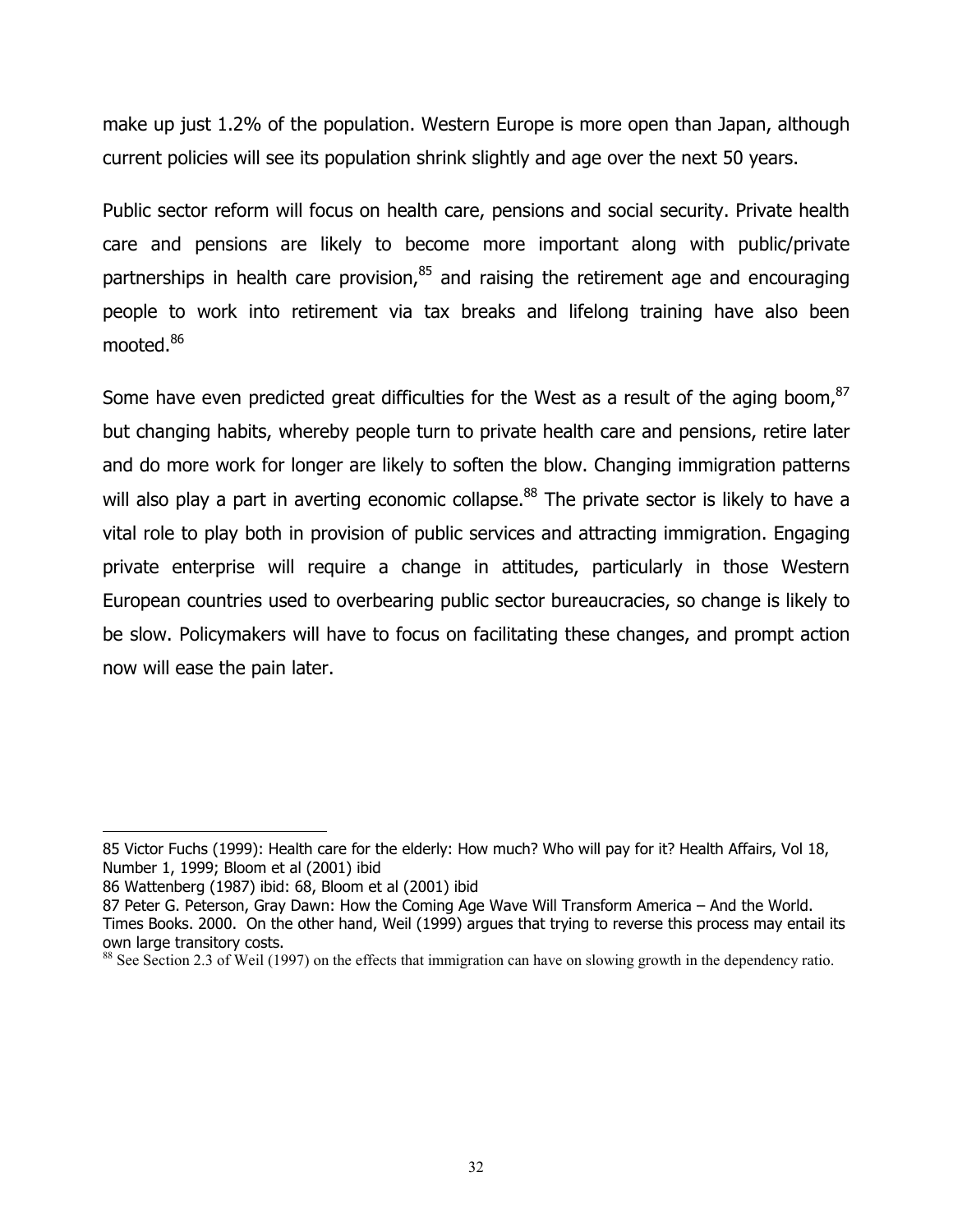## **South-central and Southeast Asia<sup>89</sup>**

l

South and Southeast Asia have lagged behind East Asia in the demographic transition. However, Southeast Asia has recently begun to benefit from the demographic dividend, and South-central Asia is likely to follow.<sup>90</sup>

Until 1950, population growth rates across Asia had remained relatively stable at less than 1% per year for at least the previous 70 years. However, from 1950 to 1990, rates in South-central and Southeast Asia shot up, averaging well over 2% per year. These rates were lower than in Africa, but similar to Latin America and well ahead of East Asia, North America and Europe. This growth can firstly be attributed to falling mortality rates. The introduction of drugs to treat diseases such as tuberculosis, scarlet fever and pneumonia, coupled with the use of anti-malaria drug DDT, saw infant mortality rates in particular decline dramatically. As in East Asia, fertility declines followed the fall in mortality. Health improvements have meant that families have needed fewer children in order to ensure desired family sizes. Family planning programs have also had an impact. The fall in Southeast Asia's fertility rate has been nearly as dramatic as that of East Asia, while South-central Asiaís average number of births per woman has been nearly halved since 1960. Southeast Asia's rate is expected to come close to East Asia's rate by 2020. This will eventually lead to a decline in growth rates to around 1% by a few by approximately 2020.91,92

As well as the size of the region's population, therefore, its structure has also changed. As shown in Table 3, although South-central and Southeast Asia's economically active population grew in comparison with their economically dependent population from 1965-

<sup>89</sup> It is often difficult to compare results across studies because the geographical definitions of different regions vary from one source to another. For example, many of the demographic facts cited here are based on UN data and regional groupings, whereas some of the economic analysis is based on a somewhat different set of regional groupings used by the Asian Development Bank. The demographic data reflect the following UN definitions: South-central Asia consists of Afghanistan, Bangladesh, Bhutan, India, Iran, Kazakhstan, Kyrgyzstan, Maldives, Nepal, Pakistan, Sri Lanka, Tajikistan, Turkmenistan, and Uzbekistan. South-eastern Asia consists of Brunei Darussalam, Cambodia, East Timor, Indonesia, Laos, Malaysia, Myanmar, Philippines, Singapore, Thailand, and Vietnam.

<sup>90</sup> Asian Development Bank (1997): Emerging Asia: Changes and Challenges. ADB: 142 91 ADB (1997) ibid: 150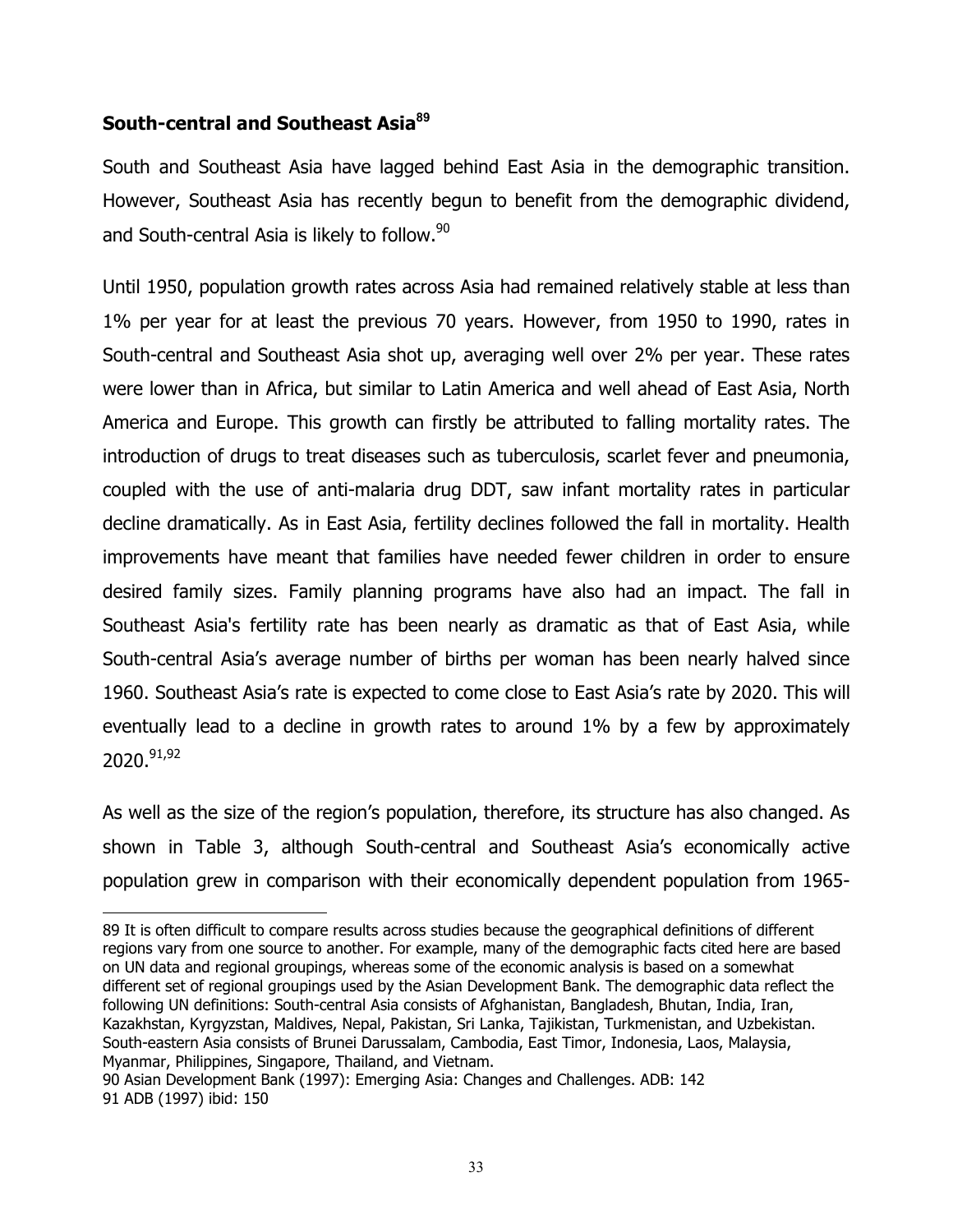1990, the difference was much less marked than that in East Asia (Table 4 gives the analogous figures for all regions of the world through 2015). As a consequence, the demographic dividend has so far been less pronounced. While East Asiaís working population made up over 65% of the total population in 1990, Southeast and Southcentral Asiaís was less than 60%. Moreover, the ratio in East Asia rose sharply in the 15 years from 1975, while in the rest of Asia it rose more steadily. By 2025, Southeast Asia will match, and South-central Asia will nearly match, the figure for East Asia. Consistent with this, dependency ratios have fallen more slowly in Southeast and South-central Asia, with the latter's youth dependency ratios in particular (the percentage of under 15 year olds compared to the working age population) experiencing only modest declines.

While Southeast Asia has already gained considerable economic benefit from its demographic change (which accounts for about 1% of per capita annual income growth) and is likely to see this benefit reduced over the next 25 years as the population ages, South-central Asiaís transition is still continuing, suggesting growing potential for economic growth. More specifically, the current demographic dividend of approximately 0.7% of per capita annual income growth could well double as the boom reaches its peak.<sup>93</sup>

In order to fully capitalize on the demographic dividend, however, South-central Asia will do well to follow the policy initiatives employed so successfully by East Asia. Fertility in the region is still high at around 3.2 births per woman in 2000 (the rates in Southeast Asia and East Asia are 2.5 and 1.8 respectively<sup>94</sup>). Family planning programs will help to push fertility rates down, and will have the corollary effect of limiting the spread of HIV/AIDS. As the Asian Development Bank has shown, there is a large unmet demand for contraception across South and Southeast Asia and eliminating all unwanted births would go a long way towards reducing fertility to replacement levels.

<sup>92</sup> United Nations, World Population Prospects: The 2000 Revision.

<sup>93</sup> ADB (1997) ibid: 158-9

<sup>94</sup> UN, World Population Prospects: The 2000 Revision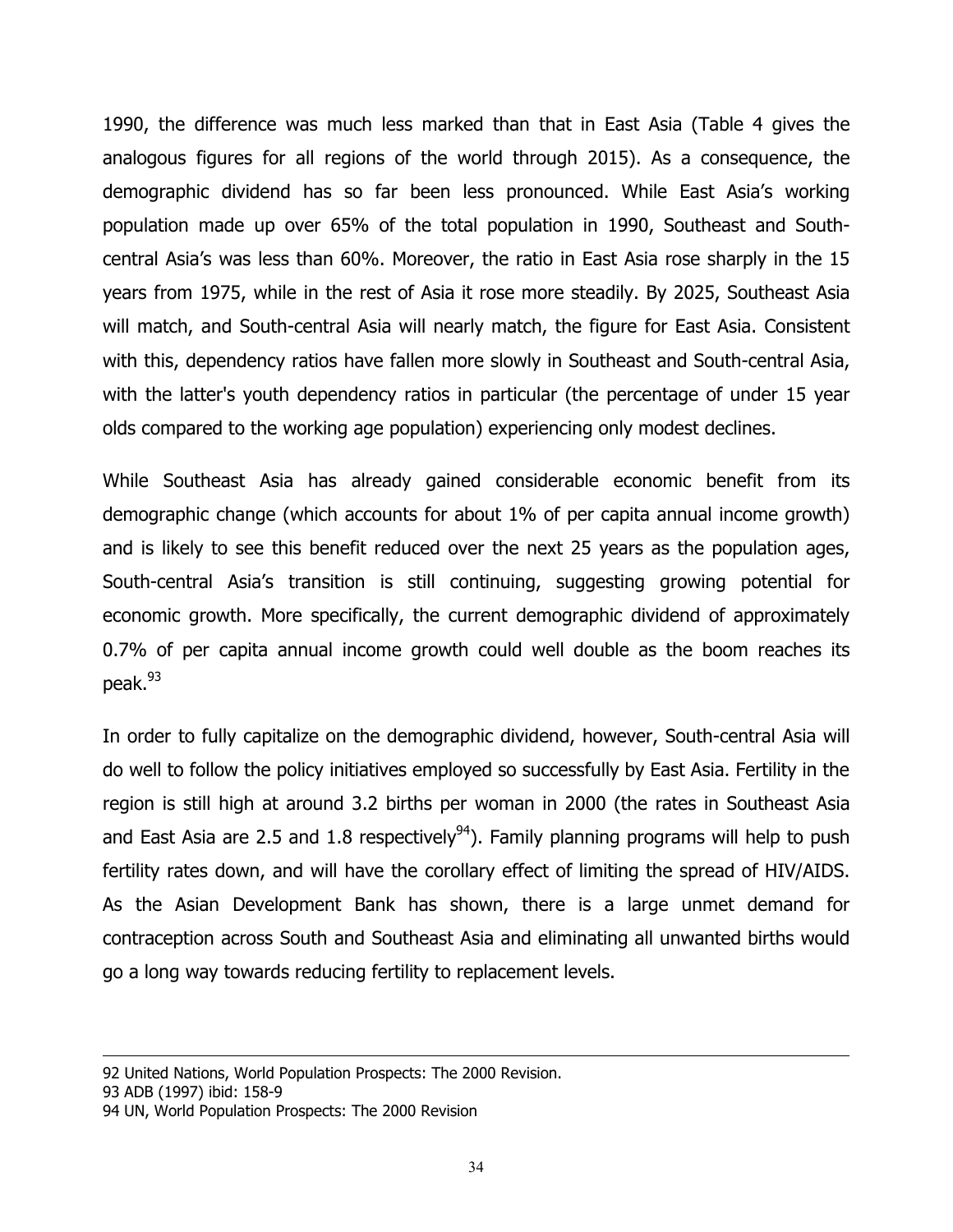Education and training are other key areas that determine the success of a countryís efforts to capture a demographic dividend. Although primary and secondary enrollment levels in Asia have risen dramatically in recent decades, the demand for quality tertiary education is as yet largely unmet. The emerging global economy places increasing emphasis on higher education. Many countries in the region may not be able to take full advantage of their favorable demographic indicators because of relatively low rates of tertiary enrollment. New approaches to funding and a new focus on high-value areas such as technology and tourism will be required if the region is to catch up with the likes of North America.<sup>95</sup> India, with its burgeoning information technology sector, has already seen, via job creation, remittances, and FDI, the benefits of investment in quality higher education and a focus on core new economy subjects.<sup>96</sup>

The new economy will also require a focus on lifelong training. As a countryís economy moves up the value chain, workers will need to be re-trained to cope with the demands of a flexible labor market. This should be combined with labor market flexibility. If the Southcentral Asian labor market cannot cope with the huge influx of workers produced by the demographic shift, a potential virtuous spiral, with a bigger labor force contributing to increased productivity and higher savings rates, could be reversed, with rising unemployment levels leading to crime, poverty and civil disorder.

As in East Asia and the West, policy will also need to look to the long-term, when the boom generation retires. Health care systems and pensions will come under pressure, and the private sector may be usefully harnessed to help drive reform efforts.

The importance of policy to the success of attempts to capture the demographic dividend was demonstrated in East Asia. Southeast Asia, whose transition is fairly well advanced, and South-central Asia, whose potential boom is yet to come, cannot assume that demography alone will guarantee economic growth. Many governments in these regions

 $\overline{\phantom{a}}$ 

<sup>95</sup> For a fuller discussion of the importance of higher education and approaches to reforming it, see World Bank/UNESCO Task Force on Higher Education and Society (2000): Higher Education in Developing Countries: Peril and Promise. March 2001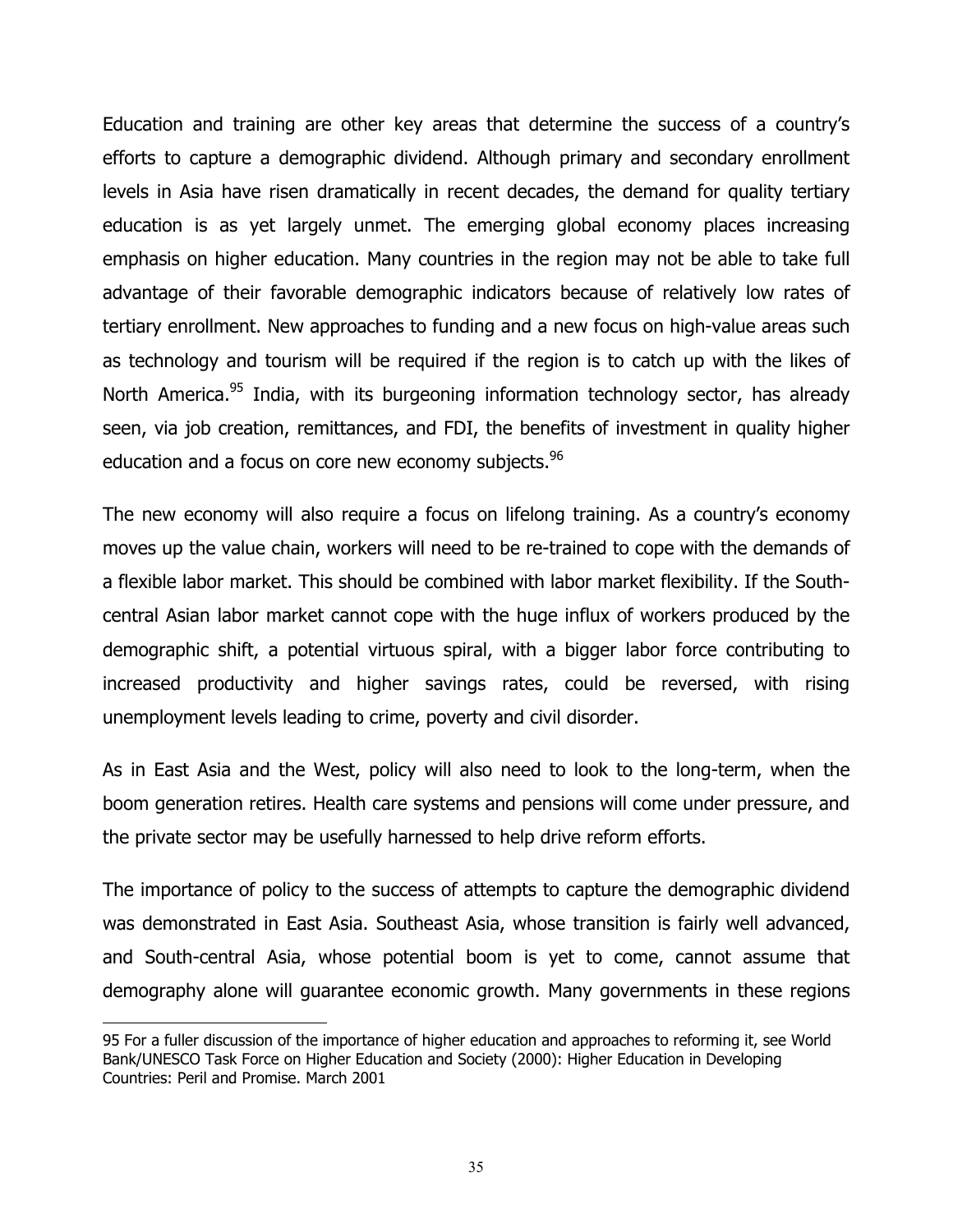have made a good start in certain key areas – Bangladesh has had great success with family planning programs, for example, India with basic and secondary education and the technology sector, Thailand with health efforts which have limited the spread of AIDS, and many of the countries of Southeast Asia in liberalizing labor markets and attracting foreign investment. However, there is more work to be done, and, with the demographic shift advancing, the quicker it is done the better. Fertility levels are still high, tertiary education is weak and exports are underdeveloped. The potential is there for the rest of Asia to do as well as East Asia, and the region's success will depend on its policymakers.

#### **Latin America**

Latin America's population growth is following a similar pattern to East Asia's. In 1965 life expectancy in Latin America and East Asia was in the upper 50s. Following similar improvements in public health, Latin America's life expectancy now stands at 70 years, slightly behind East Asia's 72. There have also been significant reductions in infant mortality in Latin America, which decreased from 91 deaths per 1,000 live births in 1965 to 32 in 2000: a figure very similar to East Asia's 34. The fertility rate has also fallen  $$ from around 5 children per woman in 1975 to the present 2.5. In some countries in the region, such as Brazil, Chile, and Uruguay, the fertility rate is just above replacement levels (2.1 children per woman). $^{97}$  Barbados, Cuba, and Trinidad and Tobago are far below this level. Other countries, however, have much higher rates. In Bolivia, Guatemala, Haiti, Nicaragua, and Paraguay, women are having approximately 4 children.<sup>98</sup> It may be significant that income disparities in the region are also the widest for any region in the world (although Sub-Saharan Africa runs a close second).

Although Latin American demographic changes have been favorable for growth since 1970, economic growth has yet to follow the East Asian example. So while East Asia

 $96$  David E. Bloom and Henry Rosovsky, "Higher education and international development," Current Science, Vol 81, No 3, August 10, 2001, 252-256.

 $97$  Reducing the number of young family members in Brazil has had a significant negative impact on poverty in that country. See Ricardo Paes de Barros, Sergio Firpo, Roberta Guedes Barreto, and Phillippe George Pereira Leite, "Demographic Changes and Poverty in Brazil," in Birdsall, Kelley, and Sinding, op cit.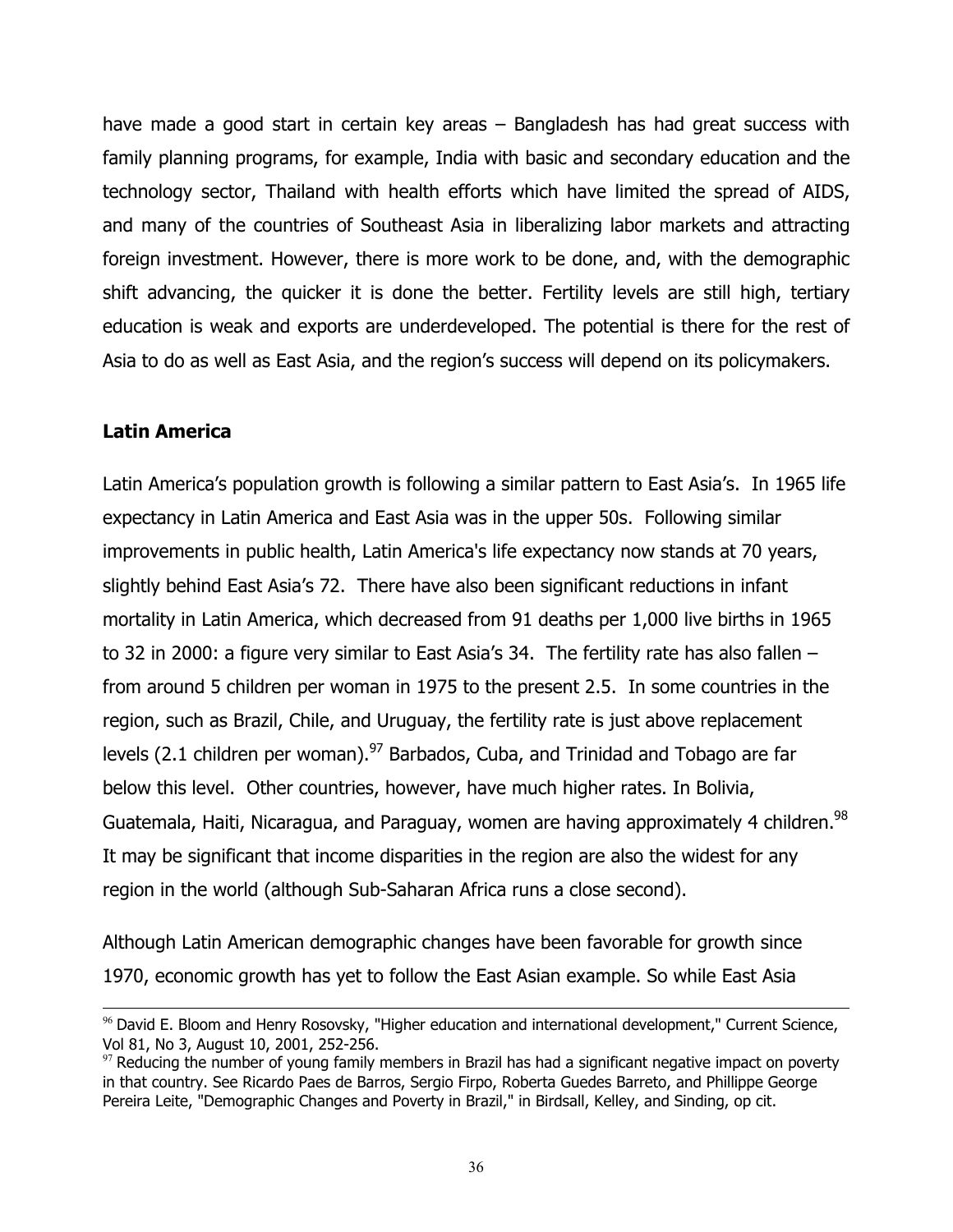shows a per capita annual growth rate between 1975 and 1995 of 6.8 per cent, the growth rate for Latin America over the same period is one-eighth of that, at 0.7 per cent. Although there has been much debate surrounding Latin America's failure to thrive, there appears to be a growing consensus that the heart of the matter concerns policy.<sup>99</sup> Military juntas and dictators ruled much of Latin America for most of the  $20<sup>th</sup>$  century, until the late 1970s. Between 1978 and 1990, 15 Latin American countries abandoned such regimes and took tentative steps towards democracy.

Economic changes in the region were also dramatic, with a growing adoption of the Washington Consensus in the late 1980s and 1990s.<sup>100</sup> Between 1965 and 1990, Latin America was largely closed off from the world economy. By 1980, only 12 per cent of the region counted as being open. Cross-country regression analysis suggests that a country with a working-age population growing 3 percent per year, and 1.5 percent faster than its overall population, will see its growth boosted by 0.5 per cent a year if its economy is closed, but by 1.5 percent a year if its economy is open. $^{101}$  In other words, a policy of openness can triple the size of the demographic dividend the country collects. A retrospective analysis suggests that had the region been completely open between 1965

<sup>98</sup> United Nations, World Population Prospects: The 2000 Revision.

<sup>99</sup> Inter-American Development Bank, Development Beyond Economics, IDB 2000 report, Washington DC, 2000.

<sup>100</sup> John Williamson, the inventor of the term "Washington consensus", has made it clear that he believes the term has two quite different meanings. First, there is the meaning he gave the term, which involved consensus around a set of ten policy reforms which he believed were widely accepted as beneficial by economists. In the original formulation, these were: fiscal discipline; a redirection of public expenditure priorities toward fields offering both high economic returns and the potential to improve income distribution, such as primary health care, primary education, and infrastructure; tax reform (to lower marginal rates and broaden the tax base); interest rate liberalization; a competitive exchange rate; trade liberalization; liberalization of Foreign Direct Investment (FDI) inflows; privatization; deregulation (in the sense of abolishing barriers to entry and exit); and secure property rights. Then there is the meaning the term has acquired: "market fundamentalism or neo-liberalism: laissez-faire, Reaganomics, let's bash the state, the markets will resolve everything." We use the term in the latter, now more common, usage. (What Should The Bank Think About The Washington Consensus? John Williamson, background paper for the World Bank's World Development Report 2000, July 1999.

<sup>101</sup> David E. Bloom, David Canning, David K. Evans, Bryan S. Graham, Patrick Lynch, and Erin E. Murphy. Population Change and Human Development in Latin America. Background paper for IPES 2000. Harvard Institute for International Development, 1999. See also, David E. Bloom and David Canning, "Cumulative Causality, Economic Growth, and the Demographic Transition," in Nancy Birdsall, Allen C. Kelley, and Steven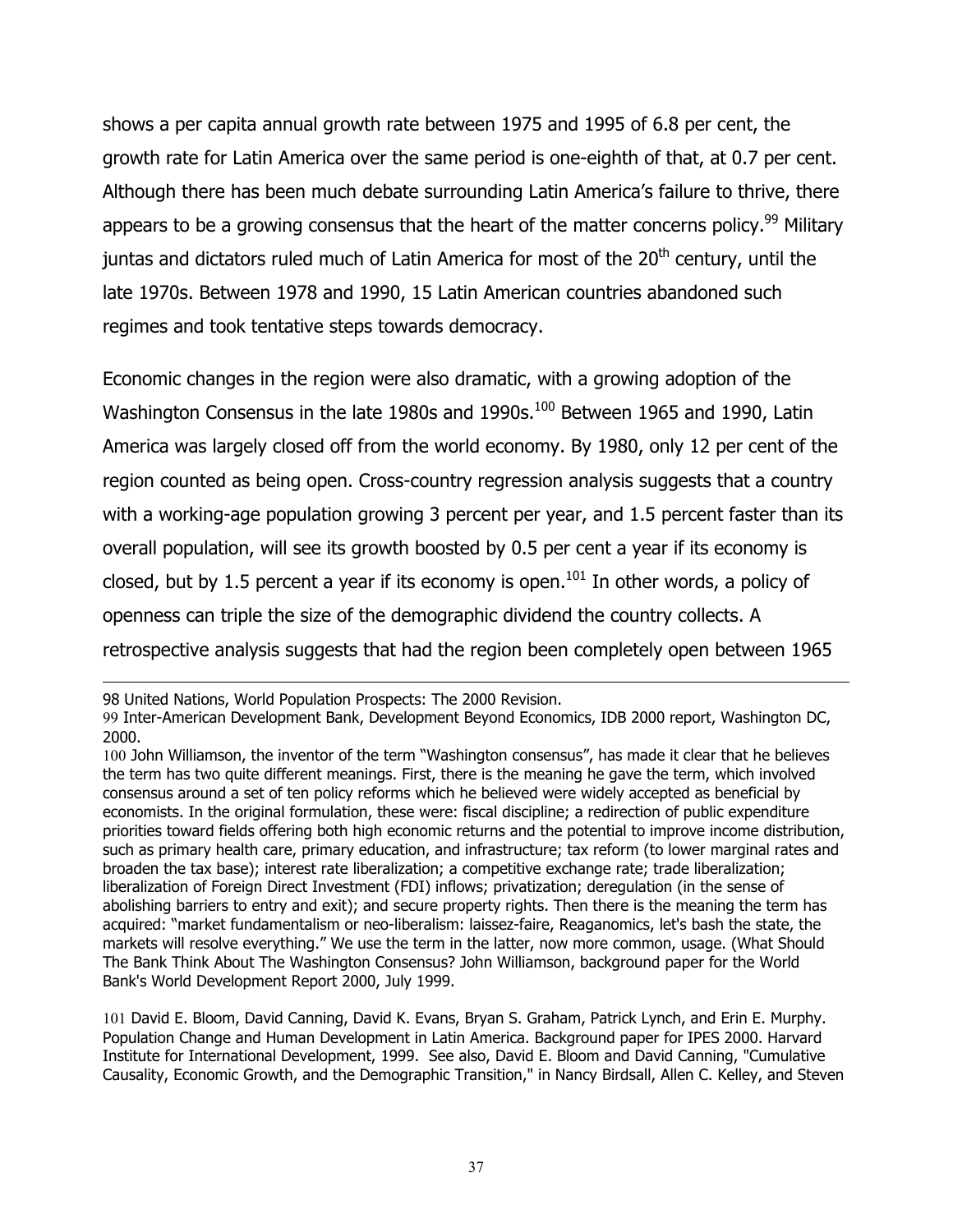and 1985, Latin Americaís growth would have averaged 0.9 percentage points, per annum, higher. This would have doubled growth for each year, on average, during that period.<sup>102</sup>

A combination of weak governance and a lack of openness to trade appears to have slowed the potential growth that demographic changes might have brought to Latin America. This interaction is important. Analysis shows that the direct effect of changing age structure accounts for only 11 per cent, or 0.6 percentage points, of the growth gap between Latin America and the fastest-growing East Asian economies. However, when the interactive effect of policy and demography are also accounted for, some 50 per cent of the gap is accounted for.<sup>103</sup> In other words, countries in East Asia pursued a range of policies (especially trade policies that created substantial numbers of new jobs) that allowed them to take much fuller advantage of their demographic dividend. Latin America has yet to take such advantage of its population dynamics.

So while the demographic transition produces favorable conditions, it does not guarantee that an increased supply of workers will be gainfully employed. Nor does it ensure that those who wish to save will find themselves encouraged to do so. Neither can it provide institutions to press home health advantages or to create the educated population vital to a high-value society. Latin America began its transition, but was over-reliant on domestic demand and did not export vigorously. Many of its governments were corrupt, and repeated financial disasters had the effect of making saving ill-advised.<sup>104</sup>

There are signs of hope, however. Between 1990 and 1995, approximately 70 per cent of the region opened up to the world economy, reflecting substantial policy reform. And it could have been worse, of course. With even more unsuitable policies, the baby-boomers could have become a heavy burden, rather than a help, as the unemployed acted as a

Sinding, Population Matters: Demographic Change, Economic Growth and Poverty in the Developing World, pp. 165-197. Oxford 2001: New York.

<sup>102</sup> Measured in 1985 purchasing power parity international dollars. See R. Summers and A. Heston The Penn World Tables (Mark 5); An Expanded Set of International Comparisons, 1950 -1988. Quarterly Journal of Economics, 1991 106: 327-68

<sup>103</sup> Bloom et al 1999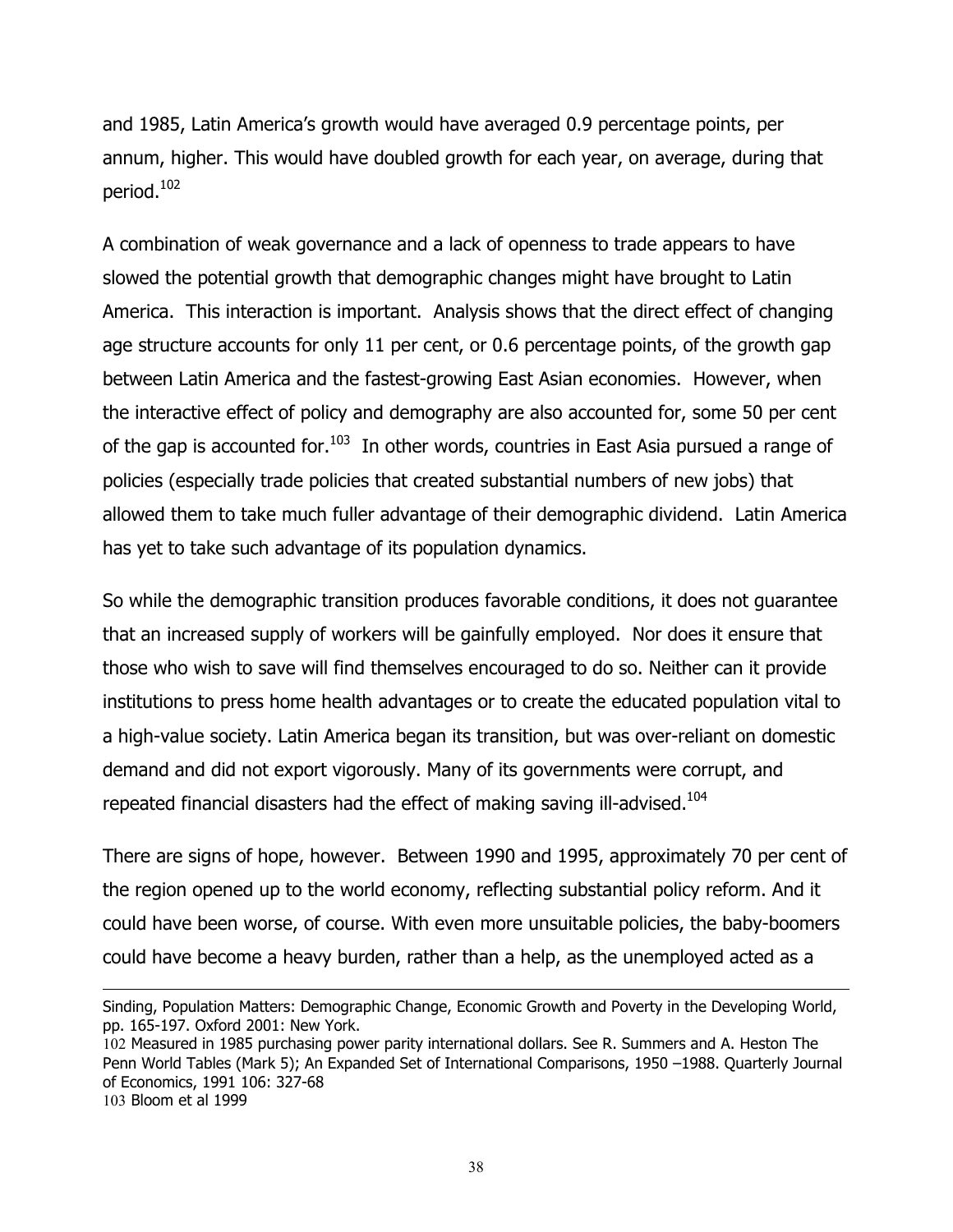drag on the economy and damaged the fabric of society. The opportunity to benefit from a dividend is not yet lost. Mortality and fertility rates are still in decline, so Latin America can still benefit  $-$  but only if its policymakers act decisively and appropriately.

### **Middle East and North Africa**

 $\overline{a}$ 

Most Middle East and North African (MENA) countries are at relatively early stages of their demographic transitions, having achieved relatively high life expectancy. Across the region life expectancy is 65 years, the world average. Fertility rates, however, remain relatively high, and as a region are second only to Sub-Saharan Africa, with an average of over four children per woman. In 1997 in Jordan, for example, the average woman would have 5 babies; while in Egypt she would have 3 or 4 and in Yemen 7 or  $8^{105}$ 

The region has also seen healthy economic growth over the last two decades, and some of this is due to the growth in the working-age population. In Egypt, the demographic transition through 1990 is estimated to have accounted for one-sixth of the growth of Egypt's income per capita between 1965 and 1990. $106$  Jordan's transition started earlier, and the country will see dependency ratios falling from 1.0 in 1990 to around 0.48 in 2040. This has been estimated to account for nearly half of Jordanís future predicted per capita growth rate. $107$ 

However, if fertility rates do not fall, the ratio of workers to dependents will not change dramatically, and the region will see population growth without the opportunity for dramatic economic growth. Models show that the effect of fertility rates on the annual growth rate of GDP per capita is substantial  $-$  in Syria, for example, economic growth could be raised significantly if the ratio of working-age to total population was changed

<sup>104</sup> Latin America ranks worse than any other region except Africa on corruption indices (IDB 2000) 105 Population Council (2001): In Egypt and Morocco, delayed childbirth contributes to lower fertility. News release 14 March.

<sup>106</sup> From Demographic Lift to Economic Lift-off: The Case of Egypt, David E. Bloom and David Canning, Conference Paper for Growth Beyond Stabilization: Prospects for Egypt, February 3-4, 1999. 107 David E. Bloom, David Canning, Kinga Huzarski, David Levy, A. K. Nandakumar, and Jaypee Sevilla: Demographic Transition and Economic Opportunity: The Case of Jordan. July 2000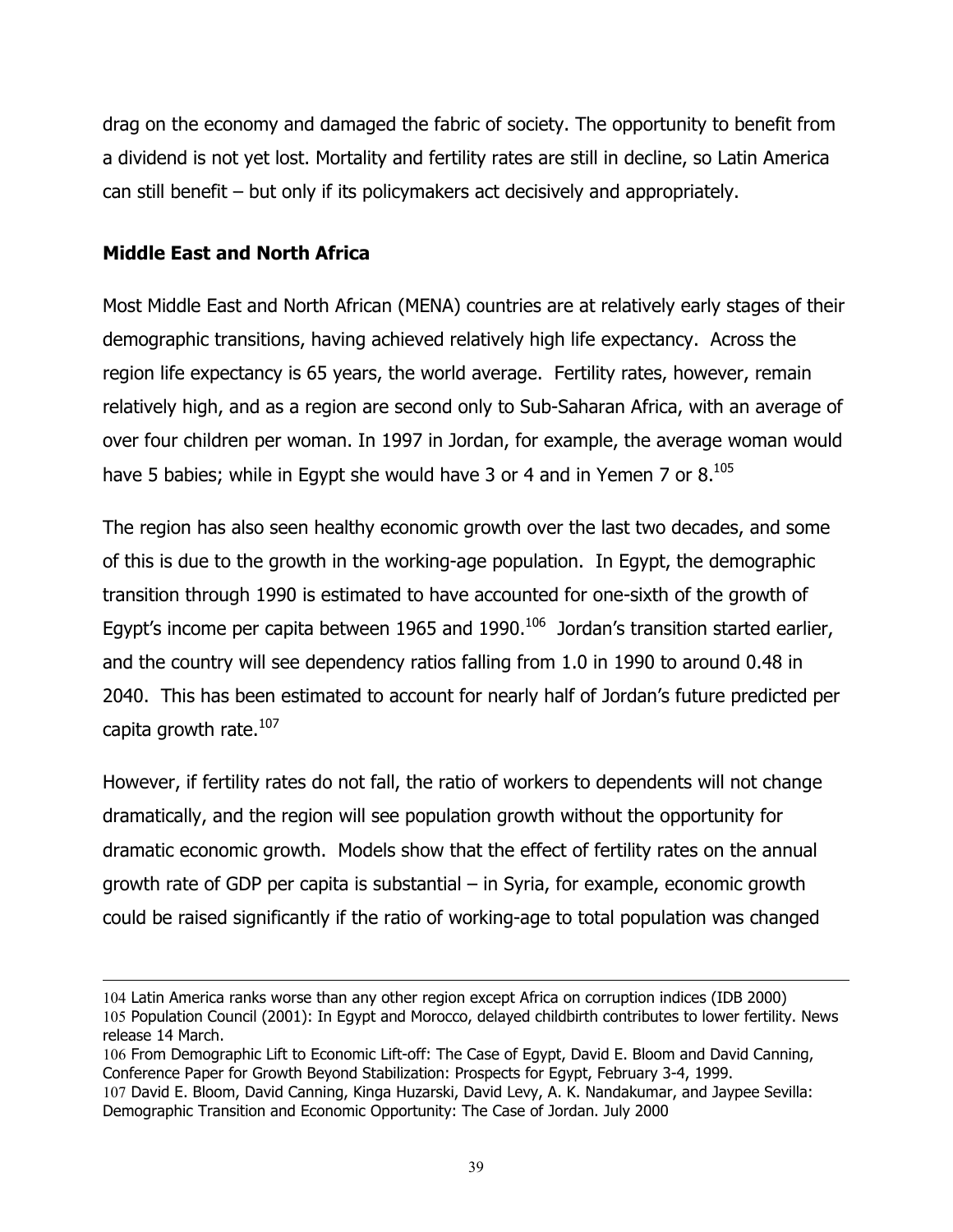through a low fertility rate: analysis suggests an effect as great as 1.62 percentage points on the annual growth rate of GDP per capita.<sup>108</sup>

Policy will be a significant factor in determining whether MENA countries are to enjoy the demographic dividend. Openness to global trade, as well as policies to support employment and education, can help countries to absorb the baby boom generation of workers into productive and remunerative employment. Saudi Arabia, for example, is currently facing the prospect of mass unemployment among graduates and schoolleavers. Sixty per cent of the current population is under 25. Some analysts blame foreign investment trickling out of Saudi Arabia, alongside an outdated education system, which has not equipped Saudi nationals for work in a global economy. Among other factors, some blame Saudi labor laws, which discourage private companies from employing Saudis because it is extremely difficult to dismiss a Saudi national who is not doing his job.

People are naturally enterprising, provided their opportunities to work are not stifled by bureaucracy, uncompetitive environments, lack of available capital for investment, or an absence of skills. The region needs to work towards more liberal labor markets, while also investing in education and training to ensure wider access to opportunities. It will also need to encourage foreign and internal investment. If it can achieve these changes, combined with decreasing fertility, then the Middle East and North Africa could benefit from its dividend; if it doesn't it will increasingly face the problems that Saudi Arabia is struggling to resolve today.

# **Sub-Saharan Africa**

This region has yet to experience the typical demographic transition. While mortality has declined, following the pattern in other areas (infant mortality fell by 43% from 1960 to 2000), fertility has not (declining only 19% in the same period). Rather than a baby boom

 $\overline{a}$ 108 The Demographic Transition and Economic Growth in the Middle East and North Africa, David E. Bloom and David Canning, Conference Paper for the Fourth Annual Conference of the Middle East Institute and the World Bank, April 14, 1999.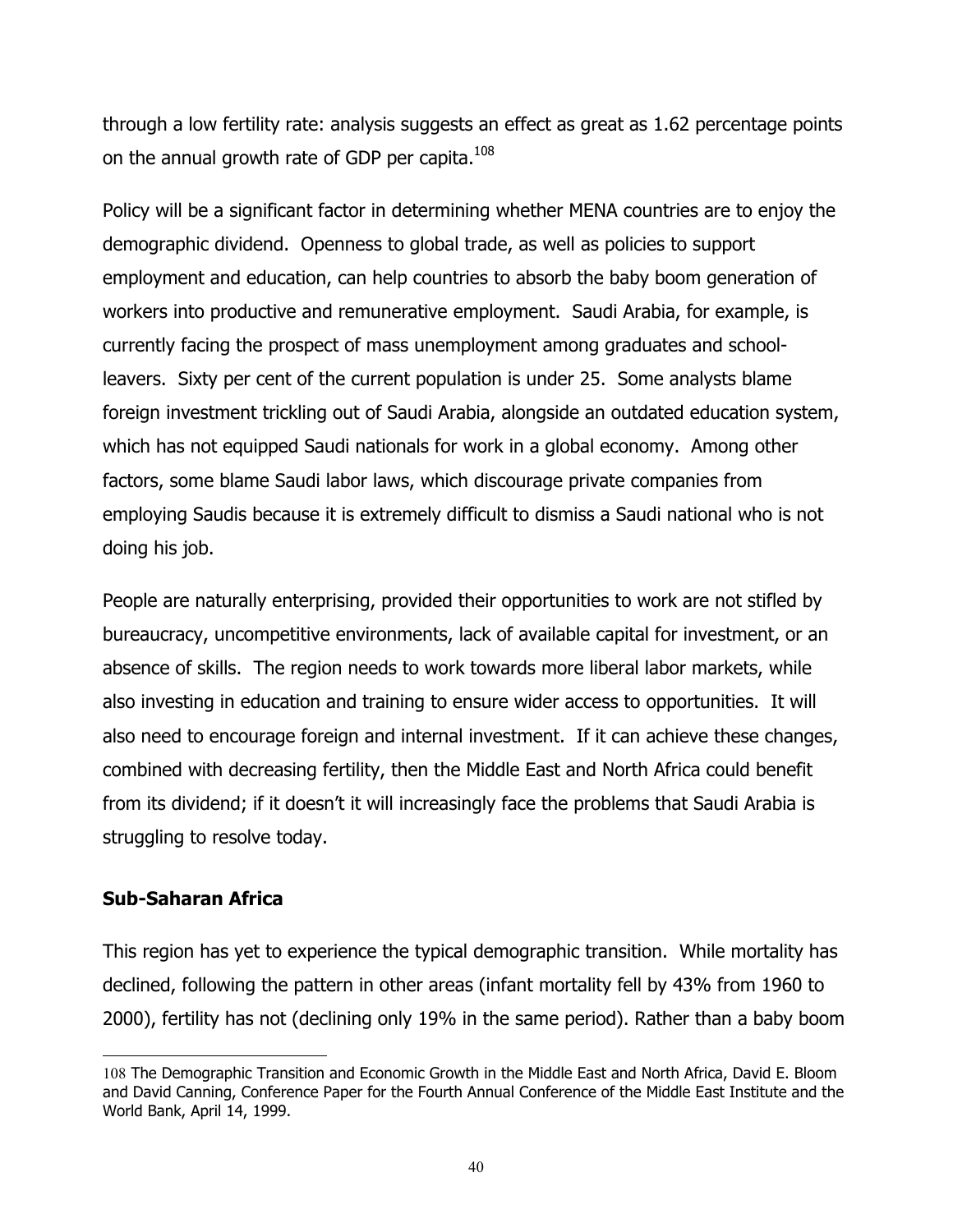$-$  where the number of births rises for a period before falling as fertility declines  $-$  this has resulted in an unprecedented population explosion, with the 1950 population expected to have quadrupled to 718 million by 2004. Dependency ratios have, unlike in all other regions of the world, correspondingly risen. Whereas most areas' working-age (15-64 year old) population makes up 60% to 70% of the total, only 53% of Sub-Saharan Africaís people are in this age group. The baby boom has seen the working-age population in most areas grow 0.35% per year faster than the total population, but in Sub-Saharan Africa it has grown at a similar rate to the total.<sup>109</sup> With AIDS now killing off large sections of that working population and actually bringing average age down in many countries, the region has had no demographic dividend to reap.<sup>110</sup>

Although demographers tend to agree that Sub-Saharan Africa will experience a fertility transition, there remain disputes concerning its timing, the reasons underpinning continued high fertility rates, and what the best interventions might be. As Bloom and Sachs have noted, "Africa's demographic uniqueness [over the past half century]... is not in the level of fertility but in the persistence of such a high level of fertility in the face of mortality declines."<sup>111</sup> High fertility has been the major component of its sluggish demographic transition and a major cause of its massive population growth. Compared with other developing regions in 1960, Sub-Saharan Africa started with a slightly higher total fertility rate of 6.7 children per woman. By the mid-1990s, dramatic reductions had occurred elsewhere  $-$  to 3.0 children per woman in Latin America, 3.8 in South-central Asia, and 2.2 in East Asia. During that period, all three regions saw a surge in contraception use: the percentage of married women aged 15-49 using contraception rose from around 13 percent to 80 percent in East Asia, from 7 to 40 percent in South Asia, and from 14 to 67 percent in Latin America. The figures for Africa over that time period are much less dramatic, rising from around 5 percent to just 18 percent, with

<sup>109</sup> David E Bloom, Jeffrey D Sachs: Geography, Demography and Economic Growth in Africa. Harvard Institute for International Development. October 1998: 24

<sup>&</sup>lt;sup>110</sup> In addition to its negative effect on workforce growth, adult AIDS mortality also has a negative effect on numbers of births. Although these effects operate in different directions with respect to the dependency ratio, our calculations indicate that the former effect outweighs the latter. See below, in this section's discussion of AIDS mortality data from Thailand.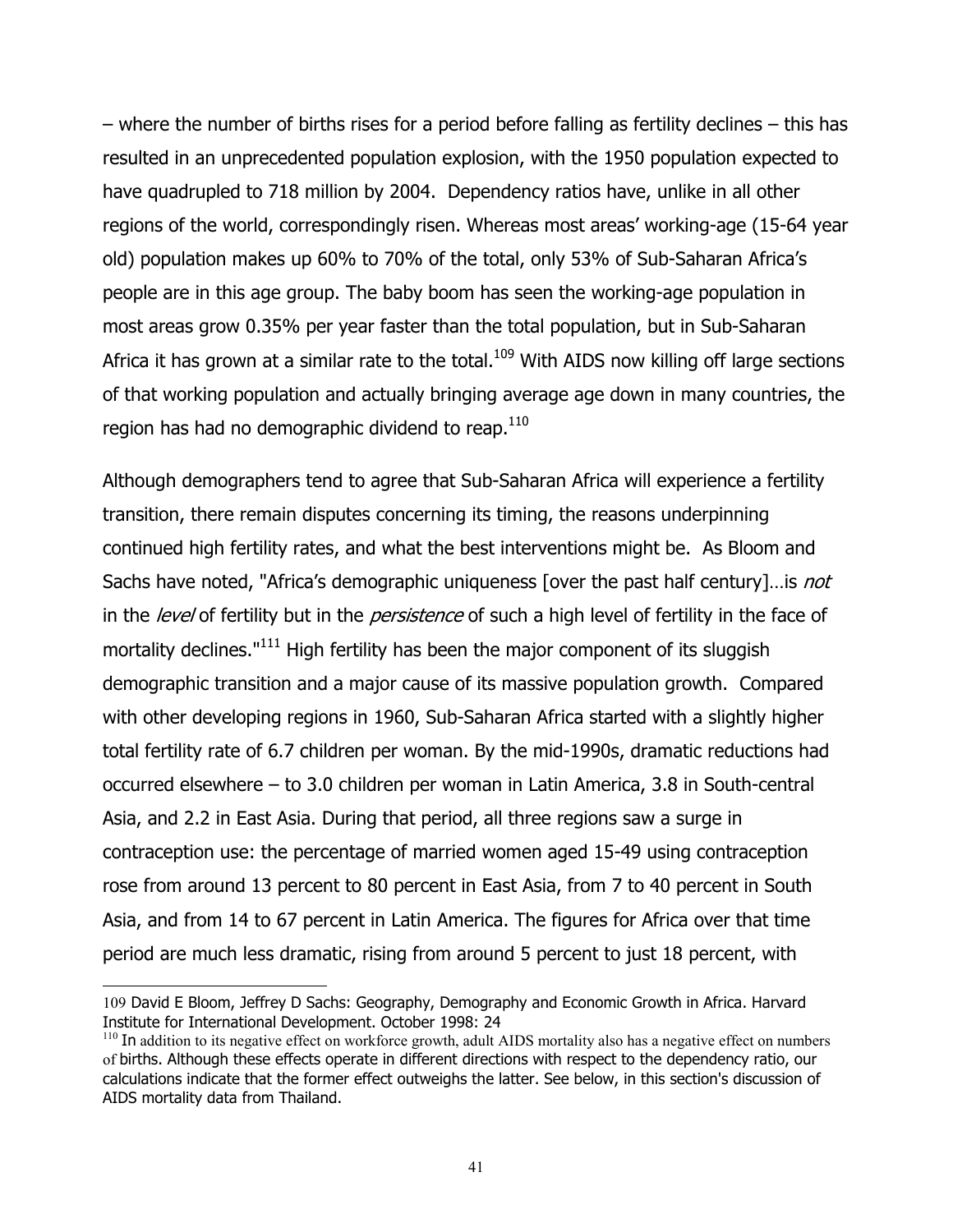fertility remaining at 5.7 children per woman.<sup>112</sup> While some countries, in particular those of Southern Africa (Namibia, Botswana, South Africa and Zimbabwe) and Kenya, have achieved this rate, and are seeing the beginnings of a transition, the majority of Sub-Saharan African countries have yet to reach this threshold, and face a much longer road to declining fertility rates. $^{113}$ 

There are various reasons for this continued high fertility. With limited financial infrastructure in rural areas offering little incentive or means to save, children are still viewed as insurance against old age. They are also a key source of labor. Furthermore, and despite medical advances, infectious disease is still widespread, particularly in rural areas, so cultural norms and policies encouraging high fertility in order to achieve desired family sizes (such as child fosterage, polygyny and the distribution of land according to family size) are changing only slowly.

Africa is a continent of extremes, and in the last 30 years, it has faced a series of prolonged and debilitating wars. Wars not only kill and injure soldiers and civilians alike; they also destroy infrastructure and social structures, which in turn has a negative impact on a population's health. Life expectancy in Mozambique, for example, is now down to 38 years. There is an argument, however, that the relationship between war and health runs two ways, creating a vicious spiral: because a shorter life expectancy can lead to different perceptions of risk, it contributes to the belligerence of a population, and thus greater willingness to engage in war.

Another aspect of the problems facing Sub-Saharan Africa is the virulence of infectious diseases. Despite some impressive health gains over the last century, malaria, HIV/AIDS, and TB are just three of the big killers that are not yet successfully controlled. Malaria and HIV alone currently account for 3-4 million of Sub-Saharan Africaís roughly 10 million

<sup>111</sup> Bloom, Sachs (1998) ibid: 25

<sup>112</sup> Population and Reproductive Health in Sub-Saharan Africa, Thomas J. Goliber, 1997. Population Reference Bureau, Washington DC.

<sup>113</sup> As Bloom and Sachs have said, "The youthful structure of Africa's population pyramid and the sluggishness of its transition to lower fertility rates indicate that African economies will be burdened by rapid population growth for several decades." (Bloom, Sachs (1998) ibid: 4)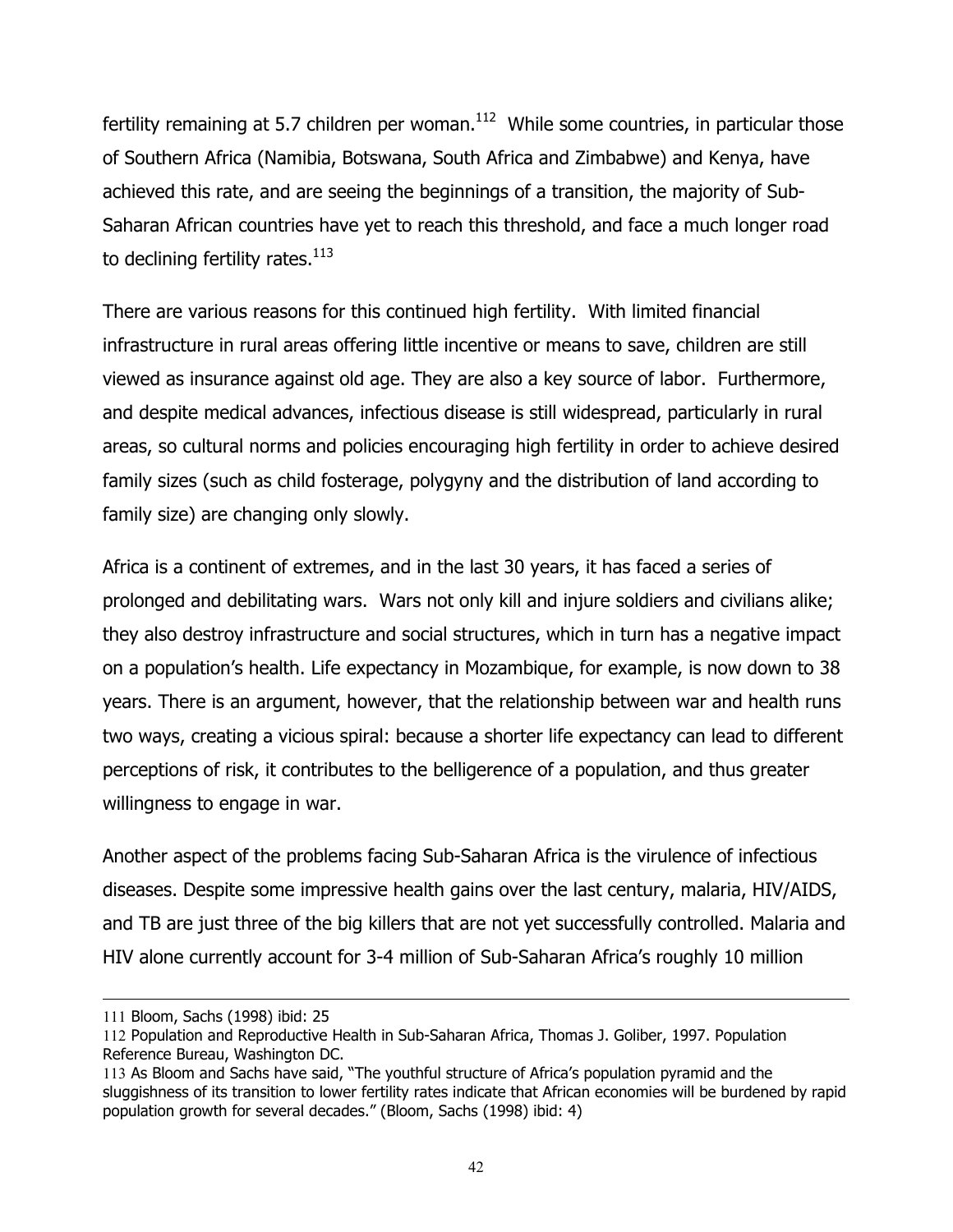annual deaths. HIV is particularly virulent in Sub-Saharan Africa, where many countries have ten or more people living with HIV for each person who has already died from the disease. Between 1985 and 1995, more than 4 million Sub-Saharan Africans died of AIDS. Fifteen million more deaths are expected by 2005, with 70% of the world's new infections and 80% of AIDS deaths occurring in Sub-Saharan Africa alone. In December 1999, UNAIDS reported that 8.8% of adults in Sub-Saharan Africa were HIV positive. The UN estimates that life expectancy today in Sub-Saharan Africa is 7 years lower than it would be in the absence of AIDS. As a result of HIV/AIDS, the population of the 35 Sub-Saharan African countries most affected will be 10% lower in 2015 than it otherwise would have been, and this despite continuing high fertility in the region.<sup>114</sup> The outcome of this is hard to predict, but the ratio of working young adults to dependents will certainly continue to dwindle.

Furthermore, in addition to children and the elderly as dependents, many will be suffering the ravages of HIV disease in adulthood. Heterosexual sex is the dominant means of transmission, and the majority of people dying of AIDS are between 20 and 59 years of age. In other words, it is a disease that particularly hits those who should be economically productive  $-$  and threatens not only health, but also the economic stability and potential of a country.<sup>115</sup>

Data are far from adequate, but calculations made for Thailand may be instructive for understanding the potential economic effect of AIDS in Sub-Saharan Africa. Thailandís ratio of working-age to total population is projected to be 0.70 in 2015.<sup>116</sup> We estimate that cumulative AIDS deaths by that year will be about 1 million, a relatively small number because risky behaviors have declined as a result of Thailand's highly successful anti-HIV policies. Yet if we simulate cumulative AIDS deaths in the absence of these substantial

<sup>114</sup> UN Population Division (2001): World Population Prospects – The 2000 Revision Highlights. New York 28 February. DRAFT

<sup>115</sup> David E. Bloom, Lakshmi Reddy Bloom, and River Path Associates (2000): Business, AIDS and Africa. The Africa Competitiveness Report 2000-2001. World Economic Forum, Harvard Center for International Development. Oxford University Press. David E. Bloom, Ajay Mahal, Jaypee Sevilla, and River Path Associates, "AIDS and Economics," paper prepared for Working Group 1 of the WHO Commission on Macroeconomics & Health. 2001.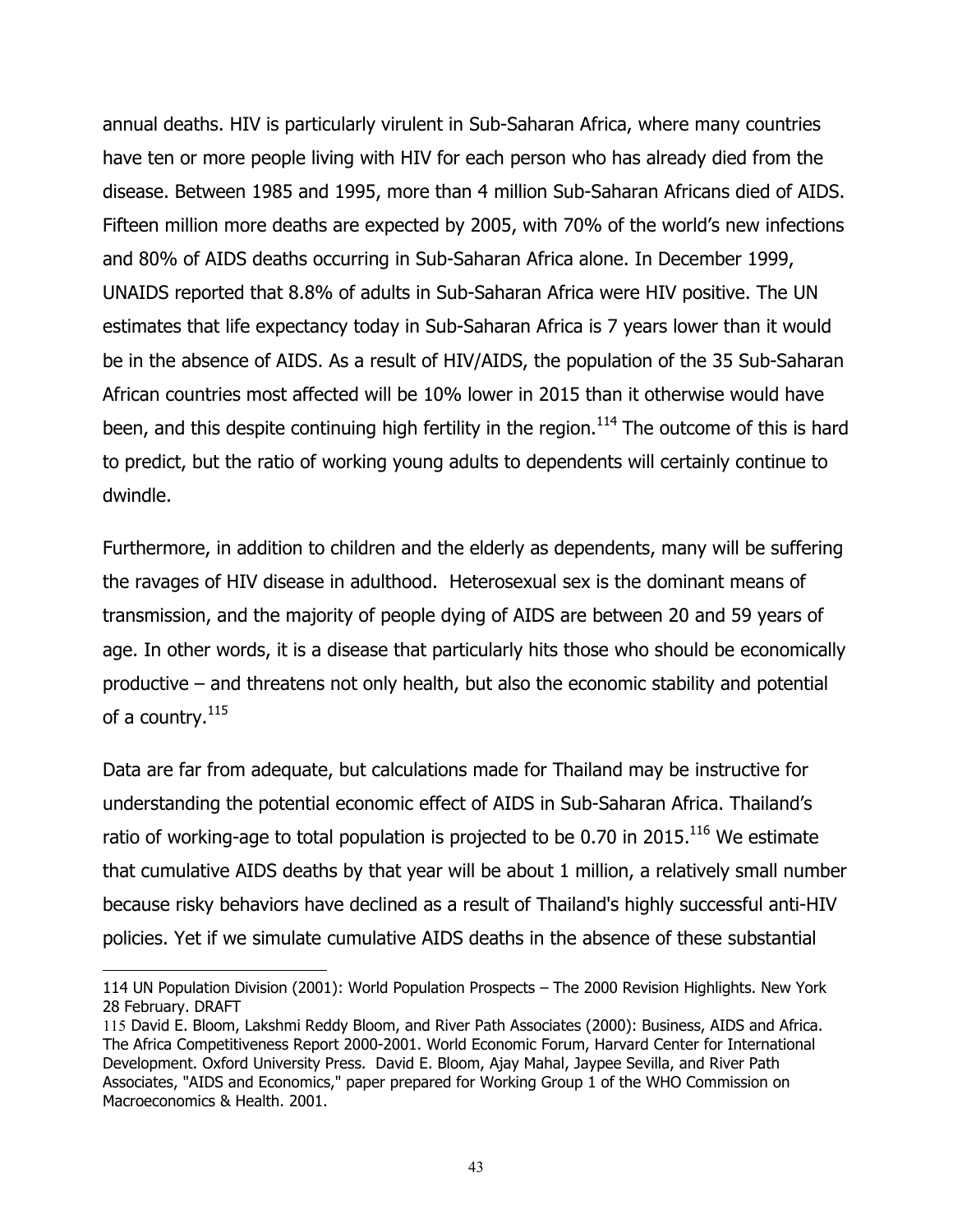behavioral improvements, they could be as high as 10 million. Add to this an estimate of the number of children that would not have been born because of these deaths and the population could be about 11.6 million smaller than it otherwise would have been. AIDS mortality is disproportionately selective of adults, and we project that of the 10 million deaths, 92% or 9.2 million would be among adults. To this number, we add the .75 million children these adults would have had, and who would have had the chance to reach working age by 2015, and we find that this high risk scenario causes the working age population to be smaller by about 9.95 million.<sup>117</sup> This combined effect on the total and working age population would result in a decline in the working-age share of the population to 0.67. This difference could reduce the growth in per capita GDP by about .65 percentage points every year from a projected rate of 3.46 to 2.81. As a result, the level of GDP per capita in 2015 would be \$1272 lower than its projected \$8500. At Thailand's current prevalence rates, still among the highest outside Africa at an adult rate of 2.15 percent, the impact on GDP is minimal. Nevertheless, the example demonstrates that an unchecked AIDS epidemic  $-$  as some African countries are experiencing  $-$  can have a substantial effect on the growth of income per capita because it is so highly concentrated in working-age individuals.

Ill health undermines a nation at every level, and precipitates and contributes to a vicious downward development spiral. Poverty increases susceptibility to illness, itself a prime cause of poverty. High mortality and fertility rates discourage investment in human capital: a family cannot afford to spend its limited resources on only one or two children,

<sup>&</sup>lt;sup>116</sup> United Nations, World Population Prospects: The 2000 Revision

 $117$  Given an estimated cumulative number of females dead in 2015, we estimate the number of children these females would have had by assuming that over the 25 year period from 1990 to 2015 over which we are performing the projections, each female who dies from AIDS loses an average of 12.5 years of childbearing life (the midpoint of the 25-year interval). We divide the 1995 Thai total fertility rate of 1.94 (UNPOP 2000) by 35, the number of child-bearing years (from 15 to 50 years of age), to obtain the average number of children born to a woman each year, about .06. We multiply this by 12.5, the number of childbearing years lost to AIDS, to obtain the number of children lost to an AIDS death, about .75. We then calculate the total number of children lost by multiplying this number by the cumulative number of female deaths. Given this total number of children who were not born because of AIDS deaths, we (again roughly) compute the fraction of these children who would have reached working age by the year 2015 by simply assuming that the same number of children would have been born every year, and that those born by 2000 would reach working age by the year 2015.]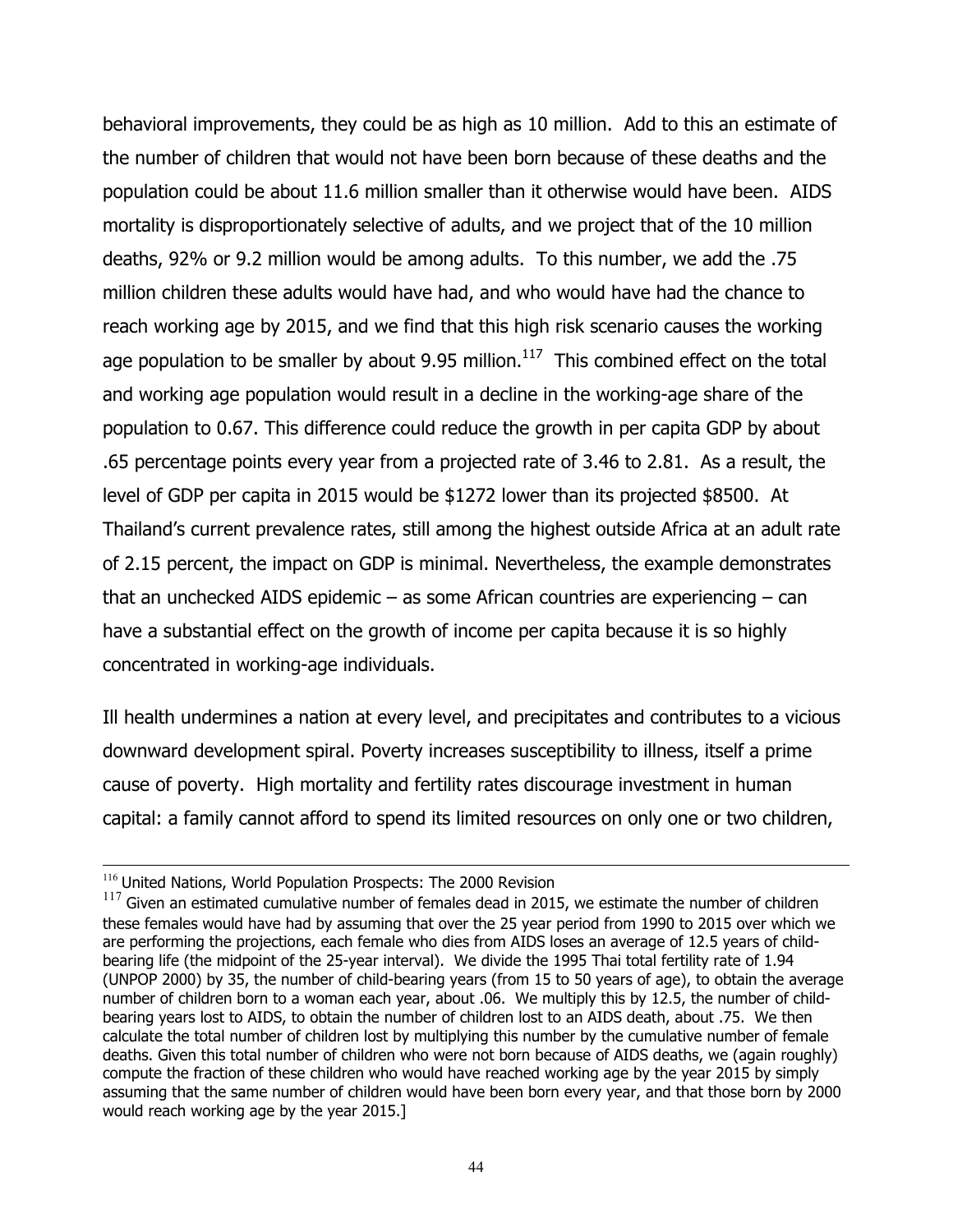because their survival rate is relatively low. The reduced incentive to invest in the future threatens the economy as well as the political stability of a nation. The UN Security Council recently acknowledged the seriousness of the situation when the impact of AIDS on Africaís peace and security made the agenda on 10 January, 2000: the first time in over 4,000 debates that they had tabled a health issue. UN Secretary-General Kofi Annan has also given the issue prominence, reporting in his millennium statement that "the pandemic is destroying the economic and social fabric in the countries most affected, reversing years of declining death rates and causing dramatic rises in mortality among young adults."118

As long as fertility remains high and families have large numbers of children, Sub-Saharan African countries are unlikely to see rising incomes or healthier and better-educated workers. Poverty, low educational attainment, and poor health outcomes across much of Sub-Saharan Africa will slow fertility decline. Despite these problems, fertility is expected to fall from 5.5 to 3.5 in the next 25 years. $119$  Still, a potential virtuous spiral has inverted and there are no simple solutions for dramatically speeding a rise in incomes. There are opportunities to tackle this, however, and perhaps the most promising is that of gender: if policy makers can urgently place much more emphasis on educating and empowering African women, who represent one of the continent's most important economic and social engines, they can expect their countries to yield corollary rewards.

One other possible trend deserves mention: that of substantially increased migration from Sub-Saharan Africa to Europe, discussed in some detail in Hatton and Williamson  $(2001)^{120}$  Two forces are working together to impel such migration: (a) wage rates are much higher in Europe than Sub-Saharan Africa; and (b) the two regions are at totally different, but complementary points in the demographic transition: specifically, Sub-Saharan Africa has a huge percentage of young people and Europe has a high proportion of working-age individuals. The ratio of working-age to non-working-age individuals is

<sup>118</sup> UN (2000): Report of the Secretary-General on the Work of the Organization. New York 2000: 28 <sup>119</sup> United Nations, World Population Prospects: The 2000 Revision.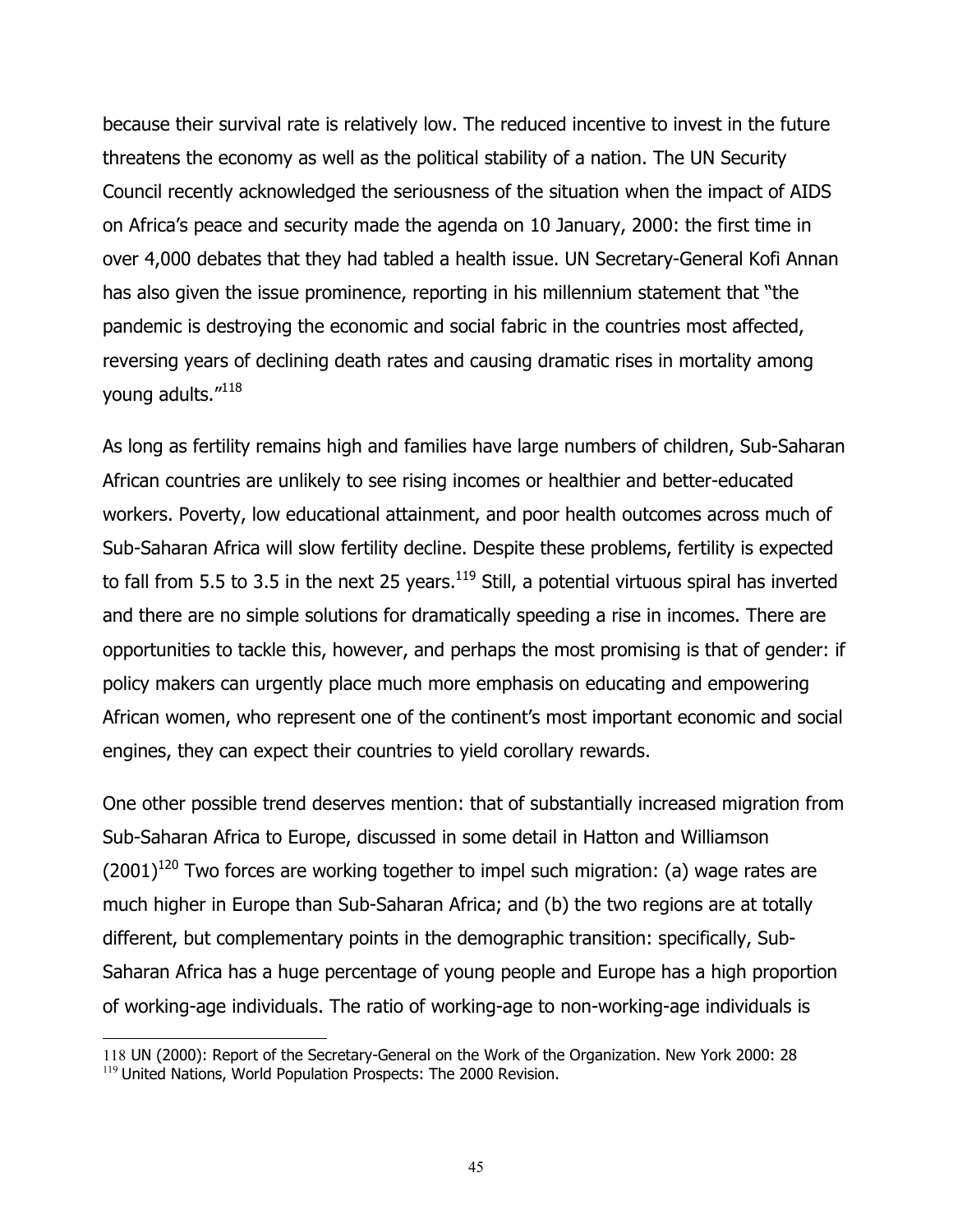reasonably constant over time when the total population of Europe and Africa are combined. By contrast, this ratio trends upward in Africa for many decades to come, but downward in Europe after 2010. This pattern suggests, at first, that migration of workers from Sub-Saharan Africa to Europe could be beneficial for the economies of both regions. In practice, of course, European restrictions on immigration are likely to hold down the number of Africans who succeed in emigrating to Europe. Moreover, even if 1 million Sub-Saharan working-age immigrants moved to Europe each year from 2000 through 2024 (which would be on the order of a ten-fold increase over current levels $^{121}$ ), the ratio of working-age to non-working-age people in Europe would decrease only a bit more slowly than it would otherwise, with the ratio falling from 2.02 in 1995 to 1.97 in 2025 instead of to  $1.85$ .<sup>122</sup> Of course, such a scenario would have enormous cultural, economic, and political effects in Sub-Saharan Africa.

#### **Eastern Europe and the former Soviet Union**

 $\overline{a}$ 

Patterns of fertility Eastern Europe have historically been very different from those in the West. Fertility rates fell throughout the  $20<sup>th</sup>$  century, with only a slight increase after World War II, quickly followed by further declines after abortion was legalized in the 1950s (seven out of every ten Russian pregnancies end in abortion, although increased contraceptive use has recently begun to push abortion rates down). $^{123}$  The fertility rate in Russia has fallen from 7 children per woman to just 1 in the last 100 years.<sup>124</sup> Latvia, Bulgaria, Ukraine, Slovenia, the Russian Federation and Czech Republic all currently figure in the ten lowest-fertility countries in the world, with rates well below replacement

<sup>120</sup> Hatton, Timothy J., and Jeffrey G. Williamson, "Demographic and Economic Pressure on Emigration Out of Africa," NBER Working Paper No. W8124, February 2001.

 $121$  Current data are difficult to find, but the Netherlands Interdisciplinary Demographic Institute states that "Annual migration from Sub-Saharan Africa increased dramatically, from 15 thousand people in 1985 to 82 thousand in 1993." See http://www.nidi.nl/research/prj30201.html

 $122$  In the interest of simplicity, this calculation assumes that African immigrants all remain in the working ages through 2025 and that they do not bear children in Europe. Undoing either of these assumptions suggests that the age distribution benefits of African migration to Europe would be even less. 123 Teitelbaum et al (1985) ibid: 103

<sup>124</sup> Zakharov, Sergei V, and Elena I Ivanovna (1996): Fertility decline and recent changes in Russia: On the threshold of the second demographic transition. In Julie DaVanzo ed, Russiaís Demographic Crisis. Santa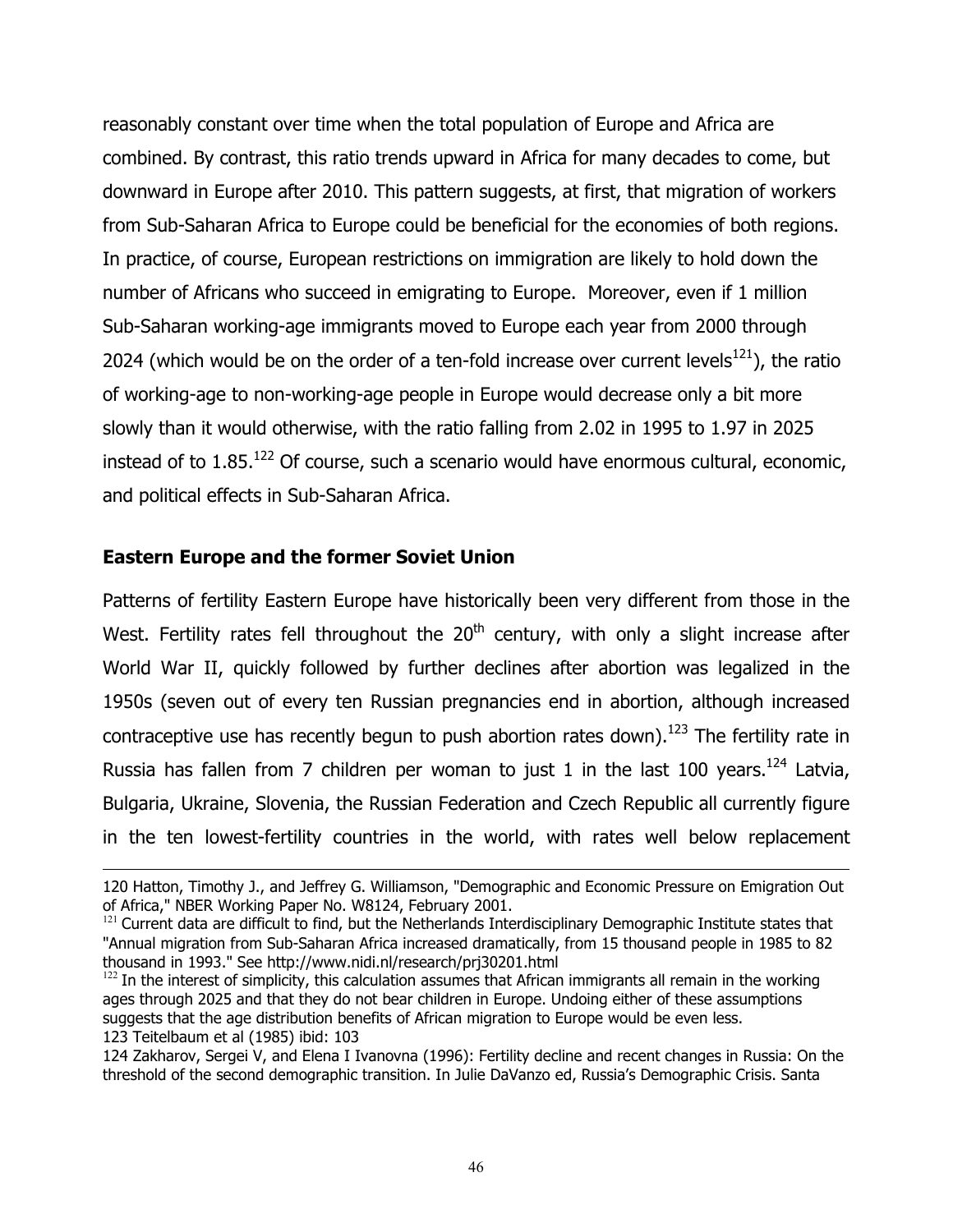levels.<sup>125</sup> The ten countries with lowest population growth rates are all found in this region, with Estonia, Georgia, Bulgaria and Ukraine seeming likely to remain at very low rates for at least the next two decades.

Rising death rates have sped up the population decline. A high dependence on alcohol has contributed to a steep rise in cardiovascular diseases, circulatory problems and violence, and the death rate among Russian males in particular has soared. Furthermore, health systems in the region have deteriorated, leading to the spread of both old infectious diseases like tuberculosis, and new ones like HIV/AIDS. Reported HIV infection rates in Eastern Europe and the former Soviet Union rose by 67% between the end of 1999 and the end of 2000, with the number of new infections in the Russian Federation in 2000 alone almost double the total number reported in the previous 12 years. $126$ 

Fertility rates in the region are likely to begin to rise again by 2025, but total population sizes will continue to fall for the next 50 years. Russia's population will fall from 145 million today to 104 million in 2050, for example, and Ukraine's will drop from 50 million to 30 million over the same period. The continuous decline in fertility and the rise in death rates have meant that Eastern Europe, and Russia in particular, have experienced very different demographic changes from those of other world regions. In the next 50 years Russia will see a growth in its elderly population and a shrinkage in its working-age and youth population. Although countries such as Japan will see the same pattern, they have had the benefit of a baby boom generation helping to boost the economy and make it better able to cope with an increased elderly cohort. The former Soviet Union has had no such dividend. Moreover, health systems in the region are struggling to keep up with the illnesses affecting the population today, and as that population ages, the pressure will be even greater.

Monica, Calif.: RAND CF-124: 36-82; Institut National díEtudes Demographiques (2000): Demographie de la Russie sur la Toile

<sup>125</sup> United Nations Population Division (2001) ibid

<sup>126</sup> UNAIDS (2000): AIDS Epidemic Update. Geneva. December 2000.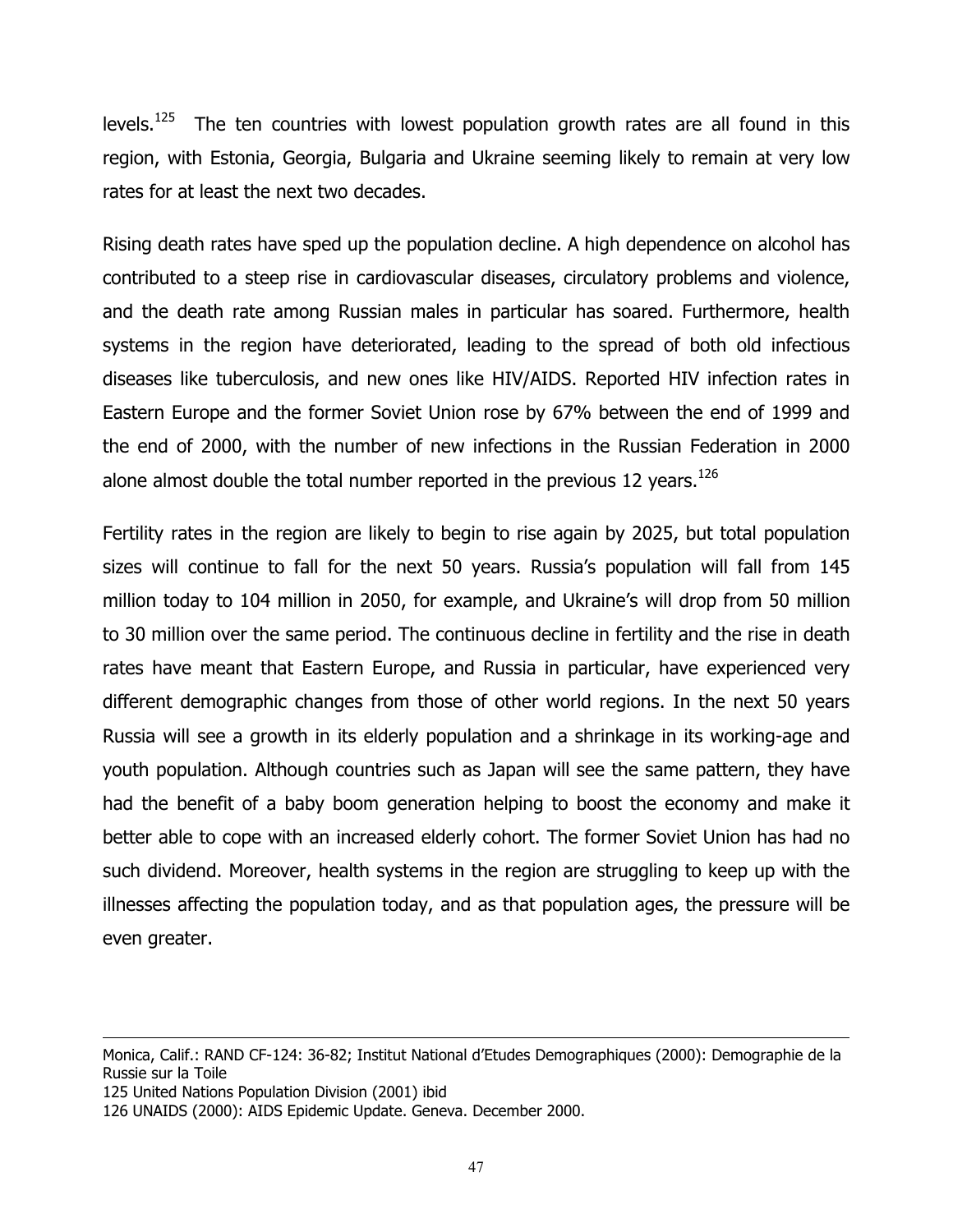Policy issues in this region are complex in the light of demography. The first priority must be health. The rise in death rates needs to be reversed and governments should take urgent action to prevent the spread of HIV/AIDS via both education and condom distribution. Vulnerable groups, such as drug users and sex workers, should be targeted, with business encouraged to play a role in prevention efforts. As several companies in Africa and Thailand have shown, the private sector can play a useful role in AIDS efforts, bringing its skills to the problem and helping to ease the burden on health systems.<sup>127</sup>

In short, and in the absence of any demographic dividend to benefit from, the region is likely to be best served by focusing on health, welfare and the economy as a means of reaching long-term demographic stability and positioning itself to cope with an aging society.

l

<sup>127</sup> David Bloom, Ajay Mahal and River Path Associates (2001): HIV/AIDS and the Private Sector  $-$  A Literature Review. American Foundation for AIDS Research. Forthcoming.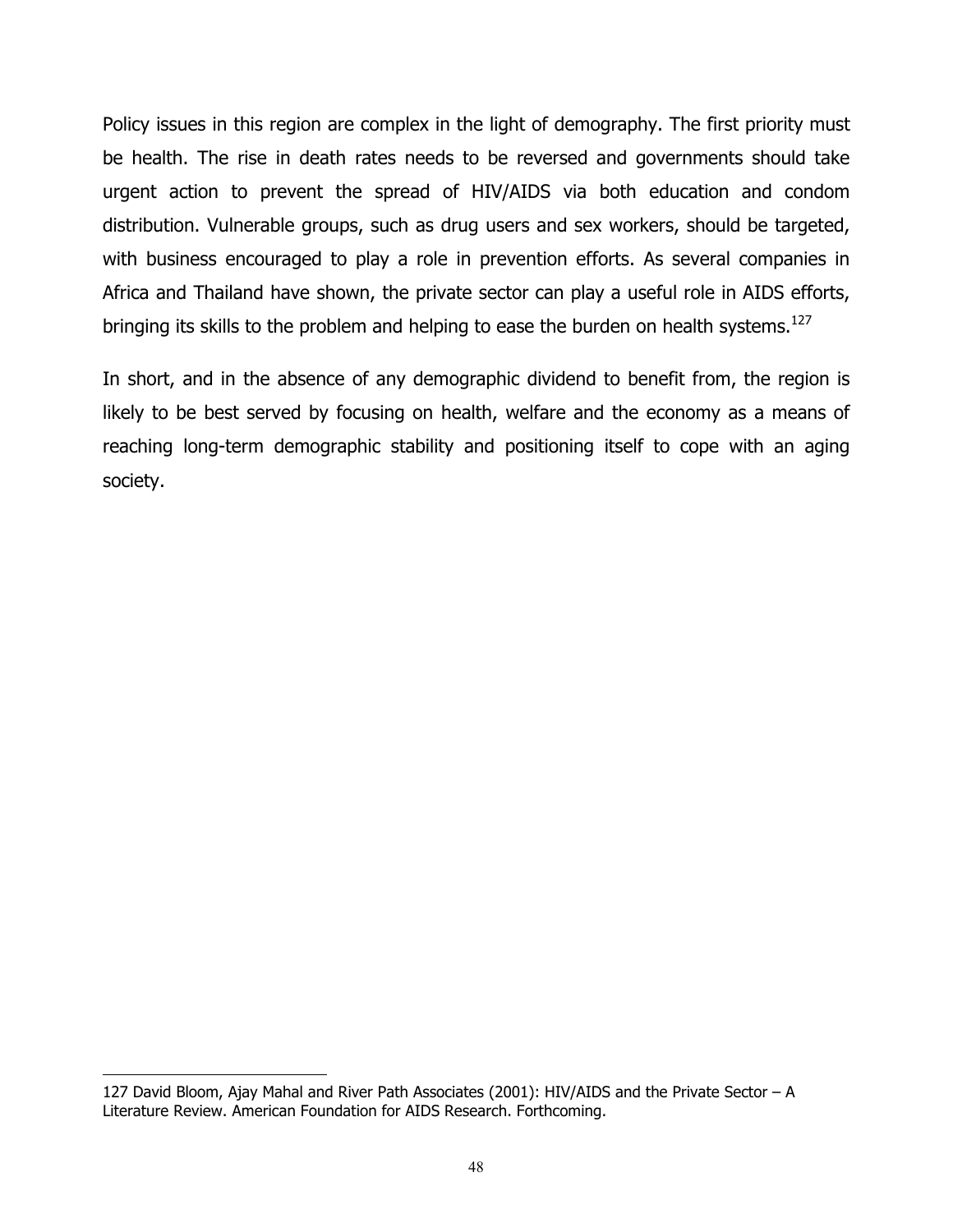# **Chapter 4 The Importance of the Policy Environment**

As the case studies show, several key policy variables influence nations' abilities to realize their "demographic dividend." This chapter explores several of these: health policies to improve public health and access to care; family planning and related reproductive health policies to help families achieve their desired size; education policies to increase access to schooling; and economic policies that promote labor-market flexibility, openness to trade, adequate credit and savings.

# **A. HEALTH EQUALS WEALTH**

 $\overline{a}$ 

Improvements in public health are at the heart of the demographic transition. Decreased infant and child mortality, combined with increased life expectancy and finally a fall in fertility, brought about by improved sanitation, immunization programs, DDT, antibiotics and contraceptives, initiate the declines in mortality that lead to declines in fertility, which together cause changes in the age distribution and size of a population.

The health story does not end there, however. In recent years, evidence is mounting that health is also a key determinant of economic performance, counter to the frequently made assumption that causation runs only from wealth to health.<sup>128</sup> The WHO Commission on Macroeconomics and Health has found "substantial evidence showing that improved health of the population contributes to higher economic growth and poverty alleviation. $1129}$  On the other hand, these findings are not clearly robust to the introduction of country fixed effects, which potentially suggests that the significant life expectancy coefficients are picking up more than just health effects on economic growth (i.e., they

<sup>&</sup>lt;sup>128</sup> David E. Bloom and David Canning, "The Health and Wealth of Nations," Science No. 287: 1207-1209, 18 February, 2000. Also, David E. Bloom and David Canning, "The Health and Poverty of Nations: From Theory to Practice," unpublished manuscript, May 2001. Also, David E. Bloom, David Canning, and Jaypee Sevilla, "The Effect of Health on Economic Growth: Theory and Evidence." NBER Working Paper 8587. http://www.nber.org/papers/w8587

<sup>129</sup> Jeffrey Sachs, Chairman of the Commission, quoted in WHO South East Asia press release. 17 April 2000.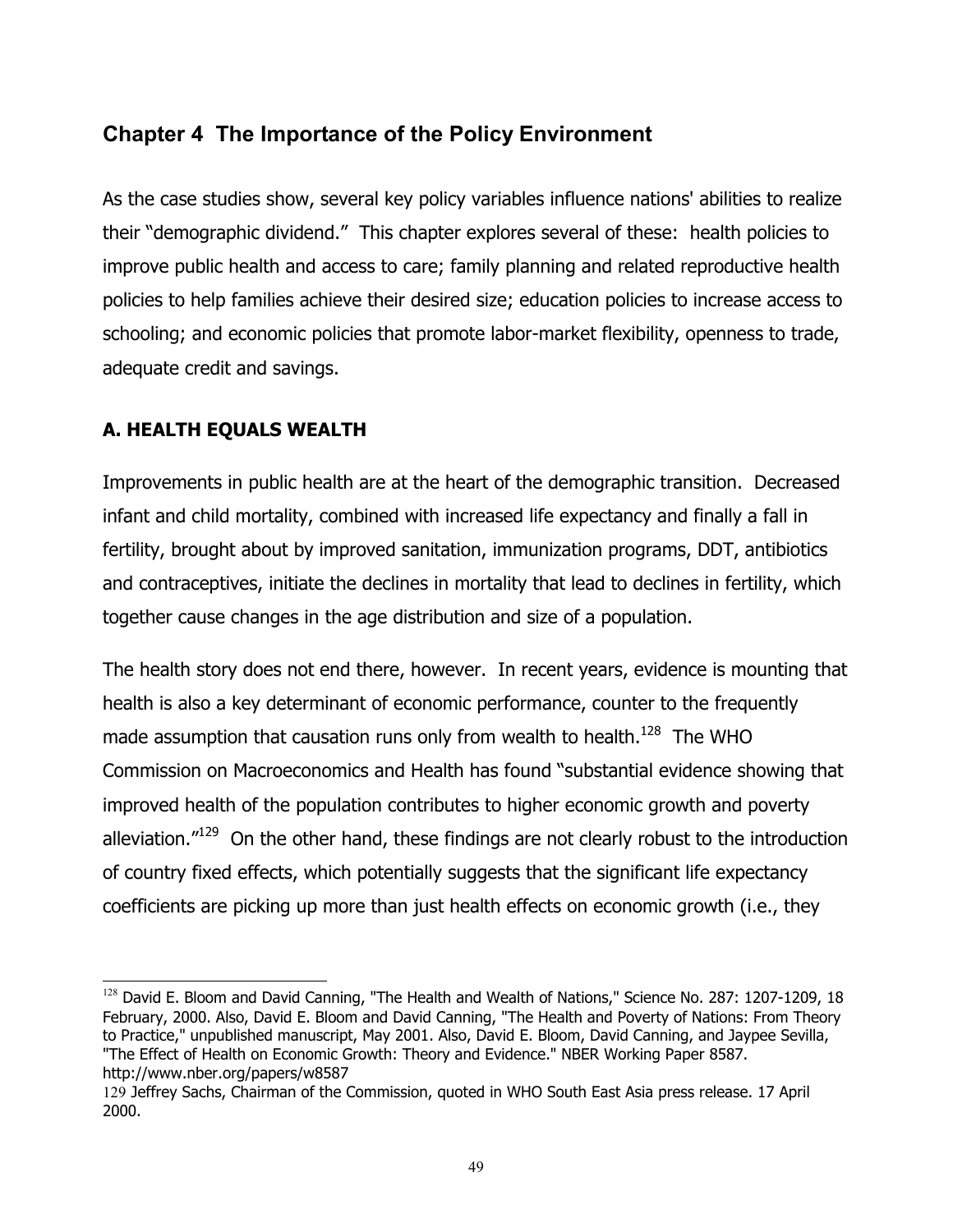may be reflecting unobserved influences on growth that are correlated with life expectancy).<sup>130</sup>

If a country is to promote the demographic transition and take advantage of the demographic dividend, five health policies should be prioritized:

- First, ensuring that infants receive effective medical care is of paramount importance, as a high degree of certainty about a child's chances of survival is vital to the completion of the demographic transition. Such certainty precludes the need to have more offspring and will mean that investment in education is concentrated in fewer children.
- Second, the health of women is critical for two main reasons. Women's access to reproductive health services is important for achieving desired family sizes. Women are also essential conduits of knowledge about health: A healthier woman will likely improve the health of her family.
- Third, children need to have adequate support for their health needs in order to ensure they maximize their opportunities in the education system, where poor health often contributes to educational under-achievement.<sup>131</sup>
- Fourth, as the baby boom generation enters the workforce, a proportion of the prosperity they generate will have to be channeled back into policies that improve their health. This is not an area where the market will necessarily suffice, as market failures in the public health area are pervasive, and the institutions and

 $\overline{a}$  $130$  Caselli, F., Esquivel, G., and Lefort, F. 1996. Reopening the convergence debate: a new look at crosscountry growth empirics. Journal of Economic Growth 1: 363-89. Similar findings arise using different specifications in unpublished work by the authors of this paper.

<sup>131</sup> Jennifer Prah Ruger, Dean T. Jamison, and David E. Bloom, "Health and the Economy", in Michael Merson, B. Black, and Anne Mills, eds., International Public Health: Diseases, Programs, Systems and Policies, Aspen Publishers, 2001, pp. 617-666.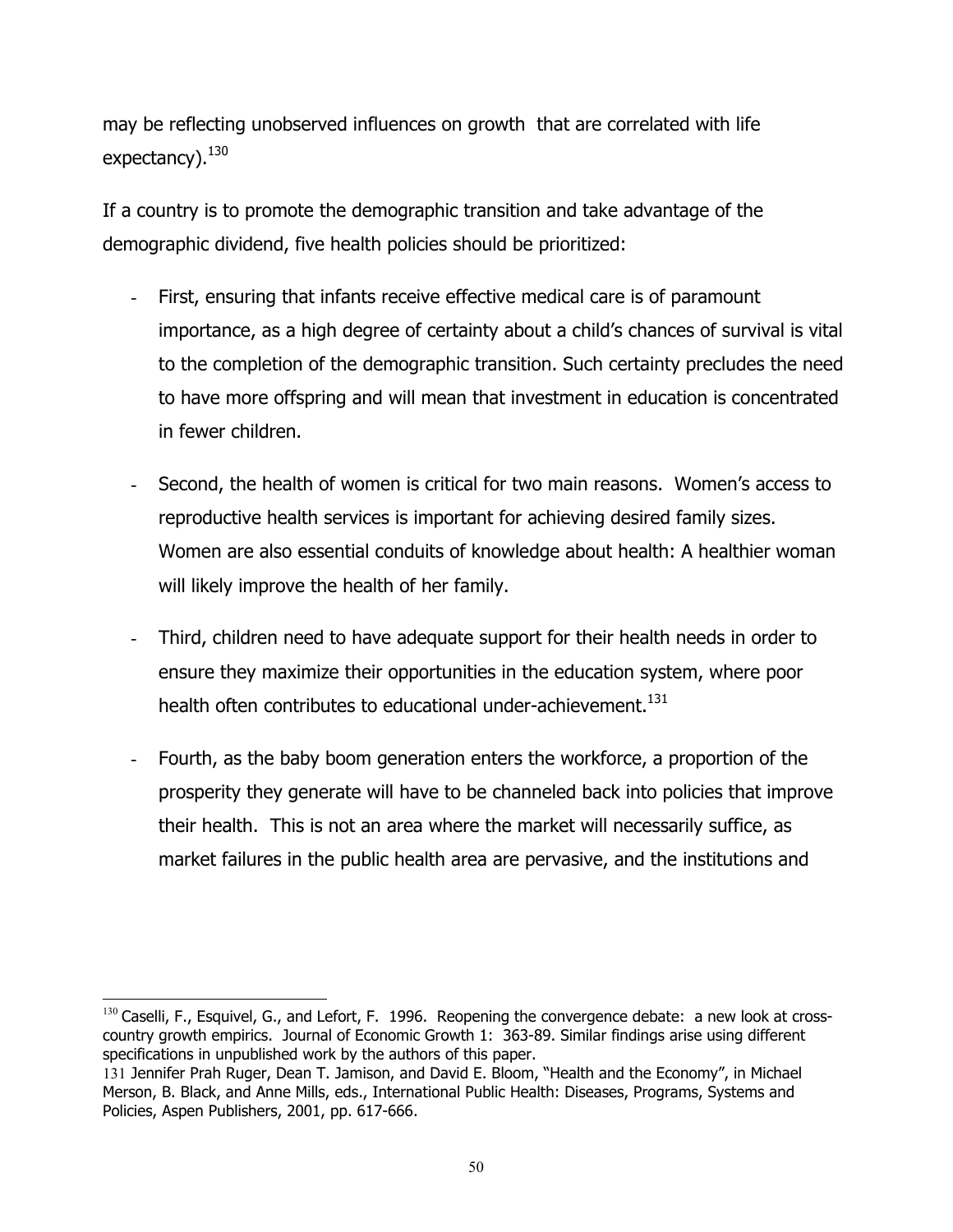technologies that support health must instead be generated through efforts by the state, civil society, and families. $132$ 

Fifth, policies to improve health can prove a powerful weapon against social exclusion, which lessens or eliminates the contribution that certain groups make to the development of a society and to its positive demographic transition. Ill health causes poverty and it keeps people in poverty, both at a family and a national level. The World Bank has reported that when households become poorer, the most common reason is illness, injury, or death. $^{133}$ 

Implementation of policies to improve health is a complex process, with a range of medical, public health, and non-health interventions to choose from. Medical interventions, such as vaccines and drugs, primary health care centers, and clinics, offer the opportunity for high-profile, cost-effective action against clearly identified health problems. So called "vertical" interventions, such as vaccination campaigns, work best when they are conducted on a massive scale and where near-universal take-up multiplies the benefit. However, vertical interventions are currently poorly funded, and there is an overwhelming need for increased funding at an international level both for the development of new vaccines and cures, and for more effective delivery. This international public good is not being delivered by the market, with only 11 of 1223 new compounds launched on the market between 1975 and 1997 designed to tackle tropical diseases. Potential solutions include governments receiving more assistance from international organizations such as the Global Alliance for Vaccines and Immunization, or working more constructively with the private sector to fill the breach.<sup>134</sup>

Non-medical interventions are aimed at working more broadly to strengthen health systems. Priorities include the need to develop better data for decision-making and to use these data to set priorities for decision-making. Ministries should aim to develop a new

<sup>132</sup> How beneficent is the market? A look at the modern history of mortality. Richard A Easterlin. European Review of Economic History, 3, 257-294, 1999

<sup>133</sup> The Voices of the Poor, available at http://www.worldbank.org

<sup>134 &</sup>quot;Balms for the poor", Economist, 14th August 1999, available at http://www.economist.com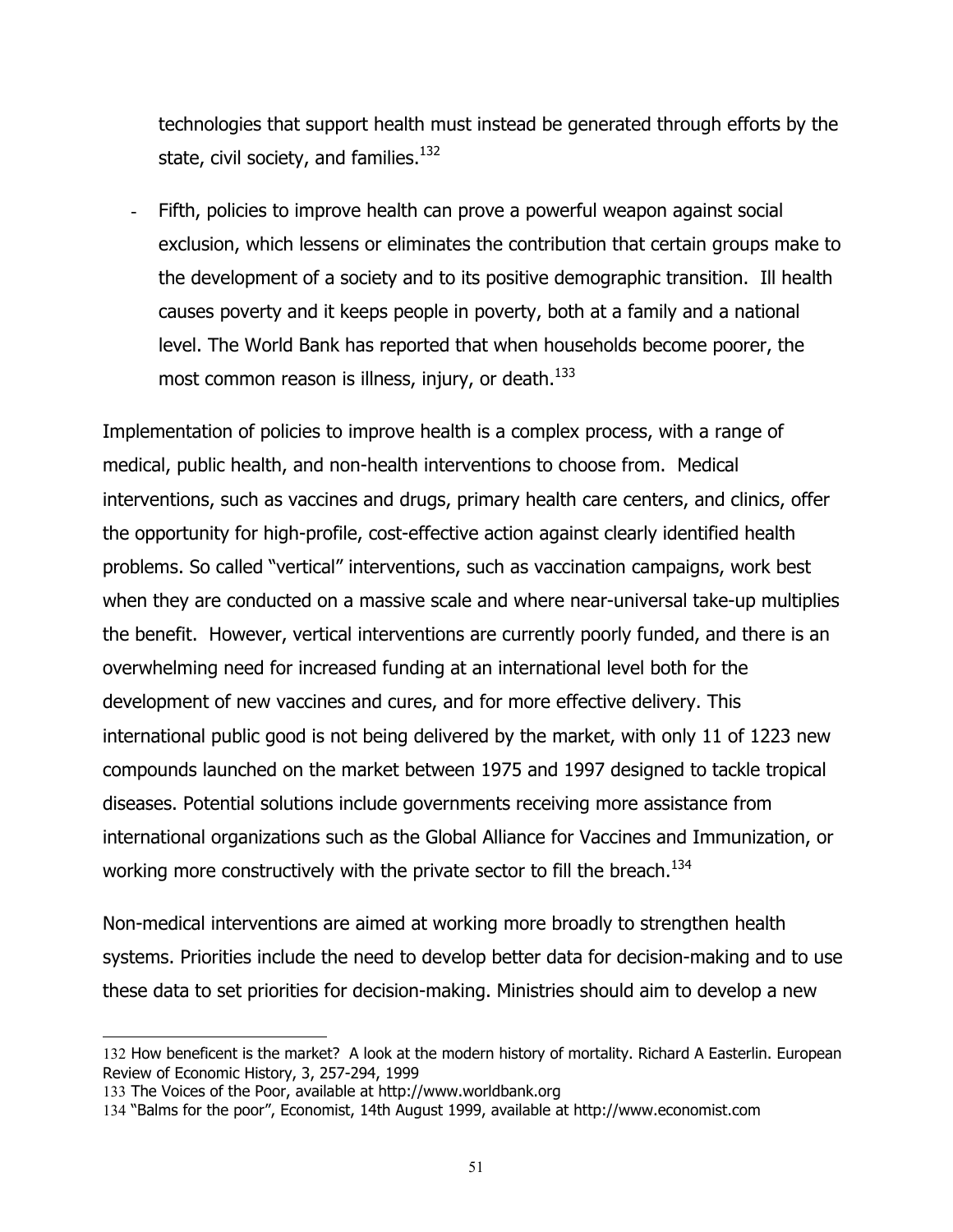role that emphasizes facilitation, sponsorship of innovation, finance, and supervisory capabilities, beyond the traditional emphasis on delivery. Partnerships between the public sector, civil society, and the private sector have the potential to be fruitful, but these partnerships need leadership if they are to develop.<sup>135</sup>

Health outcomes can also be improved by non-health policies and by exploiting positive feedback between different policy areas. "Virtuous spirals" are possible as, for example, educated people seek better health, while healthy people are more receptive consumers of education.

# **B. POPULATION POLICY AND THE FAMILY**

Population policy has a direct impact on the speed, timing, and completion of the demographic transition, with corresponding effects on the amplitude of the demographic bulge. Although unproven, it is also plausible that a sharper transition has greater potential to lift an economy out of a poverty trap and onto a sustainable growth trajectory. This could have important policy implications, highlighting, for example, family planning as an instrument of economic growth above and beyond its contribution to reproductive health.

The Population Council estimates that at least 120 million women in developing countries have an unmet need for contraception, while the United Nations Population Fund estimates that half of the world's 175 million pregnancies a year are unwanted or mistimed.<sup>136</sup> In developing countries, excluding China, approximately one-fourth of all births are unwanted.<sup>137</sup> Research suggests that if women were to reach (but not exceed) their desired family size, this would achieve targets for fertility reduction in 13 out of 17

<sup>&</sup>lt;sup>135</sup> Michael R Reich (2000): Public-Private Partnerships for Public Health. Nature Medicine 6 (6): 617-620

<sup>&</sup>lt;sup>136</sup> Population Council, Why Women Who Don't Want to Get Pregnant Don't Use Contraception, Population Briefs Volume 1, Number 2, June, 1995; 6 Billion – A Time for Choices, The State of World Population, 1999, United Nations Population Fund

 $137$  John Bongaarts, 1999, op cit.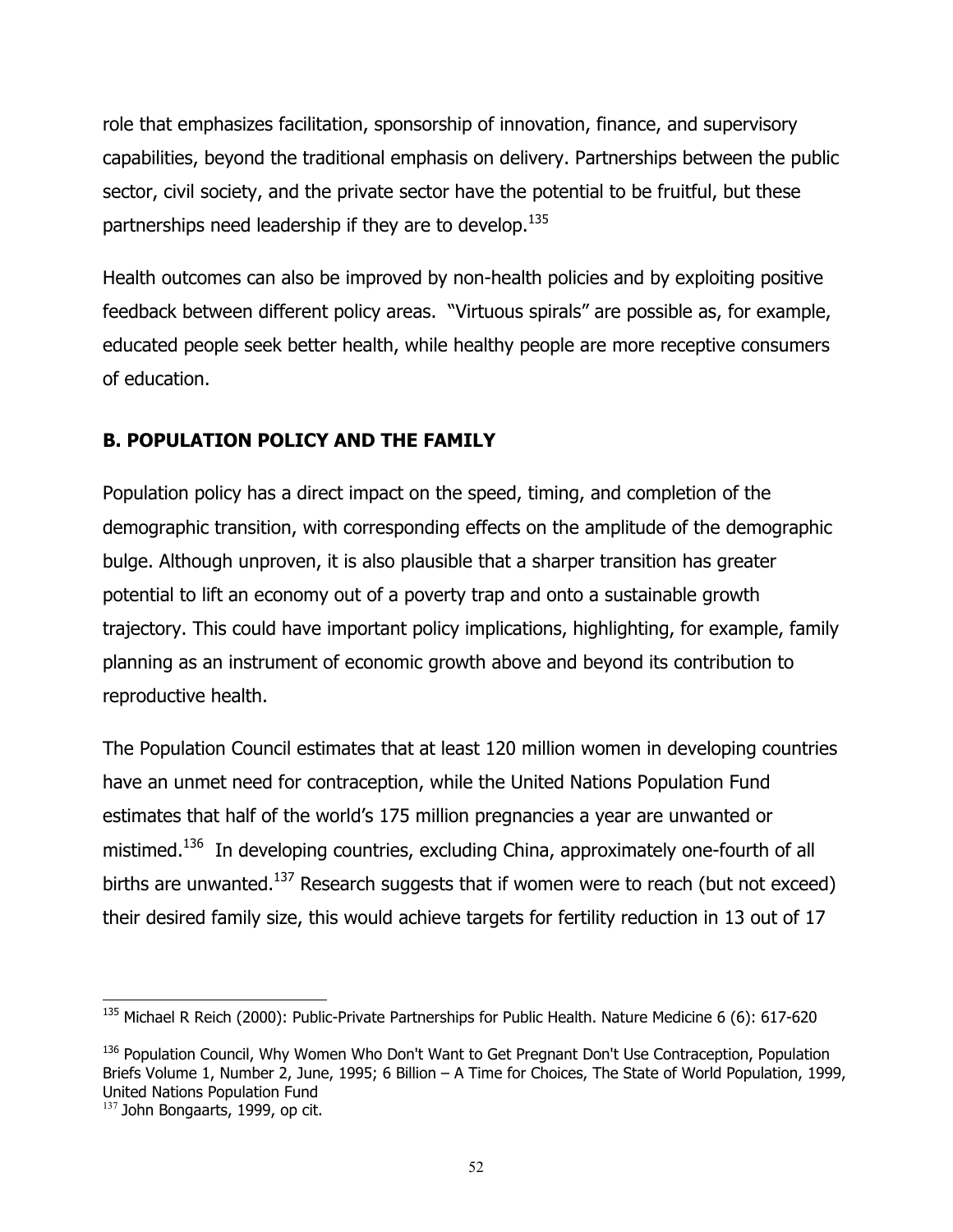countries whose governments have quantitative targets to reduce fertility.<sup>138</sup> Lack of knowledge about contraceptive methods, concern about possible side effects, and the possibility of disapproval from partners and other members of the community, have been identified as key factors limiting access.<sup>139</sup> The impact of family planning programs on fertility rates has been highly significant, exceeding the impact of socioeconomic factors such as rising income. It has been estimated that programs have reduced fertility by between 1 and 1.5 births per woman and accounted for roughly 40 percent of the decline in fertility in the 1960s, 70s and 80s.  $^{140}$  However, not all programs are equally effective. The most successful take advantage of latent demand for contraception and focus on lowering barriers to the take-up of services. This requires an emphasis on convenience, broad choice, and measures like social marketing that gradually overcome institutional resistance to women using contraception.<sup>141</sup>

Without trying to dictate the number of children couples may or should have, governments can at least put in place policies to facilitate family planning and respond to demand. Political support can help facilitate institutional change and encourage new forms of behavior. It is also vital for ensuring proper financing, especially in the critical phase where pilot programs are built on to provide near-universal coverage. As the use of contraception becomes institutionalized, however, governments may be able to withdraw, at least partially, from provision and financing, as other actors take responsibility for meeting a constant and established demand. Donor support is also important, through establishing an international climate that encourages the research, development, and rollout of contraceptive services; by sponsoring a political dialogue to help build a consensus about the need for effective population policy; and by supporting governments as they develop national programs. Donors can also help promote delivery standards, provide

<sup>&</sup>lt;sup>138</sup> Sinding, S., J. A. Ross, and A. G. Rosenfield (1994). "Seeking Common Ground: Unmet Need and Demographic Goals." In *International Family Planning Perspectives*, (20:1):23-27

<sup>&</sup>lt;sup>139</sup> Bongaarts, John and Judith Bruce. 1995. "The causes of unmet need for contraception and the social content of services," Studies in Family Planning 26(2):57-75

 $140$  Bongaarts, John, "The Role of Family Planning Programs in Contemporary Fertility Transitions" in The Continuing Demographic Transition, ed GW Jones and J Caldwell, London: Oxford University, 1997

<sup>&</sup>lt;sup>141</sup> The Value of Family Planning Programs in Developing Countries, Rodolfo A Bulatao, 1998, RAND.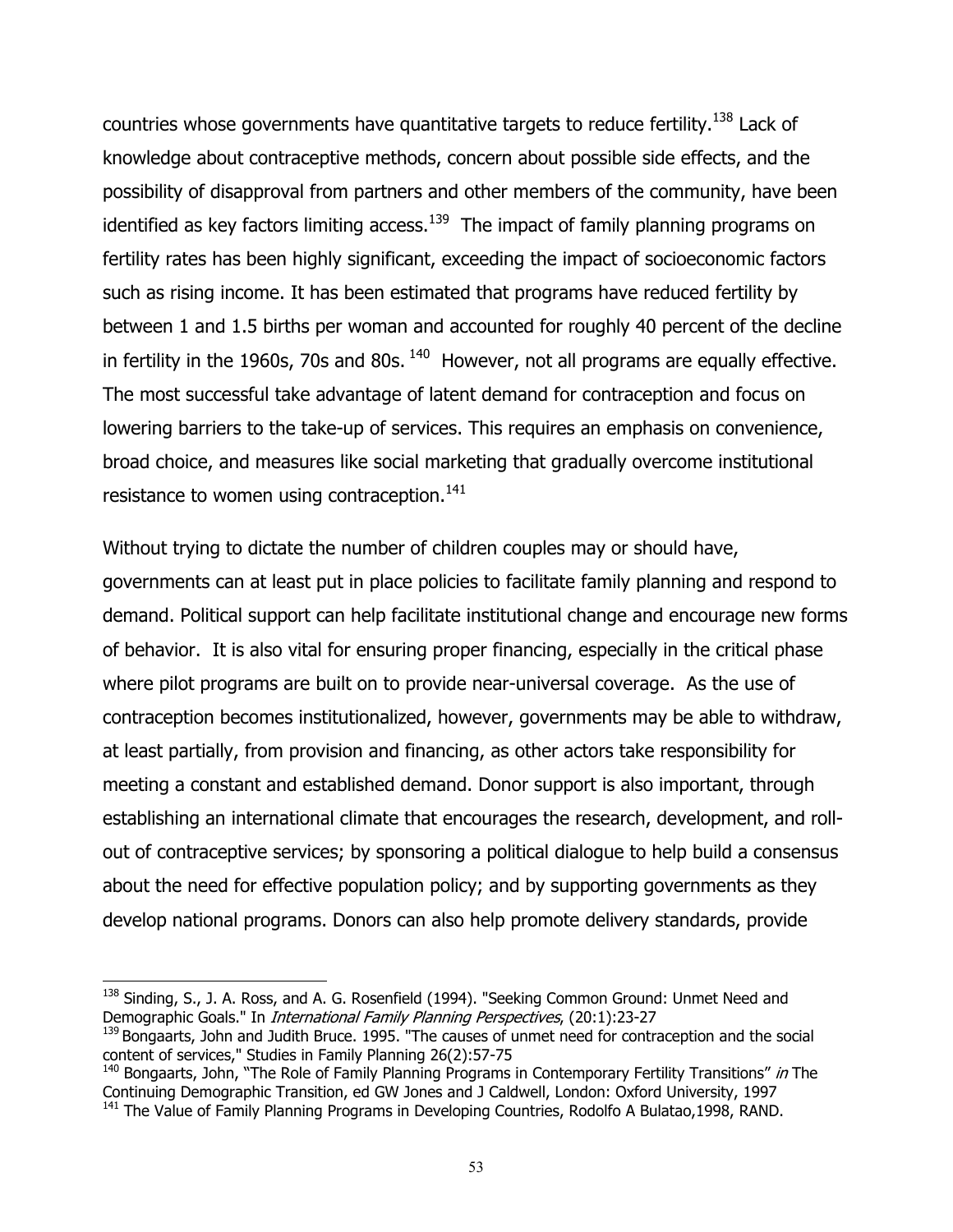training at all levels, and help evaluate the comparative success  $-$  or otherwise  $-$  of national programs.142

Other policies can have a powerful influence on reproductive behavior and health. Education is a vital influence on family size  $-$  more-educated parents face higher opportunity costs as their families grow, and are also likely to wish to educate their children to a high standard. Policies to improve the socio-economic position of women will have an impact on fertility similar to that of increasing the quantity and quality of education. Anti-discrimination regulation in the workplace and credit market, for example, will help improve women's opportunities for employment and raise opportunity costs of having children. As women's standing increases within a household, they are also more likely to drive institutional and cultural change, which will also lead to smaller families and improved opportunities for children.

The effect of the demographic transition on women is part of a more general impact on family structures and gender relations. Smaller families, increased empowerment of women, and urbanization are also associated with rising divorce rates. Family breakdown can have catastrophic social effects. Single-parent families and single-person households have become more common across the developed world, with approximately half of American marriages now ending in divorce and the marriage rate in Sweden now only 3.6 per 1000 inhabitants<sup>143</sup> (less than half the US rate). Children in single-parent families are more likely to be living in poverty than those from two-parent families. Additionally, working mothers will find child care prohibitively expensive without the support of extended families. Social exclusion can be the result.

Developing country policymakers in some countries may therefore be well advised to anticipate the time when their demographic transition has matured. They can expect declining or low and stable fertility rates; declining rates of marriage; high but stable divorce rates; increased cohabitation, lone parenting, and out-of-wedlock childbearing;

 $142$  See Bulatao 1998, op cit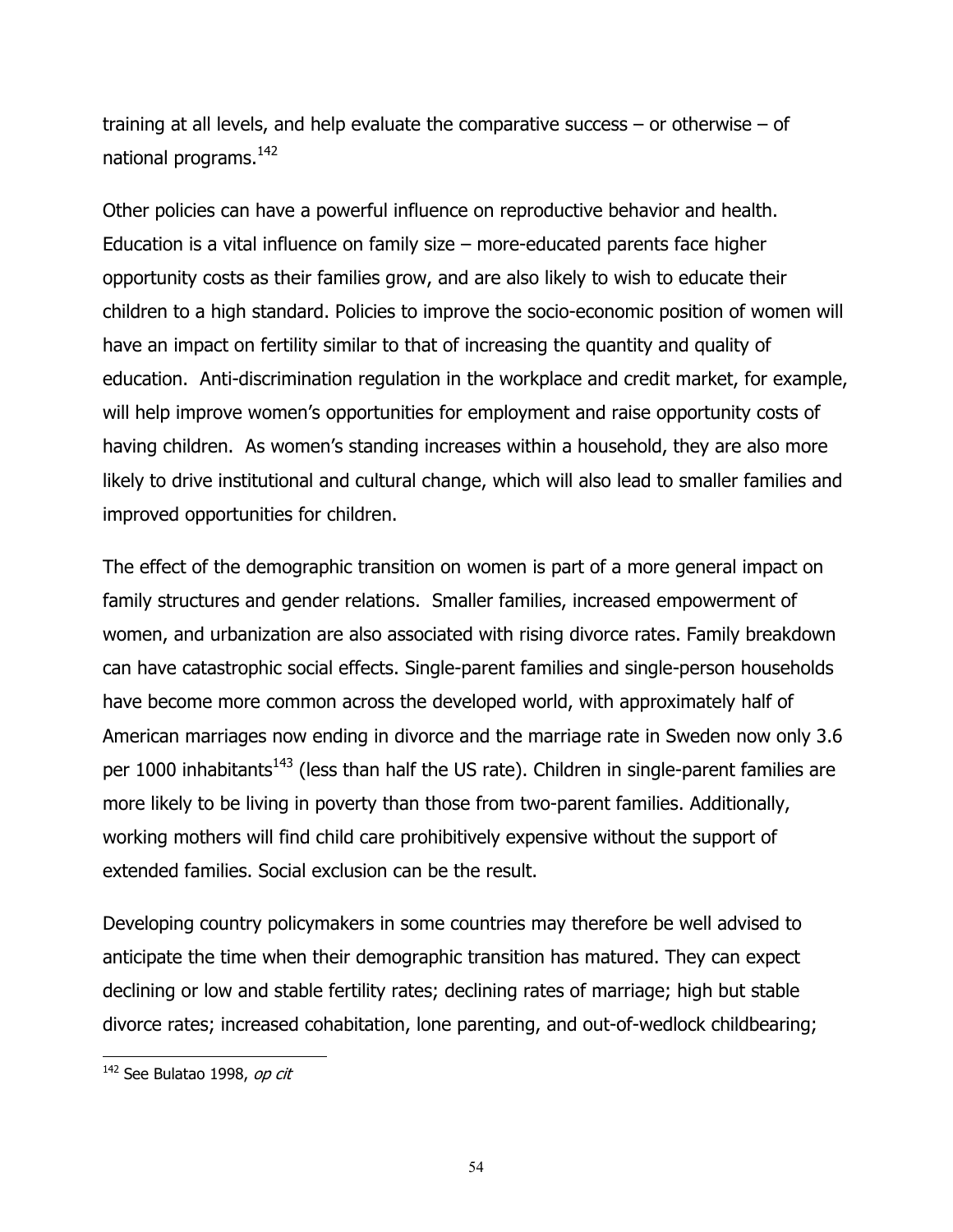and medium to high rates of female labor force participation. By taking measures at this stage to support the development of a "new" family, they can attempt to leapfrog many of the problems that developed countries have faced.

### **C. POLICIES FOR LABOR AND FINANCIAL MARKETS, AND HUMAN CAPITAL**

Having a larger, healthier and better-educated workforce will only bear economic fruit if the extra workers can find jobs. Open economies, flexible labor forces, and modern institutions that can gain the confidence of the population and markets alike may help countries to reap the potential benefit created by their demographic transition.

Openness to trade can be a key driver of economic growth, helping to significantly boost the benefits a country receives from the demographic transition.<sup>144</sup> If Latin America's economy had been as open, as measured by the Sachs-Warner index, as East Asiaís between 1965-1990, it is estimated that per capita income would have reached US\$4,000 instead of US\$2,950, and poverty would have been substantially lower.<sup>145</sup> Access to world markets, backed up by export promotion, is thought by many to be an effective way to find sufficient demand for a nation's output.  $146$ . However, this view has been contested on both conceptual and empirical grounds. 147

A healthy degree of flexibility in labor markets is also vital if a country is to accommodate a burgeoning working-age population. Flexibility means that employers are able to rapidly

l

<sup>&</sup>lt;sup>143</sup> The Great Disruption: Human Nature and the Reconstitution of Social Order, Francis Fukuyama, The Free Press, 1999

<sup>&</sup>lt;sup>144</sup> Barro, R. 1997. The Determinants of Economic Growth: A Cross Country Empirical Study. Cambridge: MIT Press; Bloom, D. and Sachs, J. 1998. Geography, demography, and economic growth in Africa', Brookings Papers on Economic Activity 2, 207-73

<sup>&</sup>lt;sup>145</sup> Bloom, D., Canning, D., Evans, D., Graham, B., Lynch, P., and Murphy, E. Population Change and Human Development in Latin America. In Inter-American Development Bank. 1999-2000 Report on Economic and Social Progress in Latin America

<sup>&</sup>lt;sup>146</sup> Jeffrey Sachs and Andrew Warner, 1995. "Economic Reform and the Process of Global Integration," Brookings Papers on Economic Activity, Vol 1: 1-118.

<sup>&</sup>lt;sup>147</sup> See, for example, Dani Rodrik ("Trading in Illusions," Foreign Policy, March-April 2001), who concludes, "Neither economic theory nor empirical evidence guarantees that deep trade liberalization will deliver higher economic growth. Economic openness and all its accouterments do not deserve the priority they typically receive in the development strategies pushed by leading multilateral organizations." For another provocative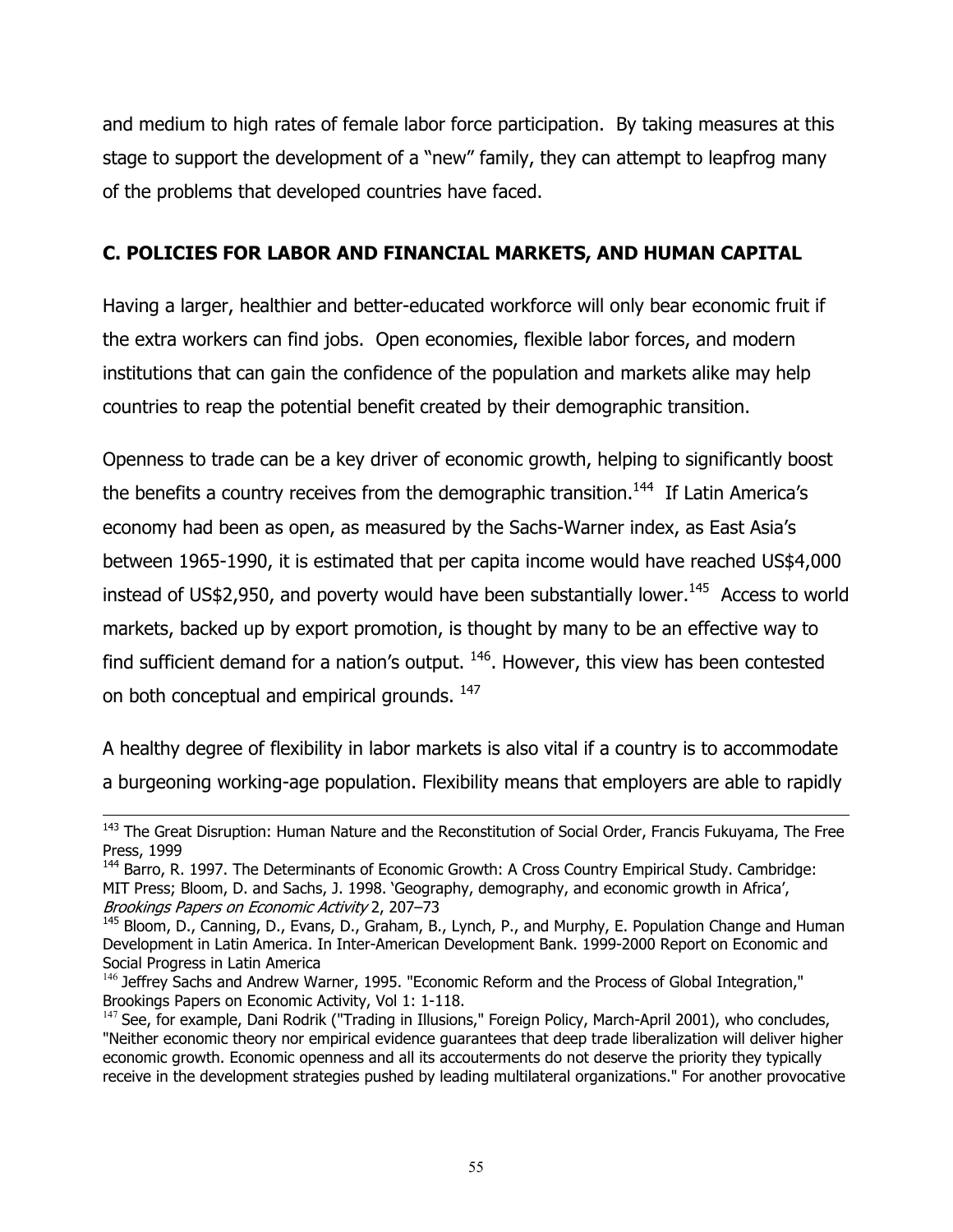expand and contract their businesses, to shift workers from one area of the business to another, and to raise and lower pay more easily. Flexibility also means a workforce that is able to adapt its working patterns as the business environment shifts. Flexibility can be difficult to "sell" to a workforce, as employers are commonly thought to reap the benefits while employees bear the costs, although the provision of adequate safety nets and generous re-training programs can help persuade workers to become less risk-averse.<sup>148</sup> Although recent history shows that designing and implementing effective programs along these lines is a challenging task in low- and middle-income countries, the incentives for proceeding in this direction are substantial. Many wealth industrial countries have successful programs that provide a good starting point for thinking both conventionally and imaginatively along these lines. In addition, recent research suggests that the presence of social protection programs is not closely correlated with different measures of labor market flexibility.<sup>149</sup>

Minimum wage policy should be especially carefully designed. If wage levels are set (and enforced) above market rates, they effectively push low-skilled workers out of the formal economy into the informal economy. They also make legitimate companies less able to compete in foreign markets. In Brazil for instance, the minimum wage stood at 100 reales per month in May 1995, a level that exceeded actual earnings of almost 20 percent of workers. National and subnational governments may be able to create a sustainable balance by actively involving both workers and employers in discussions about minimum wage levels.

critique, see Arthur MacEwan, Neoliberalism or Democracy?: Economic Strategy, Markets, and Alternatives for the 21st Century. Zed Books, 2001.

 $148$  As a recent UNCTAD/UNDP paper on Jamaica has noted: "Policy-makers need to tread a particularly complex path as they try to deliver growth, improve Jamaicaís competitiveness, help displaced workers find new jobs in more productive sectors and provide some kind of security for those who lose out." David E Bloom, Ajay S Mahal, Damien King, Fiorina Mugione, Aldrie Henry-Lee, Dillon Alleyne, Philip Castillo and River Path Associates (2001): 'Jamaica: Globalisation, Liberalization and Sustainable Human Development' UNCTAD/UNDP Programme on Globalisation, Liberalization and Sustainable Human Development. February 2001: 42

<sup>&</sup>lt;sup>149</sup> Rebecca M. Blank, ed., Social Protection Versus Economic Flexibility: Is There a Trade-off? University of Chicago Press. Chicago. 1994.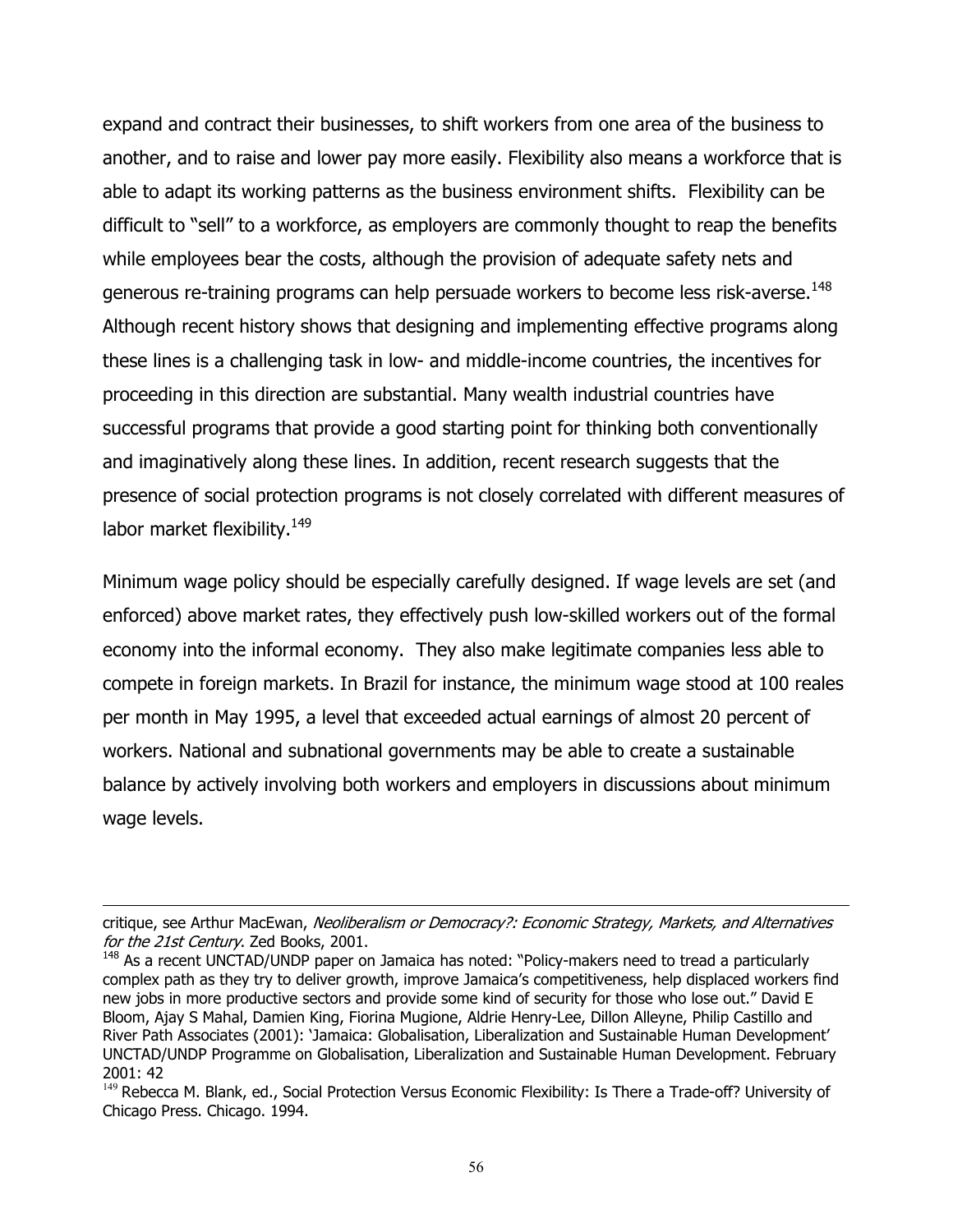Absorbing the baby boom generation into productive employment is more than just a matter of labor market flexibility. Any expanding economic enterprise (from small business to large country) is hungry for capital. Investment can come from savings  $-$  by government, business, or private individuals  $-$  or from overseas development assistance or foreign direct investment. Private household savings are one of the most powerful ways of financing growth, as the East Asian experience has shown. Individual savings are, in turn, dependent on demography and longevity. People save at different points in their lives, and they save for different purposes, most notably, their retirement.

Encouraging private savings and efficiently allocating them to investment requires reform of macroeconomic policy and financial institutions. Governance affects how much a country saves and whether those savings are productively invested. Latin America provides an example of a region where savings are low, while East Asiaís much higher savings rates contributed substantially to its development. The demographic transition can encourage people to save  $-$  but only if saving seems relatively safe and relatively profitable. In order to promote saving, governments must attempt to provide price stability, as incentives to save are higher in environments with low inflation, and encourage competition, transparency and efficiency in the financial institutions.

When credit is scarce, the poor generally lose out more than others. However, the past two decades have seen the development of successful new models of microfinance by the private sector, NGOs, and the state. These have demonstrated the power of widespread credit in improving the lives of people in rural areas. Targeting low-income households, and giving credit that is often collateral-free and at significantly lower interest rates than those in the informal credit market, these institutions help microenterprises develop in rural areas and provide income-generation opportunities to poorer segments of the rural population. The work of Bangladeshi economist Professor Muhammad Yunus, and the Grameen Bank which he set up, have more than demonstrated the value of microcredit. Beginning with US\$50 and 20 borrowers, Grameen expanded rapidly: it now lends over US\$400 million annually to a membership base of over 2 million. The Grameen Bank concentrates on lending to women  $-$  who now make up 94 per cent of its clientele. So

57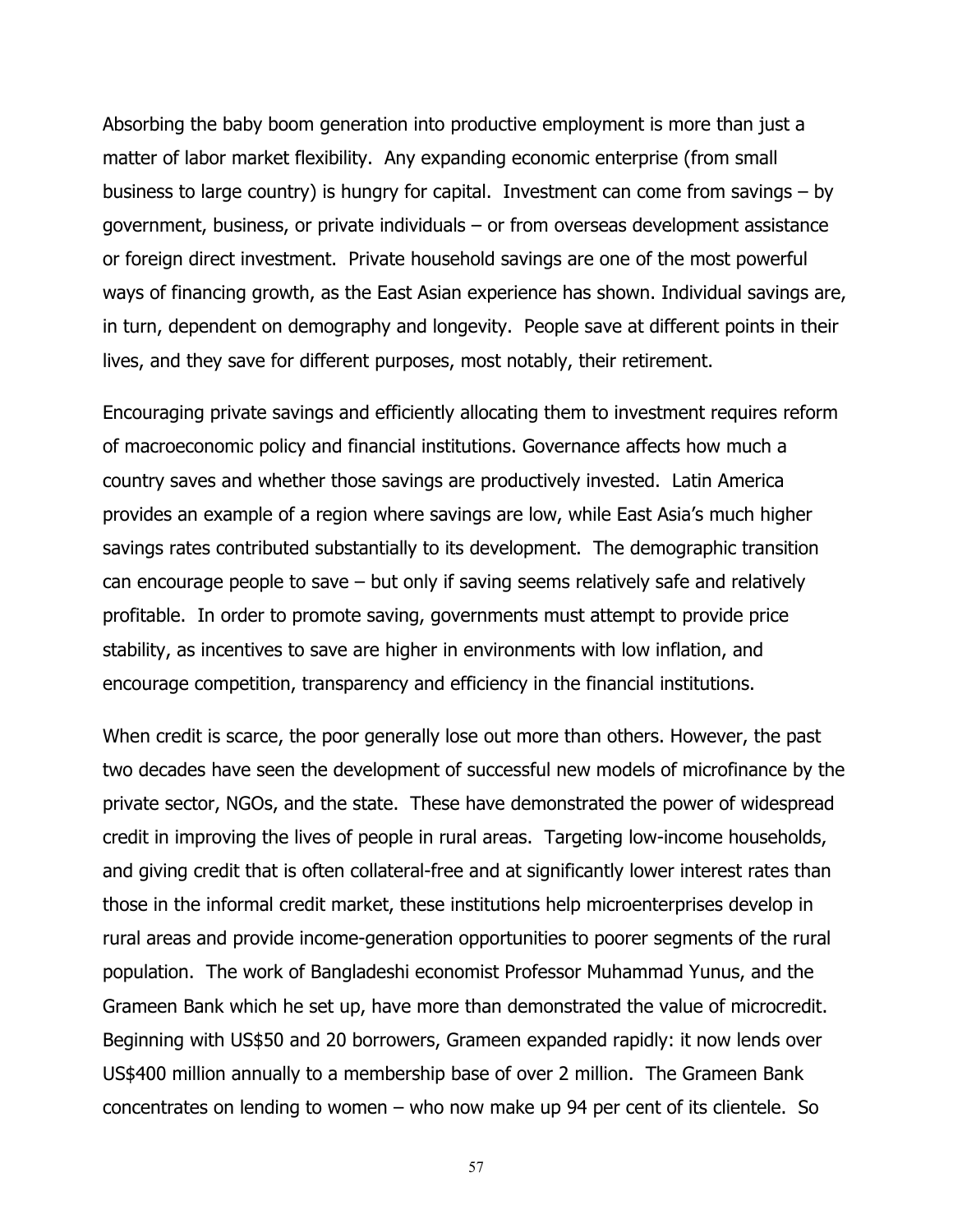far, almost half a million houses have been built as a result of its efforts. Meanwhile, the Grameen Bankís repayment rate of over 98 per cent would be the envy of all mainstream banks  $-$  and persuasively refutes the argument that the poor are inherently high-risk borrowers. Professor Yunus has also used the Grameen Bank to develop a range of social initiatives, including housing, sanitation, and education programs.<sup>150</sup>

As countries pass through the demographic transition, they have the opportunity to examine past errors and learn from them. Many developing countries have been tempted to copy institutions and practices that evolved in the industrialized countries. Yet, in the current period of global transition, this may be a misguided strategy. Not only do industrialized countries operate in mature economies that have developed over long periods, but many of them are also finding that they, too, need to re-invent their institutional base, often rooted in the 19th century, for the challenge of the 21st. There is an interesting analogy with technological progress. No one suggests that developing countries should install analog telephone systems just because developed countries have these legacies. Instead, developing countries are free to leapfrog over the old and adopt new technologies more suited to the modern world.

Another advantage for developing countries lies in the very youth of the people striving to deliver the demographic dividend and the opportunity to invest in positioning them for future economic challenges. Much better positioned by their recent education and long work horizon to adapt to new and changing technology, they can bring their creativity and energy to bear in order to use it advantageously. Using the youthful population to make progress in the knowledge economy is a formidable  $-$  but not insuperable  $-$  task. It will require a willingness to invest in education at all levels, including higher education, and to attempt to offer people "education for life", enabling them to retrain for fast-moving labor markets. Policymakers can use the demographic dividend to begin to shift resources towards broadening access to more advanced forms of education. As fertility rates fall, demand for primary education will drop and, over time, this effect will be repeated at

 $150$  Grameen Bank: www.grameen.org also lists several other academic and non-academic resources.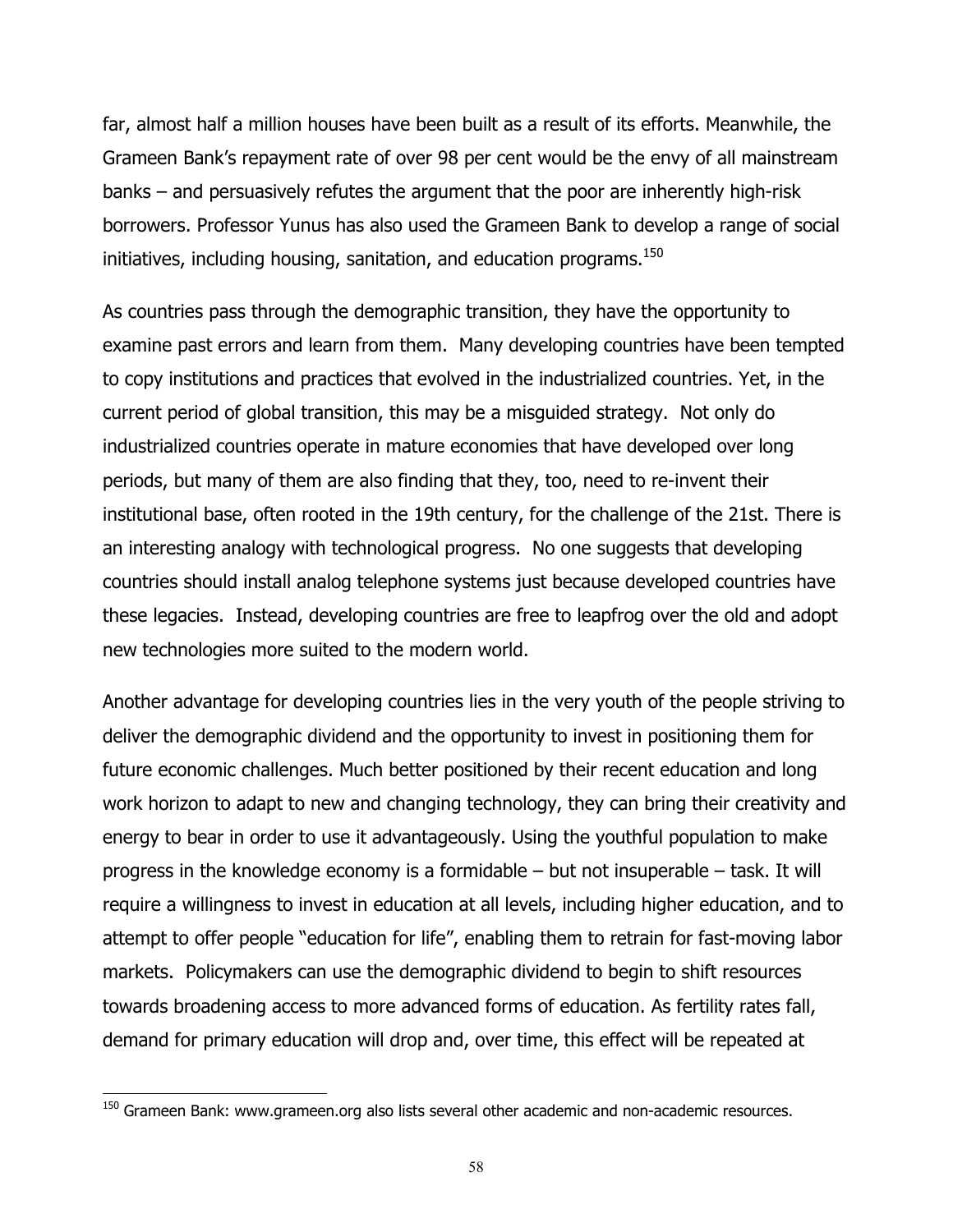secondary level. However, demand for higher education will simultaneously be rising (at least for a period of time), as those leaving secondary education consider attempting to gain more advanced qualifications.<sup>151</sup>

Collectively, then, there are major problems to address, and no ready-made regulatory environment of proven success across many countries with which to address them. Yet some lessons can be learned from the past, and developing country policy-makers have the opportunity to build on these. By tapping into the energy and initiative of their baby boomers, they can promote the demographic dividend of economic growth. But, in order to avoid increasing social exclusion and unrest, they must do so in a way that protects and creates opportunities for the poor during a time of major economic transition. The economic and political challenge is to devise policies and programs in both the public and private arenas that judiciously blend social protection and economic flexibility. The longrun advantages of such a blend need to be balanced against concerns about possible short-run adjustment costs.

# **D. POLICIES FOR THE FUTURE: PLANNING FOR AN OLDER POPULATION**

The powerful consequences of the demographic transition have the benefit of being persistent and predictable. Demography provides a crystal ball that allows a policymaker to make policies for tomorrow's world, not yesterday's.

In some regions of the world, planning now for rising numbers of old people is essential. As populations get older, and older people remain healthier, countries face a new set of challenges. People over 65 can expect another 15 years of healthy life. Over time, these will be increasingly healthy years. Retirement in most countries is currently between 60 and 65. Increased life expectancy and an aging population are the final iterations of the demographic transition. With the changing structures of families, older people can easily become more isolated, financially as well as emotionally. Pension systems that were designed to support a small older population will come under increasing strain. Developed

<sup>&</sup>lt;sup>151</sup> See the Task Force on Higher Education's report: Higher Education in Developing Countries: Peril and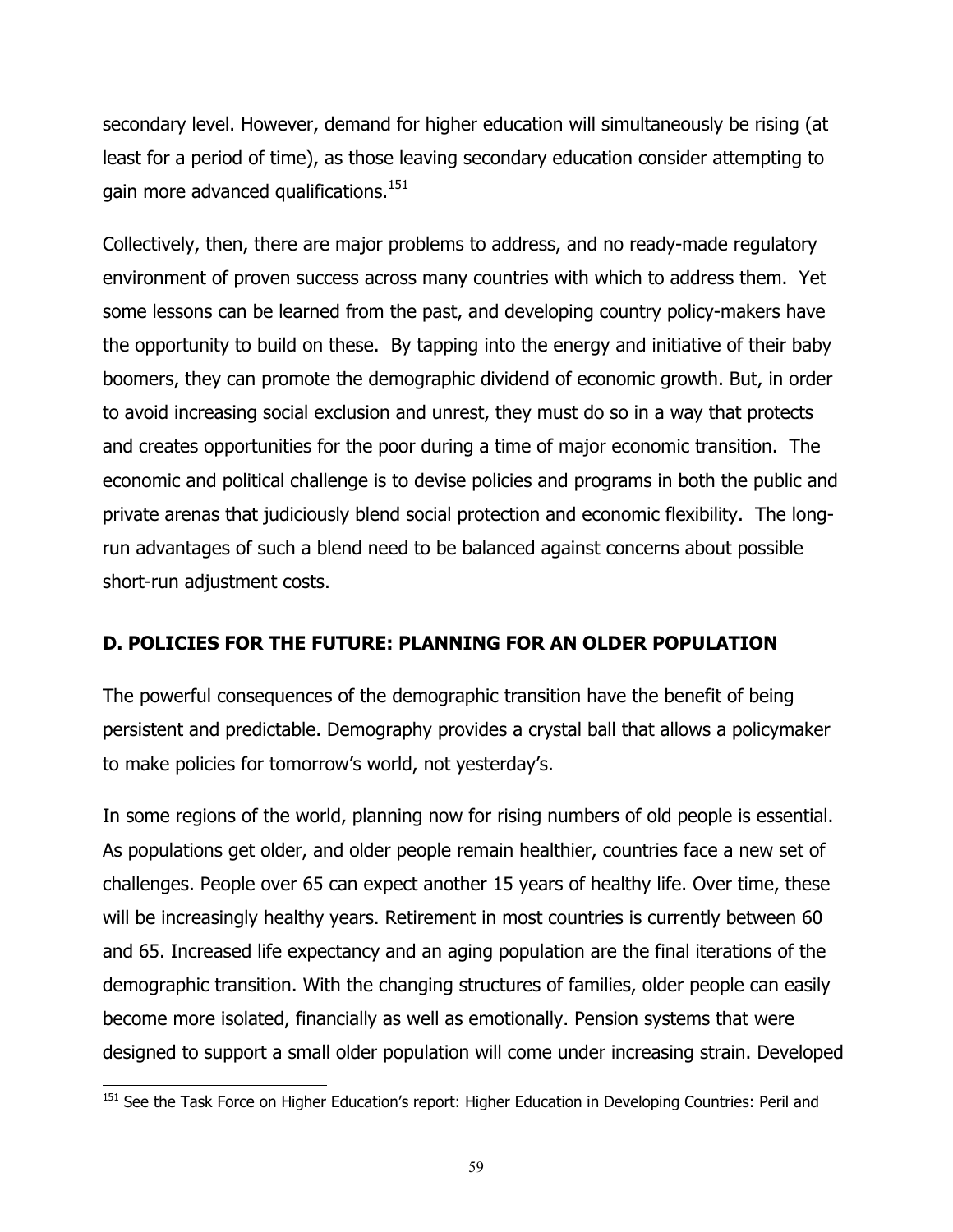countries are likely to feel this pressure first. Spending on pensions could push Japanís budget deficit up to 20 percent of GDP by 2030, as the country becomes the oldest in the world.<sup>152</sup> Either pension contributions will have to increase to 35% of salaries, or the level of pension benefits will have to decrease. Japan's pension system is particularly at risk because of the rapidity of its population aging.

Pension reform in developing countries is therefore a high priority. Pay-as-you-go pensions systems, where pensions are funded from current government revenues, are likely to become increasingly difficult to sustain, and the demographic transition should hasten the worldwide trend towards fully-funded pensions. In a fully-funded system, individuals save for their own retirement and, since the vast majority contain some element of compulsion, increase levels of national savings. Fully-funded systems come with their own problems, of course; in particular, they require countries to have a financial system developed enough to provide sufficient high-quality savings vehicles, and a government to have the ability to prudently regulate the financial institutions that will manage these funds. However, pioneering schemes, such as those found in Latin America, have provoked much debate and opened up a series of new methods of pension provision.<sup>153</sup> It is worth noting that pension reform is a particularly important issue for women, who live significantly longer lives than men in most countries in the world. Women typically outnumber men at older ages, and the difference is large among the oldest old. At ages 60 or older, there were an estimated 81 men for every 100 women globally in 2000, and at ages 80 or older there were only 53 men for every 100 women. Female advantage in life expectancy at birth is currently around 3 years in developing countries, but may eventually reach the average difference of 8 years in developed regions.

Promise available at www.tfhe.net

<sup>&</sup>lt;sup>152</sup> David E Bloom, AK Nandakumar, Manjiri Bhawalkar (2001): The Demography of Aging in Japan and the United States. 2001 forthcoming

<sup>&</sup>lt;sup>153</sup> Nitsch, M.; Schwarzer, H.: Recent development in financing social security in Latin America. Issues in Social Protection, discussion paper 1. (Geneva, ILO, Social Security Department, 1996, 59 p.) ISBN 92-2- 110275-0, http://www.ilo.org/public/english/protection/socsec/publ/discus1.htm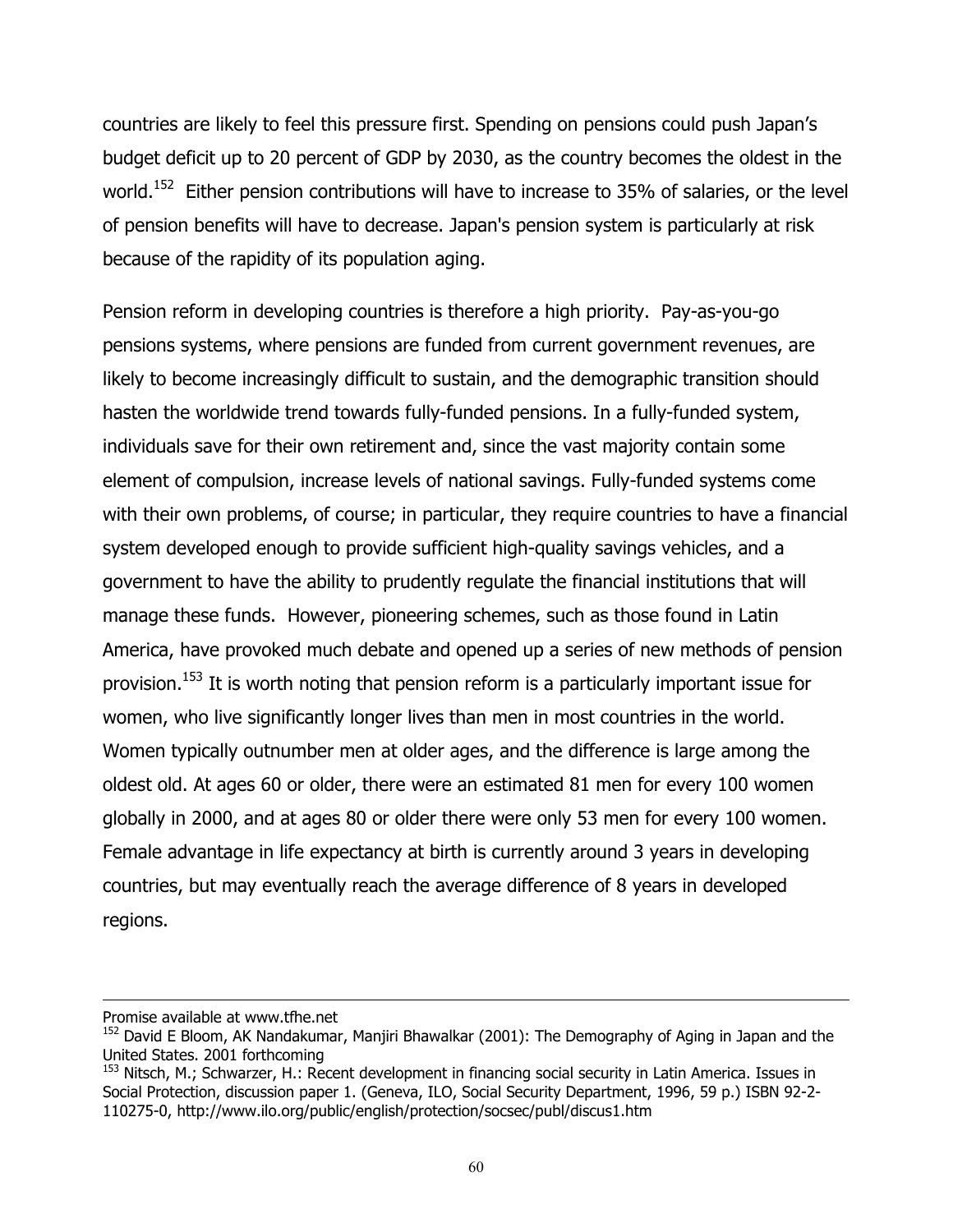As the demographic transition progresses, financing for health care becomes even more important, with countries undergoing an epidemiological transition where noncommunicable diseases (such as diabetes, heart disease, and cancer) become predominant. These changes lead to sizable increases in health care expenditures. Data from the world's wealthy industrial countries reveal that health care expenditures per capita are roughly three times higher for the elderly than for the non-elderly. Elder care will be borne increasingly by institutions other than the family, most likely nursing homes. Again, many developing countries will need to move towards systems that link an individual's benefits to his/her contributions and thus limit inequitable intergenerational transfers. Peru, for example, has created legislation to allow workers to choose between the traditional social insurance system and private insurance.

Public-private partnerships are likely to be needed in many areas of social policy, as governments alone will be unable to cope with vast demographic changes, and markets alone will leave some areas unattended. Such partnerships provide innovative ways for the public and private sector to share costs and administrative duties associated with the provision of social services. In the developed world, it is interesting to note how government is under pressure to act in a more business-like fashion, while business (especially large corporations) is facing increasing demands to accept more social responsibility. While government must become more efficient trustees of the taxpayers' money, business needs to explore the effects on its bottom line of a whole range of factors  $-$  from better educated workers to improved environmental performance.<sup>154</sup>

<sup>&</sup>lt;sup>154</sup> David E Bloom, Patricia Craig, Marc Mitchell (2000): Public and Private Roles in Providing and Financing Social Services: Health and Education. ADBI Publishing. October 2000; Michael R Reich (2000): Public-Private Partnerships for Public Health. Nature Medicine 6 (6): 617-620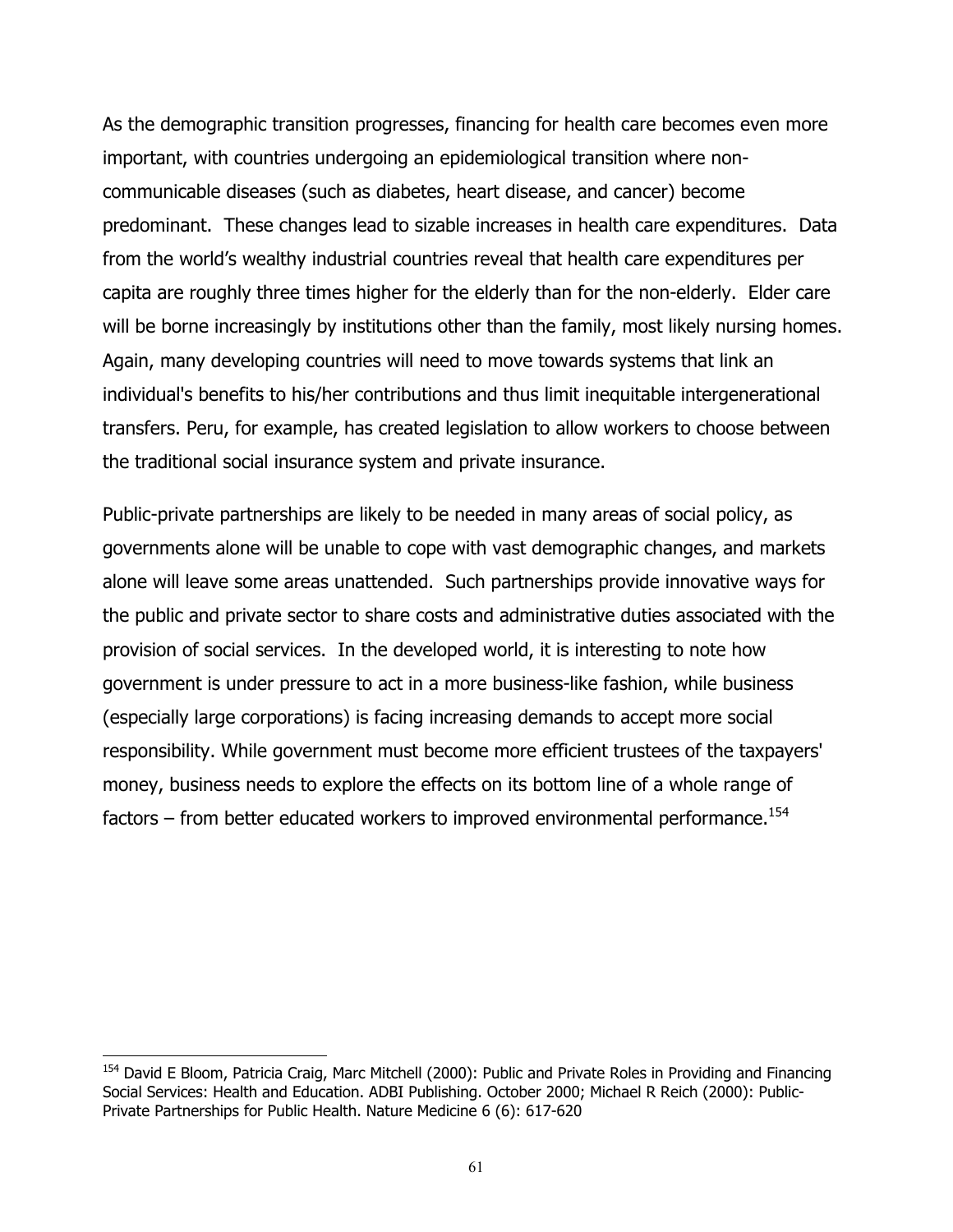# **Chapter 5 Conclusions**

Population neutralism, which has focused on the effects of population *growth*, has encouraged economists to neglect demography when considering the future prosperity and development of the world's countries. A focus on population *structure*, however, offers policymakers a vital tool as they plan for and manage the changes their countries face.

For developing countries, the demographic transition offers significant opportunities, but opportunities that are unlikely to recur. They must therefore act soon to implement the policy mix required to accelerate the demographic transition and make its effects more pronounced. As mortality declines, policies to facilitate family planning and push down fertility rates should follow. Such measures will have broader collateral impacts than just reducing fertility – women will have more time to work and their health will be improved.

A focus on education at all levels will prepare the baby boom generation for its future incorporation into the workforce. Practical, relevant curricula (taking into account the importance of changing technology as well as, for example, the health problems that beset societies) can give developing countries a better chance of catching up to some of the more advanced societies, many of whose education systems have problems of their own.

As they begin to realize their demographic dividend, countries will be able to continue to invest in the development process. In principle, openness to trade combined with flexible labor markets will create work opportunities for the enlarged working-age cohort. Encouraging savings and investment via reform of financial institutions and targeting the poor with microfinance programs will give countries the resources to prepare for the future, when the boom generation passes out of the workforce.

A failure to act on these issues could have a damaging effect on future prospects, as unemployment rises, the social fabric crumbles, and rising numbers of old people begin to overwhelm available resources. Reform will be needed, and necessary reform will

62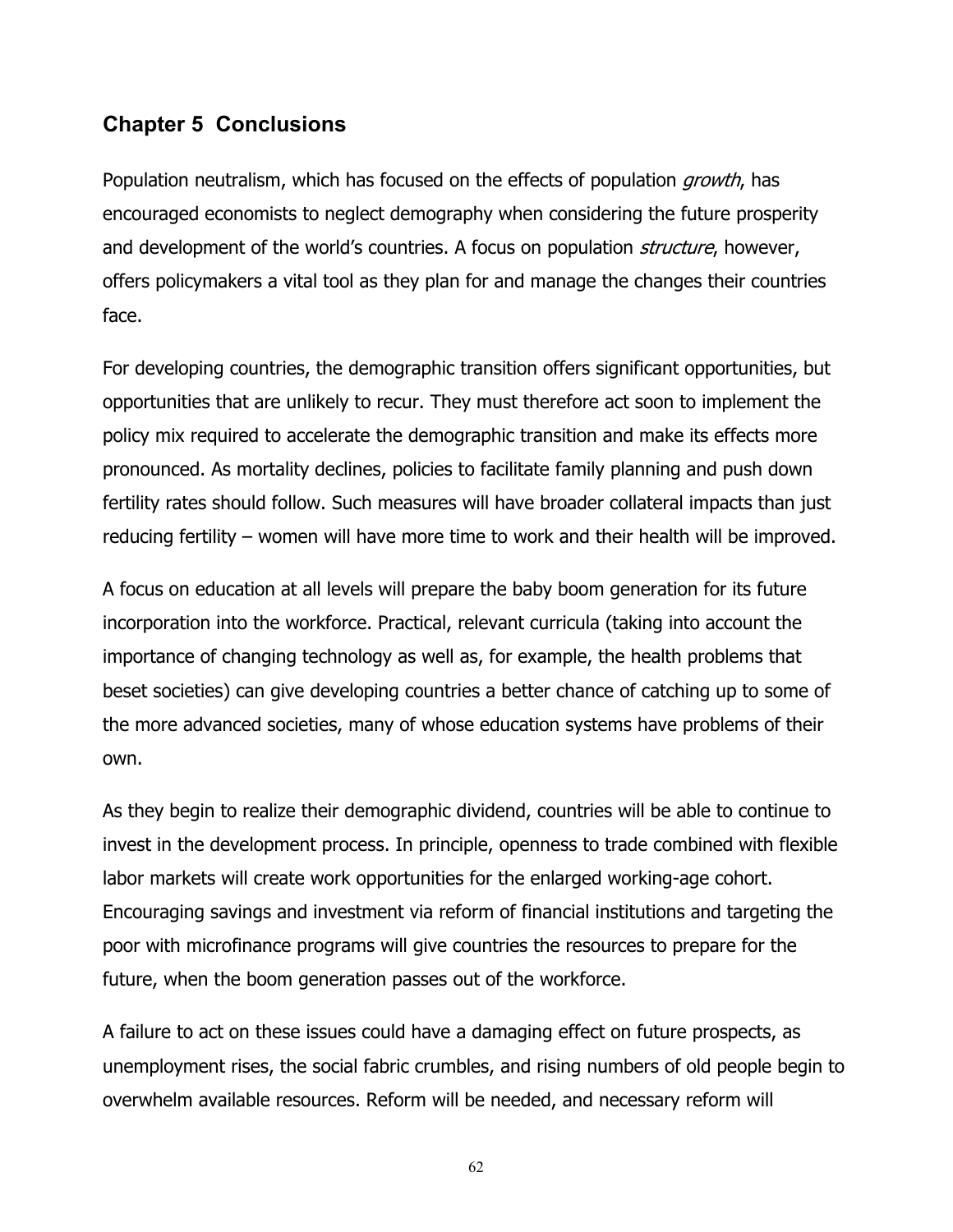inevitably be controversial. The demographic transition changes society profoundly and fundamentally influences family structure, the status of women and children, and the way people work. Policymakers must therefore work hard to explain the changes that are happening and articulate the policies that are needed to take full advantage of them.

Demography provides a clear narrative within which policies can be framed and a powerful lens through which priorities can be identified. Embracing and understanding demographic challenges must therefore be a priority for all governments, as they build the broad partnerships that will be necessary to secure change.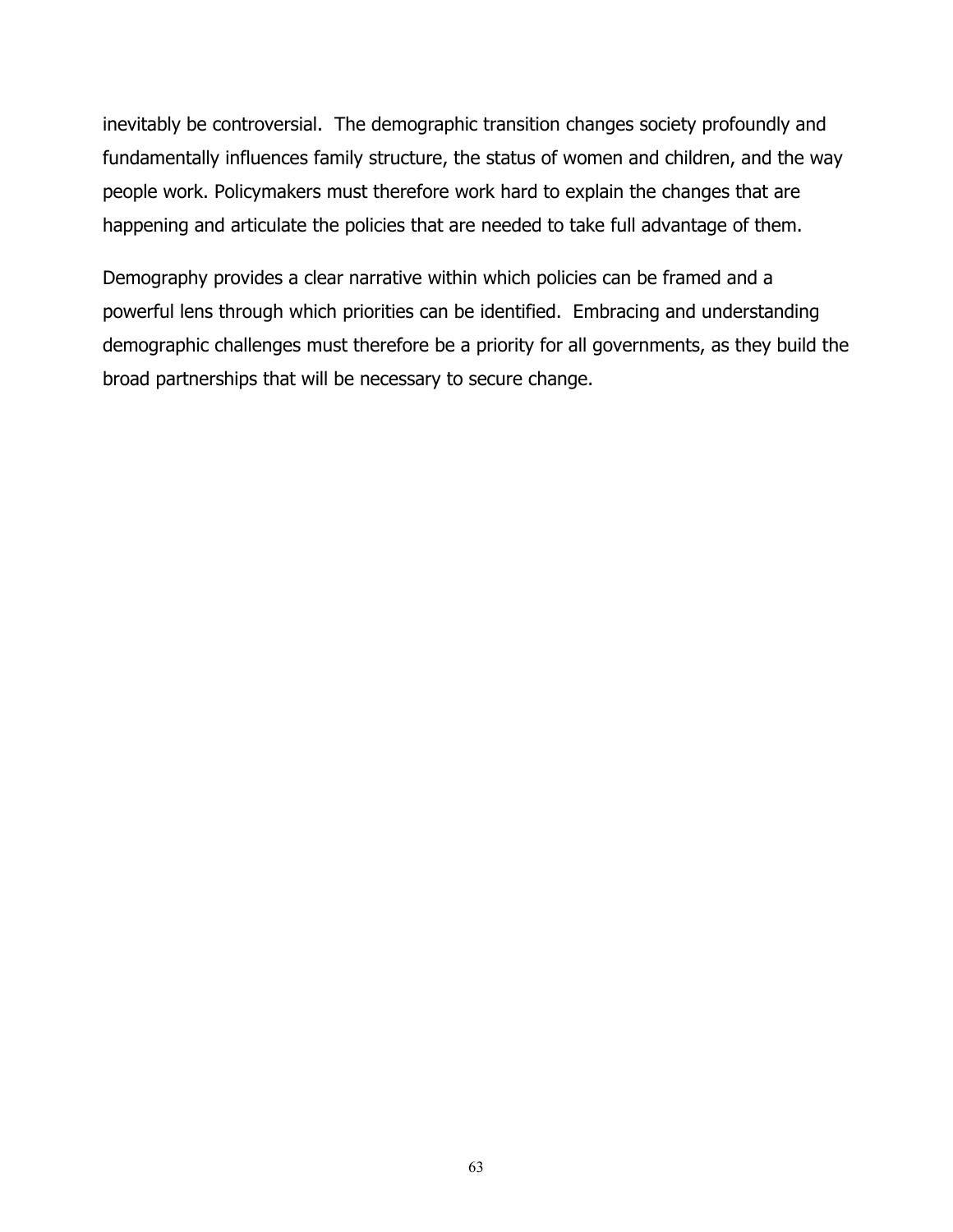# **References**

Asian Development Bank. 1997. Emerging Asia. Manila.

- Becker, G. 1960. An Economic Analysis of Fertility, in Universities--National Bureau Committee for Economic Research. Demographic and Economic Change in Developed Countries. Princeton: Princeton University Press, pp 209-31.
- Becker, G. 1981. A Treatise on the Family. Cambridge: Harvard University Press.
- Bloom, D. and Canning, D., "The Health and Wealth of Nations," Science No. 287: 1207-1209, 18 February, 2000.
- Bloom, D., and Canning, D., "The Health and Poverty of Nations: From Theory to Practice," unpublished manuscript, May 2001.
- Bloom, D., Canning, D., and Sevilla, J., "The Effect of Health on Economic Growth: Theory and Evidence." NBER Working Paper 8587. http://www.nber.org/papers/w8587
- Bloom, D., Mahal, A., Sevilla, J., and River Path Associates, "AIDS and Economics," paper prepared for Working Group 1 of the WHO Commission on Macroeconomics & Health. 2001.
- Bloom, D., and Canning, D. 2001. "Cumulative Causality, Economic Growth, and the Demographic Transition," In Birdsall, N., Kelley, A., and Sinding, S. eds. Population Matters: Demography, Growth, and Poverty in the Developing World. pp. 165-197. Oxford University Press.
- Bloom, David E., Patricia H. Craig, and Pia N. Malaney. 2001. The Quality of Life in Rural Asia. Oxford University Press.
- Bloom, D., Canning, D., and Malaney, P. 2000. "Demographic Change and Economic Growth in Asia." Population and Development Review. Vol. 26, supp., pp 257-290.Bloom, David E., A. K. Nandakumar, and Manjiri Bhawalkar. "The Demography of Aging in Japan and the United States" in Gail B. Hedges, ed., Aging and Health: Environment, Work and Behavior, Harvard University Printing and Publication, forthcoming 2001.
- Bloom, D., and Sachs, J. 1998. "Geography, Demography, and Economic Growth in Africa." Brookings Papers on Economic Activity 2, 207-73.
- Bloom, D. and Williamson, J. 1998. "Demographic Transitions and Economic Miracles in Emerging Asia." World Bank Economic Review 12, 419-56.
- Bloom, David E., "Population Growth, Structure, and Policy: Comment", in Andrew Mason, Thomas Merrick, and R. Paul Shaw, eds., Population Economics, Demographic Transition, and Development: Research and Policy Implications, Washington, D.C.: World Bank, 1999.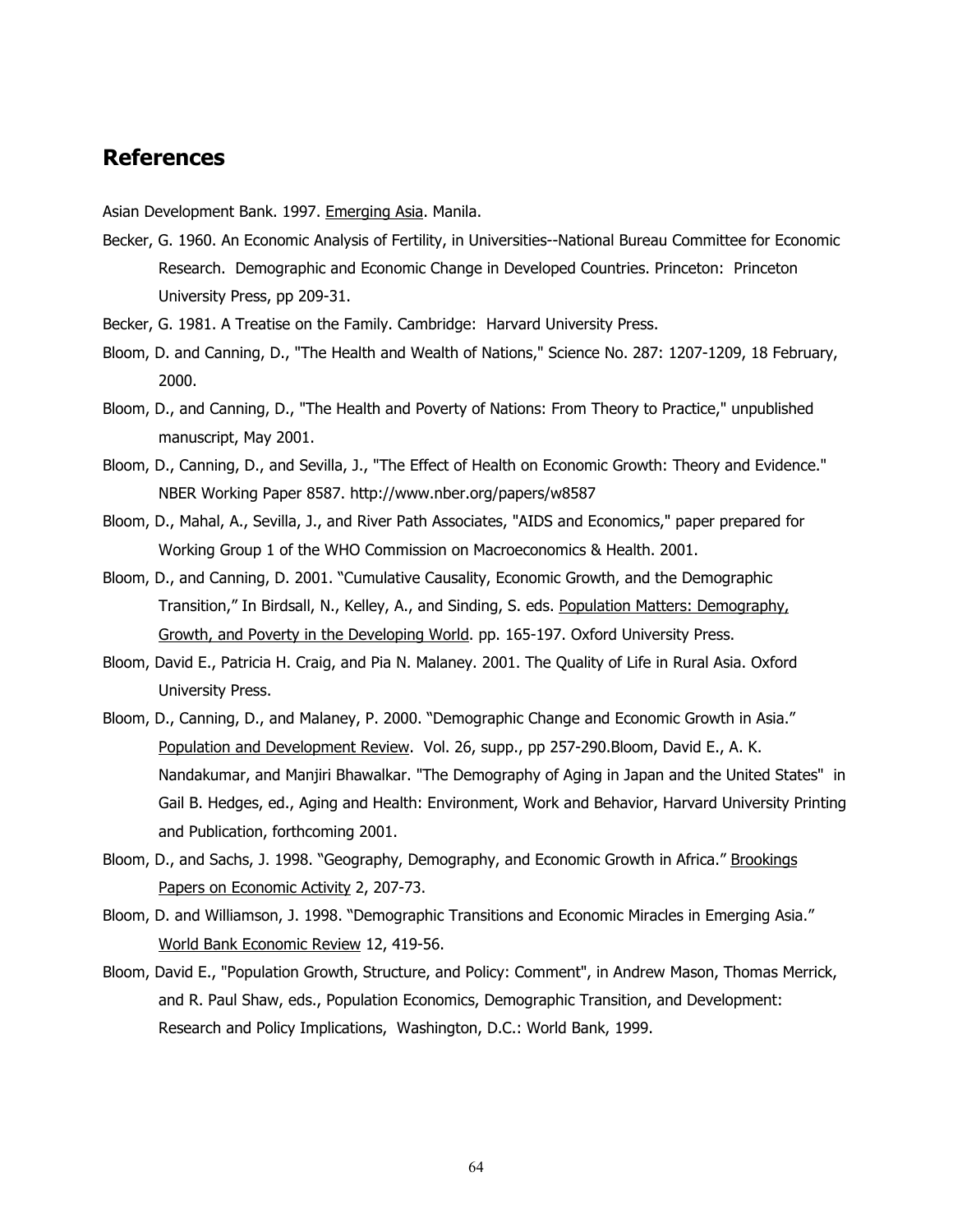Bongaarts,John. "Future Population Growth and Policy Options" in Andrew Mason, Thomas Merrick, and R. Paul Shaw, eds., Population Economics, Demographic Transition, and Development: Research and Policy Implications, Washington, D.C.: World Bank, 1999.

Bongaarts, John. 1994. "Population Policy Options in the Developing World." Science 263, 771-6.

- Boserup, E. 1965. The Conditions of Agricultural Progress. London: Allen and Unwin.
- Boserup, E. 1981. Population and Technological Change: A Study of Long Term Trends. Chicago: University of Chicago Press.
- Coale, A. and Hoover, E. 1958. Population Growth and Economic Development in Low-Income Countries. Princeton, New Jersey: Princeton University Press.
- Condorcet, M. J. A. N. 1795. Sketch for a Historical Picture of the Progress of the Human Mind, trans. J. Barraclough (London, 1955).
- Ehrlich, P. 1968. The Population Bomb. New York: Ballantine.
- Fogel, R. 1994b. The Relevance of Malthus for the Study of Mortality Today: Long-Run Influences on Health, Mortality, Labour Force Participation, and Economic Growth. NBER WP H0054
- Fogel, R. 1994a. Economic Growth, Population Theory, and Physiology: the Bearing of Long-Term Processes on the Making of Economic Policy. NBER WP 4638.
- Fogel, R. 1995. The Contribution of Improved Nutrition to the Decline in Mortality Rates in Europe and America, in Julian Simon, ed., The State of Humanity. Cambridge, MA: Blackwell Publishers.
- Furedi, F. 1997. Population and Development: a critical introduction. New York: St. Martin's Press.
- Galor, O., and Weil, D. (1999). "From Malthusian Stagnation to Modern Growth" American Economic Review, Papers and Proceedings 89(2): 150-4.
- Godwin, W. 1793. An enquiry concerning political justice, and its influence on general virtue and happiness. New York: Woodstock Books, 1992.
- Godwin, W. 1820. Of Population. London: J. McGowan.
- Hayek, F.A. 1988. the fatal conceit: the errors of socialism (from The Collected Works of F A Hayek, volume 1, 1988). Chicago: University of Chicago Press.
- Higgins, M. 1998. "Demography, National Savings, and International Capital Flows." International Economic Review 39, 343-69.
- Hirschman, Albert. 1958. The Strategy of Economic Development. New Haven: Yale University Press.
- Jones, G. 1986. Social Hygiene in Twentieth Century Britain. Wolfeboro, N.H.: Croom Helm.
- Kelley, A. 2001. "The Population Debate in Historical Perspective: Revisionism Revised." In Birdsall, N., Kelley, A., and Sinding, S. eds. Population Matters: Demography, Growth, and Poverty in the Developing World. pp. 24-54. Oxford University Press.
- Kelley, A. and Schmidt, R. 1995. "Aggregate Population and Economic Growth Correlations: The Role of the Components of Demographic Change.<sup>"</sup> Demography 32, 543-55.
- -----. 1996. "Savings, Dependency, and Development." Journal of Population Economics 9, 365-86.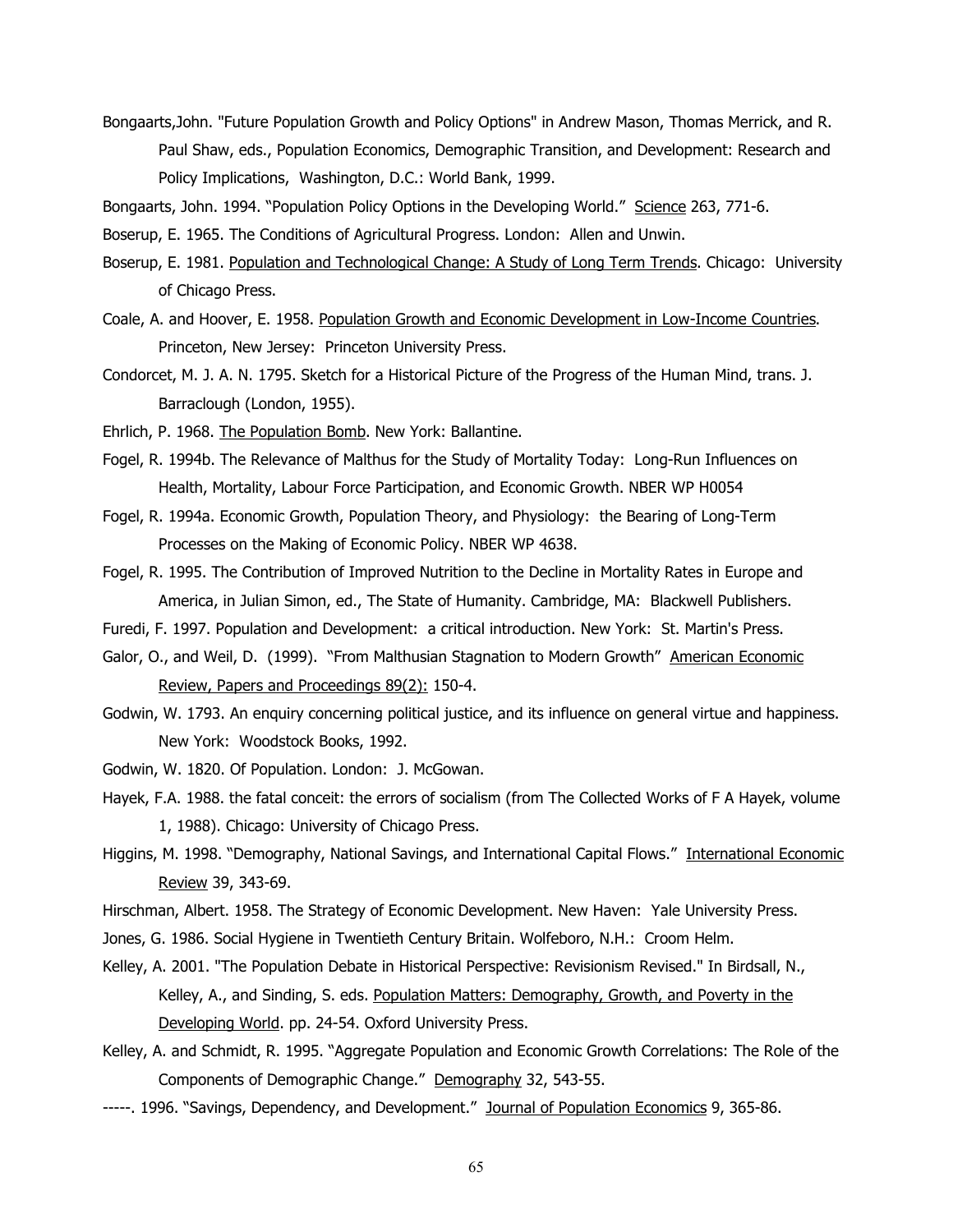-----. 2000. "Economic and Demographic Change: A Synthesis of Models, Findings, and Perspectives." In Birdsall, N., Kelley, A., and Sinding, S. eds. Population Matters: Demography, Growth, and Poverty in the Developing World. Oxford University Press.

Kennedy, P. 1993. Preparing for the Twenty-First Century. New York: Random House.

Keynes, J.M. 1920. The Economic Consequences of the Peace. New York: Harcourt, Brace.

- Keynes, J.M. 1937. Some Economic Consequences of a Declining Population. Eugenics Review 29, 13-17.
- Kuznets, S. 1960. Population Change and aggregate output. In Universities--National Bureau Committee for Economic Research, Demographic and Economic Change in Developed Countries. Princeton: Princeton University Press.
- Kuznets, S. 1967. "Population and Economic Growth." Proceedings of the American Philosophical Society 111, 170-93.
- Lewis, W.A. 1955. Theory of Economic Growth. London: Allen & Unwin.
- Lindh, T. and B. Malmberg. 1998. "Age structure and inflation a Wicksellian interpretation of the OECD data.î Journal of Economic Behavior & Organization **36**(1): 19-37.
- Lindh, T. and B. Malmberg. 1999a. "Age structure effects and growth in the OECD, 1950-1990." Journal of Population Economics **12**: 431-449.
- Lindh, T. and B. Malmberg. 1999b. Age Structure and the Current Account. A Changing Relation? Uppsala, Uppsala University, Dept. of Economics.
- Lindh and B. Malmberg. 2000. "Can Age Structure Forecast Inflation Trends?" Journal of Economics and Business **52**(1/2): 31-49.
- Lustig, Nora, ed., 2001. Shielding the Poor: Social Protection in the Developing World. Washington, DC: Brookings Institution Press and Inter-American Development Bank.
- Malmberg, B. 1994. "Age Structure Effects on Economic Growth--Swedish Evidence." Scandinavian Economic History Review **42**(3): 279-95.
- Malmberg, B. and T. Lindh. 2000. "Population Change and Economic Growth in the Western World, 1850-1990." Social Science History Association meeting, Pittsburgh.
- Malthus, T. R. (1798). Essay on the Principle of Population, As It Affects the Future Improvement of Society with Remarks on the Speculation of Mr. Godwin, M. Condorcet, and Other Writers, Penguin Classics ed. (Harmondsworth, 1982).
- Mankiw, N.G., Romer, D., and Weil, D. (1992). "A Contribution to the Empirics of Economic Growth." Quarterly Journal of Economics 1992, 407-437.
- Mason, Andrew, ed., 2001. Population Change and Economic Development in East Asia: Challenges Met, Opportunities Seized, Stanford University Press.
- Meade, J. 1967. Population Explosion, the Standard of Living, and Social Conflict. Economic Journal 77: 233- 55.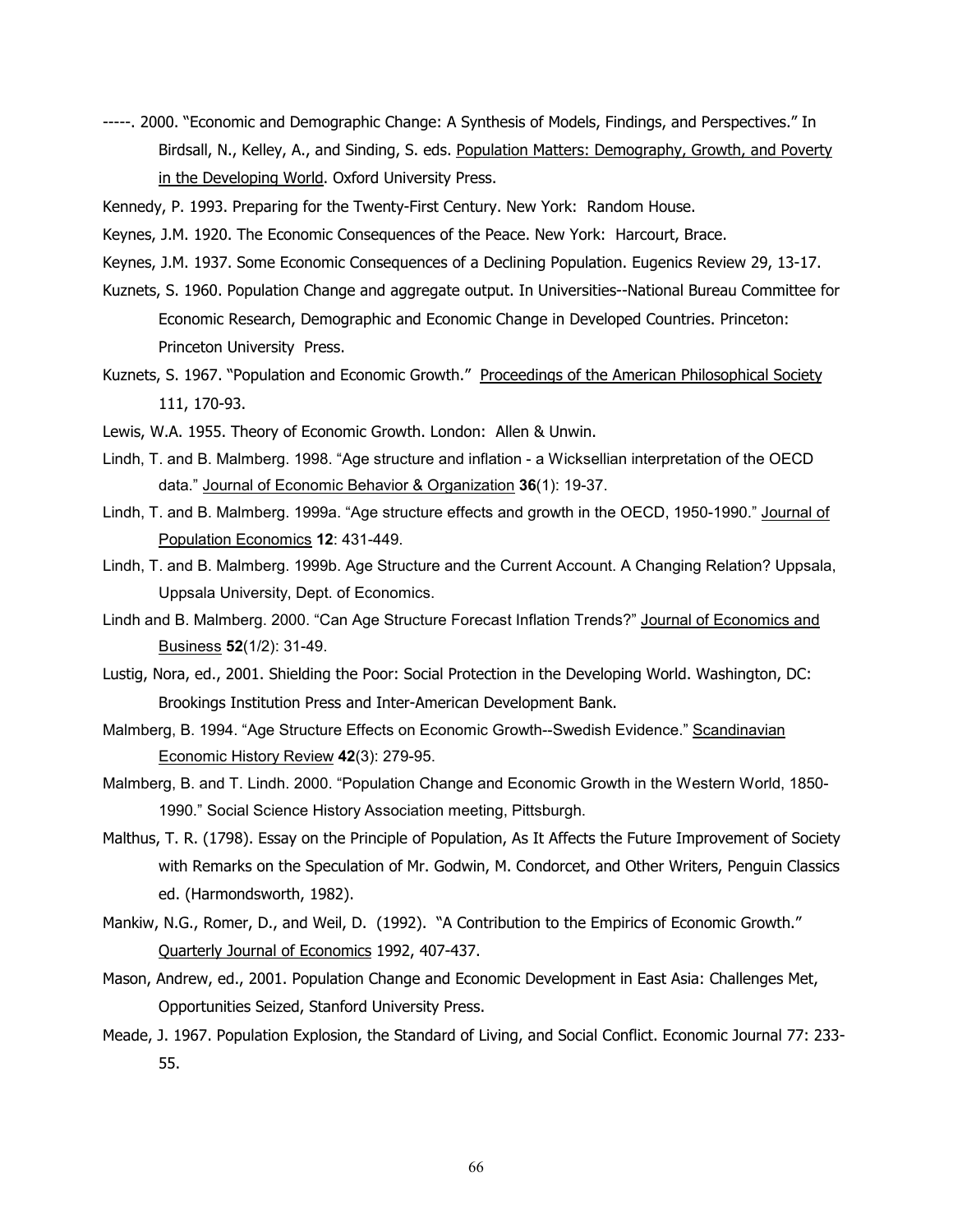Mill, J.S. 1848. Principles of Political Economy. The World's Classics, 1994. New York: Oxford University Press.

Myrdal, G. 1940. Population: A Problem for Democracy. Cambridge: Harvard University Press.

- North, D. and Thomas, R. 1970. An Economic Theory of the Growth of the Western World. Economic History Review, 23(1): 1-17.
- Paes de Barros, R., Firpo, S., Guedes Barreto, R., and Pereira Leite, P. G., "Demographic Changes and Poverty in Brazil." In Birdsall, N., Kelley, A., and Sinding, S. eds. Population Matters: Demography, Growth, and Poverty in the Developing World. pp. 296-321. Oxford University Press.
- Petty, W. 1682. Another Essay in Political Arithmetic. in Hull, C.H. ed. 1899. The Economic Writings of Sir William Petty. Cambridge: Cambridge University Press.
- Ricardo, D. 1817. The Principles of Political Economy and Taxation. (London: Dent, 1984).
- Samuelson, P. 1958. An Exact Consumption Loan Model of Interest With or Without the Social Contrivance of Money', Journal of Political Economy 66, 923-33.
- Samuelson, P. 1975. The Optimum Growth Rate for Population', International Economic Review 16, 531-8.
- Schultz, T.W. 1974. Population Effects of the Value of Human Time. Journal of Political Economy 82(2): S2- S10, reprinted in The Economics of Being Poor, 1993. Oxford: Basil Blackwell.
- Sen, A. 1994. Population and Reasoned Agency. in Lindahl-Kiesling, K. and Londberg, H. 1994. Population, Economic Development and the Environment: The Making of Our Common Future. New York: Oxford University Press.
- Simon, J. 1981. The Ultimate Resource. Princeton: Princeton University Press.
- Simon, J. 1986. Theory of Population and Economic Growth. New York: Blackwell.
- Solow, R. 1956. A Contribution to the Theory of Economic Growth. Quarterly Journal of Economics, 70. 531- 38.
- Spengler, Joseph. 1966. Was Malthus Right? in Population Economics: Selected Essays of Joseph Spengler, compiled by Robert Smith, Frank de Vyver, and William Allen, 1972. Durham: Duke University Press.
- Stone, R. 1976. Demographic Variables in the Economics of Education. In Ansley Coale, ed., Economic Factors in Population Growth. New York: John Wiley and Sons.
- United Nations. 2001. World Population Prospects: The 2000 Revision. CD-ROM.
- Weil, D. (1997). The Economics of Population Aging. In Rosenzweig, M., and Stark, O., eds., Handbook of Population and Family Economics. Elsevier Science Press.
- Weil, D. (1999). "Population Growth, Dependency, and Consumption." American Economic Review, Papers and Proceedings 89(2): 251-5
- Willis, R. 1994. Economic Analysis of Fertility in Lindahl-Kiesling, K. and Londberg, H. 1994. Population, Economic Development and the Environment: The Making of Our Common Future. New York: Oxford University Press.
- World Bank. 1994. The East Asian Miracle. New York: Oxford University Press.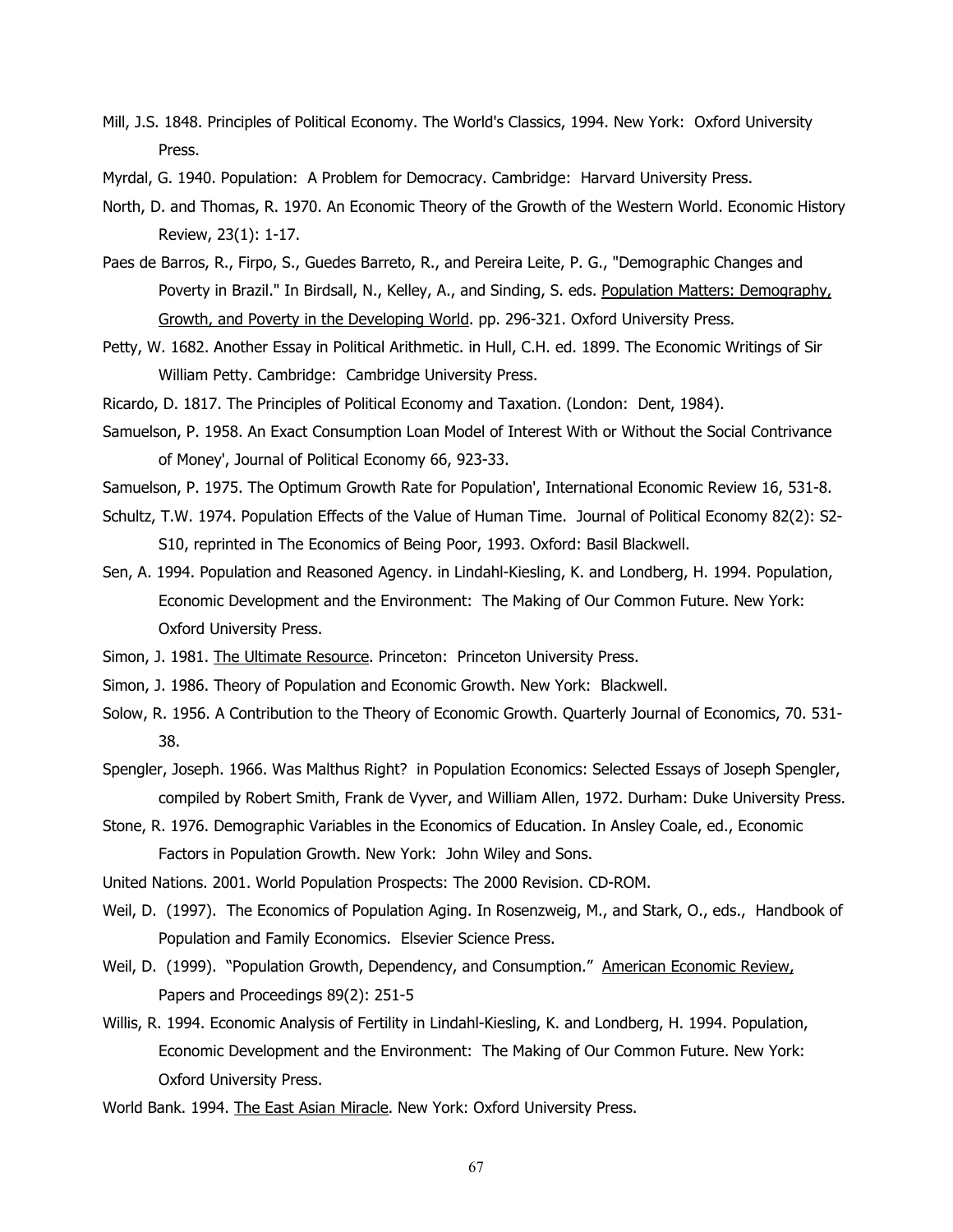#### **TABLES AND FIGURES**

#### **Table 1 World Billions**

1 billion in 1804

2 billion in 1927 (123 years later) 3 billion in 1960 (33 years later) 4 billion in 1974 (14 years later) 5 billion in 1987 (13 years later) 6 billion in 1999 (12 years later) 7 billion in 2012 (13 years later) 8 billion in 2026 (14 years later) 9 billion in 2043 (17 years later)

*Source:* Population Division, Department of Economic and Social Affairs, UN Secretariat. *Population Newsletter No 66*, December 1998; and United Nations, World Population Prospects: The 2000 Revision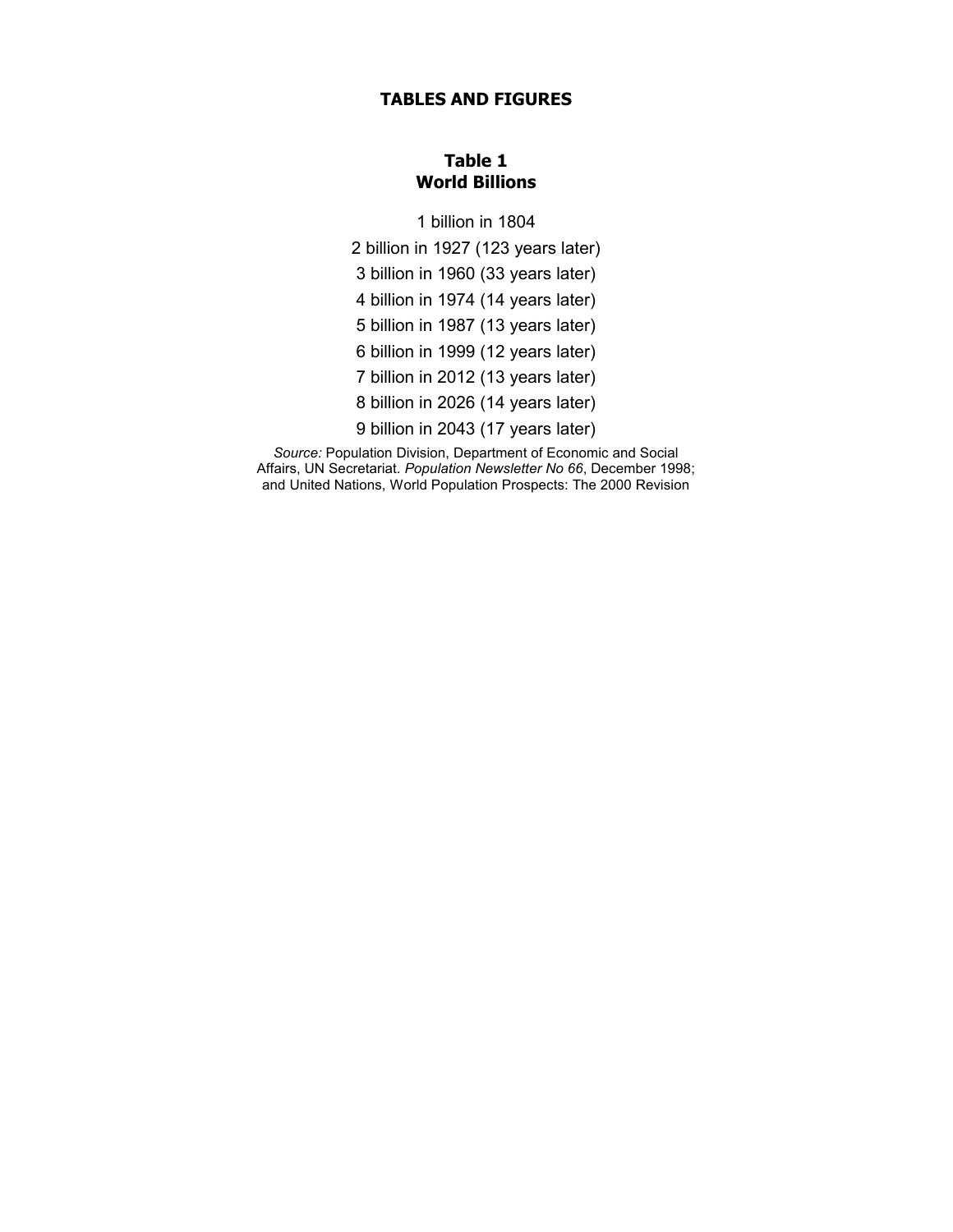# **Table 2 Total Population in 2001, by Region, Sub-Region, and Country (thousands)**

| Area, region, sub-region, or country   | <b>Population</b> | Share of<br>world<br>population |
|----------------------------------------|-------------------|---------------------------------|
| <b>WORLD</b>                           | 6,134,135         |                                 |
| More developed regions <sup>1</sup>    | 1,193,861         | 19.5%                           |
| Less developed regions <sup>2</sup>    | 4,940,274         | 80.5%                           |
| Least developed countries <sup>3</sup> | 674,954           | 11.0%                           |
| <b>AFRICA</b>                          | 812,603           | 13.2%                           |
| <b>Eastern Africa</b>                  | 256,673           | 4.2%                            |
| Burundi                                | 6,502             |                                 |
| Comoros                                | 727               |                                 |
| Djibouti                               | 644               |                                 |
| Eritrea                                | 3,816             |                                 |
| Ethiopia                               | 64,459            |                                 |
| Kenya                                  | 31,293            |                                 |
| Madagascar                             | 16,437            |                                 |
| Malawi                                 | 11,572            |                                 |
| <b>Mauritius</b>                       | 1,171             |                                 |
| Mozambique                             | 18,644            |                                 |
| Réunion                                | 732               |                                 |
| Rwanda                                 | 7,949             |                                 |
| Seychelles                             | 81                |                                 |
| Somalia                                | 9,157             |                                 |
| Uganda                                 | 24,023            |                                 |
| United Republic of Tanzania            | 35,965            |                                 |
| Zambia                                 | 10,649            |                                 |
| Zimbabwe                               | 12,852            |                                 |
| <b>Middle Africa</b>                   | 98,151            | 1.6%                            |
| Angola                                 | 13,527            |                                 |
| Cameroon                               | 15,203            |                                 |
| Central African Republic               | 3,782             |                                 |
| Chad                                   | 8,135             |                                 |
| Congo                                  | 3,110             |                                 |
| Democratic Republic of the Congo       | 52,522            |                                 |
| <b>Equatorial Guinea</b>               | 470               |                                 |
| Gabon                                  | 1.262             |                                 |
| Sao Tome and Principe                  | 140               |                                 |

-

<sup>&</sup>lt;sup>1</sup> United Nations, World Population Prospects: The 2000 Revision defines "more developed regions" as "all regions of Europe plus Northern America, Australia/New Zealand and Japan."

 $2$  United Nations, World Population Prospects: The 2000 Revision defines "less developed regions" as "all regions of Africa, Asia (excluding Japan), Latin America and the Caribbean plus Melanesia, Micronesia and Polynesia."

 $3$  United Nations, World Population Prospects: The 2000 Revision follows the United Nations General Assembly's 1998 definition of "least developed countries" as these 48 countries: Afghanistan, Angola, Bangladesh, Benin, Bhutan, Burkina Faso, Burundi, Cambodia, Cape Verde, Central African Republic, Chad, Comoros, Democratic Republic of the Congo, Djibouti, Equatorial Guinea, Eritrea, Ethiopia, Gambia, Guinea, Guinea-Bissau, Haiti, Kiribati, Lao People's Democratic Republic, Lesotho, Liberia, Madagascar, Malawi, Maldives, Mali, Mauritania, Mozambique, Myanmar, Nepal, Niger, Rwanda, Samoa, São Tomé and Príncipe, Sierra Leone, Solomon Islands, Somalia, Sudan, Togo, Tuvalu, Uganda, United Republic of Tanzania, Vanuatu, Yemen and Zambia. These countries are also included in the less developed regions, except where otherwise stated.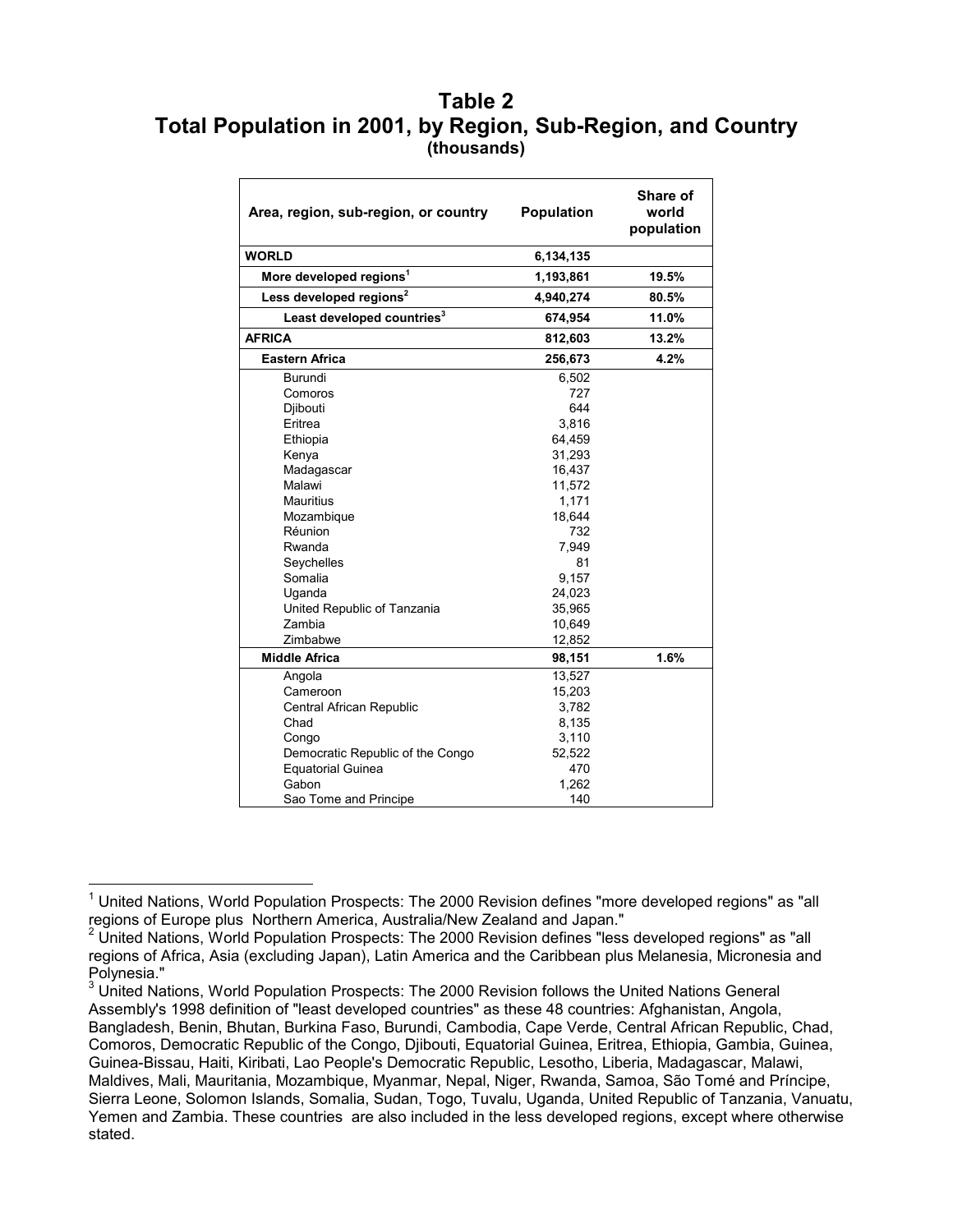| Area, region, sub-region, or country | <b>Population</b> | <b>Share of</b><br>world<br>population |
|--------------------------------------|-------------------|----------------------------------------|
| <b>Northern Africa</b>               | 177,391           | 2.9%                                   |
| Algeria                              | 30,841            |                                        |
| Egypt                                | 69,080            |                                        |
| Libyan Arab Jamahiriya               | 5,408             |                                        |
| Morocco                              | 30,430            |                                        |
| Sudan                                | 31,809            |                                        |
| Tunisia                              | 9,562             |                                        |
| Western Sahara                       | 260               |                                        |
| <b>Southern Africa</b>               | 50,129            | $0.8\%$                                |
| <b>Botswana</b>                      | 1,554             |                                        |
| Lesotho                              | 2,057             |                                        |
| Namibia                              | 1,788             |                                        |
| South Africa                         | 43,792            |                                        |
| Swaziland                            | 938               |                                        |
| <b>Western Africa</b>                | 230,259           | 3.8%                                   |
| Benin                                | 6,446             |                                        |
| Burkina Faso                         | 11,856            |                                        |
| Cape Verde                           | 437               |                                        |
| Côte d'Ivoire                        | 16,349            |                                        |
| Gambia                               | 1,337             |                                        |
| Ghana                                | 19,734            |                                        |
| Guinea                               | 8,274             |                                        |
| Guinea Bissau                        | 1,227             |                                        |
| Liberia                              | 3,108             |                                        |
| Mali                                 | 11,677            |                                        |
| Mauritania                           | 2,747             |                                        |
| Niger                                | 11,227            |                                        |
| Nigeria                              | 116,929           |                                        |
| Saint Helena                         | 6<br>9,662        |                                        |
| Senegal<br>Sierra Leone              | 4,587             |                                        |
| Togo                                 | 4,657             |                                        |
| <b>ASIA</b>                          | 3,720,705         | 60.7%                                  |
| Eastern Asia                         | 1,491,772         | 24.3%                                  |
| China                                | 1,284,972         |                                        |
| China, Hong Kong SAR                 | 6,961             |                                        |
| China, Macao SAR                     | 449               |                                        |
| Dem. People's Republic of Korea      | 22,428            |                                        |
| Japan                                | 127,335           |                                        |
| Mongolia                             | 2,559             |                                        |
| Republic of Korea                    | 47,069            |                                        |
| South-central Asia                   | 1,506,727         | 24.6%                                  |
| Afghanistan                          | 22,474            |                                        |
| Bangladesh                           | 140,369           |                                        |
| <b>Bhutan</b>                        | 2,141             |                                        |
| India                                | 1,025,096         |                                        |
| Iran (Islamic Republic of)           | 71,369            |                                        |
| Kazakhstan                           | 16,095            |                                        |
| Kyrgyzstan                           | 4,986             |                                        |
| Maldives                             | 300               |                                        |
| Nepal                                | 23,593            |                                        |
| Pakistan                             | 144,971           |                                        |
| Sri Lanka                            | 19,104            |                                        |
| Tajikistan                           | 6,135             |                                        |
| Turkmenistan                         | 4,835             |                                        |
| Uzbekistan                           | 25,257            |                                        |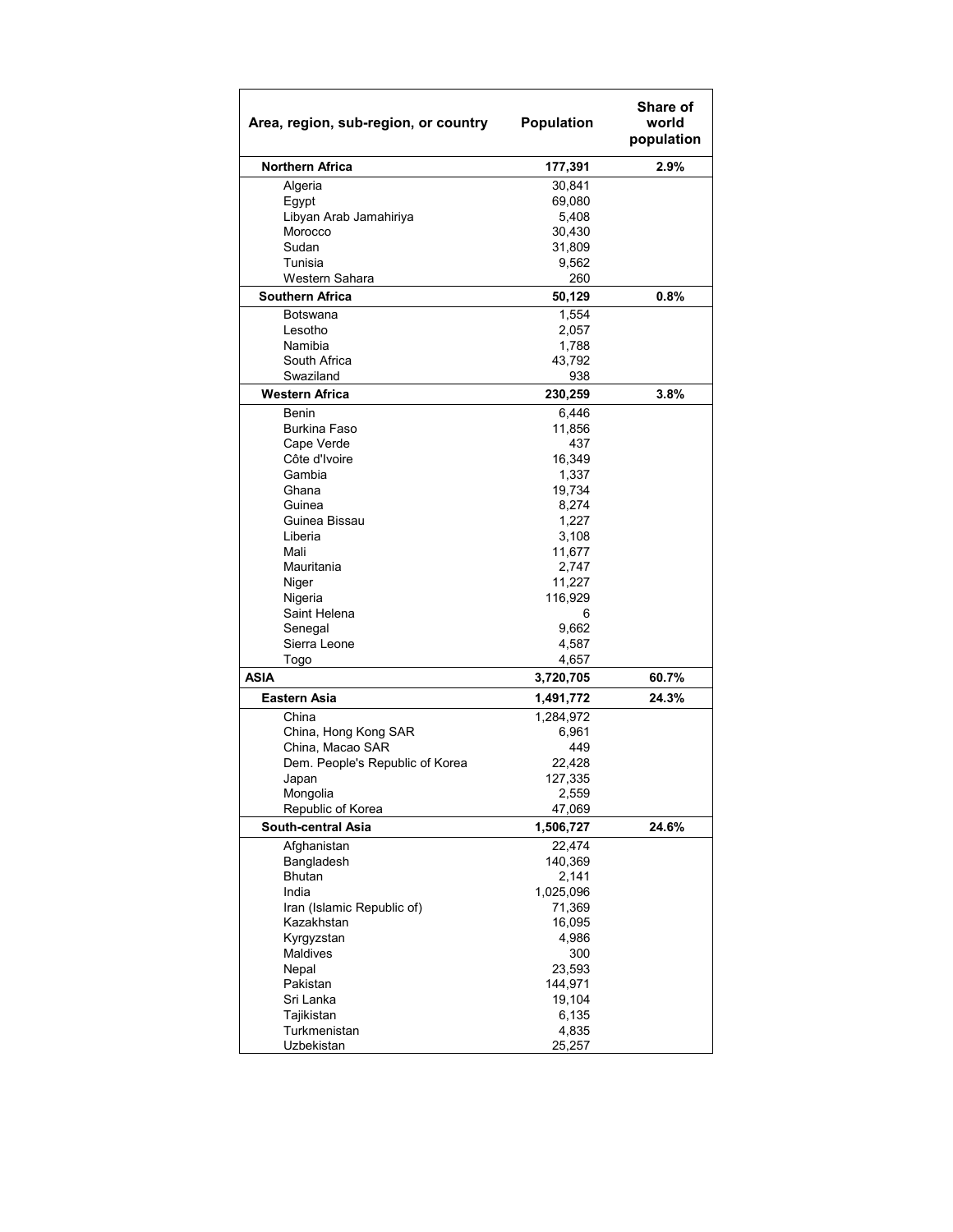| Area, region, sub-region, or country   | <b>Population</b> | Share of<br>world<br>population |
|----------------------------------------|-------------------|---------------------------------|
| South-eastern Asia                     | 529,762           | 8.6%                            |
| Brunei Darussalam                      | 335               |                                 |
| Cambodia                               | 13.441            |                                 |
| East Timor                             | 750               |                                 |
| Indonesia                              | 214,840           |                                 |
| Lao People's Democratic Republic       | 5,403             |                                 |
| Malaysia                               | 22,633            |                                 |
| Myanmar                                | 48,364            |                                 |
| Philippines                            | 77,131            |                                 |
| Singapore                              | 4,108             |                                 |
| Thailand                               | 63,584            |                                 |
| Viet Nam                               | 79,175            |                                 |
| Western Asia                           | 192,445           | 3.1%                            |
| Armenia                                | 3,788             |                                 |
| Azerbaijan                             | 8,096             |                                 |
| <b>Bahrain</b>                         | 652               |                                 |
| Cyprus                                 | 790               |                                 |
| Georgia                                | 5,239             |                                 |
| Iraq                                   | 23,584            |                                 |
| Israel<br>Jordan                       | 6,172             |                                 |
| Kuwait                                 | 5,051<br>1,971    |                                 |
| Lebanon                                | 3,556             |                                 |
|                                        | 3,311             |                                 |
| Occupied Palestinian Territory<br>Oman |                   |                                 |
| Qatar                                  | 2,622<br>575      |                                 |
| Saudi Arabia                           | 21,028            |                                 |
| Syrian Arab Republic                   | 16,610            |                                 |
| Turkey                                 | 67,632            |                                 |
| <b>United Arab Emirates</b>            | 2,654             |                                 |
| Yemen                                  | 19,114            |                                 |
| <b>EUROPE</b>                          | 726,312           | 11.8%                           |
| <b>Eastern Europe</b>                  | 302,619           | 4.9%                            |
| Belarus                                | 10,147            |                                 |
| Bulgaria                               | 7,867             |                                 |
| Czech Republic                         | 10,260            |                                 |
| Hungary                                | 9,917             |                                 |
| Poland                                 | 38,577            |                                 |
| Republic of Moldova                    | 4,285             |                                 |
| Romania                                | 22,388            |                                 |
| Russian Federation                     | 144,664           |                                 |
| Slovakia                               | 5,403             |                                 |
| Ukraine                                | 49,112            |                                 |
| <b>Northern Europe</b>                 | 95,236            | 1.6%                            |
| <b>Channel Islands</b>                 | 145               |                                 |
| <b>Denmark</b>                         | 5,333             |                                 |
| Estonia                                | 1,377             |                                 |
| Faeroe Islands                         | 47                |                                 |
| Finland                                | 5,178             |                                 |
| Iceland                                | 281               |                                 |
| Ireland                                | 3,841             |                                 |
| Isle of Man                            | 76                |                                 |
| Latvia                                 | 2,406             |                                 |
| Lithuania                              | 3,689             |                                 |
| Norway                                 | 4,488             |                                 |
| Sweden                                 | 8,833             |                                 |
| United Kingdom                         | 59,542            |                                 |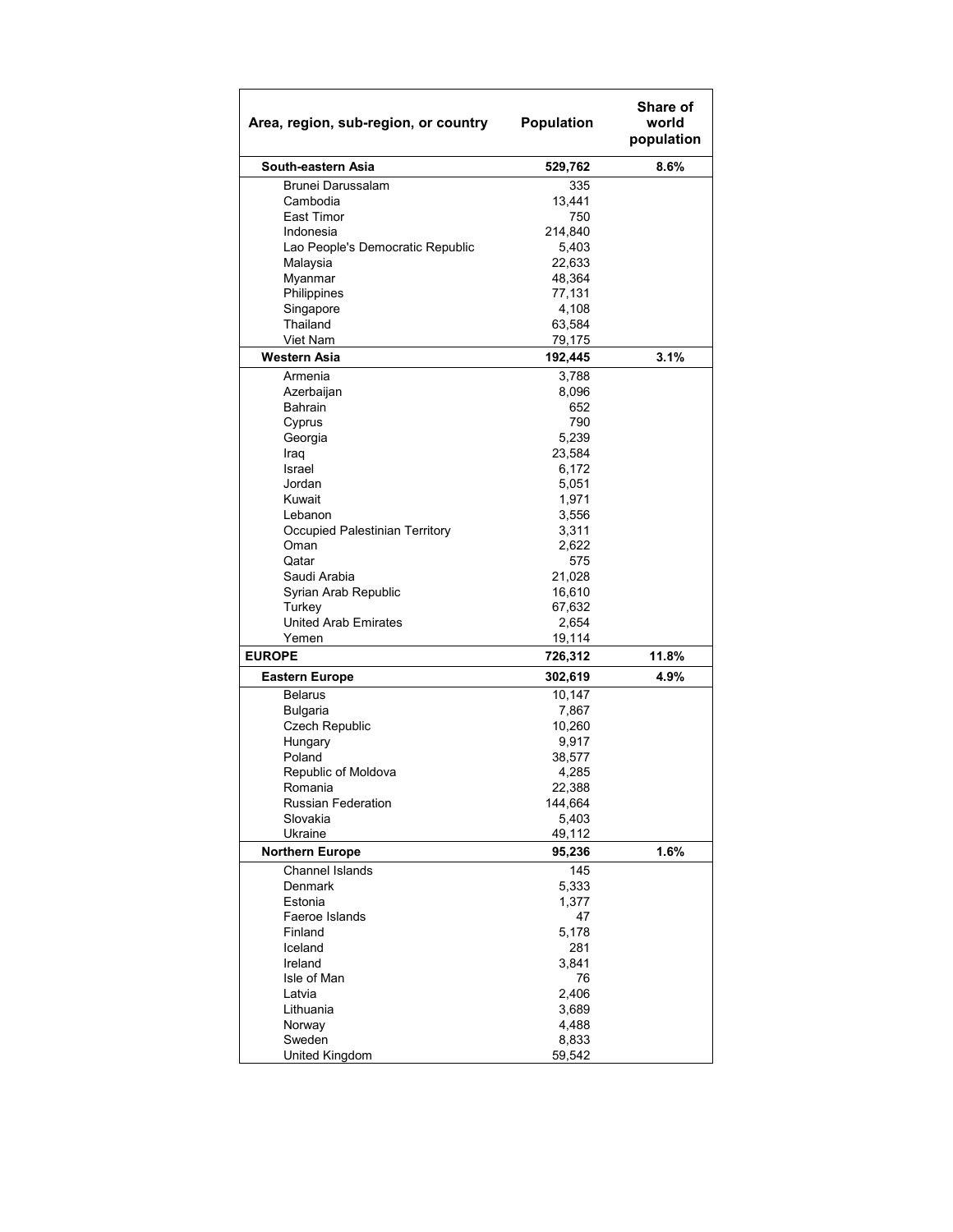| Area, region, sub-region, or country            | <b>Population</b> | <b>Share of</b><br>world<br>population |  |
|-------------------------------------------------|-------------------|----------------------------------------|--|
| <b>Southern Europe</b>                          | 145,050           | 2.4%                                   |  |
| Albania                                         | 3,145             |                                        |  |
| Andorra                                         | 90                |                                        |  |
| Bosnia and Herzegovina                          | 4,067             |                                        |  |
| Croatia                                         | 4,655             |                                        |  |
| Gibraltar                                       | 27                |                                        |  |
| Greece                                          | 10,623<br>1       |                                        |  |
| Holy See<br>Italy                               | 57,503            |                                        |  |
| Malta                                           | 392               |                                        |  |
| Portugal                                        | 10,033            |                                        |  |
| San Marino                                      | 27                |                                        |  |
| Slovenia                                        | 1,985             |                                        |  |
| Spain                                           | 39,921            |                                        |  |
| <b>TFYR Macedonia</b>                           | 2,044             |                                        |  |
| Yugoslavia                                      | 10,538            |                                        |  |
| <b>Western Europe</b>                           | 183,407           | $3.0\%$                                |  |
| Austria                                         | 8,075             |                                        |  |
| Belgium                                         | 10,264            |                                        |  |
| France                                          | 59,453            |                                        |  |
| Germany                                         | 82,007            |                                        |  |
| Liechtenstein                                   | 33                |                                        |  |
| Luxembourg                                      | 442               |                                        |  |
| Monaco                                          | 34                |                                        |  |
| Netherlands                                     | 15,930            |                                        |  |
| Switzerland                                     | 7,170             |                                        |  |
| <b>LATIN AMERICA AND THE CARIBBEAN</b>          | 526,533           | 8.6%                                   |  |
| Caribbean                                       | 38,329            | $0.6\%$                                |  |
| Anguilla                                        | 12                |                                        |  |
| Antigua and Barbuda                             | 65                |                                        |  |
| Aruba                                           | 104               |                                        |  |
| Bahamas                                         | 308               |                                        |  |
| <b>Barbados</b>                                 | 268<br>24         |                                        |  |
| <b>British Virgin Islands</b><br>Cayman Islands | 40                |                                        |  |
| Cuba                                            | 11,237            |                                        |  |
| Dominica                                        | 71                |                                        |  |
| Dominican Republic                              | 8,507             |                                        |  |
| Grenada                                         | 94                |                                        |  |
| Guadeloupe                                      | 431               |                                        |  |
| Haiti                                           | 8,270             |                                        |  |
| Jamaica                                         | 2,598             |                                        |  |
| Martinique                                      | 386               |                                        |  |
| Montserrat                                      | 3                 |                                        |  |
| <b>Netherlands Antilles</b>                     | 217               |                                        |  |
| Puerto Rico                                     | 3,952             |                                        |  |
| Saint Kitts and Nevis                           | 38                |                                        |  |
| Saint Lucia<br>Saint Vincent and the Grenadines | 149<br>114        |                                        |  |
| <b>Trinidad and Tobago</b>                      | 1,300             |                                        |  |
| <b>Turks and Caicos Islands</b>                 | 17                |                                        |  |
| United States Virgin Islands                    | 122               |                                        |  |
| <b>Central America</b>                          | 137,480           | 2.2%                                   |  |
| Belize                                          | 231               |                                        |  |
| Costa Rica                                      | 4,112             |                                        |  |
| El Salvador                                     | 6,400             |                                        |  |
| Guatemala                                       | 11,687            |                                        |  |
| Honduras                                        | 6,575             |                                        |  |
| Mexico                                          | 100,368           |                                        |  |
| Nicaragua                                       | 5,208             |                                        |  |
| Panama                                          | 2,899             |                                        |  |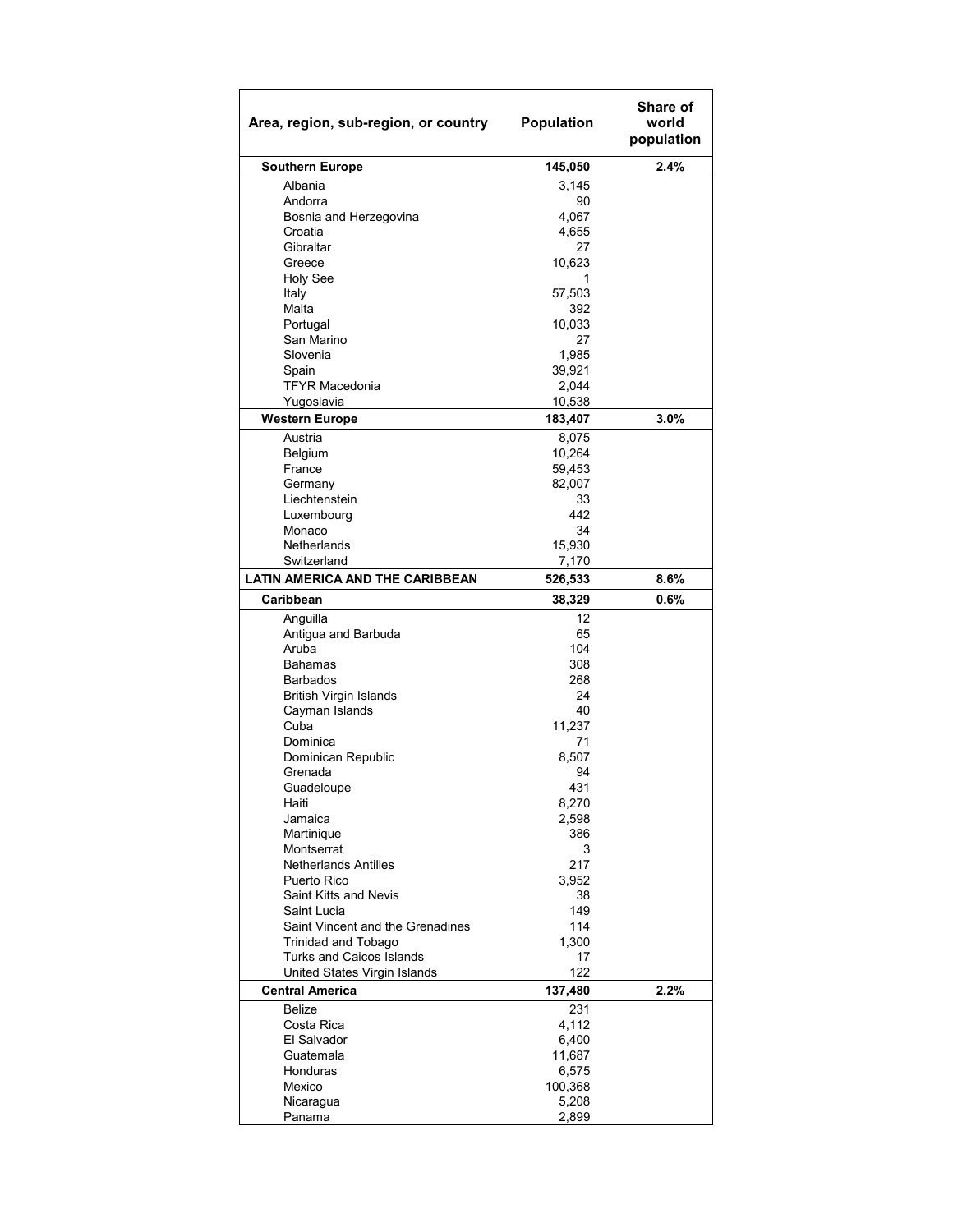| Area, region, sub-region, or country                              | Population |         |
|-------------------------------------------------------------------|------------|---------|
| <b>South America</b>                                              | 350,724    | 5.7%    |
| Argentina                                                         | 37,488     |         |
| Bolivia                                                           | 8,516      |         |
| Brazil                                                            | 172,559    |         |
| Chile                                                             | 15,402     |         |
| Colombia                                                          | 42,803     |         |
| Ecuador                                                           | 12,880     |         |
| Falkland Islands (Malvinas)<br>French Guiana                      | 2<br>170   |         |
| Guyana                                                            | 763        |         |
| Paraguay                                                          | 5,636      |         |
| Peru                                                              | 26,093     |         |
| Suriname                                                          | 419        |         |
| Uruguay                                                           | 3,361      |         |
| Venezuela                                                         | 24,632     |         |
| <b>NORTHERN AMERICA</b>                                           | 317,068    | 5.2%    |
| Bermuda                                                           | 63         |         |
| Canada                                                            | 31,015     |         |
| Greenland                                                         | 56         |         |
| Saint Pierre et Miquelon                                          | 7          |         |
| United States of America                                          | 285,926    |         |
| <b>OCEANIA</b>                                                    | 30,915     | 0.5%    |
| <b>Australia/New Zealand</b>                                      | 23,146     | $0.4\%$ |
| Australia                                                         | 19,338     |         |
| New Zealand                                                       | 3,808      |         |
| <b>Melanesia</b>                                                  | 6,627      | 0.1%    |
| Fiji                                                              | 823        |         |
| New Caledonia                                                     | 220        |         |
| Papua New Guinea                                                  | 4,920      |         |
| Solomon Islands                                                   | 463        |         |
| Vanuatu                                                           | 202        |         |
| Micronesia                                                        | 528        | $0.0\%$ |
| Guam                                                              | 158        |         |
| Kiribati                                                          | 84         |         |
| Marshall Islands                                                  | 52         |         |
| Micronesia (Federated States of)<br>Nauru                         | 126<br>13  |         |
| Northern Mariana Islands                                          | 76         |         |
| Palau                                                             | 20         |         |
| Polynesia                                                         | 613        | 0.0%    |
| American Samoa                                                    | 70         |         |
| Cook Islands                                                      | 20         |         |
| French Polynesia                                                  | 237        |         |
| Niue                                                              | 2          |         |
| Pitcairn                                                          | 0          |         |
| Samoa                                                             | 159        |         |
| Tokelau                                                           | 1          |         |
| Tonga                                                             | 99         |         |
| Tuvalu                                                            | 10         |         |
| Wallis and Futuna Islands                                         | 15         |         |
| Less developed regions excluding China                            | 3,647,893  | 59.5%   |
| Less developed regions excluding the<br>least developed countries | 4,265,320  | 69.5%   |
| Sub-Saharan Africa                                                | 667,022    | 10.9%   |

Source: United Nations, World Population Prospects: The 2000 Revision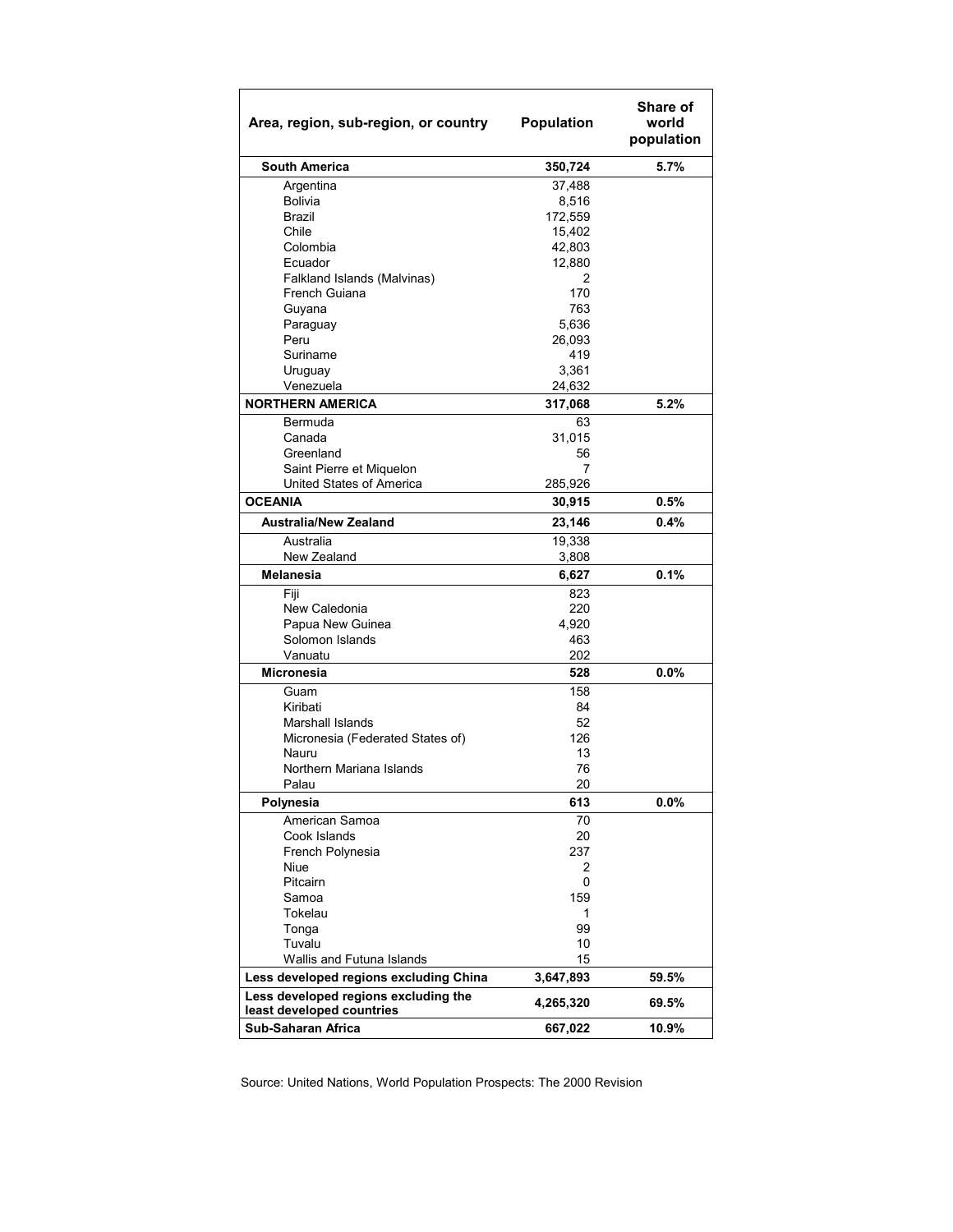## **Table 3 Annual Population Growth Rates Asia and Sub-regions (percent)**

|                           | 1965 - 1990         |                               |                                       | 1990-2015           |                               |                                       | 2015-2040                  |                               |                                       |
|---------------------------|---------------------|-------------------------------|---------------------------------------|---------------------|-------------------------------|---------------------------------------|----------------------------|-------------------------------|---------------------------------------|
|                           | Total<br>population | Working-<br>age<br>population | Non-<br>working-<br>age<br>population | Total<br>population | Working-<br>age<br>population | Non-<br>working-<br>age<br>population | <b>Total</b><br>population | Working-<br>age<br>population | Non-<br>working-<br>age<br>population |
| <b>ASIA</b>               | 2.06                | 2.51                          | 1.44                                  | 1.30                | 1.64                          | 0.69                                  | 0.72                       | 0.57                          | 1.02                                  |
| Eastern Asia              | 1.75                | 2.43                          | 0.66                                  | 0.74                | 0.94                          | 0.32                                  | 0.18                       | $-0.36$                       | 1.24                                  |
| <b>South-central Asia</b> | 2.28                | 2.49                          | 2.02                                  | 1.69                | 2.17                          | 0.94                                  | 1.00                       | 1.11                          | 0.77                                  |
| South-eastern Asia        | 2.26                | 2.66                          | 1.74                                  | 1.43                | 2.00                          | 0.43                                  | 0.80                       | 0.68                          | 1.04                                  |
| <b>Western Asia</b>       | 2.76                | 3.06                          | 2.39                                  | 2.17                | 2.51                          | 1.65                                  | 1.58                       | 1.68                          | 1.42                                  |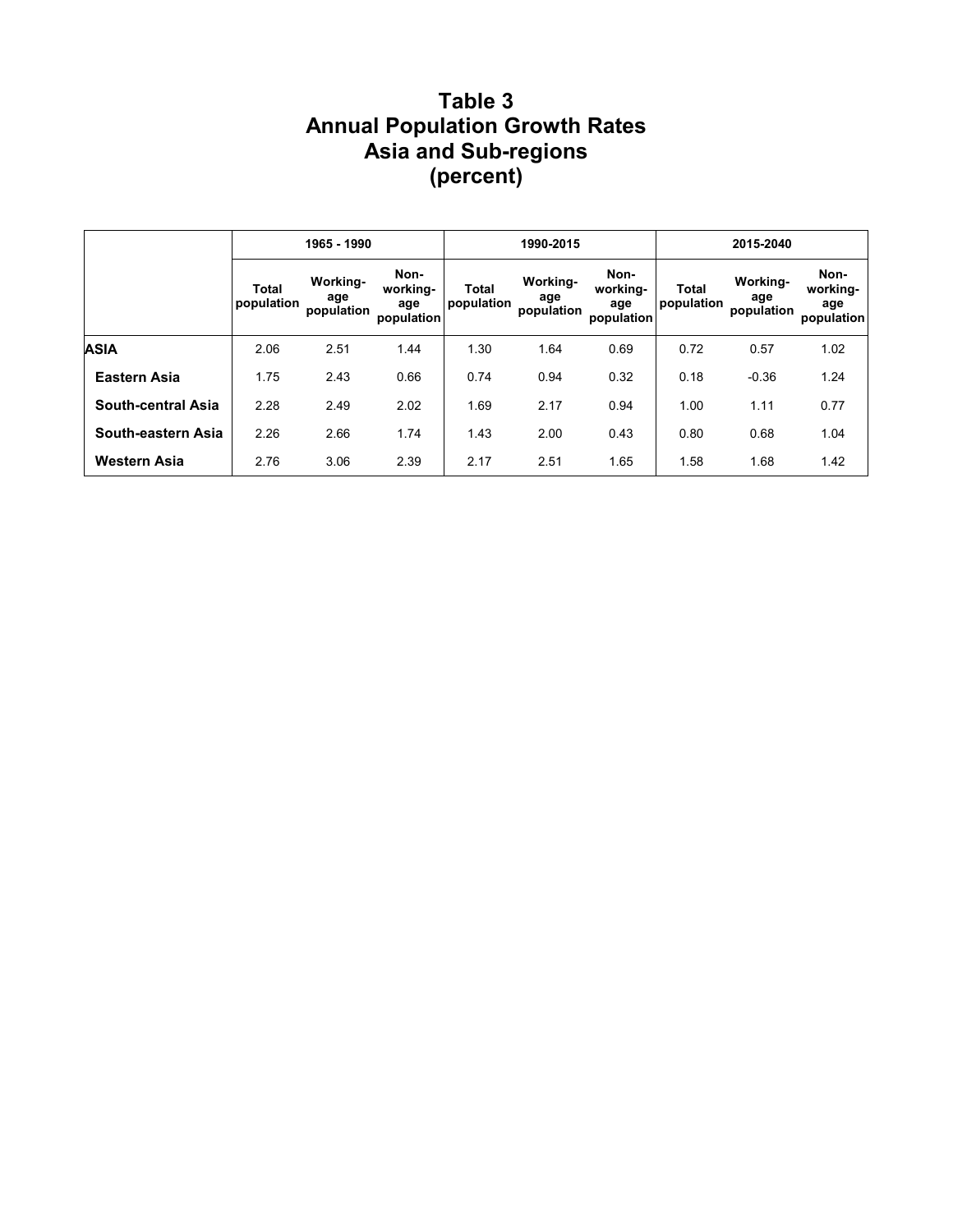## **Table 4 Annual Population Growth Rates, Percent**

|                                                     |                     | 1965 - 1990                   |                                       |                            | 1990-2015                     |                                       |
|-----------------------------------------------------|---------------------|-------------------------------|---------------------------------------|----------------------------|-------------------------------|---------------------------------------|
|                                                     | Total<br>population | Working-<br>age<br>population | Non-<br>working-<br>age<br>population | <b>Total</b><br>population | Working-<br>age<br>population | Non-<br>working-<br>age<br>population |
| <b>WORLD</b>                                        | 1.84                | 2.14                          | 1.39                                  | 1.27                       | 1.54                          | 0.81                                  |
| More developed regions                              | 0.69                | 0.90                          | 0.29                                  | 0.22                       | 0.24                          | 0.19                                  |
| Less developed regions                              | 2.23                | 2.63                          | 1.70                                  | 1.52                       | 1.87                          | 0.94                                  |
| <b>Least developed countries</b>                    | 2.52                | 2.50                          | 2.55                                  | 2.54                       | 2.78                          | 2.26                                  |
| Less developed regions excluding China              | 2.39                | 2.63                          | 2.07                                  | 1.78                       | 2.20                          | 1.14                                  |
| Less developed regions excl the least dev countries | 2.19                | 2.65                          | 1.57                                  | 1.36                       | 1.75                          | 0.67                                  |
| <b>Sub-Saharan Africa</b>                           | 2.82                | 2.74                          | 2.91                                  | 2.51                       | 2.73                          | 2.26                                  |
| <b>AFRICA</b>                                       | 2.77                | 2.77                          | 2.77                                  | 2.36                       | 2.67                          | 1.99                                  |
| <b>Eastern Africa</b>                               | 2.92                | 2.86                          | 2.98                                  | 2.50                       | 2.71                          | 2.26                                  |
| <b>Middle Africa</b>                                | 2.78                | 2.48                          | 3.11                                  | 3.05                       | 3.06                          | 3.04                                  |
| <b>Northern Africa</b>                              | 2.57                | 2.87                          | 2.22                                  | 1.76                       | 2.46                          | 0.65                                  |
| <b>Southern Africa</b>                              | 2.48                | 2.75                          | 2.14                                  | 0.90                       | 1.25                          | 0.35                                  |
| <b>Western Africa</b>                               | 2.83                | 2.70                          | 2.98                                  | 2.66                       | 2.97                          | 2.30                                  |
| <b>ASIA</b>                                         | 2.06                | 2.51                          | 1.44                                  | 1.30                       | 1.64                          | 0.69                                  |
| <b>Eastern Asia</b>                                 | 1.75                | 2.43                          | 0.66                                  | 0.74                       | 0.94                          | 0.32                                  |
| <b>South-central Asia</b>                           | 2.28                | 2.49                          | 2.02                                  | 1.69                       | 2.17                          | 0.94                                  |
| South-eastern Asia                                  | 2.26                | 2.66                          | 1.74                                  | 1.43                       | 2.00                          | 0.43                                  |
| <b>Western Asia</b>                                 | 2.76                | 3.06                          | 2.39                                  | 2.17                       | 2.51                          | 1.65                                  |
| <b>EUROPE</b>                                       | 0.52                | 0.69                          | 0.20                                  | -0.10                      | 0.00                          | $-0.30$                               |
| <b>Eastern Europe</b>                               | 0.61                | 0.76                          | 0.33                                  | $-0.40$                    | $-0.09$                       | $-1.07$                               |
| <b>Northern Europe</b>                              | 0.34                | 0.38                          | 0.27                                  | 0.16                       | 0.22                          | 0.06                                  |
| <b>Southern Europe</b>                              | 0.60                | 0.79                          | 0.22                                  | $-0.02$                    | $-0.06$                       | 0.07                                  |
| <b>Western Europe</b>                               | 0.38                | 0.64                          | $-0.10$                               | 0.19                       | 0.08                          | 0.41                                  |
| <b>LATIN AMERICA AND THE CARIBBEAN</b>              | 2.28                | 2.74                          | 1.71                                  | 1.44                       | 1.91                          | 0.65                                  |
| Caribbean                                           | 1.62                | 2.06                          | 1.02                                  | 1.00                       | 1.31                          | 0.47                                  |
| <b>Central America</b>                              | 2.67                | 3.19                          | 2.08                                  | 1.67                       | 2.27                          | 0.72                                  |
| <b>South America</b>                                | 2.23                | 2.67                          | 1.64                                  | 1.41                       | 1.85                          | 0.64                                  |
| <b>NORTHERN AMERICA</b>                             | 1.01                | 1.40                          | 0.37                                  | 0.93                       | 0.99                          | 0.79                                  |
| <b>OCEANIA</b>                                      | 1.66                | 1.96                          | 1.17                                  | 1.30                       | 1.35                          | 1.20                                  |
| <b>Australia/New Zealand</b>                        | 1.48                | 1.82                          | 0.88                                  | 1.01                       | 1.02                          | 1.01                                  |
| <b>Melanesia</b>                                    | 2.38                | 2.57                          | 2.15                                  | 2.21                       | 2.57                          | 1.69                                  |
| <b>Micronesia</b>                                   | 2.57                | 2.98                          | 2.05                                  | 2.18                       | 2.21                          | 2.14                                  |
| Polynesia                                           | 1.69                | 2.36                          | 0.90                                  | 1.18                       | 1.55                          | 0.60                                  |

Source: United Nations, World Population Prospects: The 2000 Revision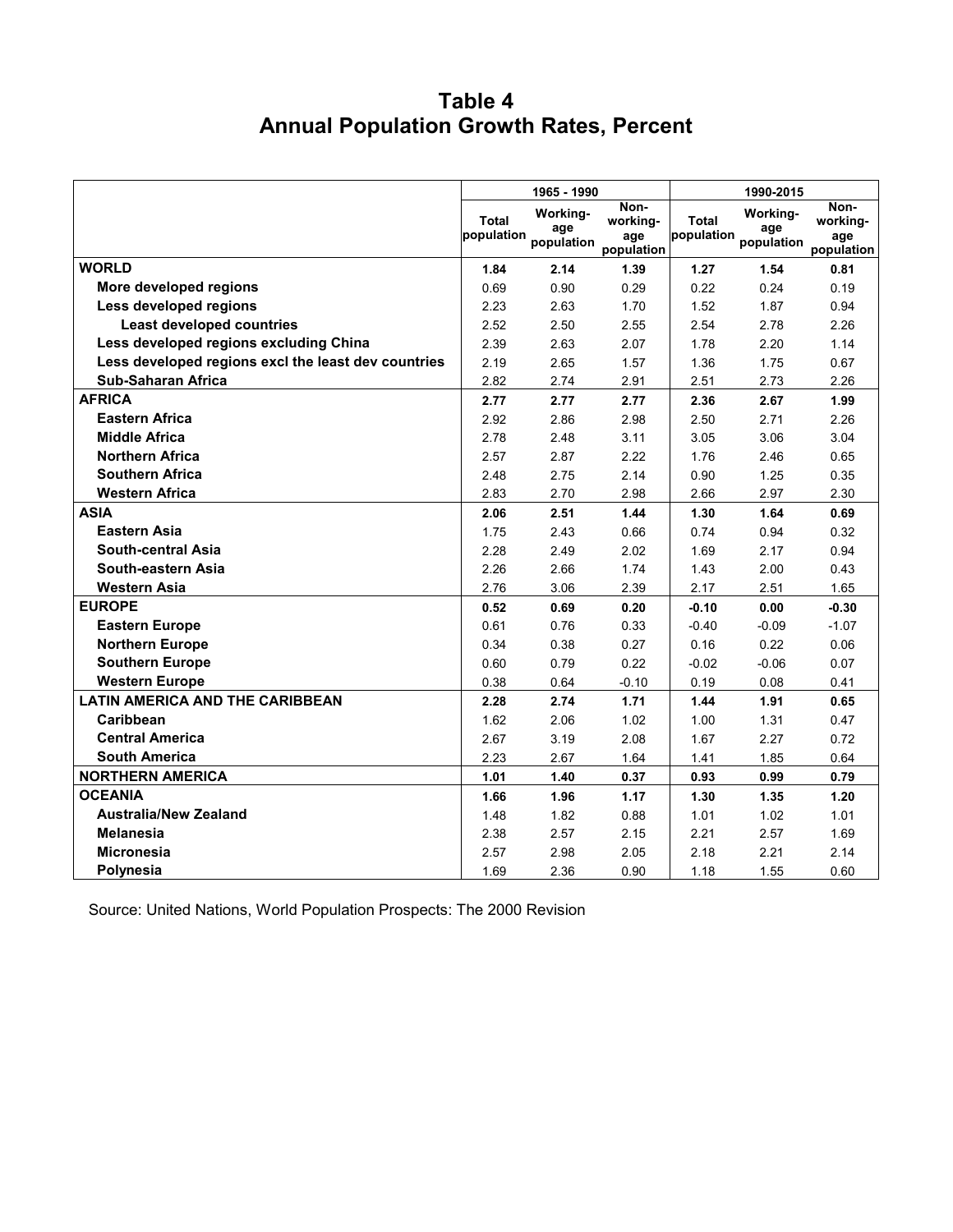**Figure 1** 







Source: United Nations, World Population Prospects: The 2000 Revision.

Note: The UN defines "Least Developed Nations" to be a subset of "Less Developed Nations." By contrast, these charts completely separate the two categories, removing the "least developed" nations from the "less developed."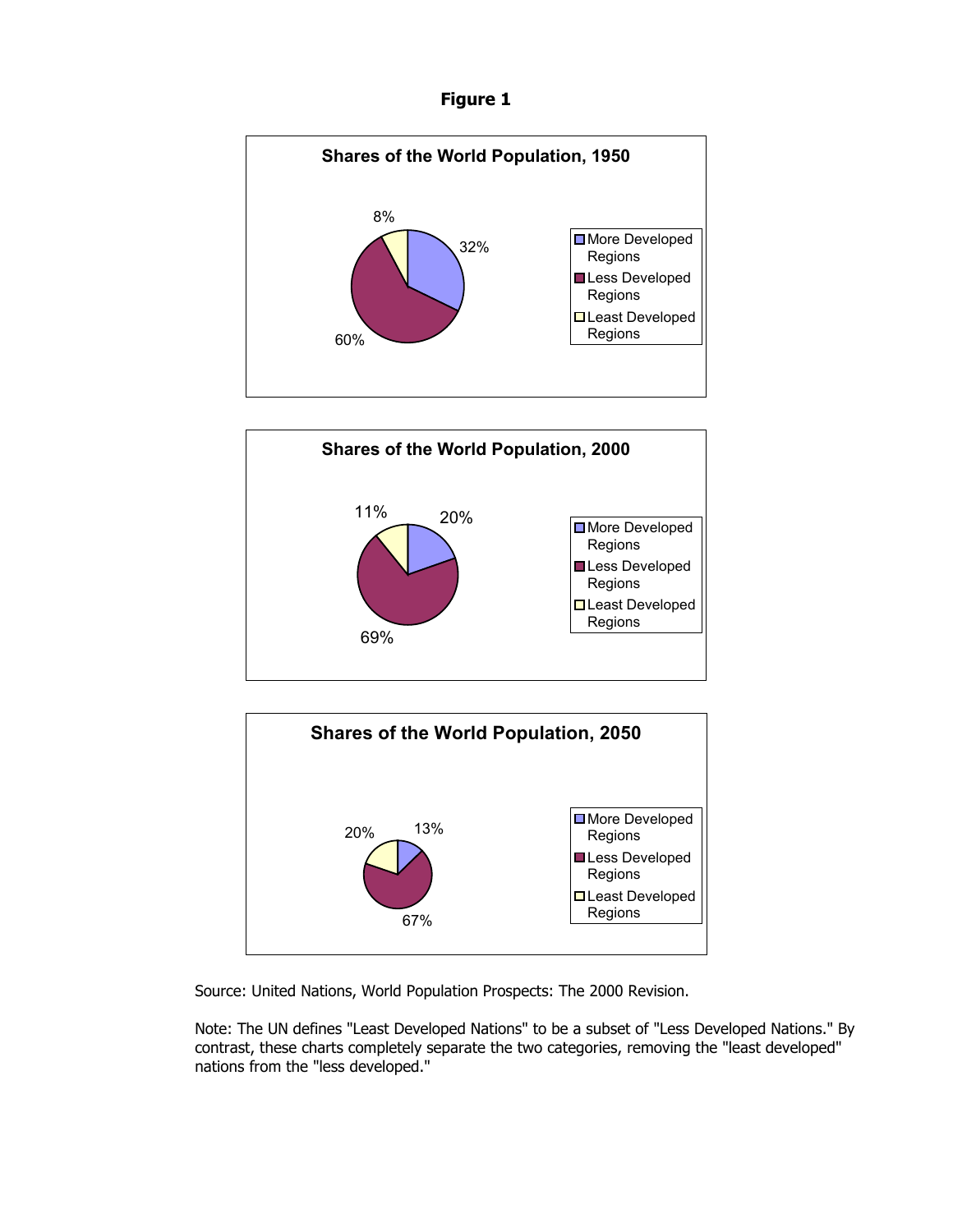



Source: David E Bloom (2000): Demographic Transitions and Economic Miracles. Prepared for the Video Conference on 17 May 2000 between the American University in Cairo and the World Bank Institute, Washington DC.



**GDP per capita growth against population growth, 1965-1990**

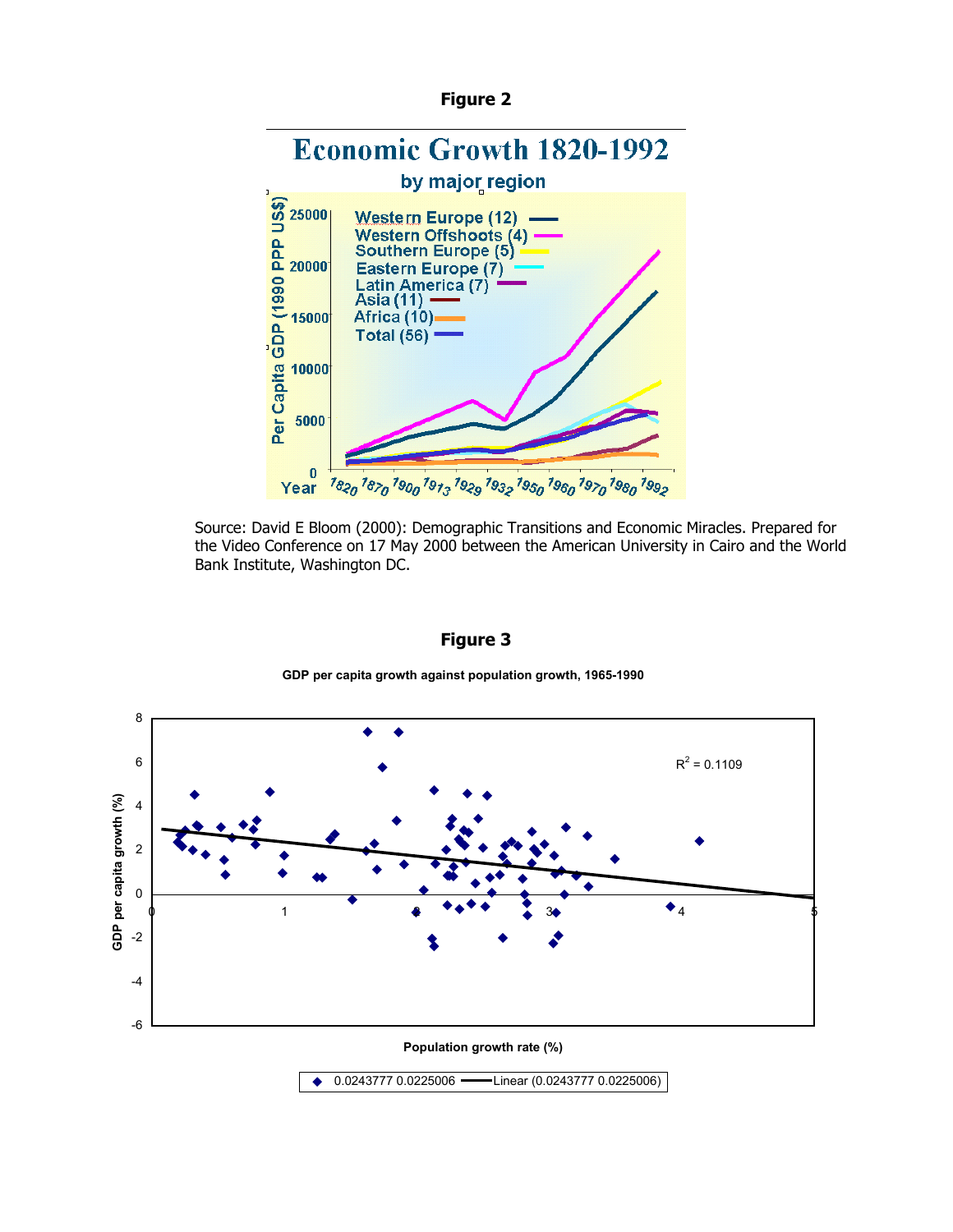**Overall population growth rate and the economic growth residual**



### **Figure 5**

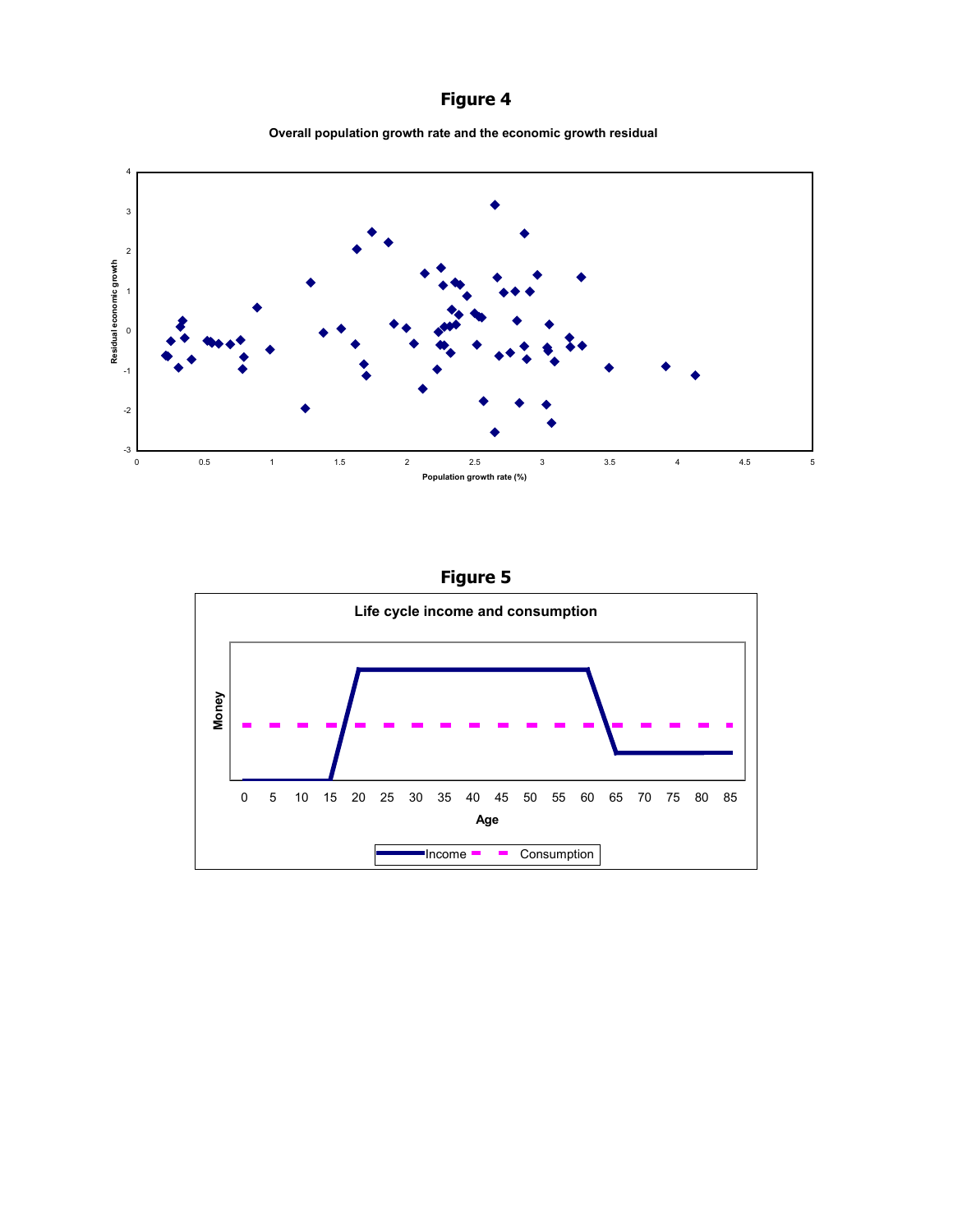

# **Population Growth and the Age Structure**

time

### **Figure 7**

# **World Population, 1750 - 2150**



Source: Population Reference Bureau (2001). Human Population: Fundamentals of Growth, Population Growth and Distribution. Available at

http://www.prb.org/Content/NavigationMenu/PRB/Educators/Human\_Population/Population\_Growth/Population\_Growth.htm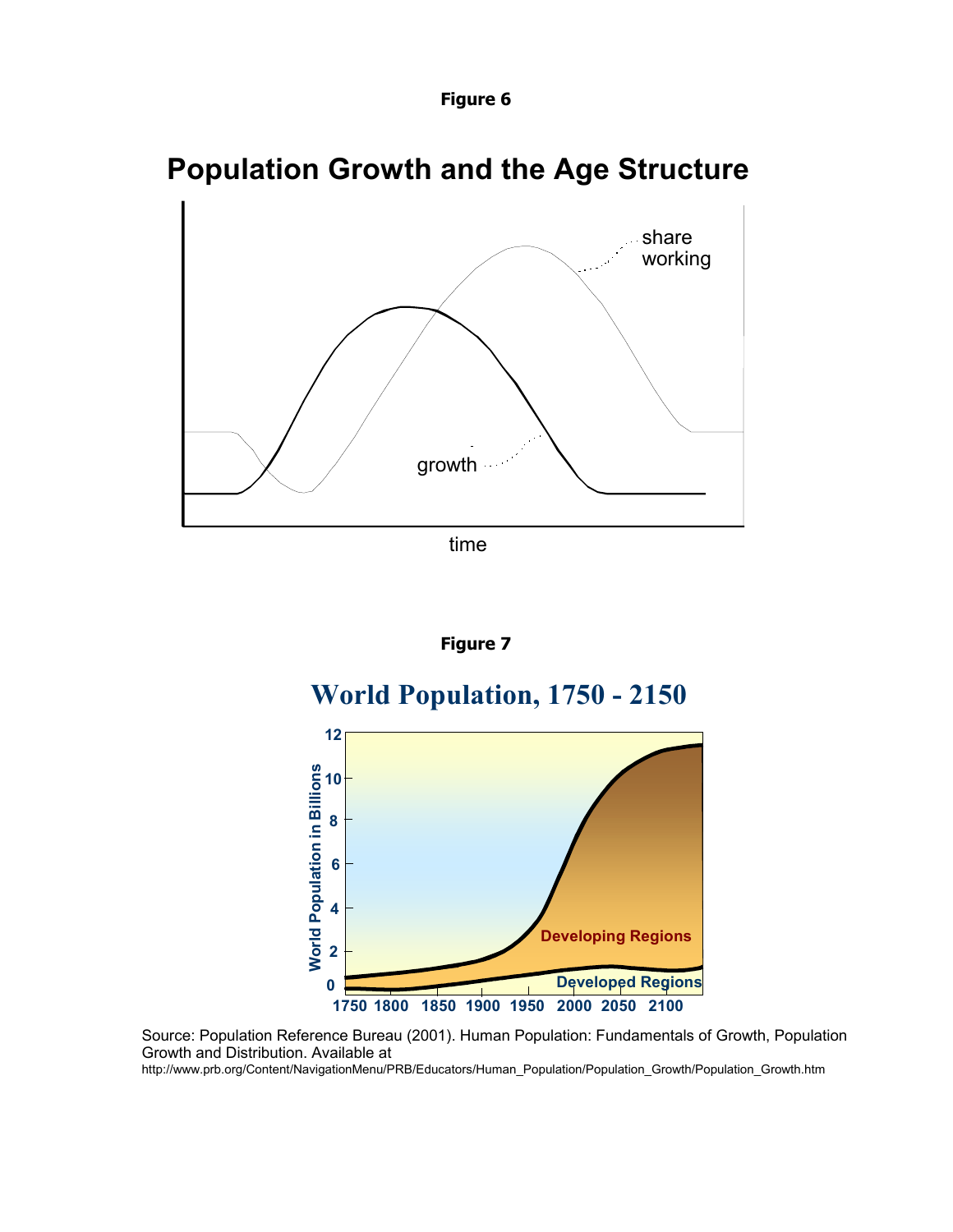



**Population by Region**

**Figure 9 Infant Mortality Rate at Different Levels of Development** 

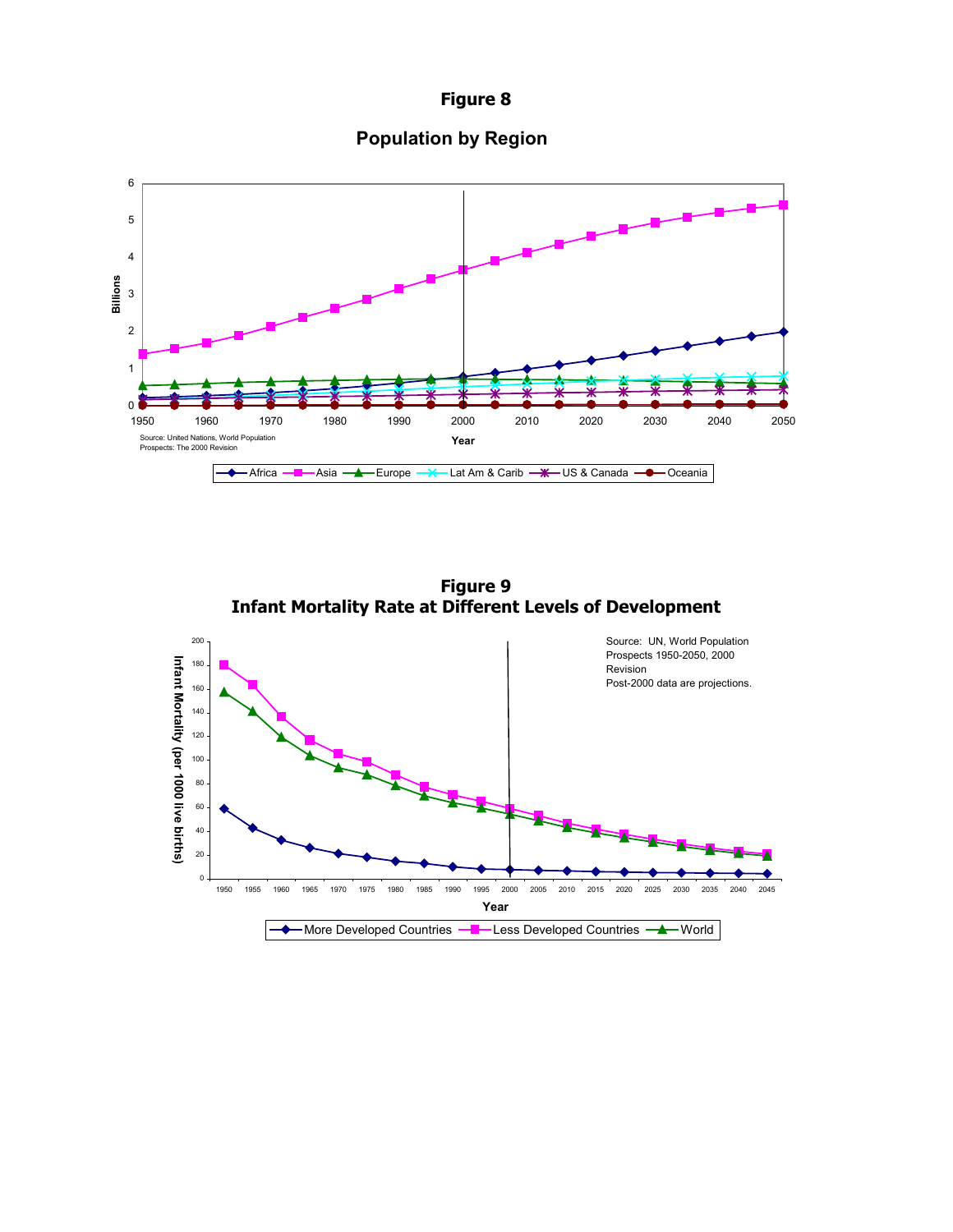**Figure 10 Fertility Rate at Different Levels of Development** 



**Figure 11 The Demographic Transition** 

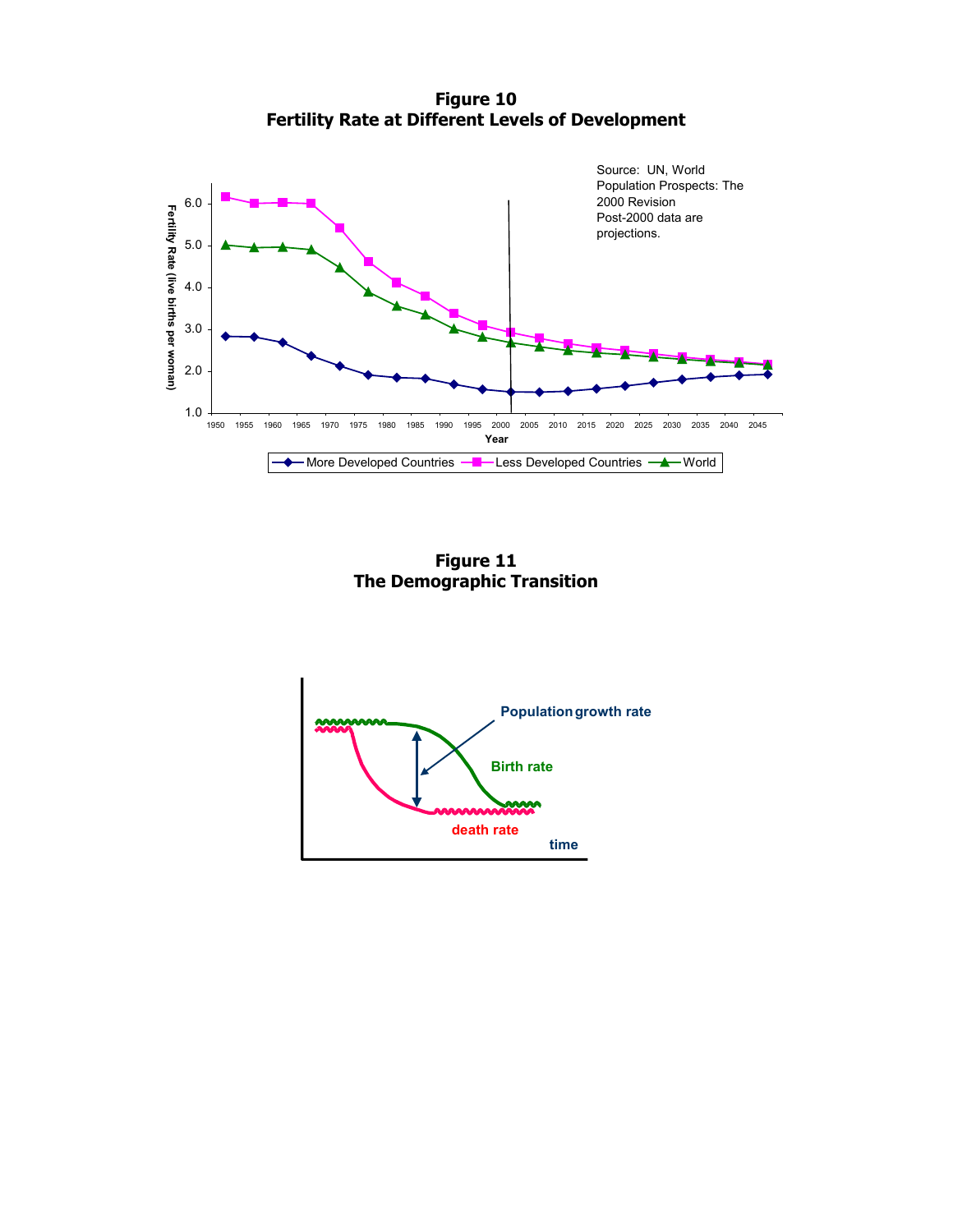**Figure 12 Population Growth Rate Over the Course of the Demographic Transition** 





**Population by Age Group and Year, Less Developed Regions**



Source: UN, W orld Population Prospects: The 2000 Revision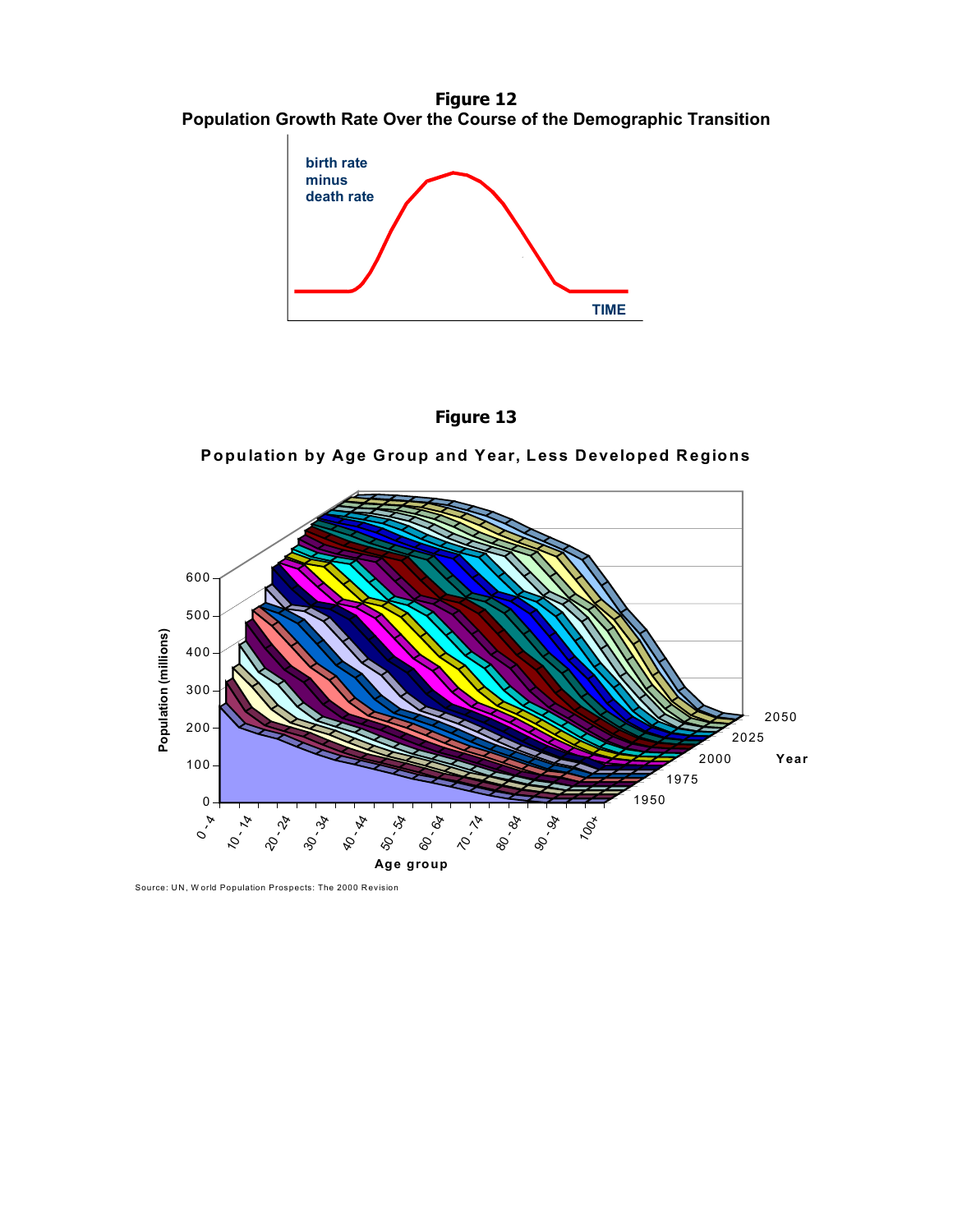



**Population by Age Group and Year, East Asia**

Source: UN, W orld Population Prospects: The 2000 Revision



**Population by Age Group and Year, Ireland**



Source: UN, W orld Population Prospects: The 2000 Revision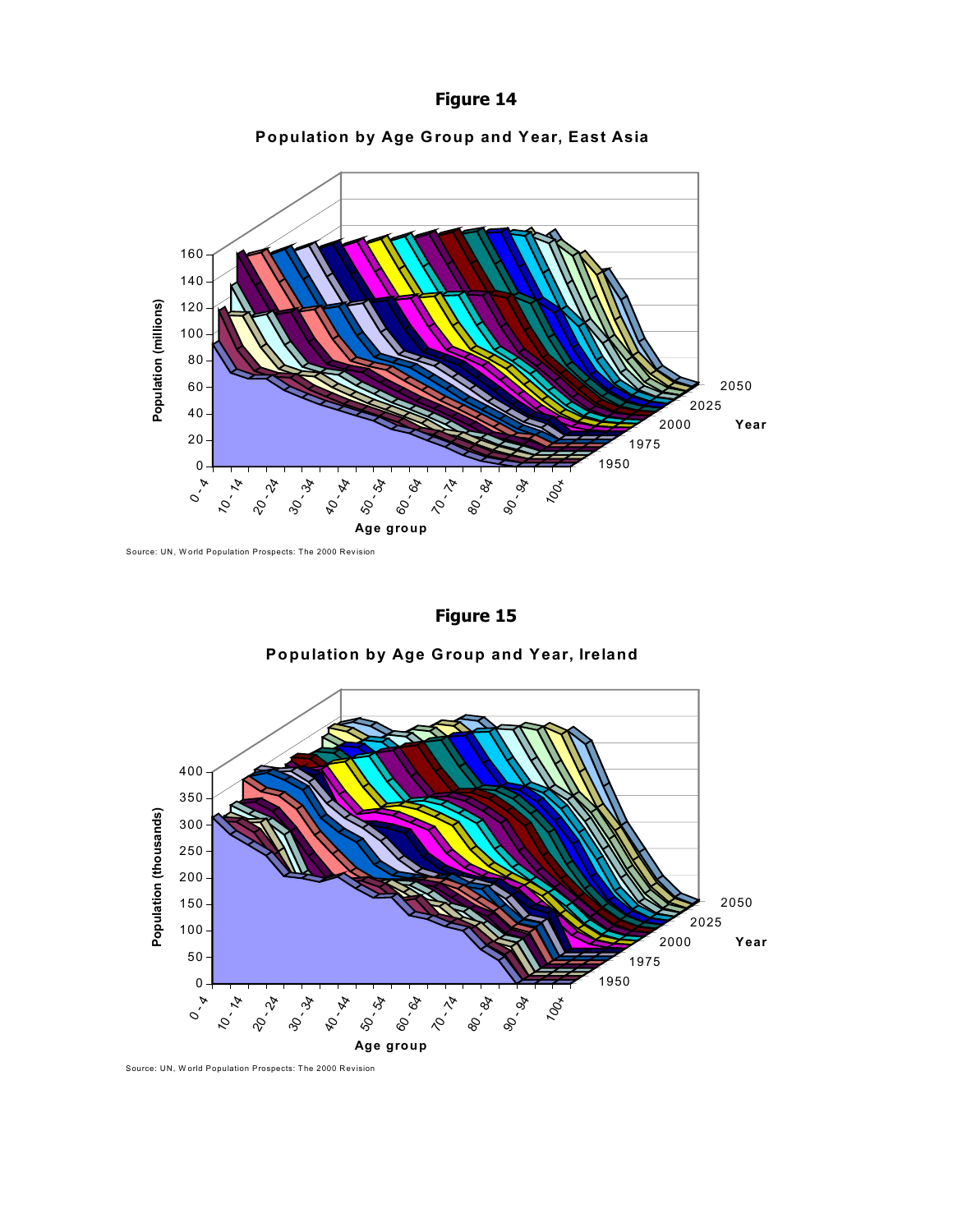



**Population by Age Group and Year, Sub-Saharan Africa**

Source: UN, W orld Population Prospects: The 2000 Revision



#### **Share of Working-Age Population by Region**

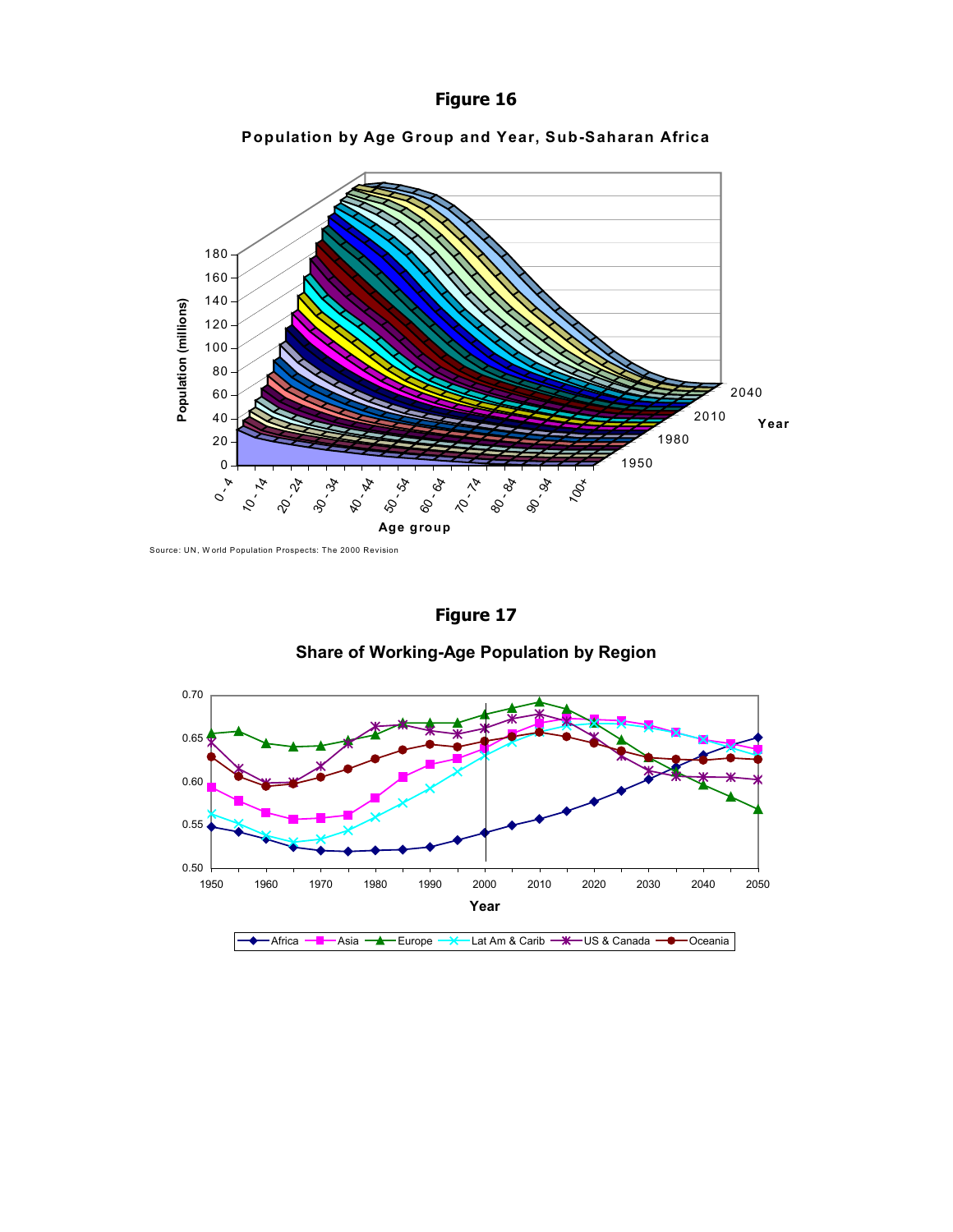**Figure 18 Share of Working-Age Population, Specific Areas** 



**Labor force participation by age group, 1990**